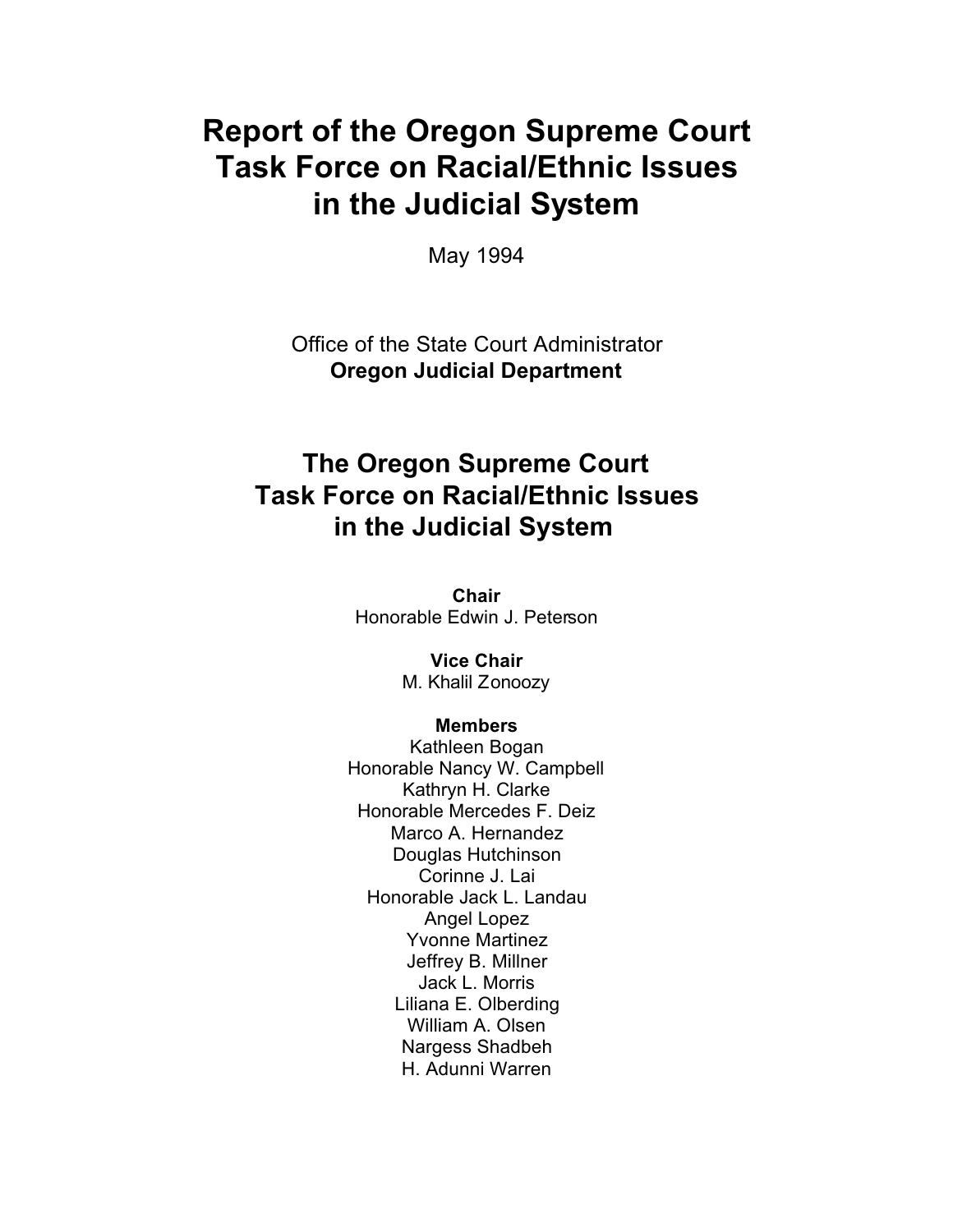#### **Abbreviations used in this report:**

| ABA              | <b>American Bar Association</b>        |
|------------------|----------------------------------------|
| ABE              | <b>Adult Basic Education</b>           |
| CSD              | <b>Children's Services Division</b>    |
| <b>DRI</b>       | Disproportionate Representation Index  |
| F <sub>2</sub> d | <b>Federal Reporter Second Edition</b> |
| FED              | <b>Forcible Entry and Detainer</b>     |
| L J              | Law Journal                            |
| L Rev            | <b>Law Review</b>                      |
| <b>MHRC</b>      | Multnomah Human Relations Commission   |
| Or               | Oregon Reports—Supreme Court           |
| Or App           | Oregon Reports—Court of Appeals        |
| <b>ORCP</b>      | Oregon Rules of Civil Procedure        |
| <b>ORS</b>       | <b>Oregon Revised Statutes</b>         |
| <b>OSCI</b>      | Oregon State Correctional Institution  |
| <b>OSP</b>       | Oregon State Penitentiary              |
| P <sub>2</sub> d | <b>Pacific Reporter Second Edition</b> |
| S Ct             | <b>Supreme Court Reporter</b>          |
| US               | United States Supreme Court Reports    |
| UTCR             | <b>Uniform Trial Court Rules</b>       |

*Edited by:*

Mary Bauman and Mark Ottenad OJD Publications Section

*Designed by:*

 Mark Ottenad OJD Publications Section

*Printed by:*

Office of the State Court Administrator Oregon Judicial Department Salem, Oregon

This document has no copyright and may be reproduced.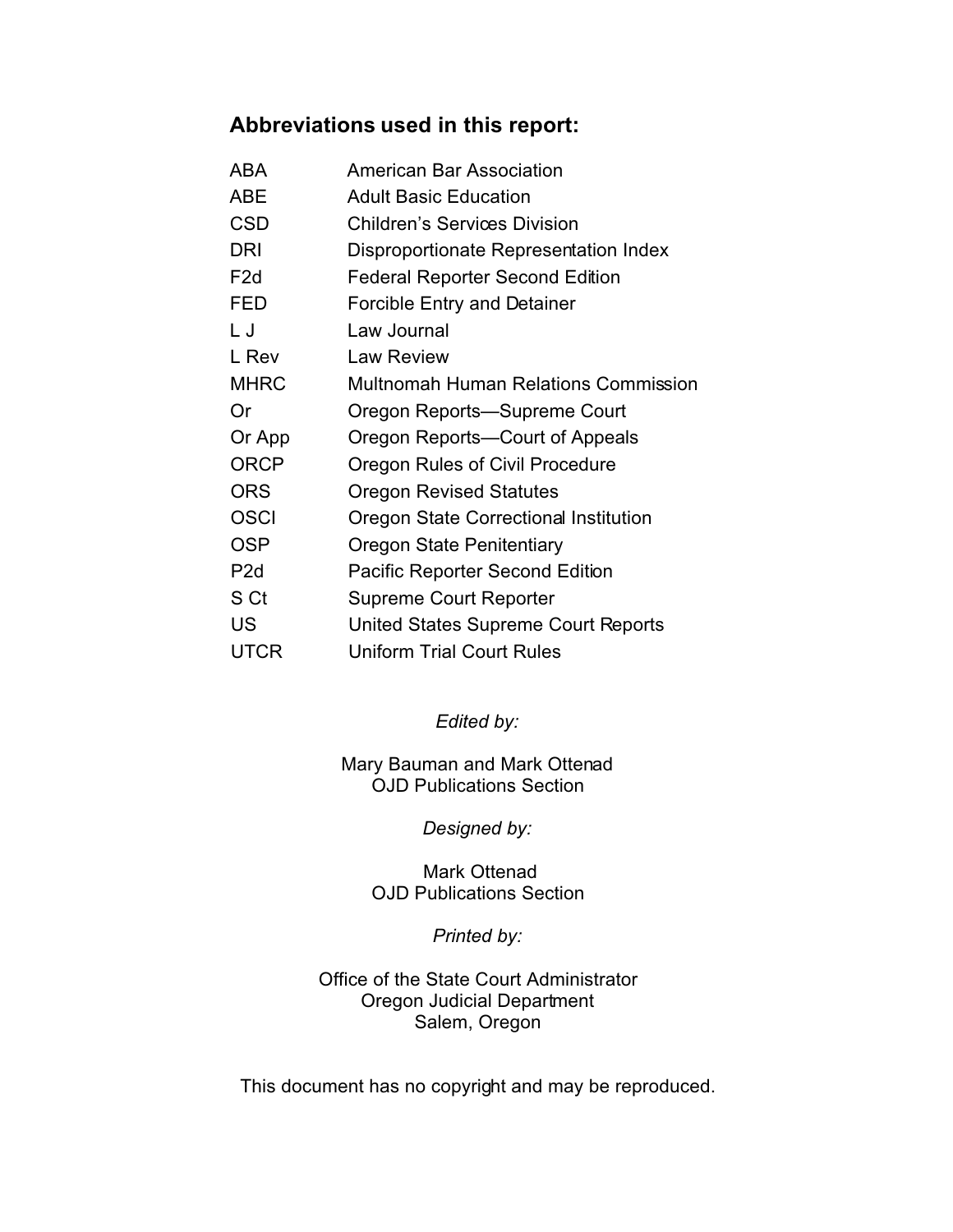### **Report of the Oregon Supreme Court Task Force on Racial/Ethnic Issues in the Judicial System**

# **Table of Contents**

#### **Introduction: Forenote to Nonminority Readers**

**Chapter 1: Overview of Task Force Report** Recommendation Conclusions of the Task Force Report Overview of the Task Force How the Task Force Gathered Information Public Hearings Survey of Oregon Legal Community

**Chapter 2: Interpreters** Interpreters and the Judicial System Interpreters, Minorities and the Courts **Findings** Recommendations

#### **Chapter 3: Minorities Working in Oregon Courts** Importance of Having a Diverse Work Force The Judicial Department Affirmative Action Plan Employment of Minorities in the Courts Findings Recommendations

#### **Chapter 4: Minorities in Criminal Courts**

Arrest and Detention **Findings** Recommendations Charging Decision **Findings** Recommendations Pretrial Release **Findings** Recommendations Plea Negotiations Findings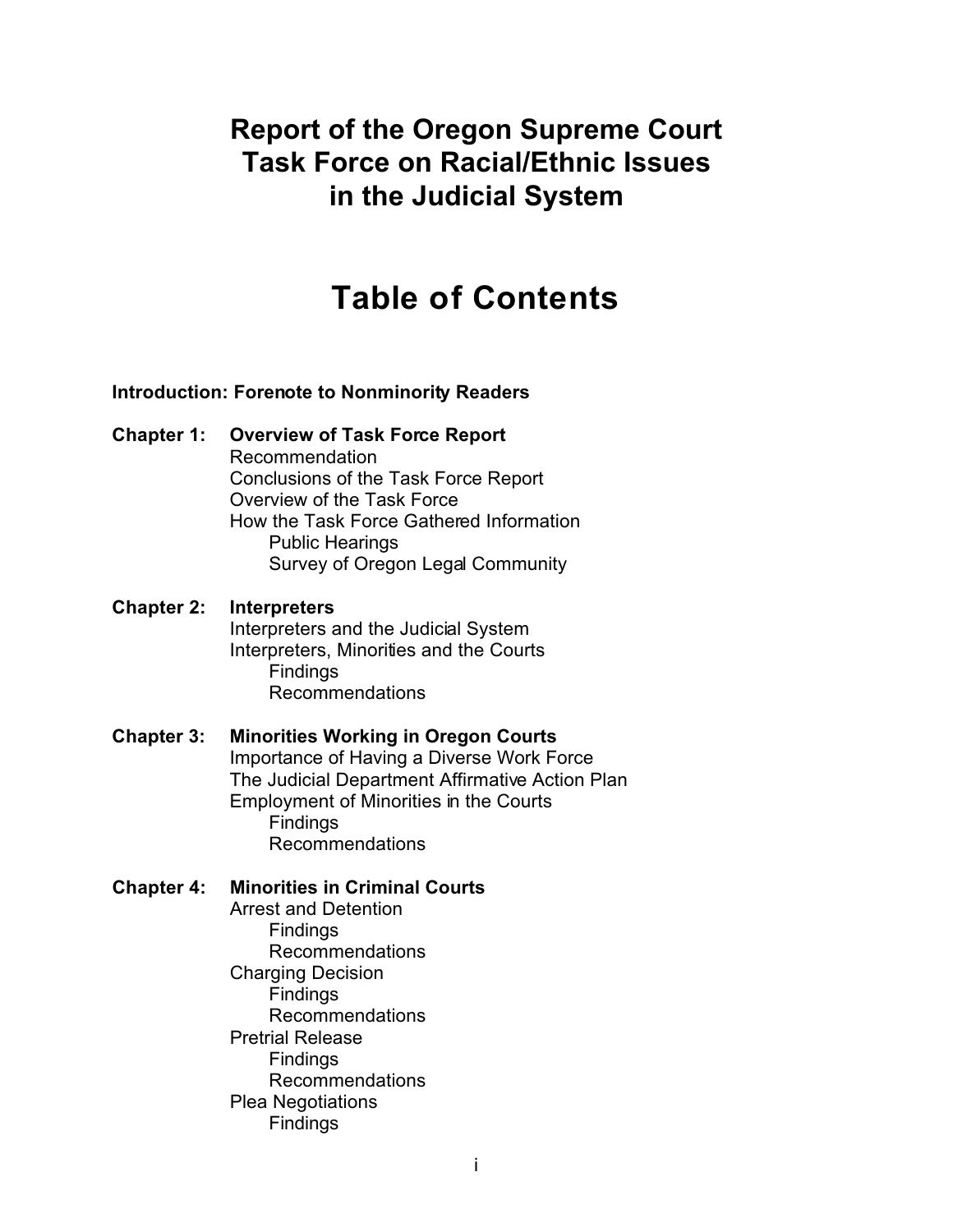Conduct of Trial **Findings** Recommendation **Sentencing** Findings Recommendations Imprisonment, Parole and Probation **Findings** Recommendations Bibliography

#### **Chapter 5: The Juvenile Justice System**

A Brief Description of the System Studies of Minorities in the Juvenile Justice System

- 1. The 1982 Multnomah County Juvenile Court Monitoring Study
- 2. The 1989 Metropolitan Human Relations Commission Study
- 3. A National Survey: Minorities in the Juvenile Justice System
- 4. The State Commission's Report Phase I: Research Data Quantitative Data Qualitative Data from the Focus Groups Phase II: Development of Programs Task Force Hearings and Survey Results Confinement of Minority Youth Findings Recommendation Interpreters in the Juvenile System Findings Recommendation The Need for Trained, Culturally-Sensitive Experts

#### **Chapter 6: Minorities in the Civil Courts as Litigants and Witnesses**

Access

**Findings** Recommendations

Recommendation

Findings

The Litigation Process **Findings** Recommendation The Need for Further Information **Findings** Recommendation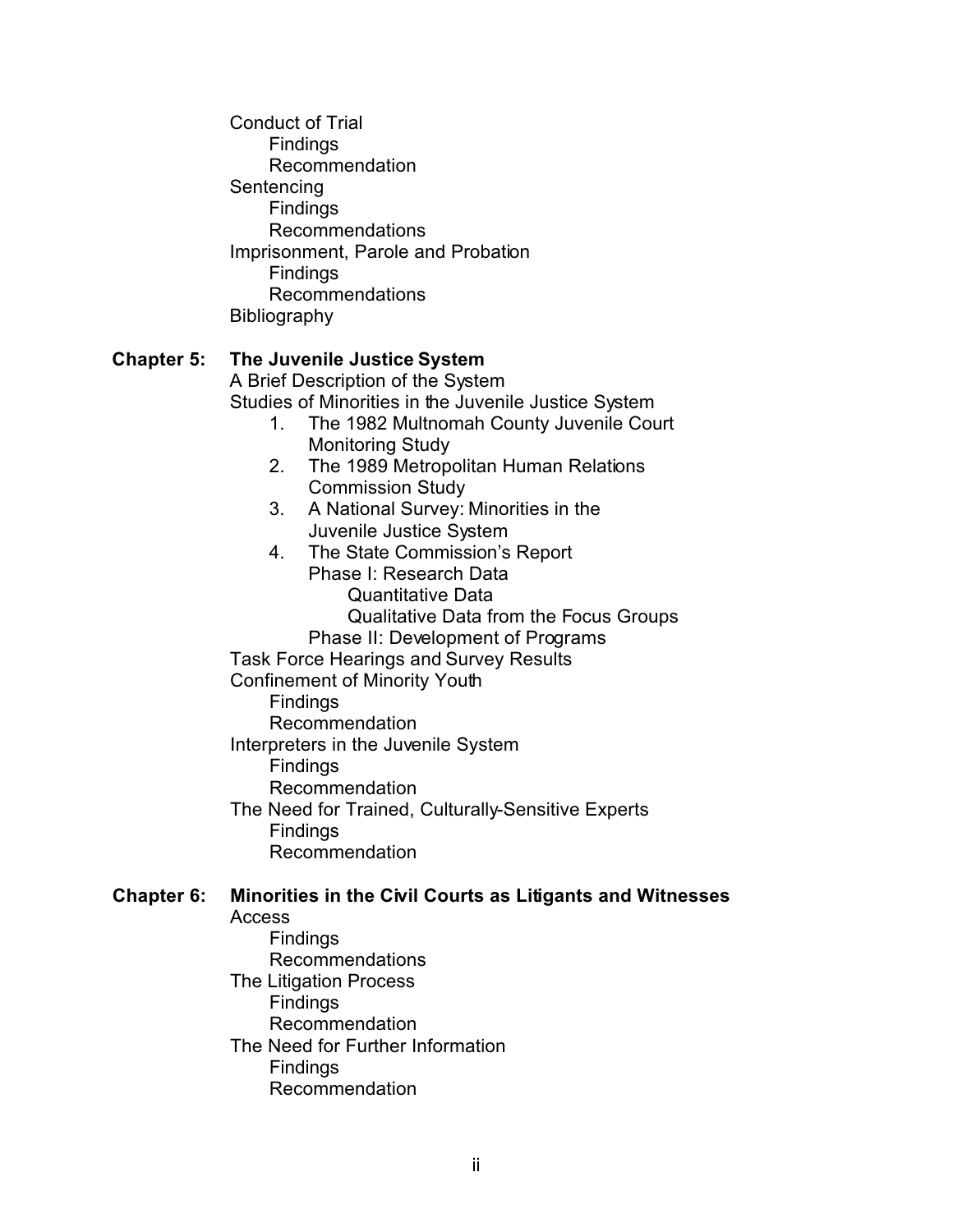#### **Chapter 7: Juries**

Underrepresentation of Minorities on Jury Pools Findings Recommendations Selection of the Jury Panel and Perceived Bias During Deliberations Findings Recommendations

#### **Chapter 8: The Role of Oregon Law Schools in Addressing Racial Problems in the Oregon Legal Community**

Recruitment of Minority Law Students **Findings** Support, Retention and Graduation **Findings** Assistance in Passing the Bar Exam Findings Placement in Oregon Jobs Findings Law Schools and Minorities Recommendations

#### **Chapter 9: Minority Lawyers in the Legal Profession**

Minorities Practicing Law in Oregon Findings Recommendations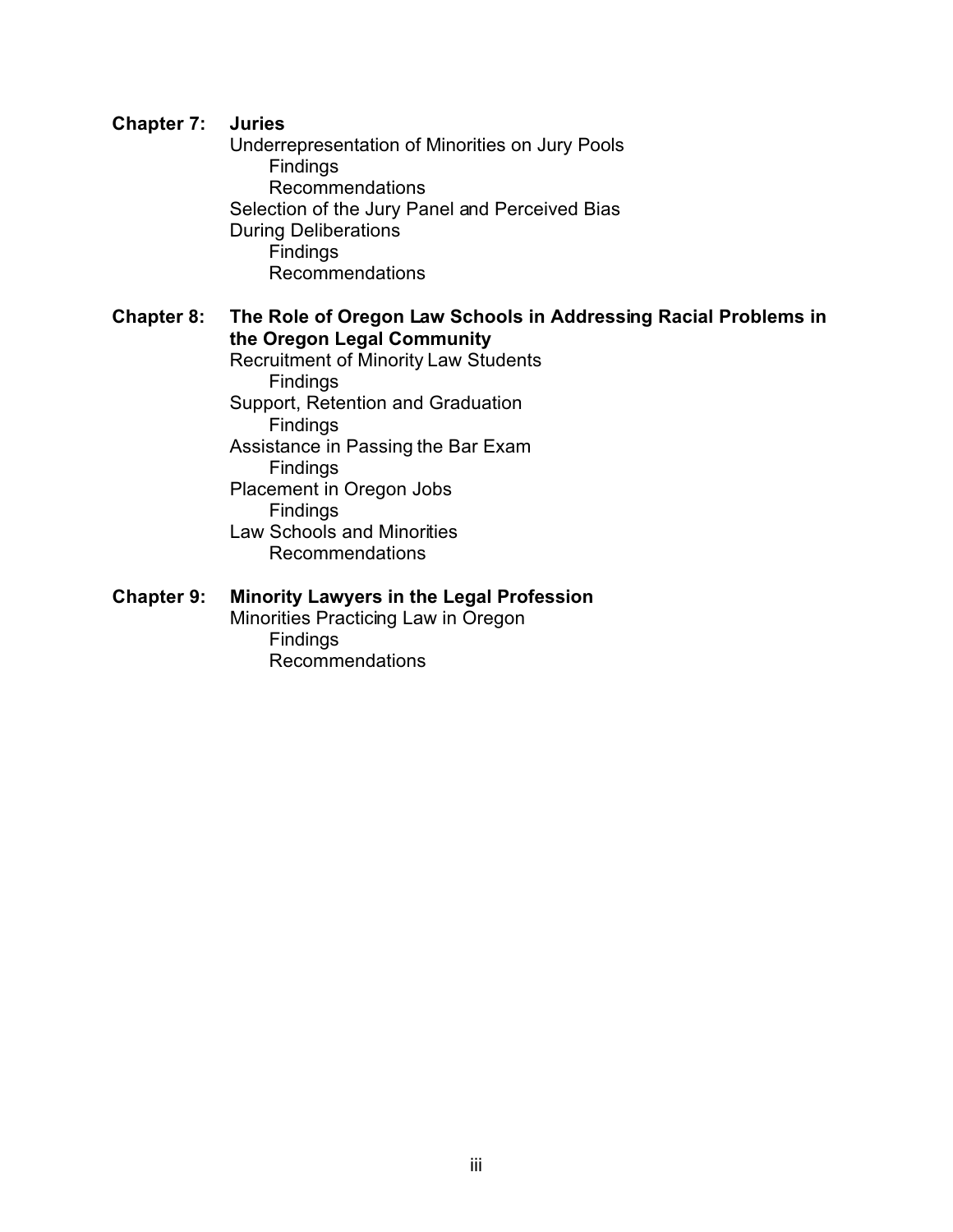# **Introduction**

# **Forenote to Nonminority Readers**

One conclusion permeates this report, but it is expressly stated only on this page. The conclusion should be evident to even a casual reader of the report. Lest any reader fail to perceive the message, however, we state it here explicitly:

> Nonminorities have brought about many of the problems that minorities encounter and are discussed in this report. Addressing these problems, and ultimately solving them, is the joint responsibility of nonminorities and minorities.

When a person or an institution has a problem, a common and reliable approach to solving the problem runs along these lines:

- 1. Define the problem and its cause.
- 2. Consult with the person or persons causing the problem and with the persons affected by the problem, and try to get them to agree upon a solution.
- 3. Implement the solution.

Often the greatest challenge is getting those who cause a problem to recognize any responsibility for the problem and to agree on the solution. Our society is filled with persons who nod in agreement that a problem exists and say, "It's them; not *me*."

Law schools, bar associations and other entities have periodic conferences and seminars about racial discrimination. Readers who have attended such conferences know that those in attendance are, for the most part, minorities. Not nonminorities, but minorities. The persons *affected* by the problem attend. Those *contributing* to the problem do not.

This report repeatedly urges members of the majority to leam about the problems discussed herein so that, ultimately, the majority *agrees* that racial discrimination in our society is "our problem" too and that nonminorities *must* be involved in the solution. Nonminorities have contributed to the problems that minorities experience, and if the problems ever are to be solved, then nonminorities must work with minorities to rectify the situation.

If a poll were taken of all the lawyers, court staff and judges in Oregon, it is doubtful that even one person would admit that he or she discriminates against minorities in any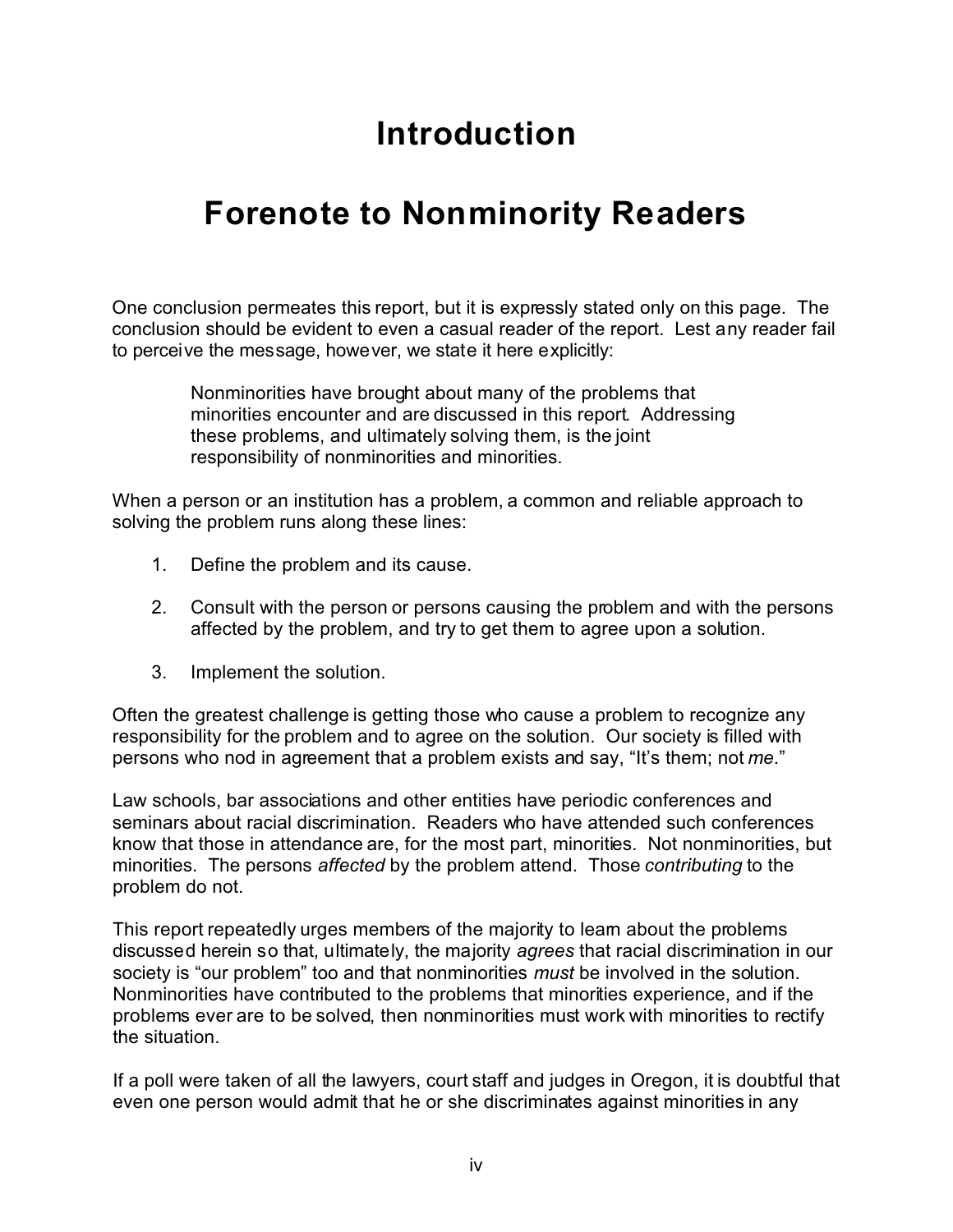way. "Sure," they might say, "there's a problem. But someone else is causing it. Not me." That attitude makes the education process even more difficult.

The truth is that many nonminorities were raised in a culture in which discrimination was common, even accepted. Not surprisingly, the habits and attitudes learned as children carry over into adult life.

This report, therefore, begins with a plea to nonminority judges, court staff, lawyers, law school faculty and students, juvenile staff, corrections personnel, law enforcement officers and others in government: recognize that our minority population has serious problems in our society. Nonminorities, who have contributed to the problems that minorities encounter, must work with minorities to solve these problems. This report contains a number of suggestions to address the issues of racial discrimination or ethnic bias at all levels in the Oregon judicial system. Our hope is that the reader agrees with our recommendations and is impelled to act.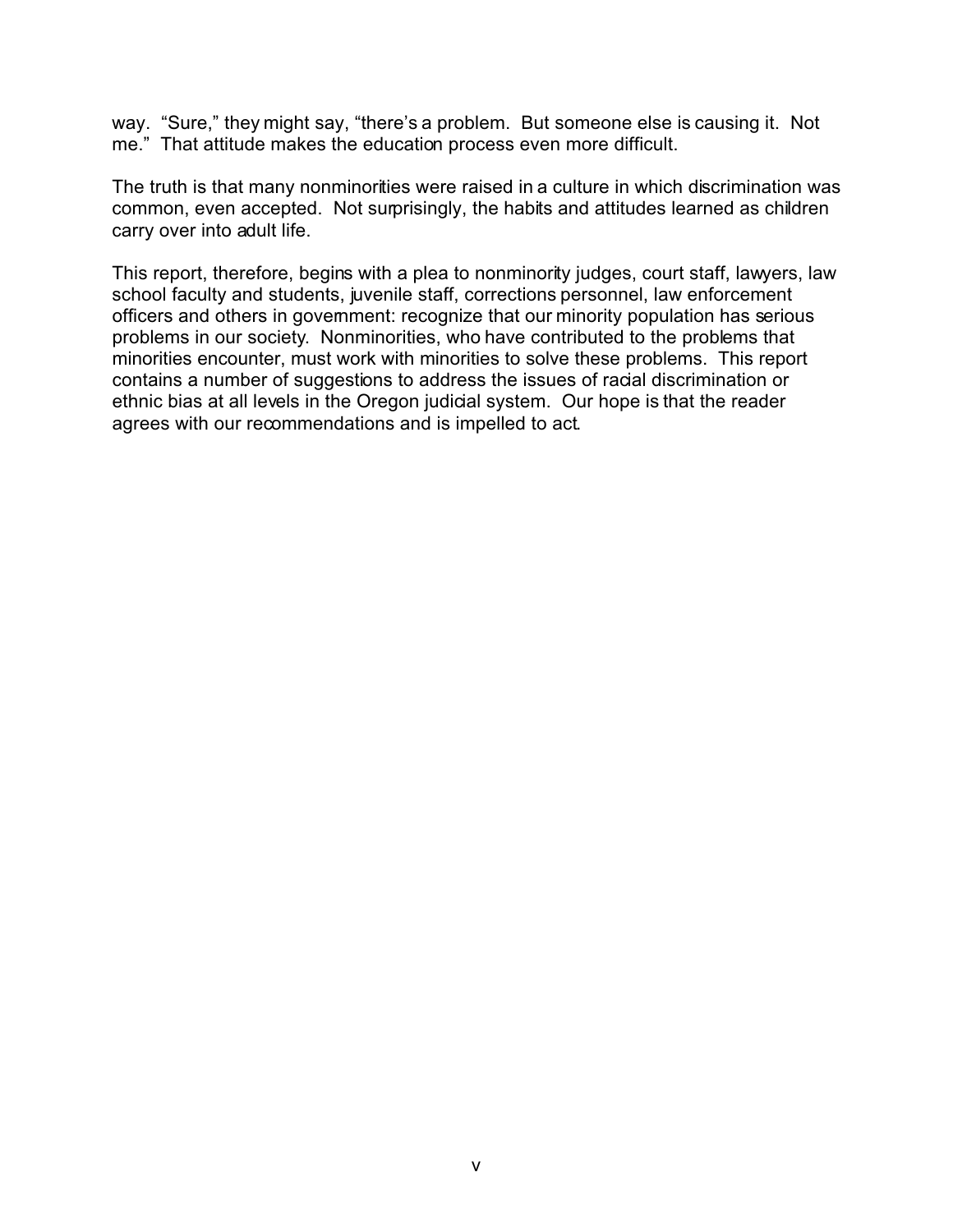# Chapter 1

# **Overview of Task Force Report**

The Oregon Supreme Court, on February 21, 1992, established the Oregon Supreme Court Task Force on Racial/Ethnic Issues in the Judicial System. This is the report of that task force. Instead of opening with our findings and recommendations, we begin with an incident from an Oregon courtroom. A Mexican-American defendant appeared on December 28, 1993, before an Oregon judge. The defendant had been arrested for driving under the influence (DUII) and had begun a diversion program, but he had not paid the diversion fees that had been assessed. The December 28 hearing was one of several at which the question was whether the defendant's diversion should be revoked because of nonpayment of diversion fees. At an earlier hearing, the defendant had told the judge he could pay \$100 each week. The December 28 record shows that the defendant had been working for a "tree farm operation." The judge said:

> "I'm not going to let him just hold out money. And I know just darn good and well where that money from the tree harvest went. *I'll bet a good part of it went down South*, and that's his business, except he's got this obligation here." (Emphasis added.)

By invoking this stereotype, the judge mocked the idea of equal justice under the law and the notion that an individual has the right to be treated as a unique human being in our judicial system. That is one reason for some of our recommendations that follow.

We offer no pie-in-the-sky recommendations. *Every recommendation in this report is attainable within a reasonable time.* Many recommendations are attainable at little or no cost. But attainment will best be achieved if the goal of equal justice for all ever is in the minds of the members of the Oregon Supreme Court and others responsible for implementation of the recommendations.

This report is a small but important step. If the efforts of this task force are to bear fruit, the Supreme Court, other judges and court staff must be convinced that its recommendations are valid and that the problems are readily addressable. This report aims to accomplish that.

Unlike most chapters in this report, which end with recommendations, this chapter begins with a recommendation, the task force's strongest. Other recommendations are set forth in each chapter.

#### *Recommendation Number 1-1*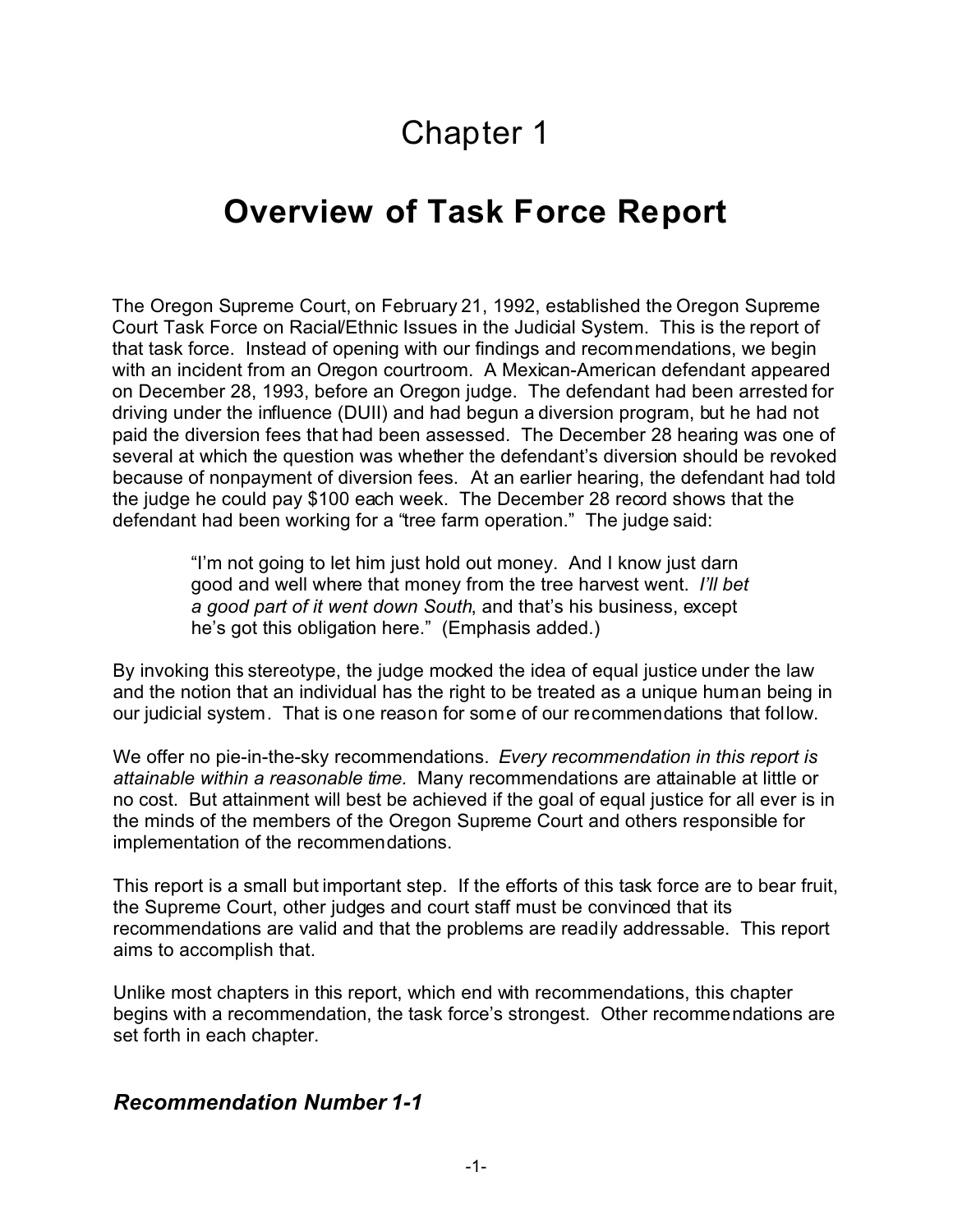**The task force recommends that the Oregon Supreme Court:**

- **a. Publish its response to the recommendations contained in this report;**
- **b. Appoint a committee to assist in the implementation of the recommendations in this report;**
- **c. Require the committee to report annually on the progress made during the previous year;**
- **d. Publish the progress reports of the committee.**

The legacy of centuries of discrimination in the United States is a society in which racial discrimination continues to exist. The Oregon court system is no more immune from its effects than are other segments of society. While overt, intended discrimination against minorities<sup>1</sup> by nonminority judges, prosecutors, lawyers and court staff is not common, strong evidence demonstrates that racial minorities are at a disadvantage in virtually all aspects of the Oregon court system.

Many of the problems recounted in this report stem from cultural differences between minorities and nonminorities. The dominant culture of this state and nation is reflected in its courts. Largely nonminority judges and court staff do not understand the cultures of minorities who appear in the courts.

Conversely, minorities—many of whom come from countries with different justice systems—do not understand the Oregon courts in which they appear. This lack of understanding is not limited to minorities who speak little or no English. It is just as pervasive in Native-American and African-American cultures, in which English is the dominant language.

# **Conclusions of the Task Force Report**

This report contains conclusions that should dismay all persons dedicated to the concept of equal justice for all. Among the conclusions:

- 1. Many non-English-speaking minorities appearing in court do not comprehend what is going on because they do not understand the justice system, because interpreters are not present, or because interpreters are not qualified.
- 2. Too few lawyers speak and understand the languages of non-English-speaking minority Oregon residents.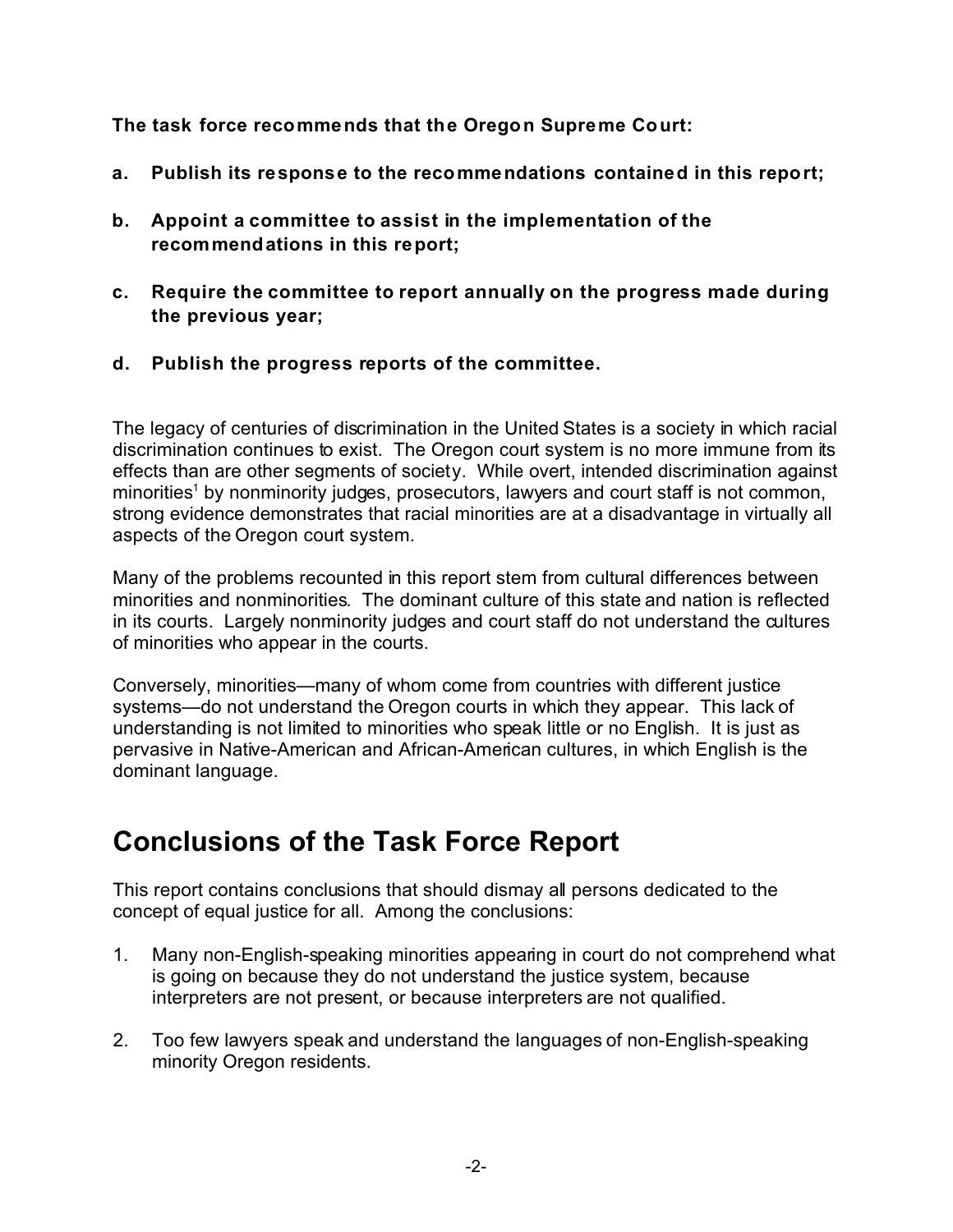- 3. Too few minority lawyers practice in Oregon. An example: Only one African American is a partner in any large Portland law firm.
- 4. Efforts to recruit minority lawyers are inadequate.
- 5. Too few minorities are called for jury duty, and even fewer minorities actually serve on Oregon juries.
- 6. Peremptory challenges, eliminating individuals from serving on juries, are used solely because of the race or ethnic background of prospective jurors.
- 7. Judges handling family law cases involving minorities often lack an understanding of the traditions and cultural practices of minority families.
- 8. Too few minorities are employed in Oregon courts. Of the 49 management positions in the Oregon Judicial Department, none is filled by a minority.
- 9. In the criminal justice area, the evidence suggests that, as compared to similarly situated nonminorities:
	- **•** minorities are more likely to be arrested,
	- **•** minorities are more likely to be charged,
	- **•** minorities are less likely to be released on bail,
	- minorities are more likely to be convicted,
	- minorities are less likely to be put on probation,
	- **•** minorities are more likely to be incarcerated.
- 10. In the juvenile justice system:
	- **•** minorities are more likely to be arrested,
	- minorities are more likely to be charged with delinguent acts,
	- ! minorities are more likely to be removed from their family's care and custody,
	- minorities are more likely to be remanded for trial as adults,
	- minorities are more likely to be found guilty of delinquent acts,
	- minorities are more likely to be incarcerated,
	- ! minorities lack experts sensitive to the cultural differences of minorities.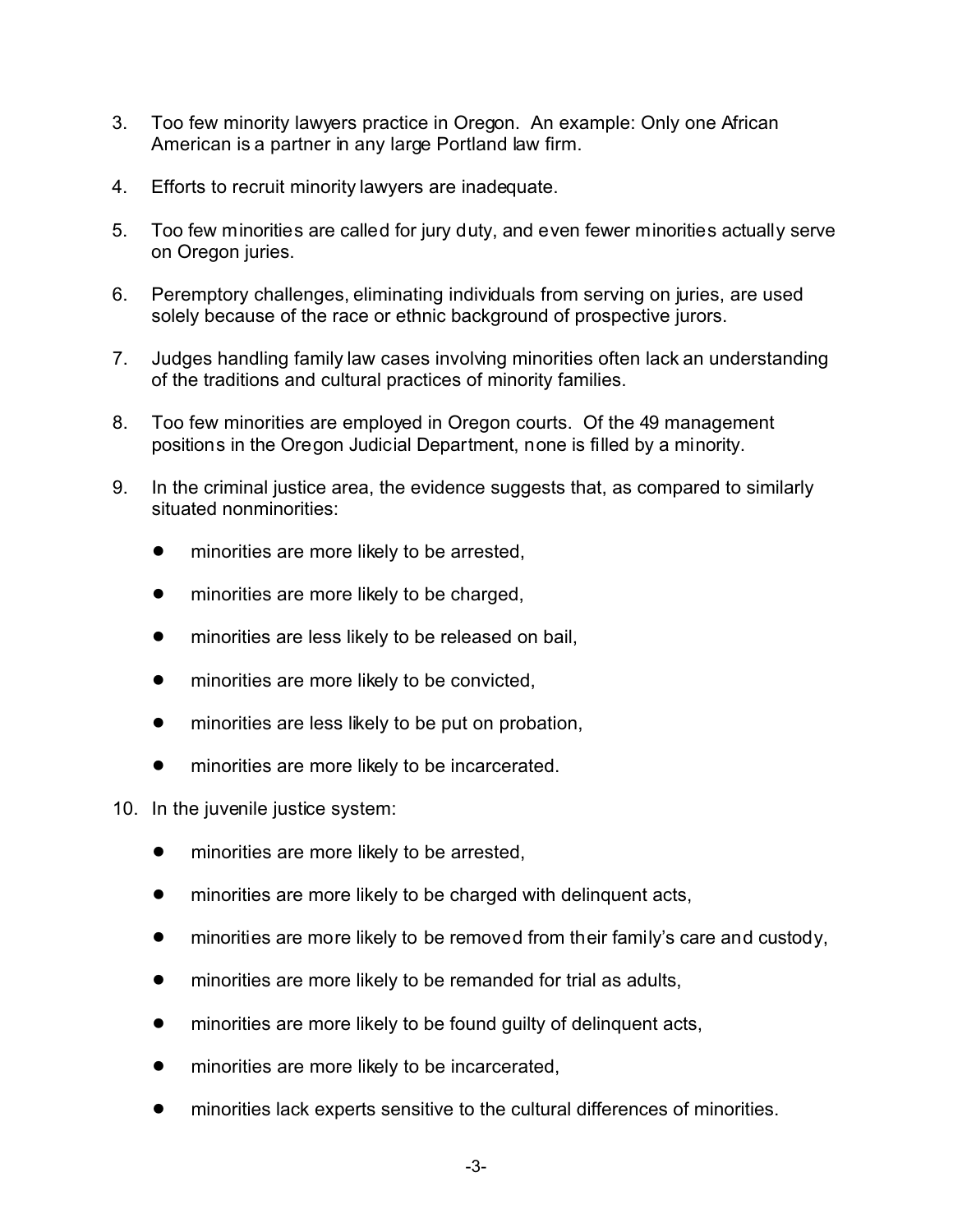11. All nonminorities involved in the justice system—judges, court staff, lawyers, law school professors and law students—need ongoing, cross-cultural training. Nonminorities have contributed to most of the problems facing minorities today. Nonminorities must recognize that problems exist; nonminorities must address them with resolve and sensitivity.

### **Overview of the Task Force**

On the recommendation of the Oregon Judicial Conference, the Supreme Court of Oregon ordered, on February 21, 1992, the creation of the Oregon Supreme Court Task Force on Racial/Ethnic Issues in the Judicial System. The order is set forth, in part, in Appendix 8. The members of the task force were appointed in May 1992.

**Why was the task force created?** The Supreme Court created the task force to identify problems faced by racial and ethnic minorities in the judicial system; to examine the concerns of racial and ethnic minorities in their treatment in and by the courts; and to propose a course of action to address the problems and concerns.

**Who is on the task force?** Eighteen persons were appointed to the task force. The task force included four African Americans, one Native American, one Asian American, three Mexican Americans, two persons of Middle Eastern extraction and seven Caucasians. The membership also could be described by vocation: two trial judges, two appellate judges, a prosecutor, criminal defense attorneys, civil attorneys and public members. Twelve members were male; seven female.

The chair of the task force was former Associate Justice **Edwin J. Peterson**. 2 Professor **M. Khalil Zonoozy**, Director of International Student and Faculty Services at Portland State University, was vice chair. Other task force members were:

**Kathleen Bogan**, a lawyer and former Executive Director of the Oregon Criminal Justice Council, Portland.

**Honorable Nancy W. Campbell**, District Court Judge, Hillsboro.

**Kathryn H. Clarke**, a lawyer in private practice, Portland.

**Honorable Mercedes F. Deiz**, Senior Circuit Court Judge, Portland.

**Marco A. Hernandez**, Deputy District Attorney, Hillsboro.

**Douglas Hutchinson**, a lawyer and Executive Officer, Oregon Commission on Indian Services, Salem.

**Corinne J. Lai**, a lawyer in private practice, Portland.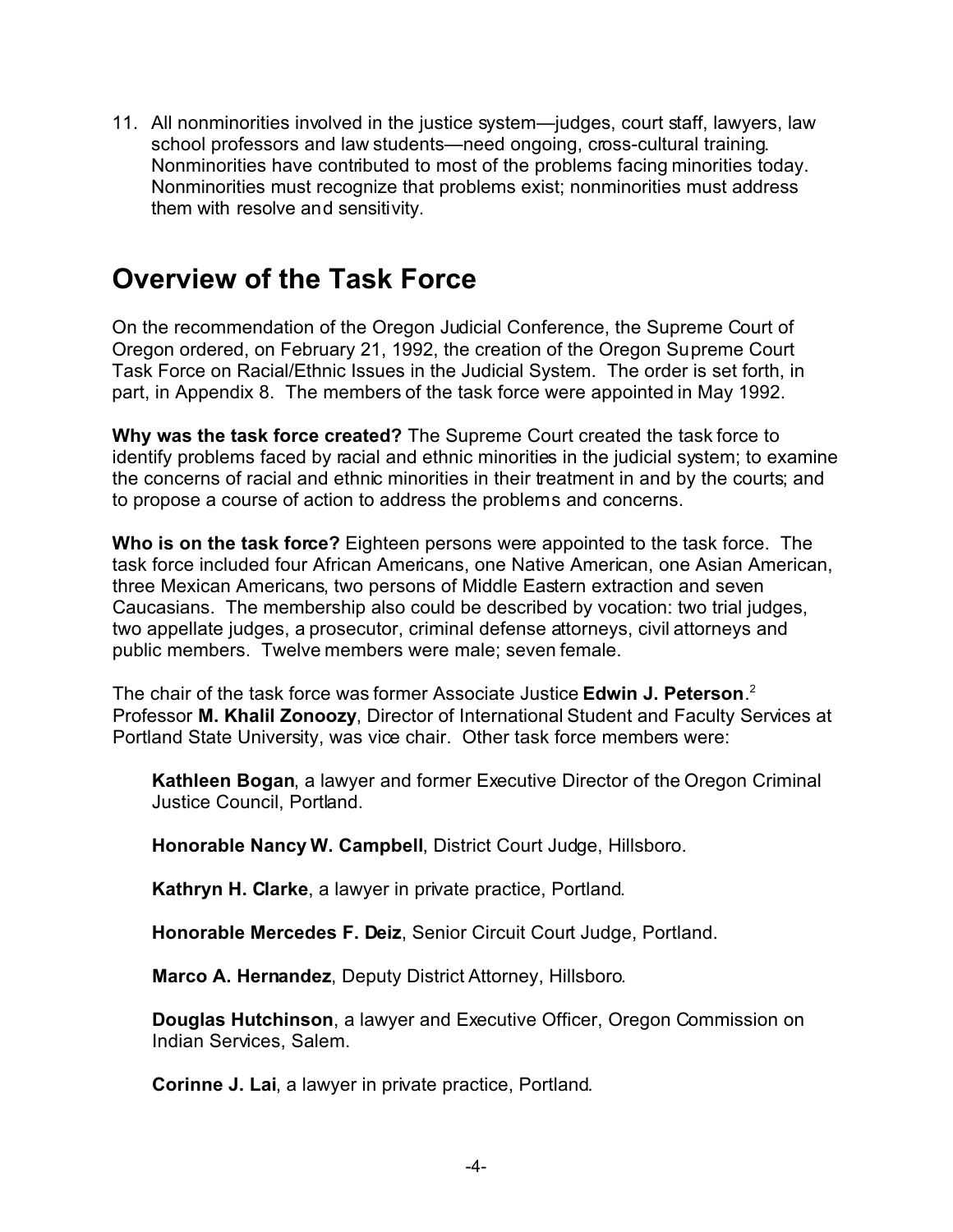**Honorable Jack L. Landau**, Judge, Oregon Court of Appeals, Salem. (When appointed, Judge Landau was Deputy Attorney General.)

**Angel Lopez**, a criminal defense lawyer, Portland.

**Yvonne Martinez**, public member, Oregon Department of Corrections, Salem.

**Jeffrey B. Millner**, a lawyer in private practice, Portland.

**Jack L. Morris**, a criminal defense lawyer, Hood River.

**Liliana E. Olberding**, public member, Spanish interpreter, Hillsboro.

**William A. Olsen**, a public member and President, Center for Organizational Research and Development, Portland.

**Nargess Shadbeh**, a Legal Aid lawyer, Woodburn.

**H. Adunni Warren**, a lawyer in private practice, Portland.

# **How the Task Force Gathered Information**

The conclusions in this report were drawn from four sources: testimony at public hearings, extensive survey research, prior research and written comments submitted to the task force.

### **Public Hearings**

In the summer and fall of 1992, the task force held nine public hearings throughout the state to encourage Oregonians to tell the task force of their experiences in the courts and observations regarding the treatment of minorities in the Oregon court system. The hearings were held in Woodburn, Pendleton, Ontario, Klamath Falls, Portland, Warm Springs, Salem, the Oregon State Penitentiary and the Oregon Women's Correctional Center.

The public hearings were well publicized in advance, and most were well attended. Witnesses were invited to give oral or written testimony regarding issues of race/ethnicity in the Oregon court system. Interpreters were provided for non-Englishspeaking persons who wished to testify. Each hearing was recorded and minutes of the hearings kept. The largest number of minority witnesses were Hispanics. Significant numbers of Native- American, African-American, Asian-American and Pacific Islander witnesses testified. Other ethnic groups also testified.

### **Survey of Oregon Legal Community**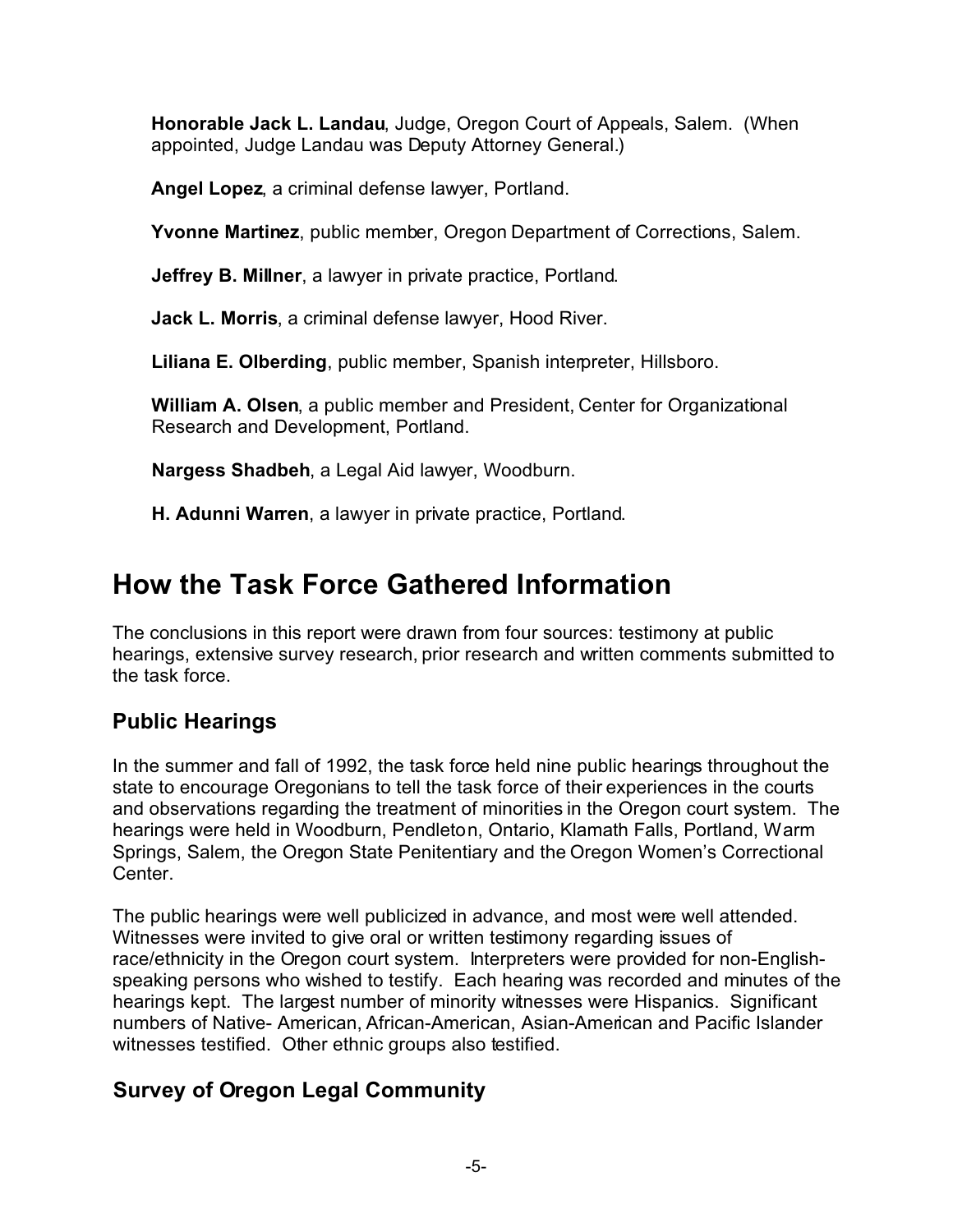Also, 7,525 persons who use the court system were surveyed by the task force regarding issues of race/ethnicity in the Oregon court system. The task force prepared three surveys. The "main survey" was for lawyers, judges, court staff and corrections personnel. The second survey was for persons in the juvenile justice system. The third survey was exclusively for language interpreters/translators in the Oregon court system. Copies of the surveys are contained in Appendices 3, 4 and 5. Professor Robert Shotola, chair of the Department of Sociology at Portland State University and an expert in survey research, assisted in preparing the surveys, and he statistically analyzed the survey responses. Dr. Shotola's analysis is set forth in Appendix 1.

The main survey was distributed to 5,438 persons, including the following:

- All judges and court personnel statewide (1,562)
- Corrections personnel likely to appear in court (415)
- Municipal Court judges (182)
- Private and public attorneys in the following organizations:

Oregon District Attorneys Association (400)

Oregon Criminal Defense Lawyers Association (741)

Oregon Women Lawyers (630)

Oregon Trial Lawyers Association (700)

Oregon Association of Defense Counsel (475)

Oregon Minority Lawyers Association (258)

Legal Aid lawyers (75)

The juvenile justice survey was sent to 1,778 juvenile law practitioners and court personnel. The interpreters survey was distributed to 309 persons who serve as interpreters in the Oregon court system.

A postage-paid return envelope, addressed to the Center for Sociological Research at Portland State University, was sent with each survey. Respondents were instructed not to write their names on their surveys; responses were anonymous. Returned surveys were scanned and tabulated at the Portland State Computer Center.

Of 5,438 main surveys distributed, 2,198 were returned, a response rate of 40 percent. Of the 1,778 juvenile surveys distributed, 667 were returned, a response rate of 37.5 percent. Of the 309 interpreter surveys distributed, 96 were returned, a response rate of 31 percent.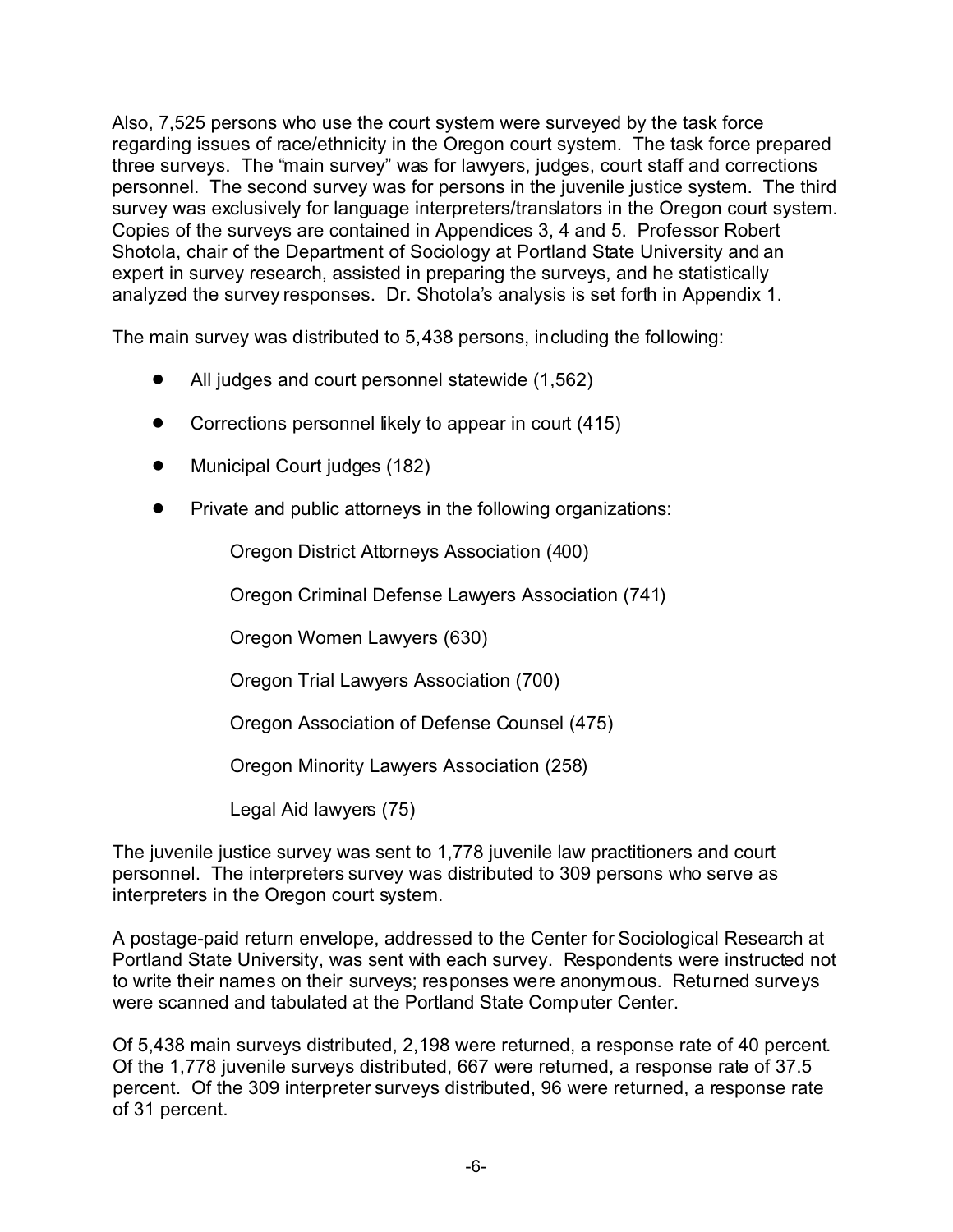One goal of the survey was to obtain information based on actual experience in the courts. The survey asked questions in several different formats. For example, the survey included several "forced choice" questions, where the respondent was required to agree or disagree. Other questions gave the respondent an opportunity to agree, disagree or answer "no opinion." A third type of question asked respondents to rank their response on a scale that included the frequency with which they had observed certain behavior: NEVER (0% of the time), RARELY (1–5% of the time), SOMETIMES (6–25% of the time), OFTEN (26–50% of the time), and USUALLY (51–100% of the time).

For questions that asked respondents to agree or disagree, the tables used in this report are relatively easy to understand. For example, Question 3(a) asked, "Do you more agree or disagree that MINORITY LAWYERS need better grades in law school to be hired." The responses were:

#### **Respondents who agree "that minority lawyers need better grades in law school to be hired."**

| <b>Respondents</b>       | <b>Percentage Who Agree</b> |  |
|--------------------------|-----------------------------|--|
| All respondents          | <b>22%</b>                  |  |
| Minority respondents     | 39                          |  |
| <b>Prosecutors</b>       | 8                           |  |
| Criminal defense lawyers | 32                          |  |

There are nine chapters in this report. Each chapter discusses one subject area and contains findings and recommendations, as follows: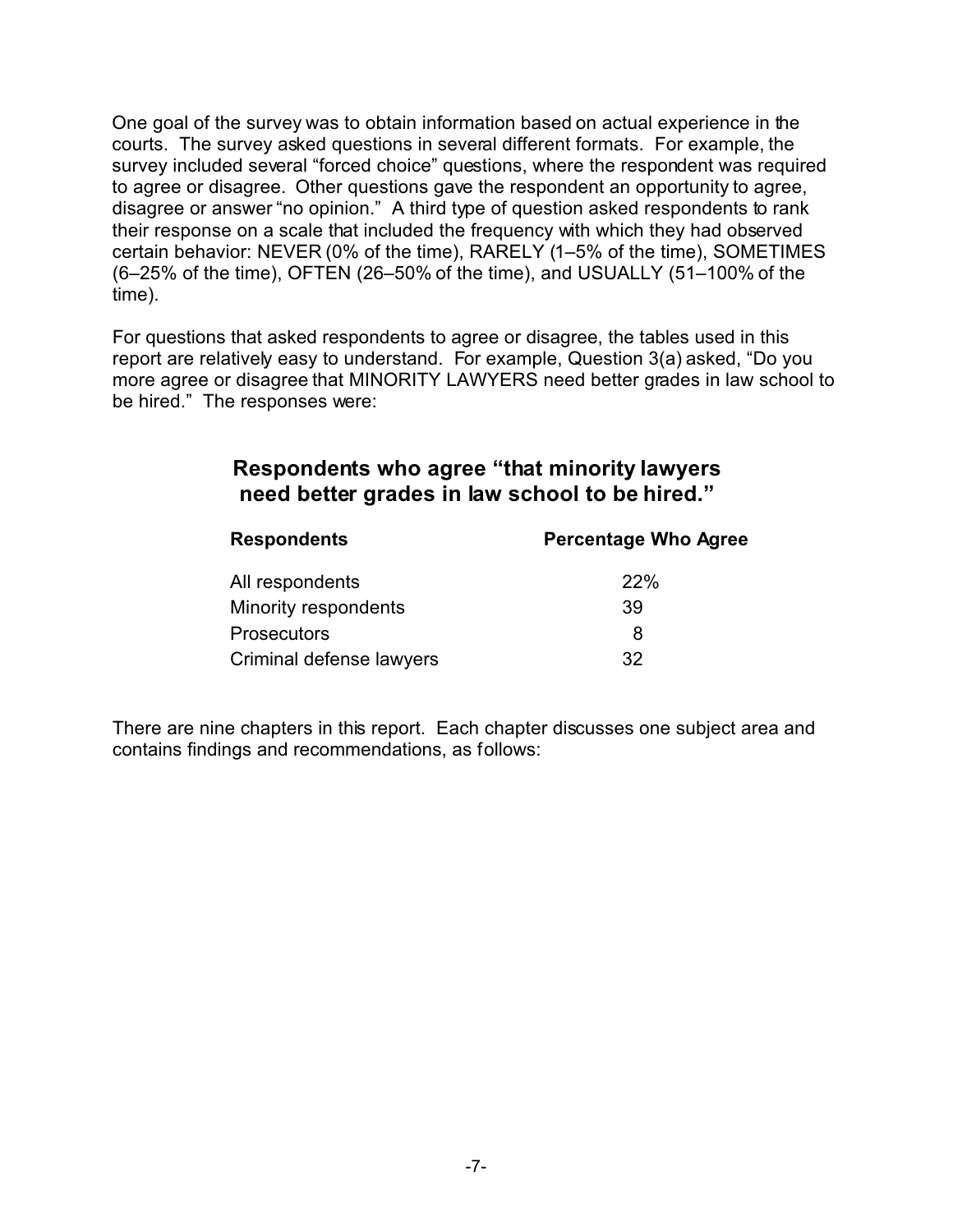### **Chapter Number Subject**

|   | Overview of Task Force Report       |
|---|-------------------------------------|
| 2 | Interpreters                        |
| 3 | Minorities Working in Oregon Courts |
| 4 | <b>Criminal Justice System</b>      |
| 5 | Juvenile Justice System             |
| 6 | <b>Civil Justice System</b>         |
|   | <b>Juries</b>                       |
| 8 | <b>Oregon Law Schools</b>           |
| 9 | Minorities in the Legal Profession  |
|   |                                     |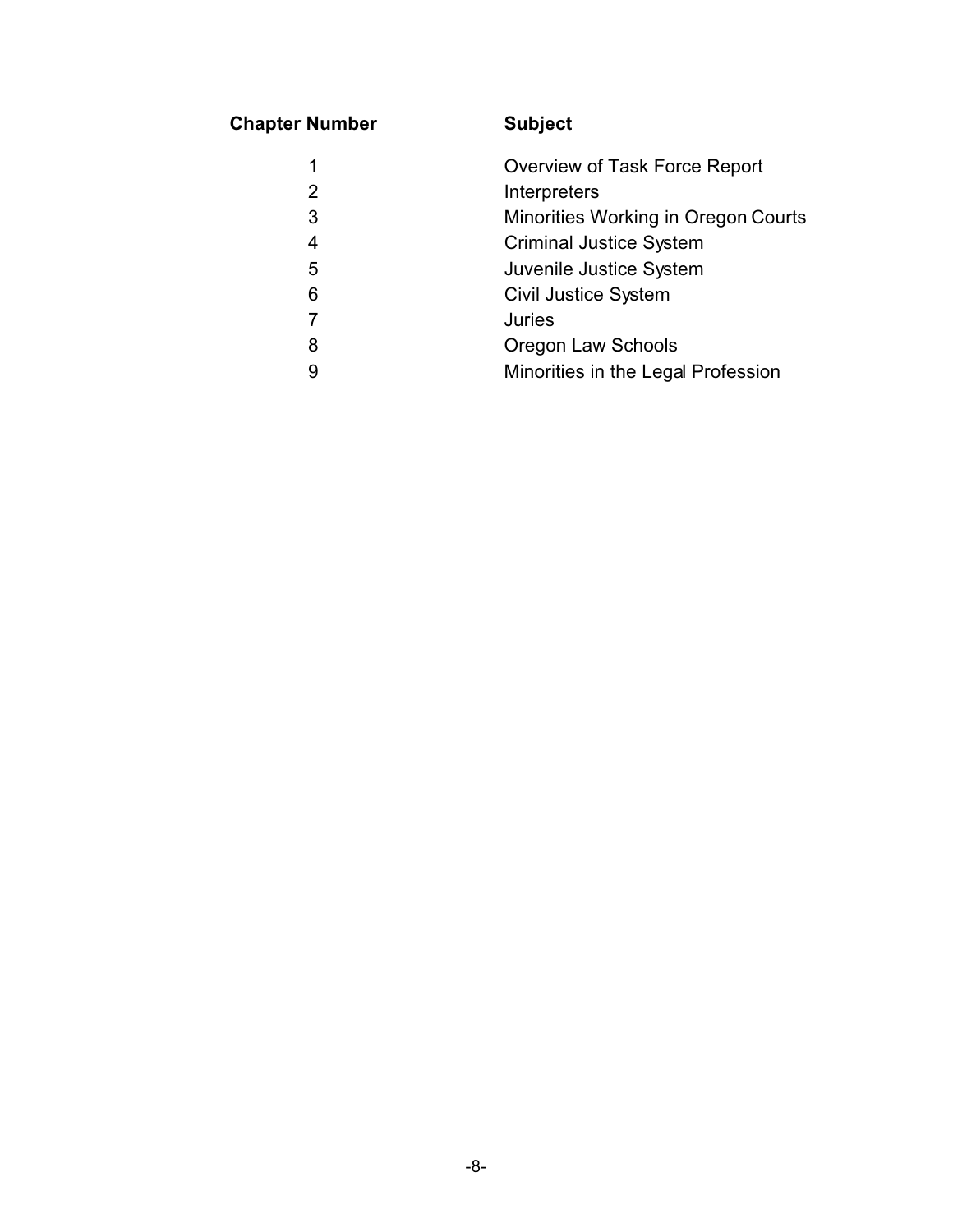# Chapter 2

# **Interpreters**

The first task force hearing was held in Woodburn in July 1992. It was a hot night. The meeting room was packed and people were standing in the rear and outside. A Spanish-speaking interpreter was available.

Shortly after the first Spanish-speaking witness began to testify, a murmur arose from the crowd. "The interpreter is not getting it right," said one person. It quickly became apparent to everyone in the room that the person selected by the task force to provide Spanish interpretation was not equal to the task. Fortunately, a qualified back-up interpreter, Liliana Olberding, was available and she took over. Ms. Olberding volunteered to interpret at all subsequent task force hearings, and she was appointed to serve on the task force.

With the best of intentions, the task force failed in its first effort to get a qualified interpreter. Not surprisingly, courts have encountered similar problems.

The democratic ideal of equal justice under law requires that persons having disputes with one another or with the government have equal access to a tribunal in which they can hear and be heard and have their conflicts decided by a neutral and detached third party. The effectiveness of the court system is limited if parties or witnesses do not understand what is being said in court.

By law, "every writing in any action…in a court of justice in this state…shall be in English," ORS 1.150. As a practical matter, almost all court business is conducted in English. Except for Native Americans, today's Oregonians are immigrants or descendants of immigrants. In recent years, Oregon has experienced a new influx of pioneers from foreign lands. Increasingly, Oregon residents speak languages other than English, and many speak no English at all. The result: a commensurate rise of non-English-speaking court litigants.

### **Interpreters and the Judicial System**

At the public hearings, non-English-speaking litigants, their interpreters and advocates, repeatedly voiced dissatisfaction with Oregon's justice process. Many litigants felt misled by counsel; many argued that their legal theories and positions received little consideration from the court; many litigants believed that the court interpreter was not effective in presenting them with a clear understanding of what was taking place, or in adequately presenting their testimony. A picture emerged of confusion and frustration.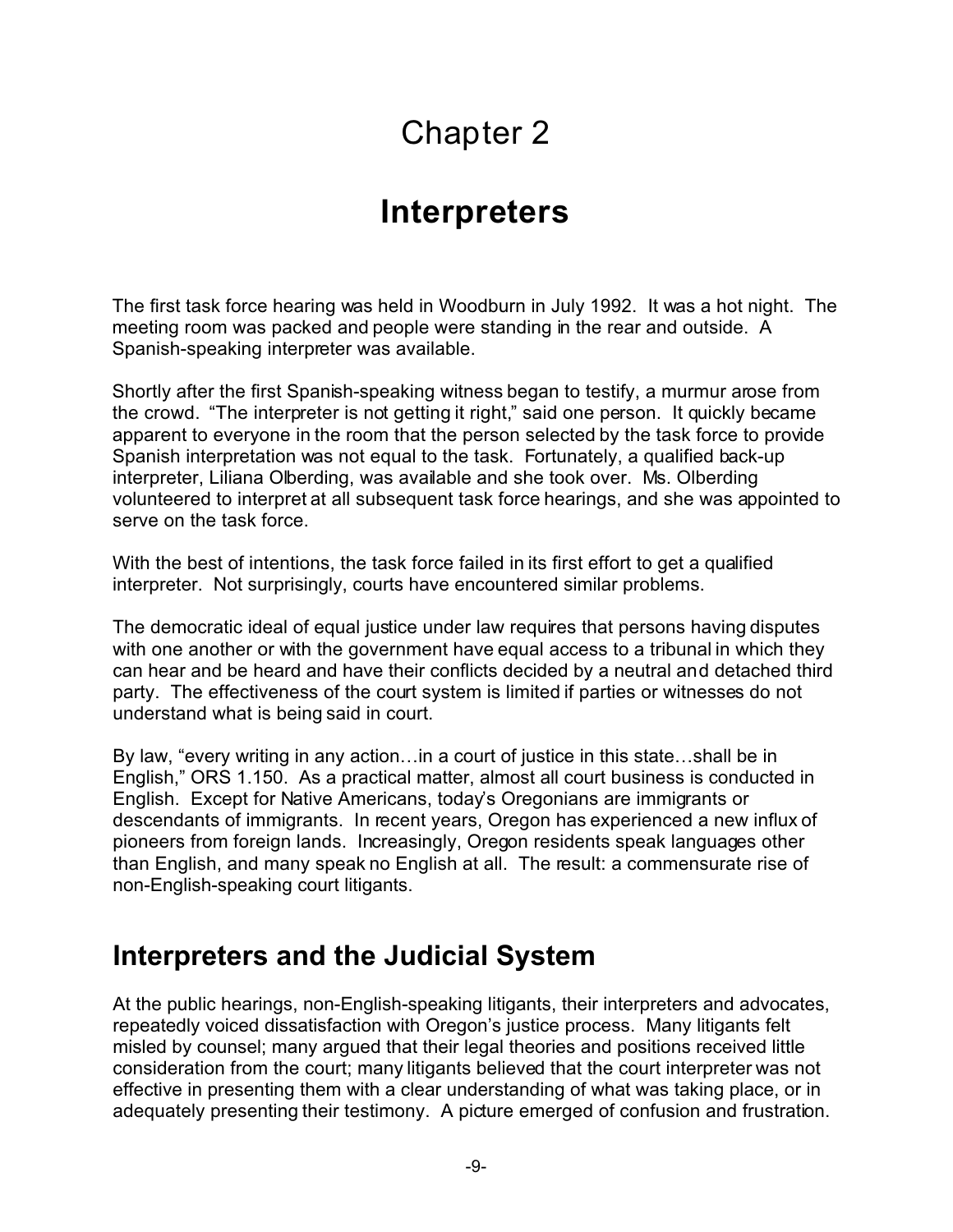Many who came before us said that, because of cultural and language differences, they did not receive justice. The best they could hope for, they said, was to experience the process of justice even though it was unexplained and unintelligible.

> "Most Hispanic litigants do not comprehend legal terminology… Hispanics feel they are not adequately represented and their cases are not adequately addressed."

> > *—Edward Hernandez, Hispanic Club, Oregon State Penitentiary, Salem*

Although the testimony usually focused on in-court proceedings, the task force also notes that interpreter services are sorely lacking in other related areas. It was repeatedly pointed out that non-English-speaking criminal defendants, in particular, face formidable obstacles in trying to comply with court directives because of the lack of interpreters in probation offices, Department of Motor Vehicle offices, alcohol and drug programs, and other more specialized treatment programs such as those for sex offenders. Without interpreters in such offices, an offender's ability to complete probation or a diversion program or to avoid running afoul of court prohibitions is compromised.

Interpreters responding to the survey voiced a common concern—the absence of formal training in legal terminology and in basic interpreter skills for court interpreters. Other areas of concern centered on the inability of attorneys to work effectively with interpreters and a perceived lack of empathy from the bench regarding the difficult nature of simultaneous court interpretation.

> "Many judges won't make a record that there is an interpreter, won't swear or won't make a record regarding qualifications."

> > *—Connie Crooker, bilingual (Spanish-English) attorney, Portland*

Although laws mandate interpreter assistance during court proceedings, no laws existed before the 1993 legislative session to regulate the competence of interpreters. Although most non-English-speaking litigants seem to have been afforded court interpreters in recent years, no process was in place to assure that the job was done properly and uniformly.

Oral testimony before the task force spoke to this problem.

"Certification and qualification of interpreters are needed. Translation is a more apt term than interpretation. Some interpreters advise rather than staying neutral and interpreting."

> *—Annabelle Jaramillo, Executive Director, Commission on Hispanic*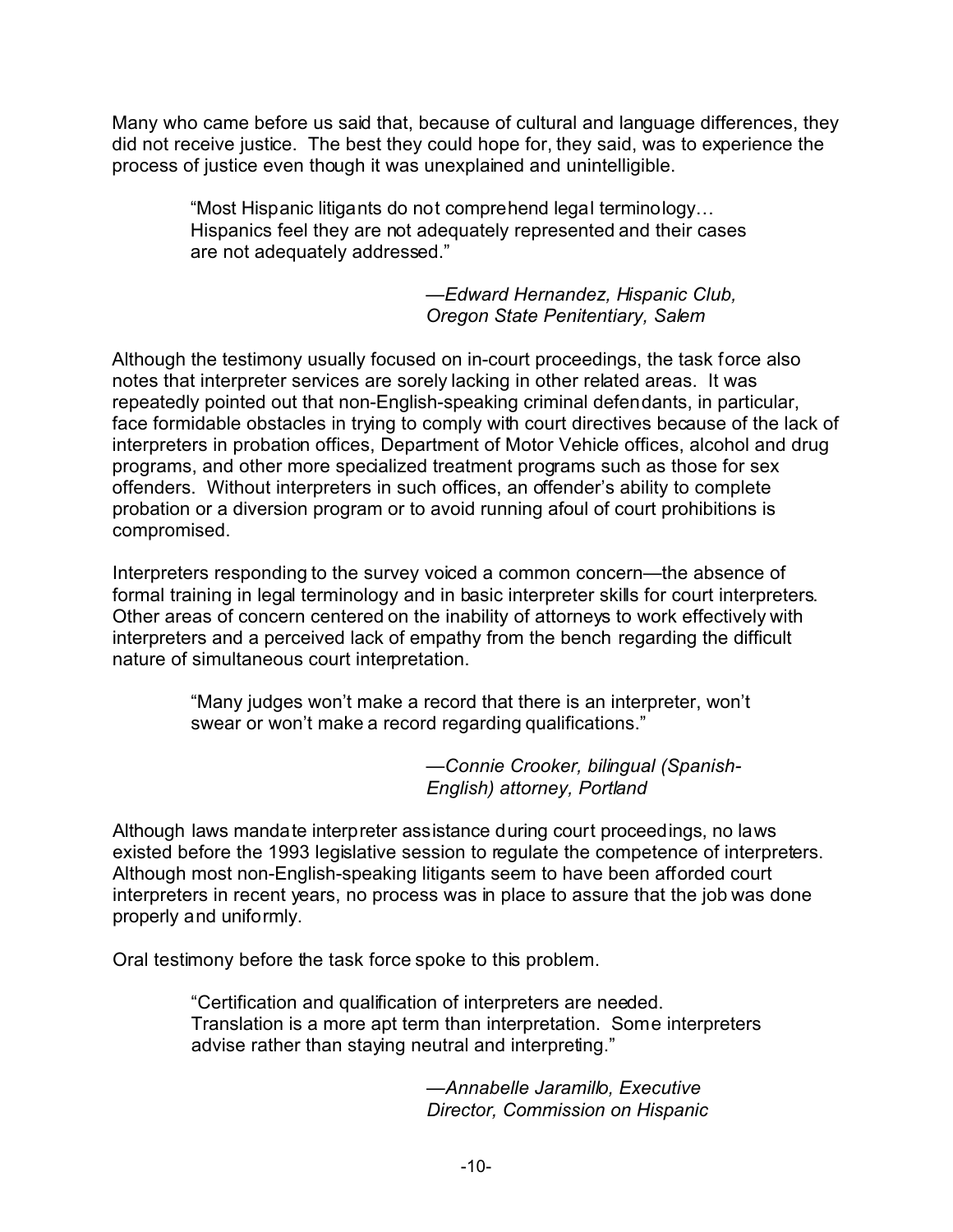#### *Affairs, Salem*

"Interpreters need more education and training. With training, we would get more qualified people from the community. We need more interpreters; the ones we have are overworked."

> *—Pat Sullivan, District Attorney, Malheur County*

Justice under the law may be denied to those who are not conversant in the language or prevailing culture. This not only handicaps the individuals involved, but also compromises the judicial system in the pursuit of justice for all. To assure equal access, while preserving the integrity of the process, cultural differences must be considered. Thinking and perception are shaped by more than vocabulary and grammar. This highlights the importance of the role and function of a court interpreter. To avoid injustice, it is imperative to measure the language skills *and* the cross-cultural capabilities of interpreters. The cultural skills of the interpreter should be compatible with the culture of the person whose testimony is being translated.

The task force worked with Kingsley Click, Deputy State Court Administrator, and Bill Linden, State Court Administrator, to secure the passage of legislation addressing these problems. Senate Bill 229 passed both houses and became law, 1993 Oregon Laws, chapter 687, now ORS 45.273 to ORS 45.297. (See Appendix 7.) The new law mandates, subject to available funds, statewide training, licensing and oversight of court interpreters as well as the implementation of an interpreter's code of ethics. The State Court Administrator must promulgate administrative rules to implement the new interpreter law.

Pay for court-appointed interpreters must be considered, especially in view of the difficult task they are called upon to perform, often on short notice. The current rate for court interpreters is \$25 per hour. By comparison, the federal court system pays interpreters an average of \$32.50 per hour with minimum flat fee compensation of \$135 for zero to four hours of work and \$250 for four to eight hours of work. With adoption and implementation of certification requirements, interpreters will be called upon to undergo rigorous training and testing and to have their ethical performance reviewable by a higher authority. So far, they have no assurance of even a modest pay raise.

The American justice system is a complex amalgam of difficult jargon, concepts and procedures. What judges and lawyers take for granted often seems unintelligible, even nonsensical, to intelligent persons who use the courts. The problem is exacerbated for the non-English-speaking litigant. Many non-English-speaking litigants have no understanding of how American justice works. Legal concepts such as arraignment, reasonable doubt, jury trial, relevance, hearsay or motion to suppress are not always understood. Portland court interpreter Terry Rogers pointed this out in oral testimony: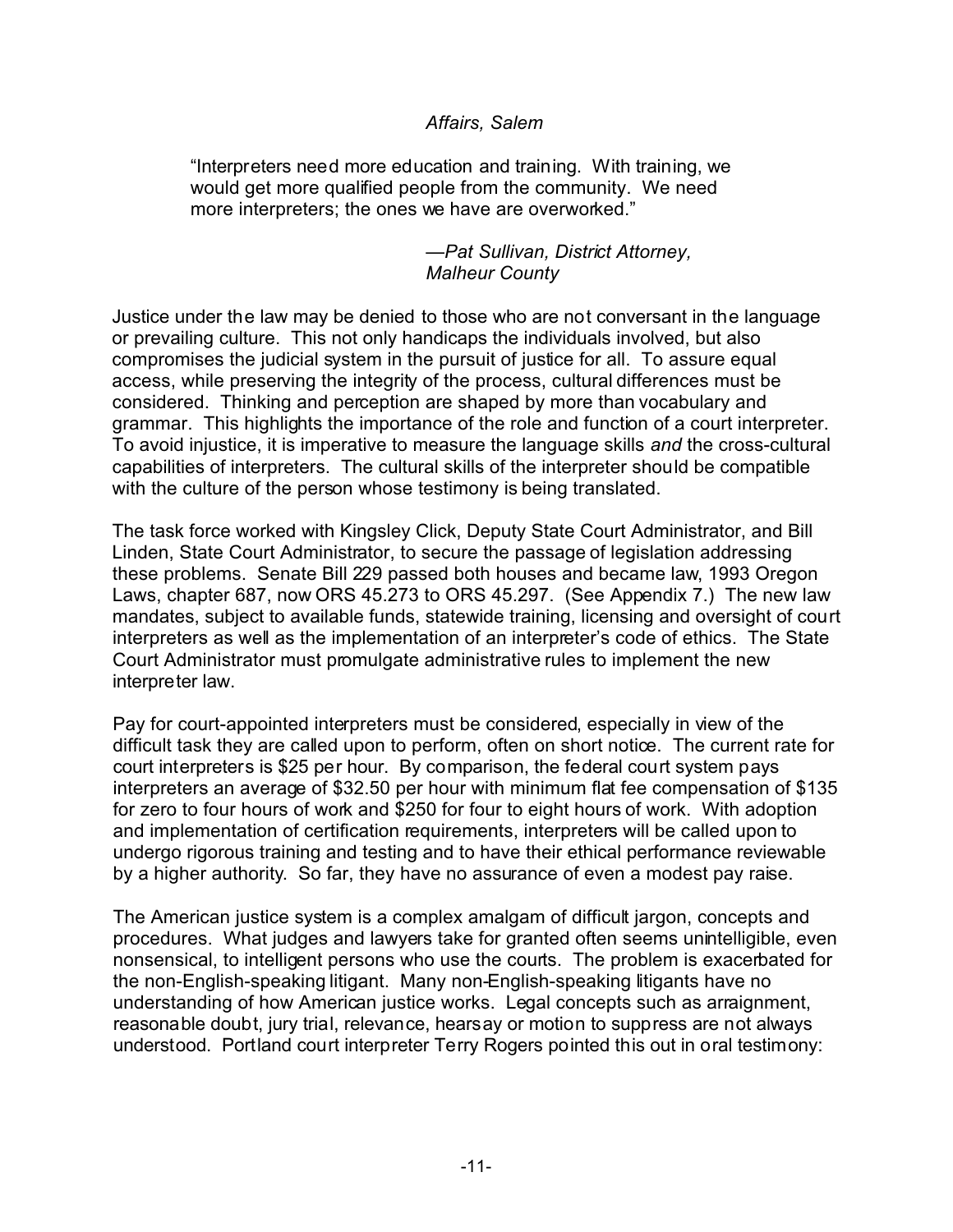"It takes longer to explain foreign concepts. It may take a long time to explain the right not to incriminate oneself, as well as the trial process."

Many survey respondents cited the need for translated legal documents:

"I see Hispanic people more in criminal court because of their inaccessibility to the civil side. Small claims action are inaccessible to Hispanics—no interpreters, no forms in Spanish—so they resort to self-help remedies. We need interpreters on the civil side and forms printed in Spanish so people can use the forms themselves."

> *—Richard Rambo, attorney, Klamath Falls*

"There is need to have court forms properly translated. Some of the forms used in Multnomah County are travesties. If the court understood what was being said in Spanish, it would void some of what people have signed."

> *—Terry Rogers, court interpreter, Portland*

"Every court should have someone readily available (if not in the courtroom) to translate Spanish. Particularly the traffic departments run into problems with no one to translate basic information. A booklet with commonly used phrases would be helpful to let the defendant know what is going on."

*—anonymous letter to the committee*

Equal access to the court also requires cross-cultural sensitivity on the part of judges, attorneys and court personnel. Letters and testimony reveal inconsistencies in intercultural awareness: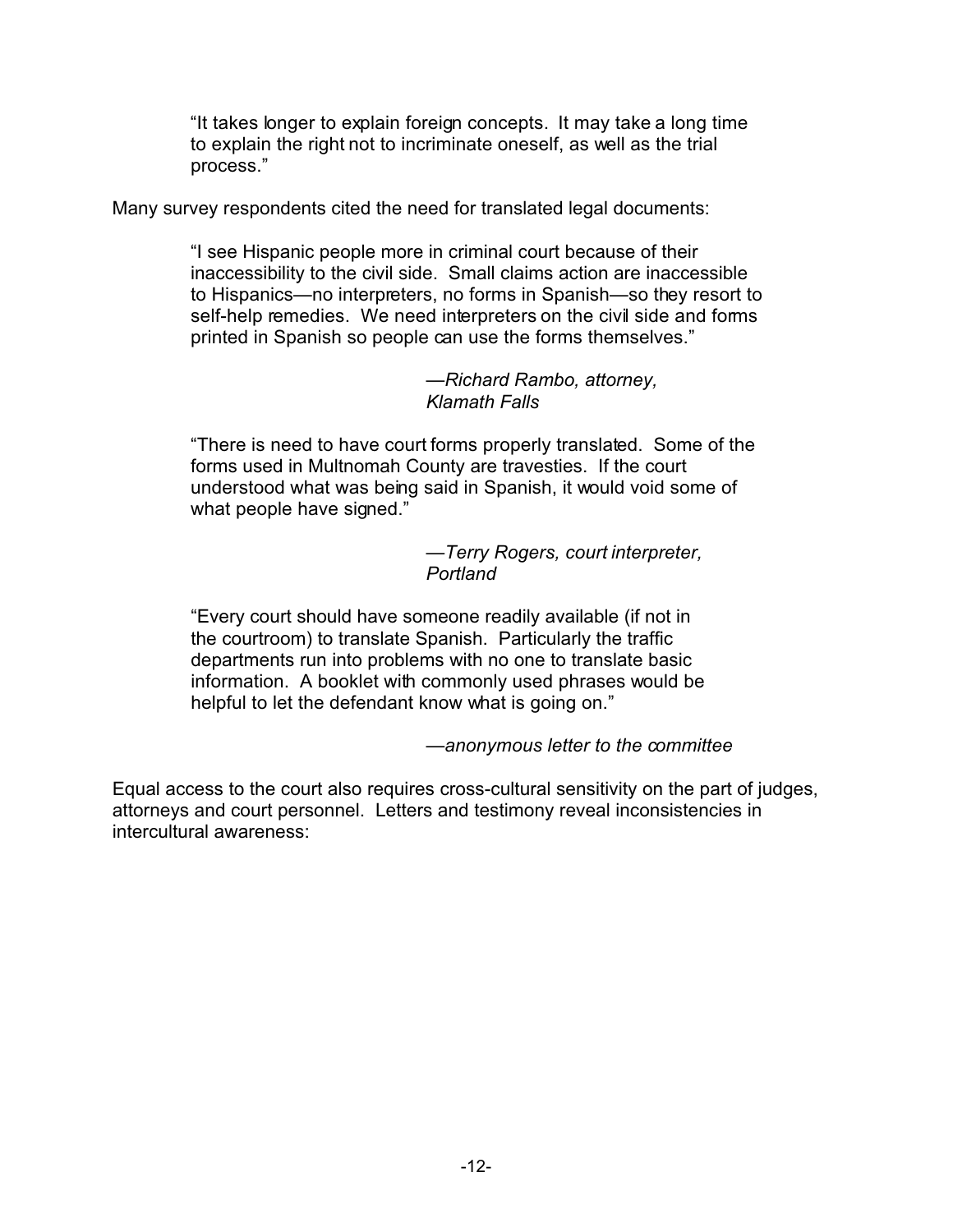"I have seen *several* well-educated judges speak more loudly to non-English-speaking defendants who are appearing with interpreters. The last time I checked, a non-English-speaking person did not understand English any better when it was shouted at them!"

#### *—anonymous letter to the committee*

"My favorite interpreter was one who kept interrupting an interview to explain that I was asking all the wrong questions because I didn't understand what the words meant to the defendant due to cultural differences. He did a great deal to educate me."

#### *—anonymous letter to the committee*

Cross-cultural training of nonminorities can improve conditions for non-Englishspeaking minorities. However, the simple presence of bilingual and bicultural judges and court personnel would make the courthouse a more welcome environment for the non-English speaker.

> "I think the major part of the solution is ethnic diversity in court personnel. When I took office there was no one in the building who even spoke Spanish."

> > *—Pat Sullivan, District Attorney, Malheur County*

"I work in District Court, Clackamas County. There is a dire need for Spanish-speaking court personnel. We have an abundance of Spanish clients that come to our counters or call on the phone and *no one* can assist them with their questions."

#### *—anonymous letter to the committee*

"I have seen arraignment and release hearings continued until the following day because the defendant was Spanish-speaking and no one in the courtroom could speak Spanish. I can understand this type of situation with a less common foreign language or in a more rural country. However, this should never be the case for a Spanishspeaking person in the Portland Metro area."

*—anonymous letter to the committee*

The words of one letter writer expressed the frustrations of many.

"In a time when our communities are becoming more ethnically diverse, I believe there is a need for court personnel to be able to communicate with minority litigants. It is difficult to assist anyone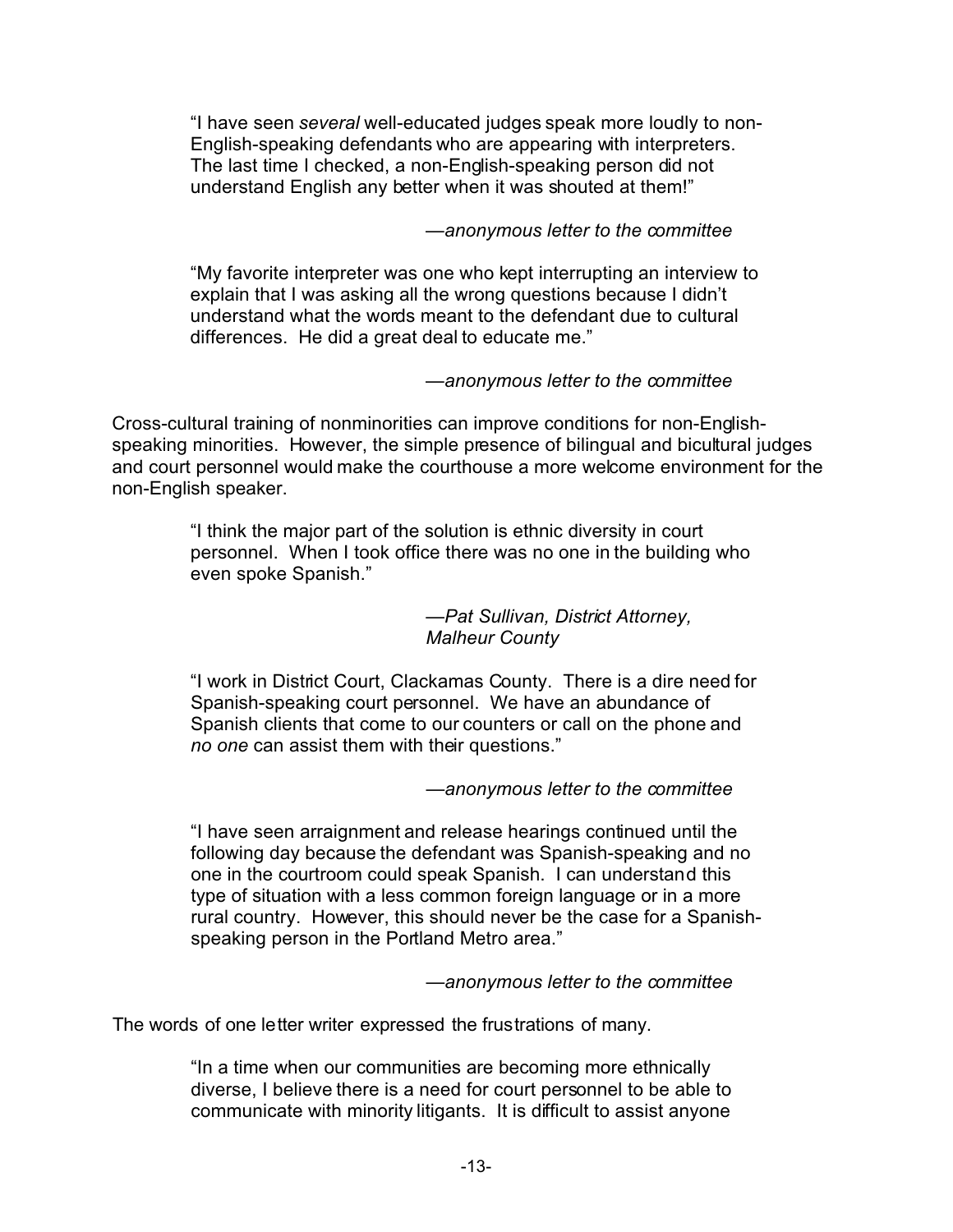through the maze of the court system when you cannot effectively communicate.

During my employment I have not witnessed intentional prejudice, but I am concerned that the language barrier itself creates room for error."

People's lives are affected by their experience with the legal system. It is fundamental to a democratic society that *all* litigants understand the process. Every lawyer should be sensitive to his or her responsibility of informing non-English-speaking clients about our legal system.

### **Interpreters, Minorities and the Courts**

### **Findings**

- 1. The number of non-English-speaking litigants is rising at a rapid rate.
- 2. Significant numbers of non-English-speaking litigants are disadvantaged because they cannot understand the court system and its decisions.
- 3. Interpreters are often not available in offices that are associated with the court system. For instance, few probation offices, drug and alcohol programs, and other treatment programs have bilingual resources. At times, interpreters are not readily available in the courtroom itself.
- 4. A strong perception exists in the non-English-speaking community that many interpreters are not trained or are undertrained. Sometimes court staff, friends or relatives with inadequate language translation skills are used in an attempt to "get by" when a qualified interpreter is not present.
- 5. No statewide system is in place to train, license or regulate court interpreters.
- 6. Qualified court-appointed interpreters, who currently earn \$25 per hour, are underpaid, considering the skill required for their work and its importance to the impartial administration of justice.
- 7. Simultaneous interpretation of oral testimony requires a high level of training and skill. Mere proficiency in a foreign language, in and of itself, does not qualify one to interpret in-court testimony from that language or to that language.
- 8. The bar, courts and attorneys must give greater consideration to the communication problems of non-English-speaking litigants and must understand that even excellent interpretation does not obviate many of the problems that arise because of cultural or class differences.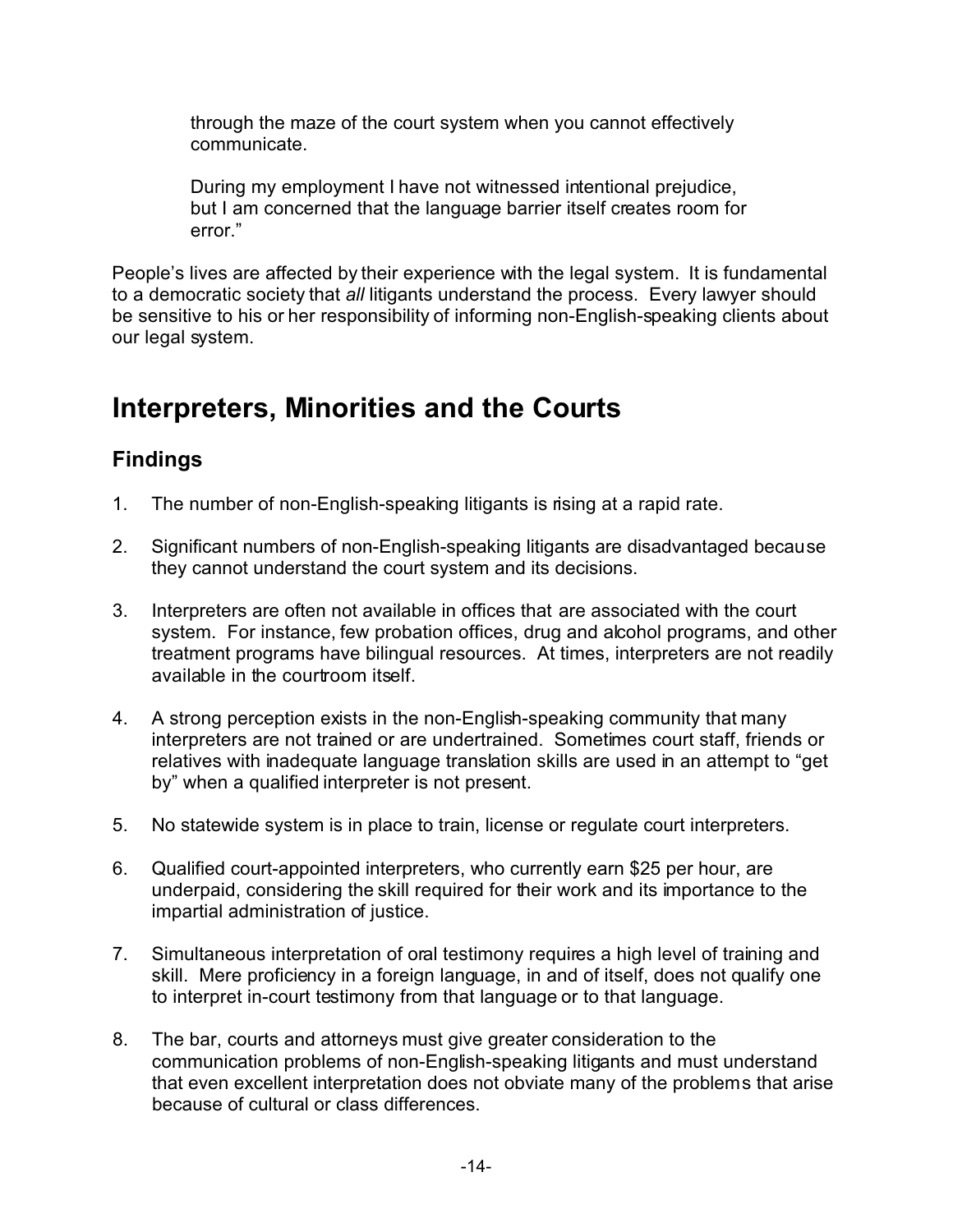9. In a courtroom, not only is it essential that the interpreter understand his or her role; it is also essential that all persons in the courtroom understand the interpreter's role.

#### **Recommendations**

#### *Recommendation Number 2-1*

**We recommend that the Judicial Department prepare an explanation of the court system and court process, drafted in simple format and language, to be made available to the public. This document should address essential issues including, but not limited to: the function and organization of the court system, the role and responsibilities of court litigants, interpreters and other participants, and appeal procedures. This document should be translated into the foreign languages most frequently spoken in Oregon. There should be a civil law version of this document as well as a criminal law version. The document is not expected to provide legal advice, but to highlight what a litigant can expect during the court process.**

**The Judicial Department should also prepare foreign language videotapes providing similar information.**

Estimated date for implementation to be completed: July 1, 1995.

Estimated cost of implementation: Unknown.

Persons responsible: State Court Administrator with assistance of bench and bar.

#### *Recommendation Number 2-2*

**Commonly used court forms should be translated into other languages. Small claims petitions, restraining order applications, forcible entry and detainer (FED) notices, plea petitions, diversion agreements, mediation documents and other forms to be determined by the State Court Administrator should be available not only in English, but also should be available in the foreign languages most commonly spoken in Oregon. All commonly used forms should include a question as to whether an interpreter is needed.**

**In counties with a significant minority population, trial court administrators should post signs in appropriate foreign languages.**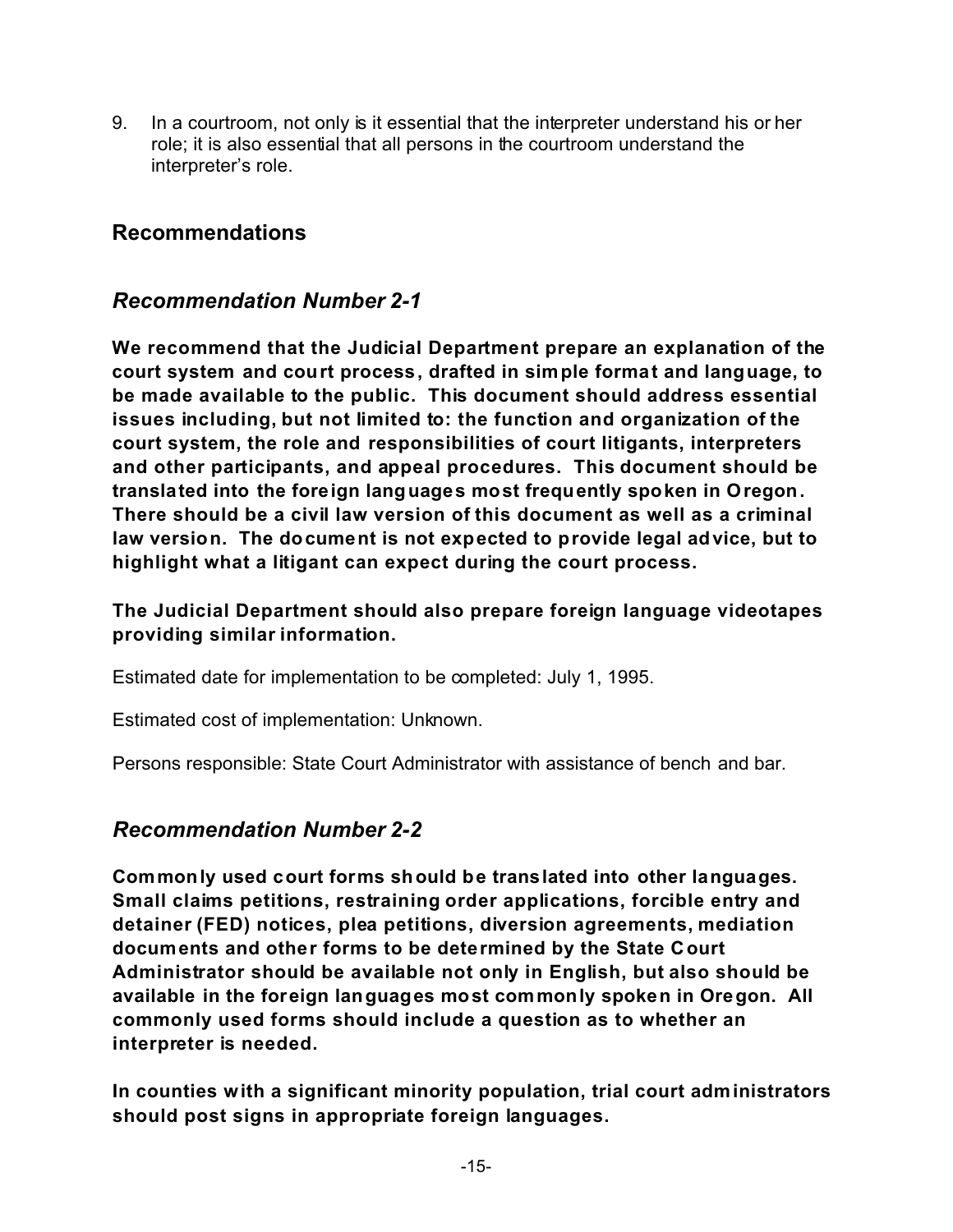Note: The task force believes that this recommendation can be accomplished without amending ORS 1.150. If there is doubt on this point, ORS 1.150 should be amended to permit the use of non-English forms.

Estimated date for implementation to be completed: January 1, 1996.

Estimated cost of implementation: Unknown.

Persons responsible: State Court Administrator, assisted by local court staff, court interpreters and bilingual attorneys.

#### *Recommendation Number 2-3*

**Trial courts should:**

- **a. Increase the number of bilingual and bicultural court personnel who have contact with the public;**
- **b. Through a personnel plan, provide financial incentives to employees who speak a second language and are called upon to use that language in dealing with the public;**
- **c. For employees and judges who are willing to take foreign language courses, pay the tuition for the courses, if the language skills that are learned can be used at work;**
- **d. Actively recruit bilingual court personnel;**
- **e. Annually monitor and report on the status of the effort.**

Estimated date for implementation to be completed: Put plans in place by July 1, 1995, with pay enhancement. Recruitment and cross-cultural diversity training should be ongoing.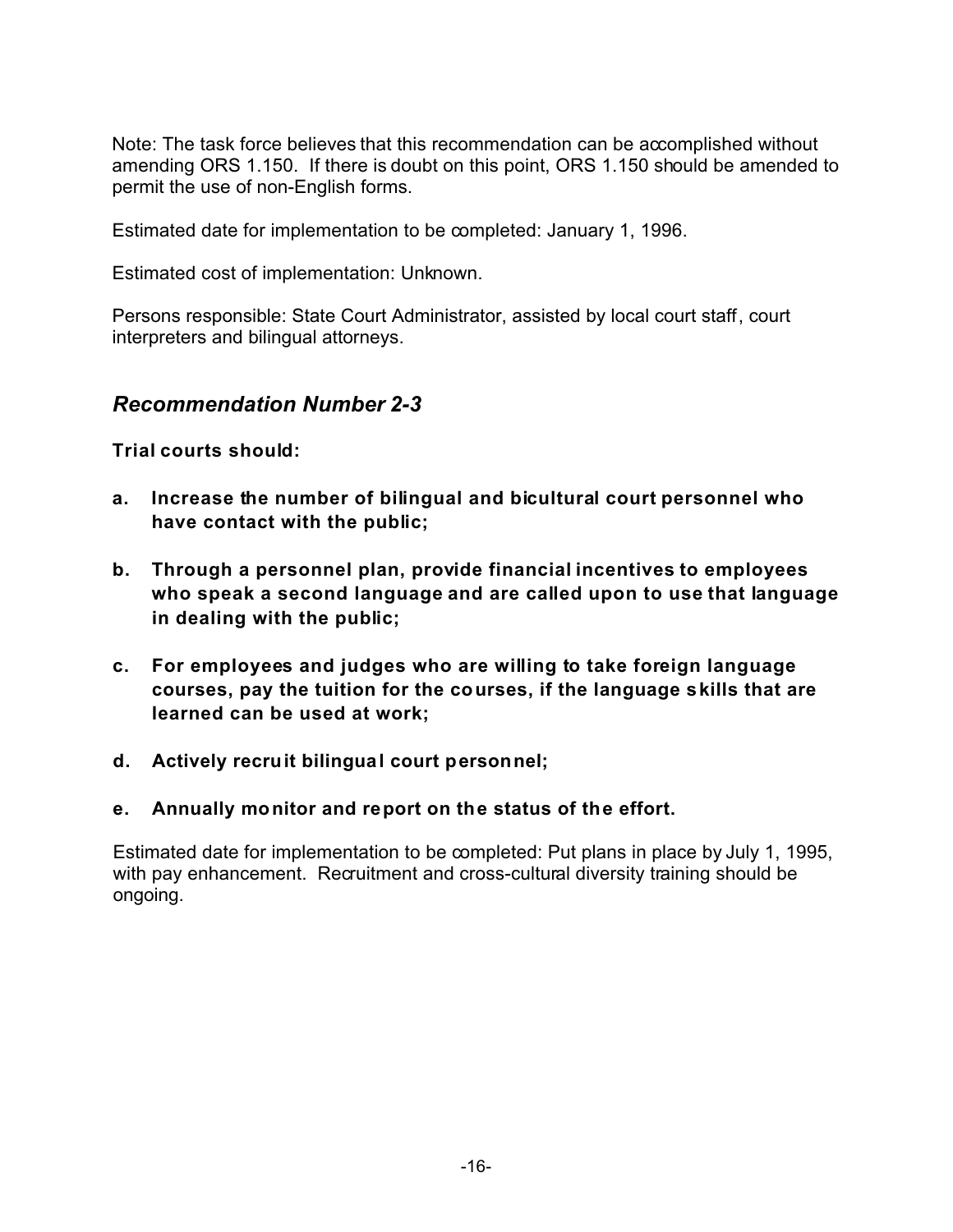Estimated cost of implementation: Unknown.

Persons responsible: Local trial court administrators, State Court Administrator.

#### *Recommendation Number 2-4*

**The Chief Justice and State Court Administrator should forthwith implement 1993 Oregon Laws, chapter 687. The Chief Justice or State Court Administrator should forthwith appoint a comm ittee to draft the court interpreters code of ethics. This same committee should also recommend testing, certification and oversight procedures regarding court interpreter qualifications. We recommend that the code of ethics be modeled after that used by the Registry for the Deaf or the Washington State Code of Conduct for interpreters.**

Estimated date for implementation to be completed: Committee appointed by September 1, 1994; ethics code completed by March 1, 1995; implementation of Chapter 687 by December 31, 1995.

Estimated cost of implementation: Unknown.

#### *Recommendation Number 2-5*

#### **Certified interpreter fees should be raised from \$25 to \$32.50 per hour.**

Estimated date for implementation to be completed: July 1, 1995.

Estimated cost of implementation: \$342,415 per year.

Person responsible: State Court Administrator.

#### *Recommendation Number 2-6*

**A uniform trial court jury instruction should be drafted regarding interpreted testimony. The language of this jury instruction might be as follows:**

> **"All parties and witnesses testifying in open court have the right to have their testimony articulated and heard. You are about to hear a trial in which one or more of the parties or witnesses do not speak English. Those parties or witnesses will be assisted by a court interpreter. The**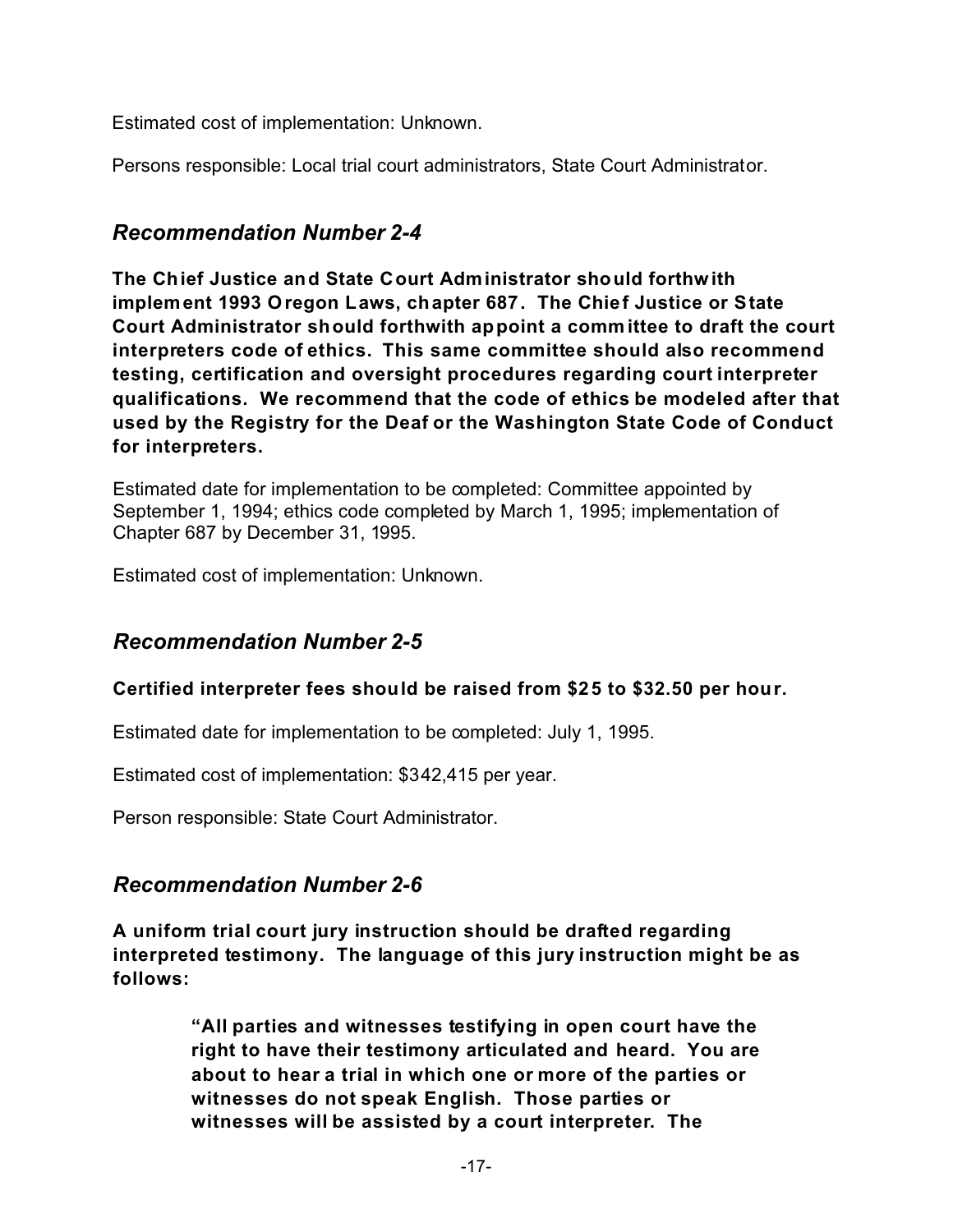**interpreter is neutral. The interpreter has the responsibility to translate from English to another language, or from another language to English, truly and accurately to the best of the court interpreter's ability and training.**

**"You must evaluate interpreted testimony in the same manner as you would any other testimony. That is, you must not give interpreted testimony any greater or lesser weight than if such testimony was not interpreted. Neither shall you give greater or lesser weight to interpreted testimony based on your conclusions, if any, regarding the degree of English proficiency that the interpreted party or witness has."**

#### **In appropriate cases, this jury instruction should be given after the jury has been impaneled and before testimony is taken.**

Estimated date for implementation to be completed: March 1, 1995.

Estimated cost of implementation: Minimal.

Persons responsible: Oregon State Bar Committee on Jury Instructions.

#### *Recommendation Number 2-7*

#### **Governmental agencies should provide interpreters in administrative proceedings.**

Estimated date for implementation to be completed: January 1, 1996.

Estimated cost of implementation: Unknown.

Persons responsible: Executive Department, local governments, Legislative Assembly.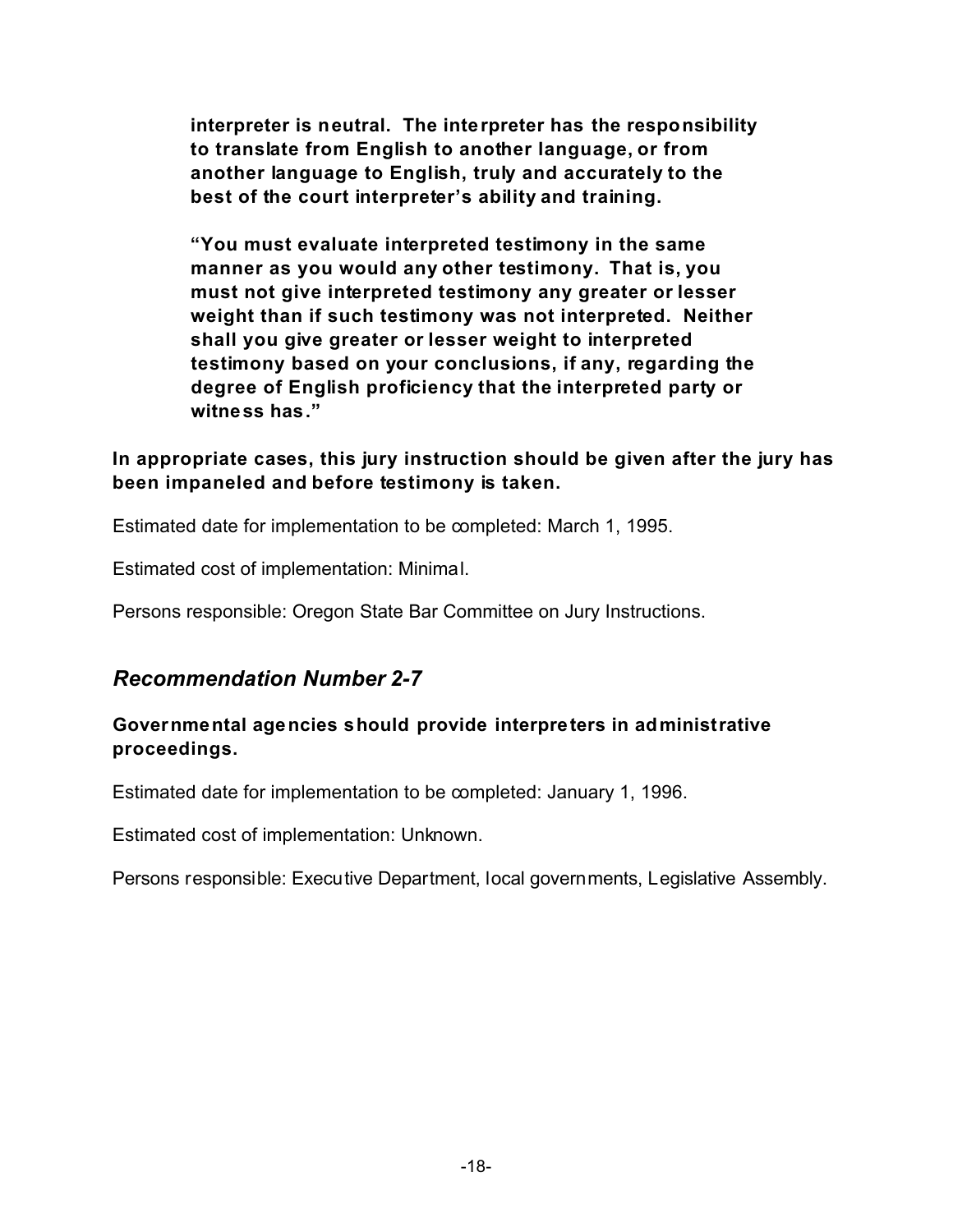#### *Recommendation Number 2-8*

#### **Interpreters should be provided in all court proceedings, including courtsupervised arbitration and mediation.**

Estimated date for implementation to be completed: January 1, 1996.

Estimated cost of implementation: Unknown.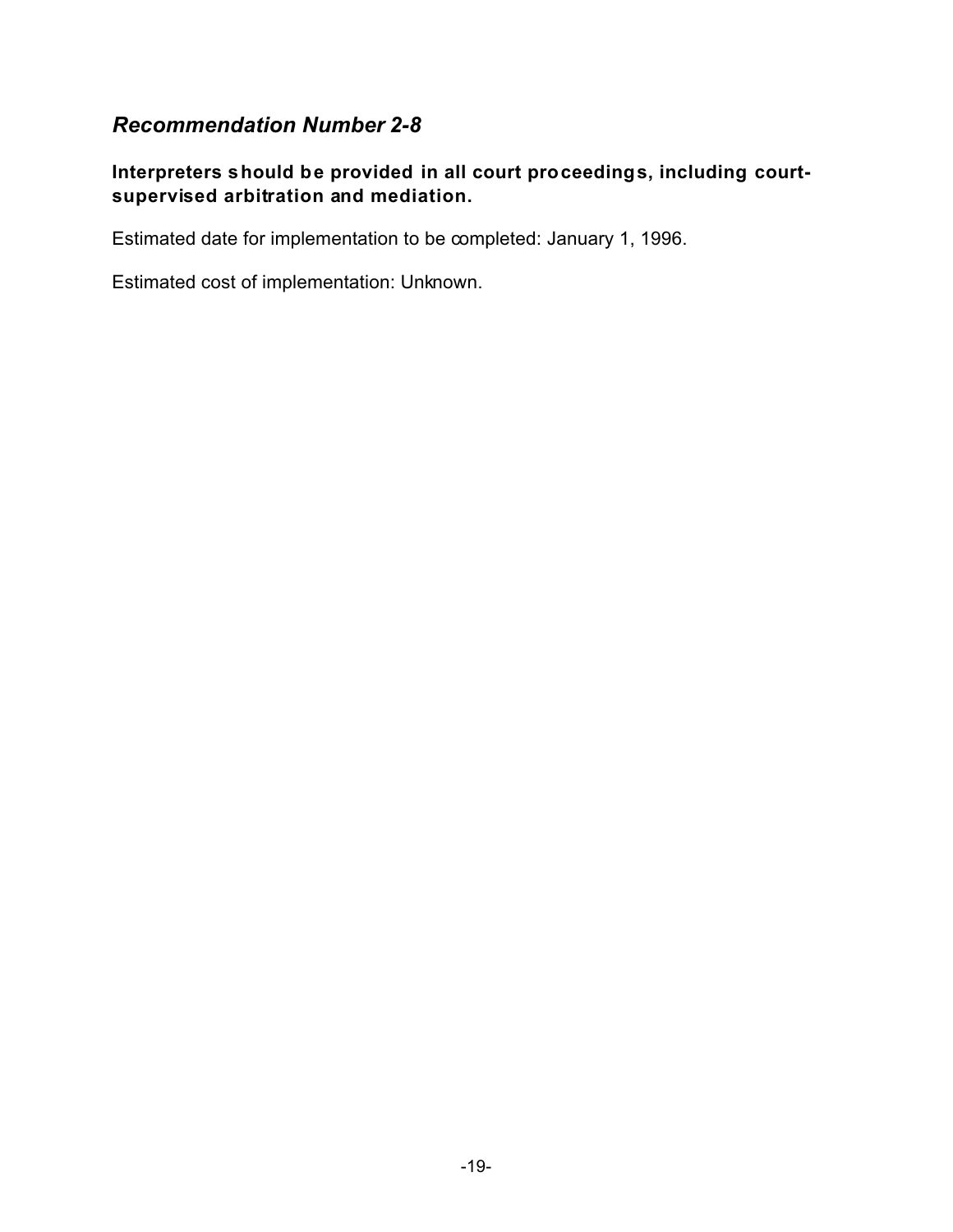# Chapter 3

# **Minorities Working in Oregon Courts**

The Supreme Court charged the task force to "collect demographic information on lawyers, judges, court officials, [and] other court personnel." The task force undertook the task of ascertaining the racial and ethnic makeup of the judiciary and Judicial Department staff and analyzing job classifications in each Judicial District and the state Judicial Department. If the task force found the racial and ethnic makeup of the judiciary and court staff not representative of the communities they serve, it was asked to determine: (a) what effect this may have on employees working within the Judicial Department and (b) whether this affects how minorities are treated by Judicial Department employees.

### **Importance of Having a Diverse Work Force**

Minorities who appear in Oregon courts often feel like foreigners in their own court system. This perception was stated again and again at task force hearings across the state. Even if it could be assumed that most nonminority judges, lawyers, and court staff make every effort to see that justice is administered fairly, rulings will not be accepted as fair if minorities believe the system is skewed against them.

In most courthouses in this state, almost all, if not all, of the personnel are monolingual, monocultural, and nonminority. (*See* Appendix 3, Oregon Judicial Department Affirmative Action Plan, Utilization Analysis, Summary of Findings, EEO Category: all positions.) This is true even in courthouses in communities that have significant minority populations. It is difficult for minorities as well as other citizens to perceive the system as fair and not racially biased when its work force is not representative of the community. The "us versus them" mind-set is reinforced.

A judiciary and court staff that is racially and culturally diverse and whose members have a knowledge of non-English languages common in the community would increase the likelihood of effective access to the courts for all members of society. A diverse courthouse would be less intimidating to a minority litigant than one that is monoracial, monocultural and monolingual. This is especially true for someone who is both a racial minority and non-English-speaking person.

Consider the barriers a monoracial and monolingual courthouse presents to a non-English-speaking minority who, for example, seeks a restraining order. He or she may have been advised by the police after a domestic dispute to obtain the restraining order. The abuse victim goes to the courthouse where all employees he or she sees are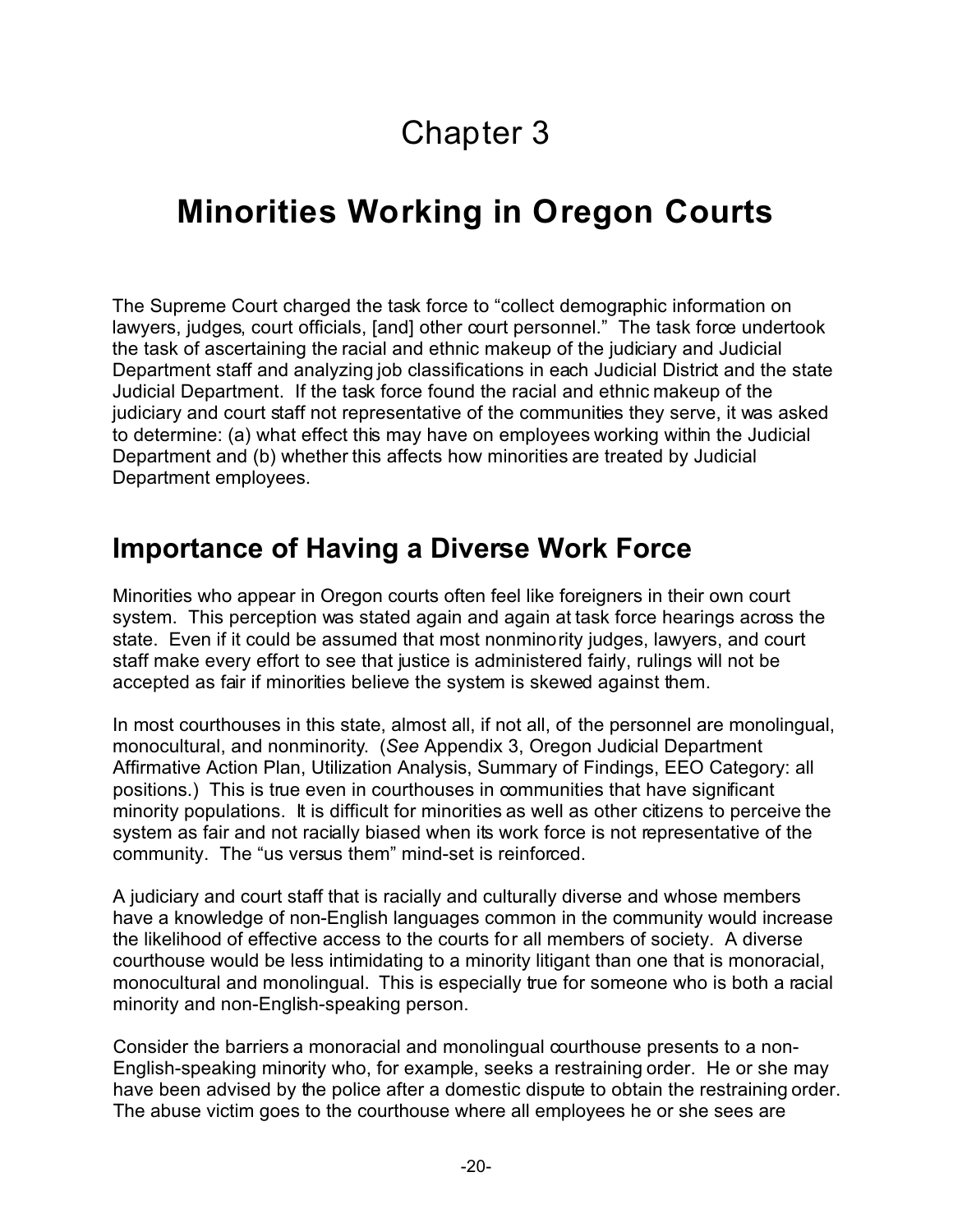nonminority, no one speaks his or her language, all of the forms are in English, no interpreters are available to help, and the judge asked to sign the order speaks only English. This problem was emphasized at a task force hearing by the police chief of a city with a large minority and non-English-speaking population. It was also confirmed in interviews with employees of cultural centers and domestic violence shelters. The barriers are so extreme that non-English-speaking minority abuse victims rarely seek restraining orders.

A racially diverse courthouse work force would increase the likelihood that people will be treated fairly and without bias. Having daily contact with people of diverse cultural backgrounds increases the understanding of these cultures by all of the work force. Increased understanding fosters fairness.

Lack of diversity among Oregon's judges and court administrators may have a negative "trickle-down" effect that discourages a diverse and bias-free judicial system. Judges and administrators exercise authority and determine or recommend policy. Changes in workplace attitude are more likely to occur when people experience diversity on a dayto-day basis. The absence of diversity "at the top" suggests that the judicial system will continue to be nondiverse and racially biased unless steps are taken to change the judiciary and judicial administration. The task force believes that many persons in the judicial system lack an understanding of the benefits of a diverse work force.

### **The Judicial Department Affirmative Action Plan**

We are respectfully, but strongly, critical of the Judicial Department's Affirmative Action Plan. The plan states:

> "The goal of the Judicial Department is to have an employee work force which is at least equal to the Oregon Labor Force in terms of the representation of women and minorities."

The task force applauds this goal. But that goal is only the first of many steps necessary to achieve a work force that truly is culturally diverse and serves a culturally diverse population. Granted, numerical parity seems to be the goal of federal affirmative action laws. But merely achieving numerical parity does little to address biases that already exist among nonminorities in a work force.

For example, changing a work force that is 100 percent nonminority to a work force that is 90 percent nonminority and 10 percent minority would still leave 90 percent of the work force with the biases and prejudices that pre-existed numerical parity. One writer succinctly put it, "Affirmative action gets the new fuel into the tank, the new people through the front door. Something else will have to get them into the driver's seat."3

By itself, racial parity achieves only arithmetic racial parity. The true and ultimate goal of an affirmative action program must be to increase the understanding of all races and ethnic groups in the workplace, to increase the appreciation of one for the other, to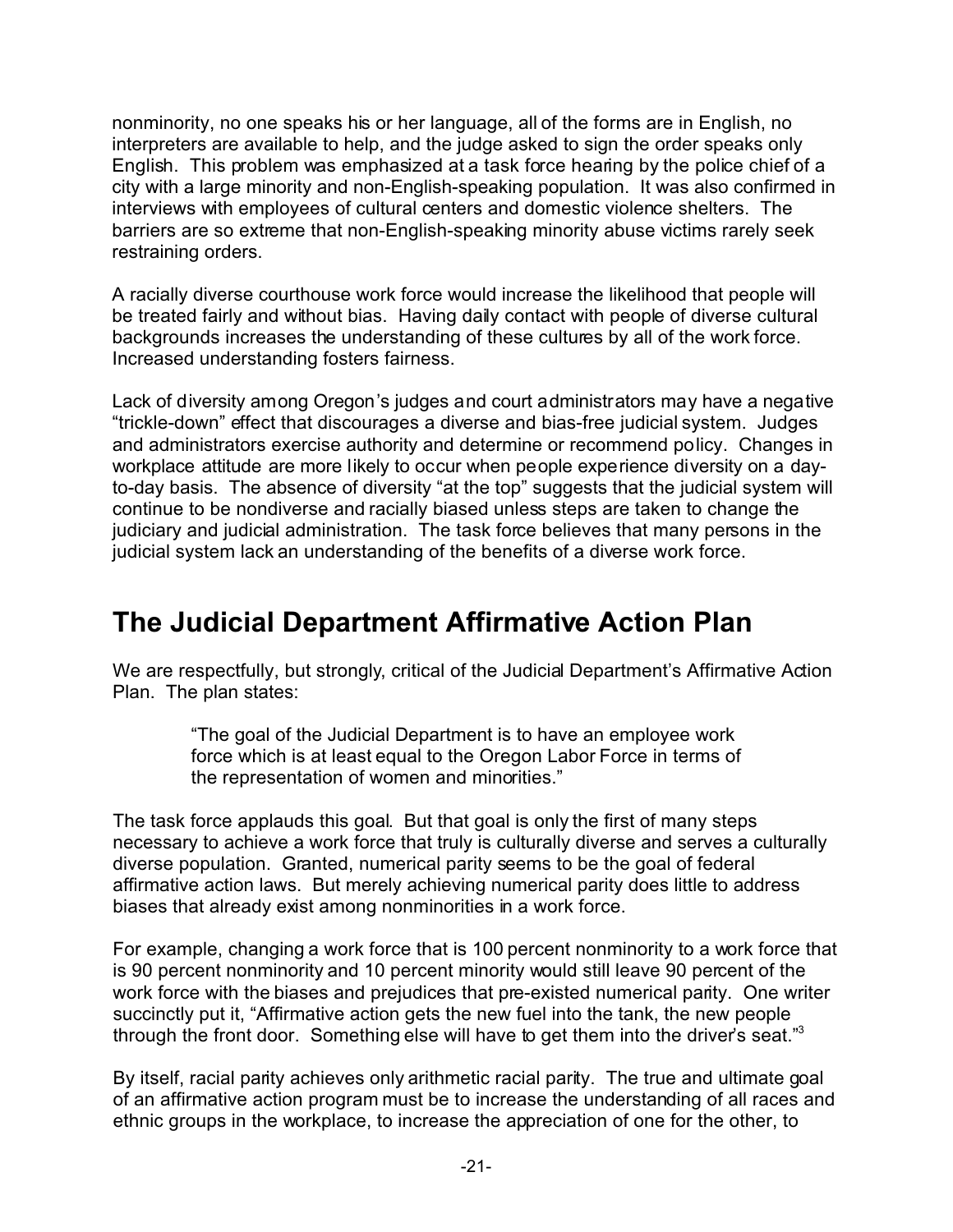achieve a society in which no race, no culture, is dominant other than in a numerical sense. The goal is to achieve a heterogeneous culture, one in which racial prejudice and bias, overt or covert, intended or unintended, no longer exists.

How can this be achieved? By *education, education and more education*. By education of judges and staff to make them aware of, and sensitive to, the manifold ways in which bias or lack of cross-cultural understanding creeps into conduct. This is the direction that the Judicial Department should be taking. *(And by education, education and more education of others—juvenile counselors, corrections personnel, indeed, all persons whose work brings them in contact with the justice system.)*

This problem is not unique. The private sector of American society recognizes and is addressing this very problem. The cover article of the January 31, 1994, issue of *Business Week*, pages 50–55, discusses what companies should do and what companies should avoid in "taking adversity out of the workplace." These quotations are alike relevant to the Judicial Department, indeed, to all government.

> "For some companies, diversity simply means affirmative action. But at others such as IBM, Coming, and Honeywell, it's part of a broader effort to change the corporate culture…[C]ompanies are linking diversity more closely to business objectives—and holding managers accountable for meeting them. The goal: to create a culture that enables all employees to contribute their full potential to the company's success."

The article also contains a list of "what companies should avoid," including this one:

"[Avoid] **agitating** employees with one-shot sensitivity workshops and seminars that stir up emotions by pitting different groups against each other. Favor ongoing training programs that seek not only to educate workers about ethnic, racial, and cultural differences but also seek to change the company's culture."

### **Employment of Minorities in the Courts**

### **Findings**

1. The racial/ethnic composition of the judiciary is not representative of the populations served by the courts.

Of 172 judges in the judicial system, only four are minorities, none of whom are minority women. Members of the bar should encourage minority lawyers to become judges.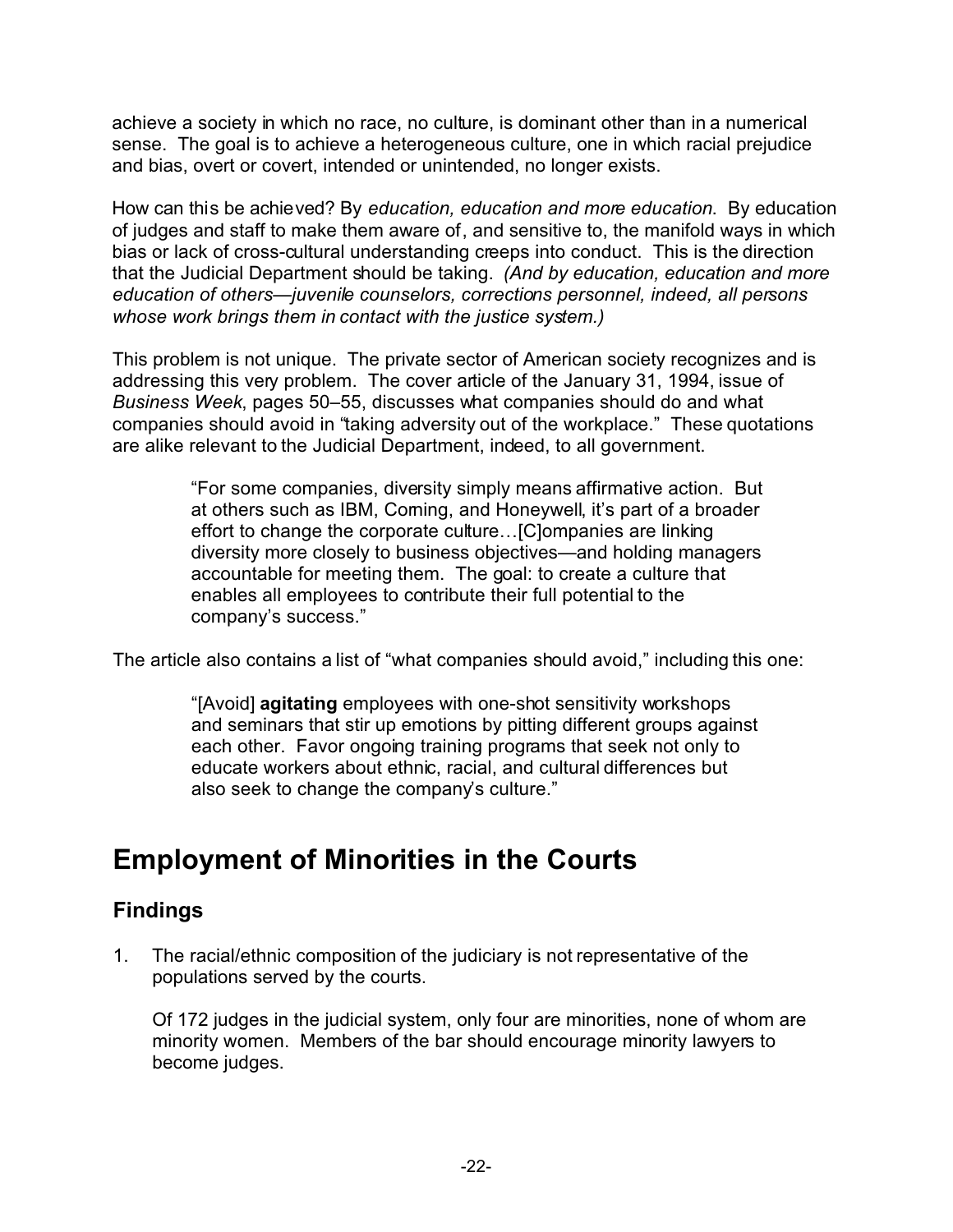- 2. The proportion of racial/ethnic minorities serving as nonjudicial court employees is not representative of the populations served.<sup>4</sup>
- 3. Racial/ethnic minorities are under-represented in all nonjudicial court positions.
- 4. To the extent that minorities are represented in nonjudicial court positions, they are concentrated in office/clerical positions.
- 5. Few minorities are on judges' staffs.
- 6. *No* minority court administrators are employed in the state.
- 7. No comprehensive programs implemented by the Judicial Department or by individual judicial districts specifically aim to increase minority representation in nonjudicial court positions through *specific* policies and procedures.
- 8. Of the 49 statewide positions in the executive, administrative and managerial court staff categories, *none* is filled by a minority. Moreover, several large Oregon counties have either no minorities or a limited minority representation in court administrative support categories.

| County        | <b>Number of</b><br><b>Positions</b> | <b>Percentage Minority Labor</b><br><b>Force Availability</b> | Number of<br><b>Minority Hires</b> |
|---------------|--------------------------------------|---------------------------------------------------------------|------------------------------------|
| <b>Benton</b> | 18                                   | 7.2%                                                          | O                                  |
| Clackamas     | 62                                   | 3.9                                                           |                                    |
| Coos          | 31                                   | 5.4                                                           |                                    |
| Douglas       | 36                                   | 4.2                                                           |                                    |
| Jackson       | 56                                   | 4.6                                                           |                                    |
| Jefferson     |                                      | 23.7                                                          |                                    |
| Lane          | 91                                   | 4.8                                                           |                                    |
| Linn          | 33                                   | 2.9                                                           |                                    |
| Yamhill       | 22                                   | 4.5                                                           |                                    |

#### **Number of Minorities Available and On-Staff in Oregon Courts by County**

9. Findings regarding the lack of minority representation of nonjudicial employees are even more disturbing when one considers that the Judicial Department goal apparently intends to comply with federal Equal Employment Opportunity (EEO) Guidelines based on 1990 census figures. These figures are outdated, and do not accurately reflect the population makeup of most counties. Comparing 1990 census figures with current school enrollment figures shows a significant increase in the minority population of the state since 1990. For example, the 1990 Census reported Oregon's Hispanic population to be four percent of the population. The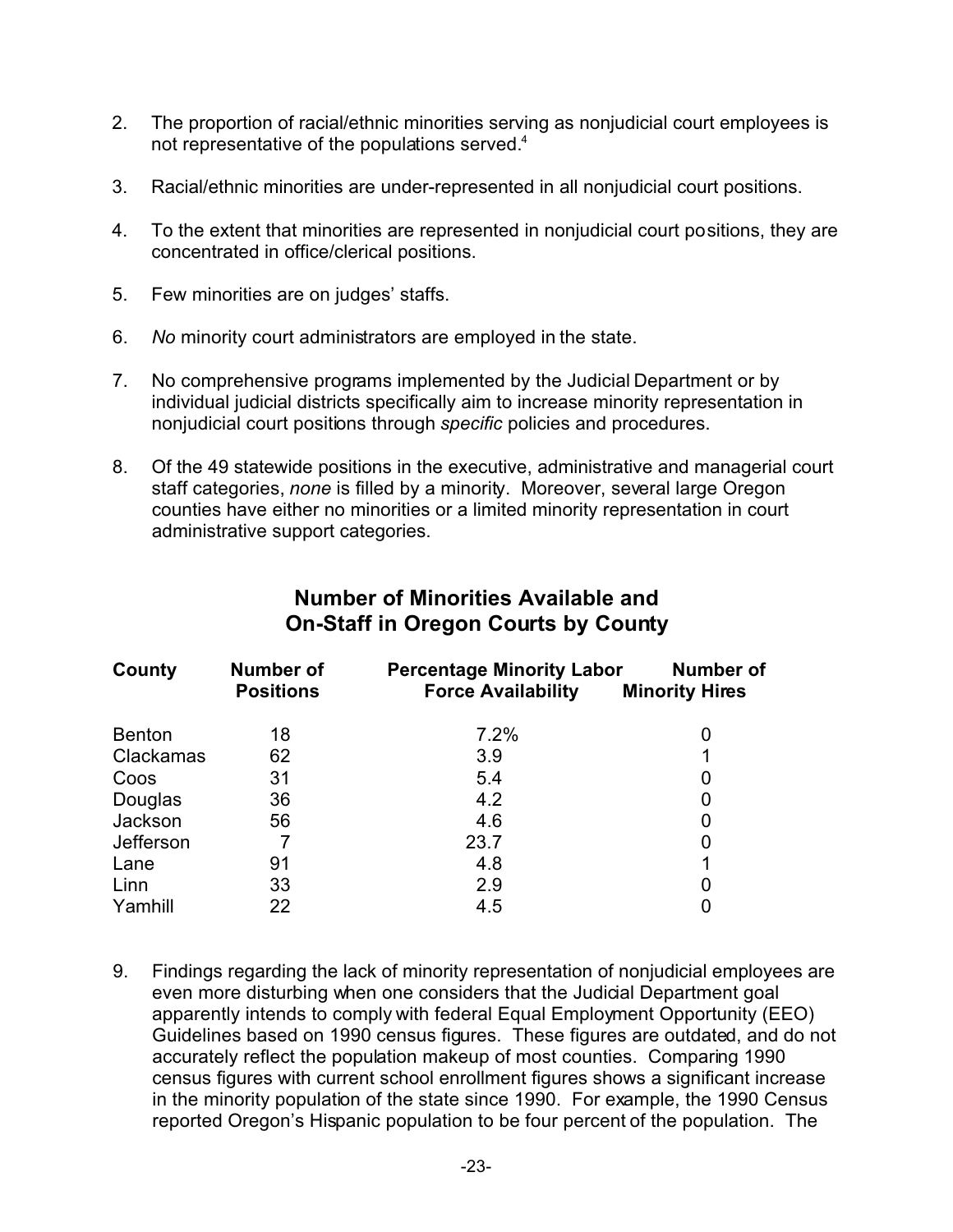Oregon Department of Education reported that 4.37 percent of children attending school are Hispanic. In only two years the school enrollment figure rose to 5.32 percent for the percentage of Hispanic children in school in October 1992, an increase of more than 20 percent. (The number of Hispanic children attending school went from 21,200 in October 1990 to 27,115 in October 1992.) This increase is even more dramatic in some counties. In Marion County, the number of Hispanic children enrolled in school jumped from 3,859 in 1990 to 4,918 in 1992, a 27 percent increase; in Washington County, the Hispanic school enrollment figure jumped from 2,849 in 1990 to 3,912 in 1992, a 37 percent increase.

10. Substantial problems exist in communication between minorities and nonminorities in the court system, irrespective of the language spoken.

A large percentage (64.1 percent) of all respondents to the main survey concluded that court personnel have some difficulty communicating with minority witnesses or litigants because of cultural differences that are *not language-related*. A slightly lower percentage (53.6 percent) of the same respondents believe that court personnel sometimes stereotype minority witnesses or litigants because of their race or ethnicity. (*See* Appendix 1.)

The response of minority respondents is even more dramatic. For example, 73.6 percent of minority respondents to the main survey believe that court personnel have some difficulty communicating with minority witnesses or litigants because of cultural differences not language-related. Over 67.6 percent of minority respondents also believe that court personnel sometimes stereotype minority witnesses or litigants due to their race or ethnicity.

Such problems exist within most work forces that include minorities and nonminorities. *Education* of staff is the best way to address this problem.

11. Minority employees believe they are discriminated against in terms of advancement opportunities and their treatment by judges, staff, attorneys and the public.

This finding is based on personal interviews with a sampling of minority staff members, survey results returned by Judicial Department employees, and statements made by minority court employees at public hearings.

12. Support exists for cross-cultural diversity training in minority issues for all legal personnel.

In response to the statement, "[S]ensitivity training in minority issues for all legal personnel would help attain fair treatment for all within the court system," 50 percent of all respondents to the survey agreed. A recurring theme among those testifying at task force hearings was the belief that cross-cultural diversity training for judges and court employees would help to increase understanding and achieve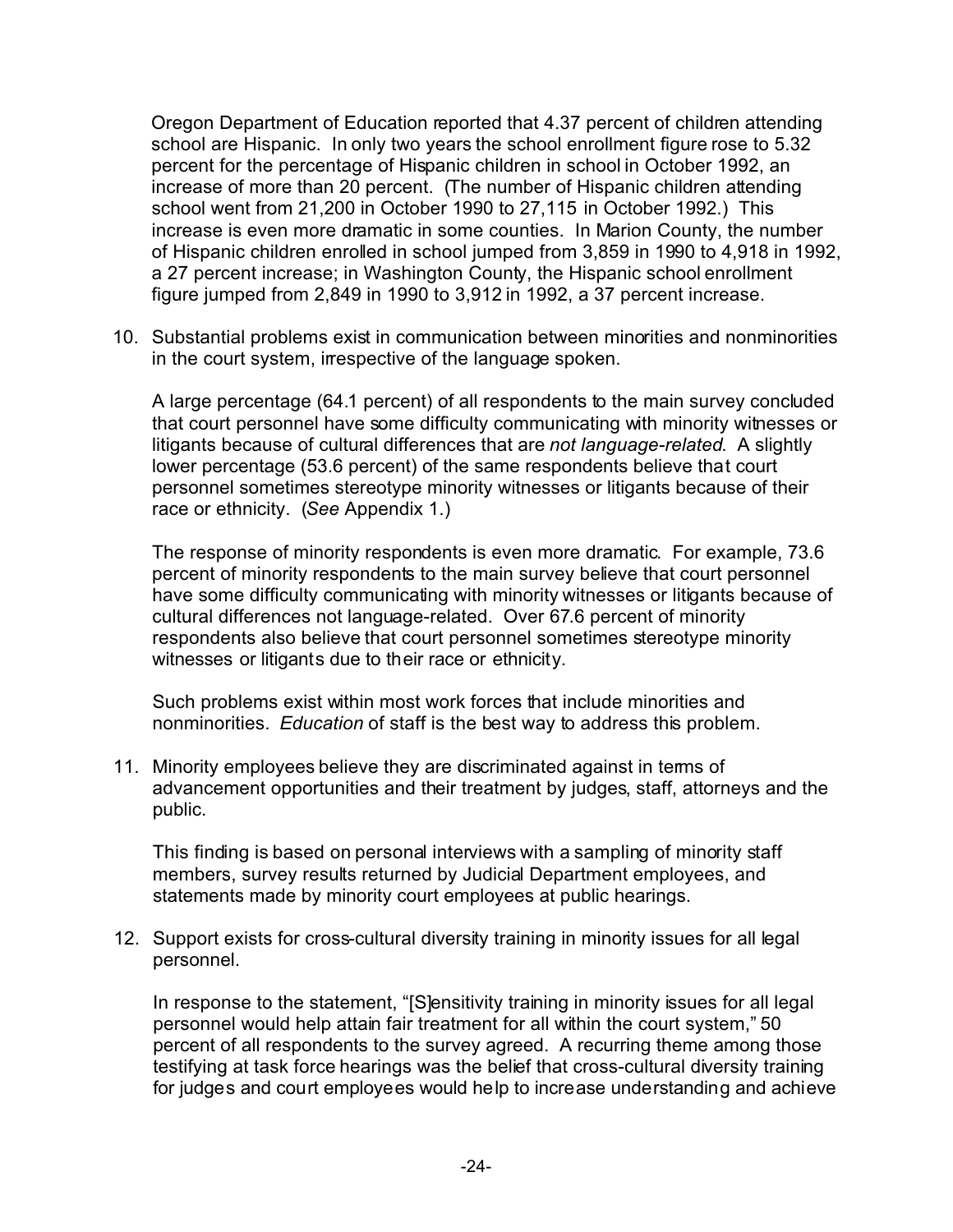fair treatment for those who work in the court system, and for those who come in contact with the court system. *Ongoing* cross-cultural training is the key.

#### **Recommendations**

#### *Recommendation Number 3-1*

**Judicial selection committees should include the goal of achieving racial/ethnic diversity in the judiciary as one of the factors considered in making judicial appointment recommendations to the Governor, and the Governor should be encouraged to consider this factor in making judicial appointments. Members of the bar should develop a pool of qualified minority judicial candidates.**

Estimated date for implementation to be completed: January 1, 1995.

Estimated cost: None.

#### *Recommendation Number 3-2*

**Presiding judges and administrators responsible for hiring and promoting should give high priority to the goal of achieving racial/ethnic diversity at all levels of Judicial Department employment when making hiring and promotion decisions.**

**Administrators and judges must be held accountable for failing to recruit, hire or promote minorities.**

**The Judicial Department personnel office should have, as a performance goal, a marketing plan to reach minority applicants. All job openings should be advertised in ways to reach minority applicants.**

Estimated date for implementation to be completed: January 1, 1995.

Estimated cost: None.

#### *Recommendation Number 3-3*

**Judges and administrators responsible for filling vacancies should be trained in methods of attracting qualified minority employees, including**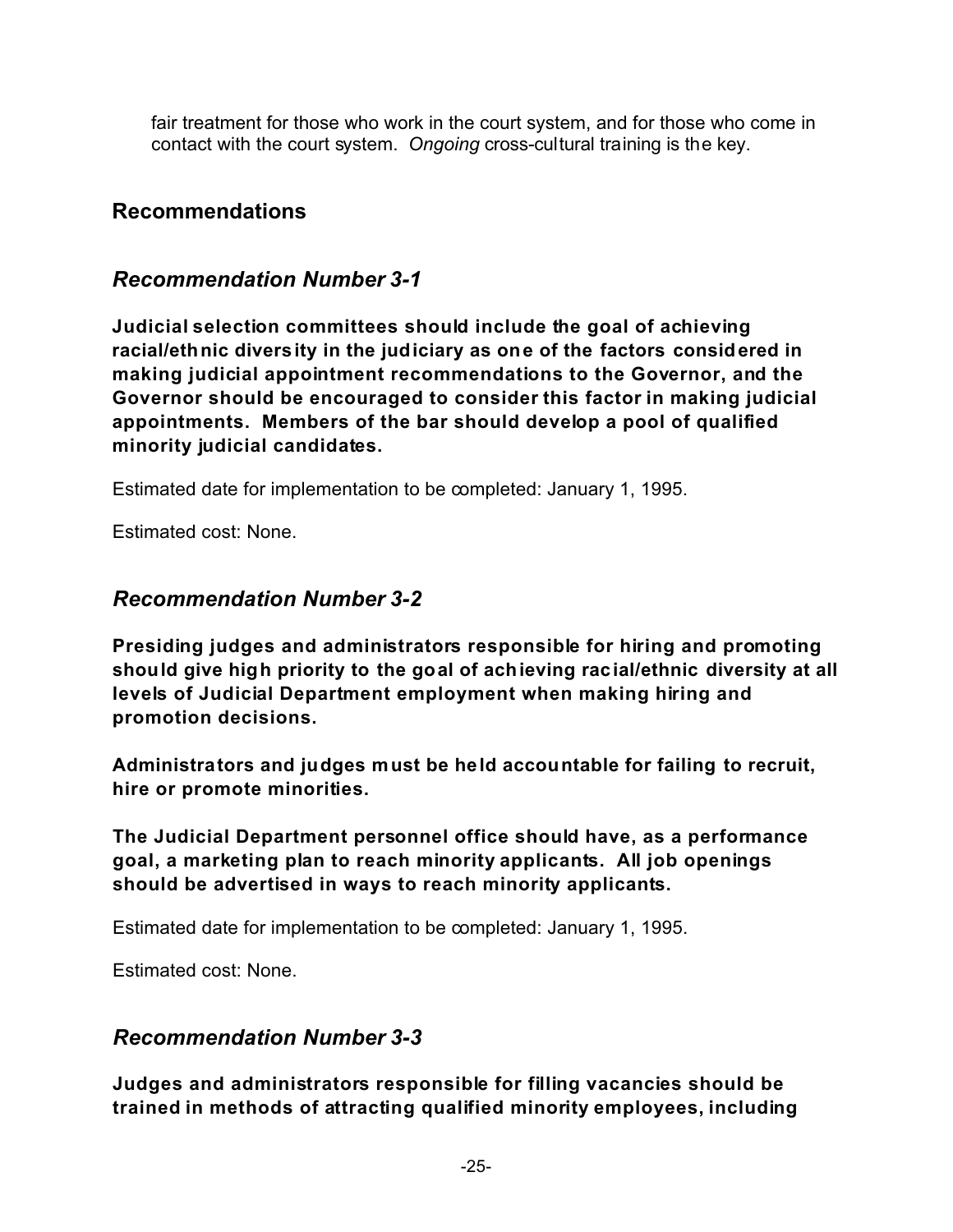**methods of identifying a wider, more ethnically diverse applicant pool to increase the num ber of minority applicants. They should be more aggressive in advertising and recruiting for qualified minority applicants for managerial and supervisory positions. Notice of job opportunities should be made known as early as practicable. The task force has been given numerous suggestions: advertising in minority publications, posting job announcements with various minority organizations (many have "job banks"), and emphasizing a preference for otherwise qualified job applicants who are bilingual.**

Estimated date for implementation to be completed: January 1, 1995.

Estimated cost: Modest (training could be conducted at meetings regularly scheduled for judges and administrators).

#### *Recommendation Number 3-4*

**Judges, administrators and all court personnel must be convinced, through education, of the need for and value of increasing the diversity of the work force at** *all* **levels. Diversity includes a message of inclusion rather than exclusion and, once achieved, will bring a variety of perspectives of human experiences, greater awareness and a more productive work force.**

Estimated date for implementation to be completed: Ongoing; commencing no later than January 1, 1995.

Cost of implementation: Modest, but ongoing (should be included in ongoing training of judges and court personnel).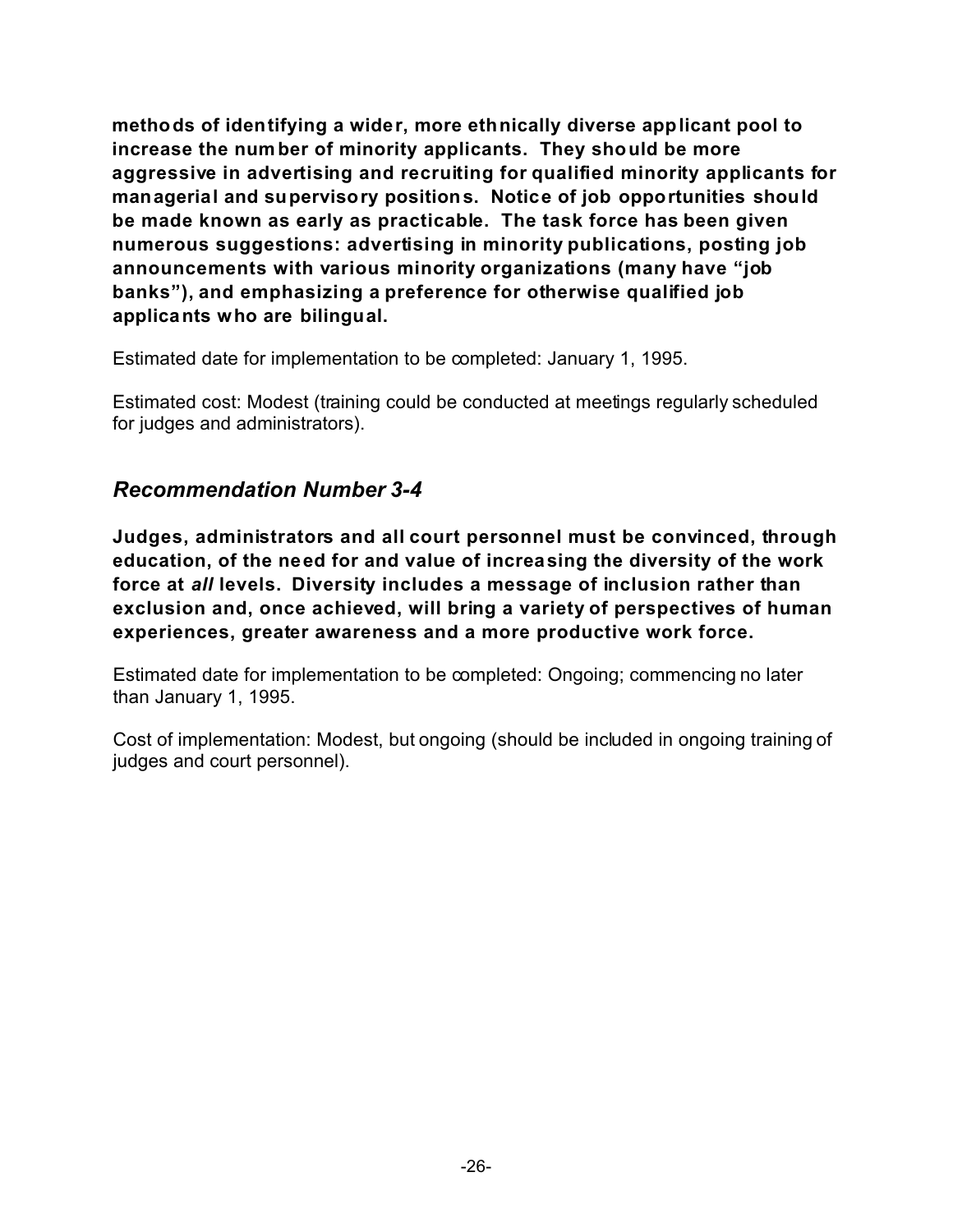#### *Recommendation Number 3-5*

**Ongoing cross-cultural awareness training should be established for judges and court staff, with the objectives of (1) creating an environment where individual differences are valued, not merely tolerated, and (2) creating a heterogeneous environment, rather than simply assimilating minorities into a dominant majority work environment.**

Estimated date for implementation to be completed: Ongoing; commencing no later than January 1, 1995.

Cost of implementation: Unknown.

#### *Recommendation Number 3-6*

**The Judicial Department should increase its efforts to train and attract bilingual employees. Suggestions include:**

- **1.** *See* **Recommendation 3-2.**
- **2. Hiring preference should be given to otherwise qualified bilingual employees and applicants fluent in a language common to the environs of the courthouse.**
- **3. The Judicial Department should reimburse the cost of judges and court personnel learning a second language that could be used at work.**

Estimated date for implementation to be completed: July 1, 1995.

Cost of implementation: Unknown.

#### *Recommendation Number 3-7*

**Each court should appoint an ombudsperson who would investigate complaints against staff relative to allegations of racial bias. The State Court Administrator should appoint a person to act as a liaison between management and staff concerning staff racial issues or problems. Periodic reports should be made to the State Court Administrator and Chief Justice.**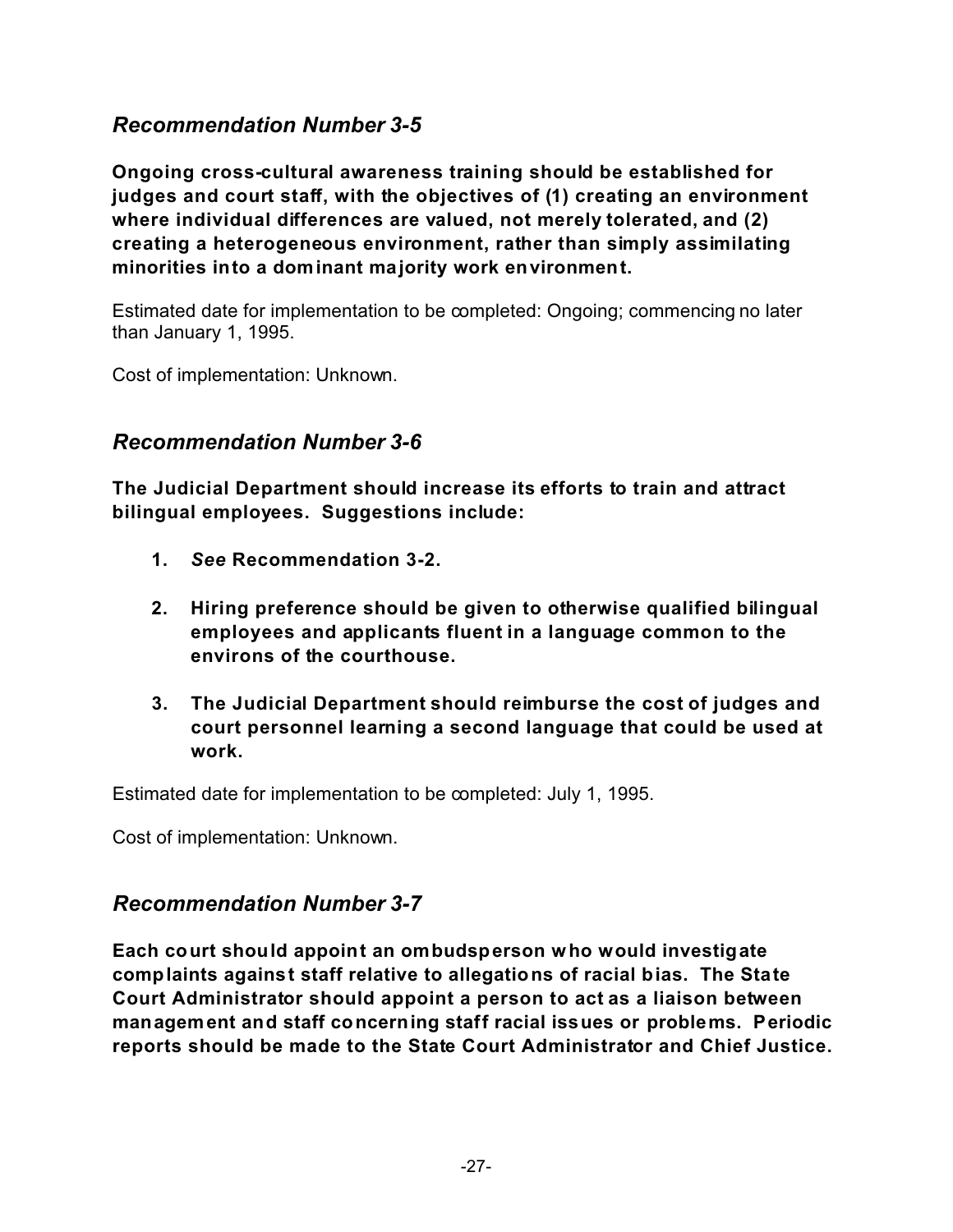Estimated date for implementation to be completed: January 1, 1995.

Cost of implementation: Minimal.

Note: The task force does *not* recommend creating a new position. After receiving training in cross-cultural diversity, one or more staff members—preferably bilingual—could be appointed to hear and investigate complaints against court staff. By merely providing such access to dissatisfied persons, most complaints could be resolved expeditiously, with a corresponding increase in confidence in the courts, both by those using the courts and by those working *in* the courts. Each courthouse should post, in appropriate languages, notices advising persons of the availability of this service.

### *Recommendation Number 3-8*

**The Chief Justice should appoint an ombudsperson to investigate complaints against judges and administrators relative to allegations of racial bias.**

Estimated date for implementation to be completed: January 1, 1995.

Cost of implementation: Minimal.

### *Recommendation Number 3-9*

**The success, or lack of success, of improving diversity in court staffing must be monitored. Specific goals and standards (in addition to numerical goals) should be developed to measure whether diversity is being achieved. The Chief Justice and State Court Adm inistrator should monitor this improvement (or lack thereof) at least annually to ensure that needed diversity is achieved. The monitoring should focus on equal opportunity plans, recruiting minorities for the more responsible and more visible positions, cross-cultural diversity training, and the development of standards to assess progress other than on a purely numerical basis.**

**We recognize that developm ent of non-numerical standards to evaluate success is a difficult challenge. But Oregon can be a leader in developing standards to evaluate the success of what we might call "Phase 2" of the affirmative action program—developing a** *unitary* **work force that is culturally diverse in thought and action as well as diverse in race and ethnicity.**

Estimated date for implementation to be completed: January 1, 1996.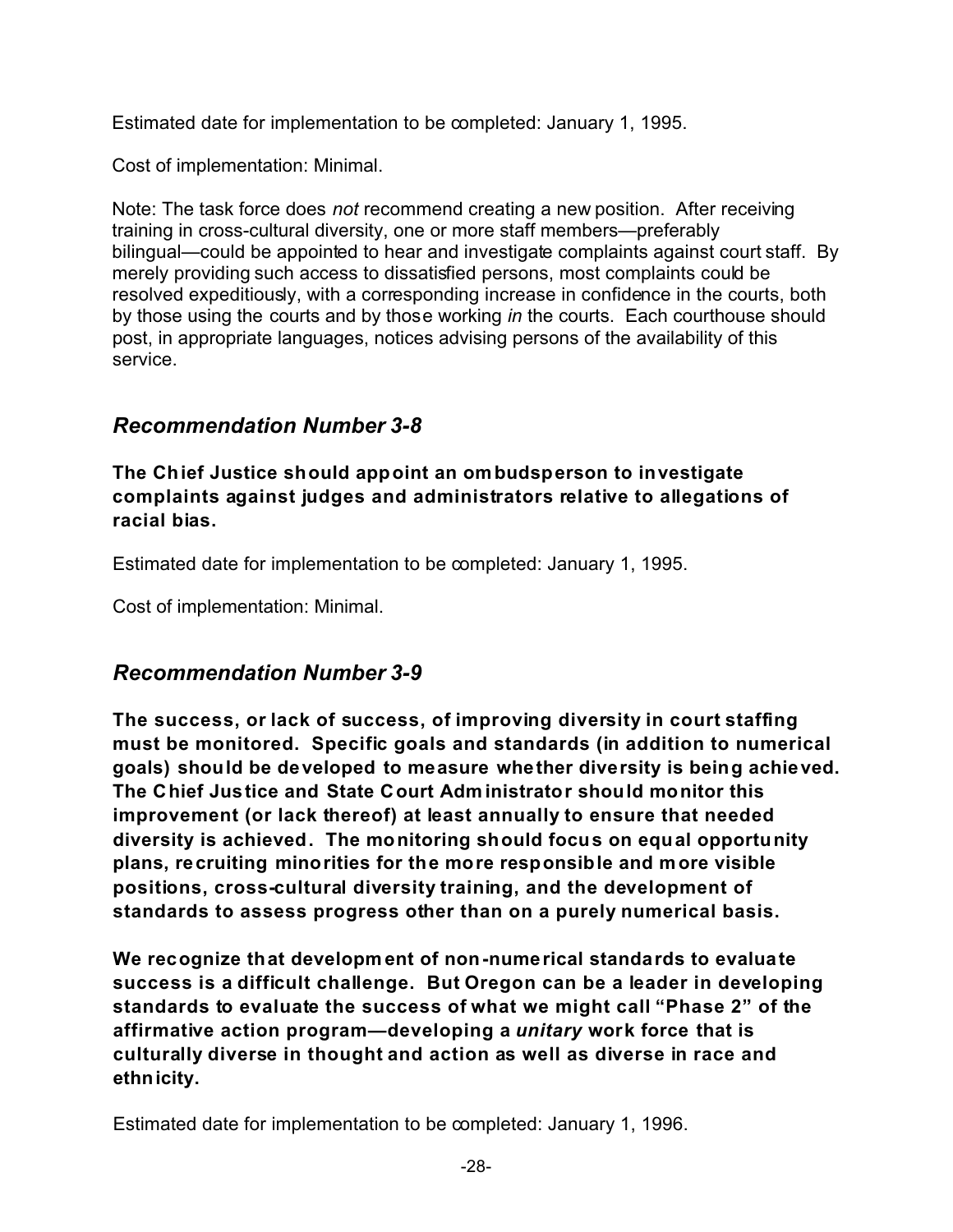Cost of implementation: Unknown.

#### *Recommendation Number 3-10*

**The Supreme Court, Chief Justice and State Court Administrator should adopt a canon for judges and administrative rules for staff that would prohibit discriminatory conduct. The judicial canon could be patterned after the ABA Code of Judicial Conduct 3B(6) (which has not been adopted in Oregon). It provides:**

> **"Judges, in proceedings before the court, shall refrain from manifesting, by words or conduct, bias or prejudice based upon race or ethnic origin, against parties, witnesses, counsel or others."**

Estimated date for implementation to be completed: July 1, 1995.

Cost of implementation: Minimal.

#### *Recommendation Number 3-11*

**Canon 2 of the Code of Judicial Conduct should be amended to provide:**

**"A judge should not engage in conduct, on or off the bench, that reflects or implements bias on the basis of race, sex, religion, ethnic or national origin, or sexual orientation (including sexual harassment)."**

*See* **the Draft Report of the National Commission on Judicial Discipline and Removal, 102–03 (June 19, 1993).**

Estimated date for implementation to be completed: July 1, 1995.

Estimated cost of implementation: Minimal.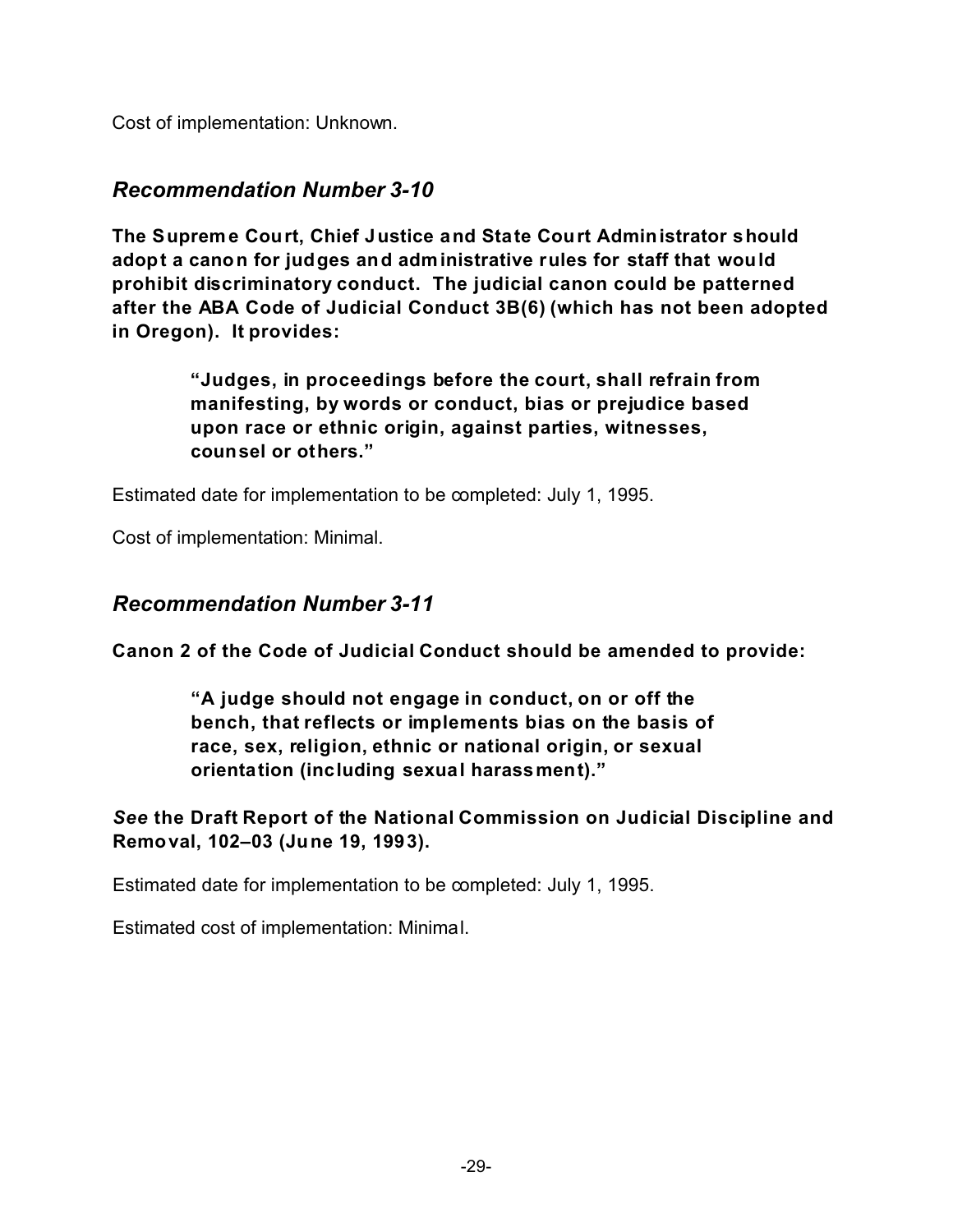# Chapter 4

# **Minorities in Criminal Courts**

The task force heard wide-ranging reports of racial and ethnic bias within the Oregon criminal justice system. Oral and written testimony identified instances of racism at practically every stage in the process: from arrest and detention to charging decisions, bail and pretrial release hearings, jury selection, plea negotiations, trial, judge and jury deliberations, sentencing, imprisonment, and parole and probation decisions. The extent to which these reports reflect aberrant individual biases or deep-seated structural or organizational prejudices is difficult to establish. Statistical evidence suggests the existence of "niches" within the system where bias exists. Task force survey results are not conclusive. Still, the evidence that the task force received is too strong to ignore. There is, at the least, a significant perception, by both minorities and nonminorities, of racism *within* the criminal justice system and that perception is, in many ways, every bit as disturbing as statistical reality.<sup>5</sup>

# **Arrest and Detention**

## **Findings**

Strictly speaking, arrest and detention are matters that lie beyond the charge of the task force. Nevertheless, the sheer volume of comments to the task force regarding this pre-judicial stage of the criminal justice process warrants recognition. At virtually every public hearing a substantial portion of the testimony—in some cases a majority of the testimony—concerned racially discriminatory treatment by law enforcement officers. The complaints tended to fall into several categories.

First, a large number of witnesses complained of police stops, citations or arrests based solely on the color of a person's skin. Hispanic witnesses, in particular, complained of police action taken for the unwritten crime of "driving while Hispanic." One middle-aged woman, for example, reported being stopped while driving her 1980 Cadillac through a city. When she asked why she had been stopped, she said the officer replied, "We don't see very many Hispanics driving Cadillacs."

Second, witnesses complained of a lack of civility, or outright hostility, from law enforcement officers for no apparent reason other than their color. One witness complained that his arresting officer refused to provide an interpreter to assist him in responding to questioning. According to that witness, the officer explained: "You're in America, not in Mexico."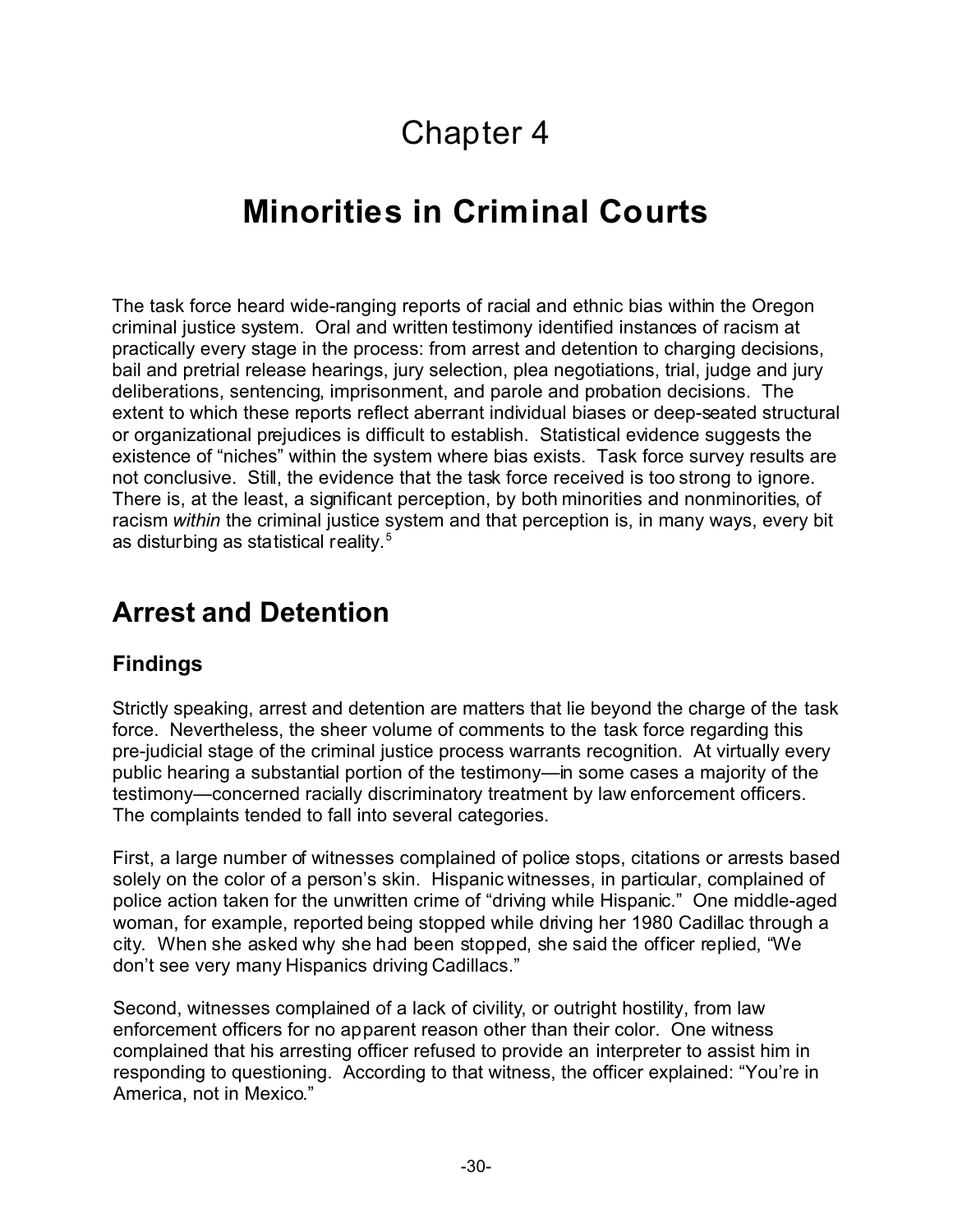Third, witnesses complained of the extent to which law enforcement officers appear more inclined to use unreasonable force or deadly force against minorities than against white suspects.

Arrest data compiled by the State of Oregon Law Enforcement Data System reveals a disproportionately large number of minority arrests. In 1992, for example, 9,739 African Americans were arrested, representing 6.4 percent of all arrests. Yet African Americans account for only 1.6 percent of the state's 1990 population. Similarly, in 1992, 12,599 Hispanics were arrested, representing 8.3 percent of all arrests. Hispanics represented only 4 percent of the state's 1990 population. This disproportionality in arrests is especially evident in particular counties. In Multnomah County, 1992 arrests of African Americans accounted for nearly 23 percent of the total, while African Americans constitute only 5.9 percent of the county's total population. *See* Tables 4-7 and 4-8 at the end of this chapter.

This data, however, does not necessarily demonstrate the existence of racial bias at the arrest and detention phase. It is possible that the figures merely reflect the fact that a disproportionate number of persons of color are engaging in criminal activity, or that more arrests are of persons from lower socio-economic classes, which are comprised of a disproportionate number of persons of color, or that more police officers are being deployed in areas with larger minority populations. *See generally* A. Hacker, *Two Nations: Black and White, Separate, Hostile, Unequal* 179–98 (1992). Those possibilities still may reflect racial bias, but of an entirely different sort.<sup>6</sup>

Insufficient data is available from which to draw hard conclusions concerning the extent to which racial and ethnic bias affect arrest and detention decisions in Oregon. Nevertheless, the combination of the available data and hearing testimony concerning instances of actual discriminatory treatment cannot be ignored. Certainly, minorities strongly perceive bias, and that perception undercuts the credibility and effectiveness of law enforcement throughout the state.

Law enforcement agencies appear to be aware of the potential for racial and ethnic bias in arrest and detention decisions. The Oregon State Police has distributed information to all officers concerning the need to be aware of cultural differences in law enforcement work. However, the task force knows of no consistent, mandatory, formalized law enforcement officer training programs concerning cross-cultural awareness.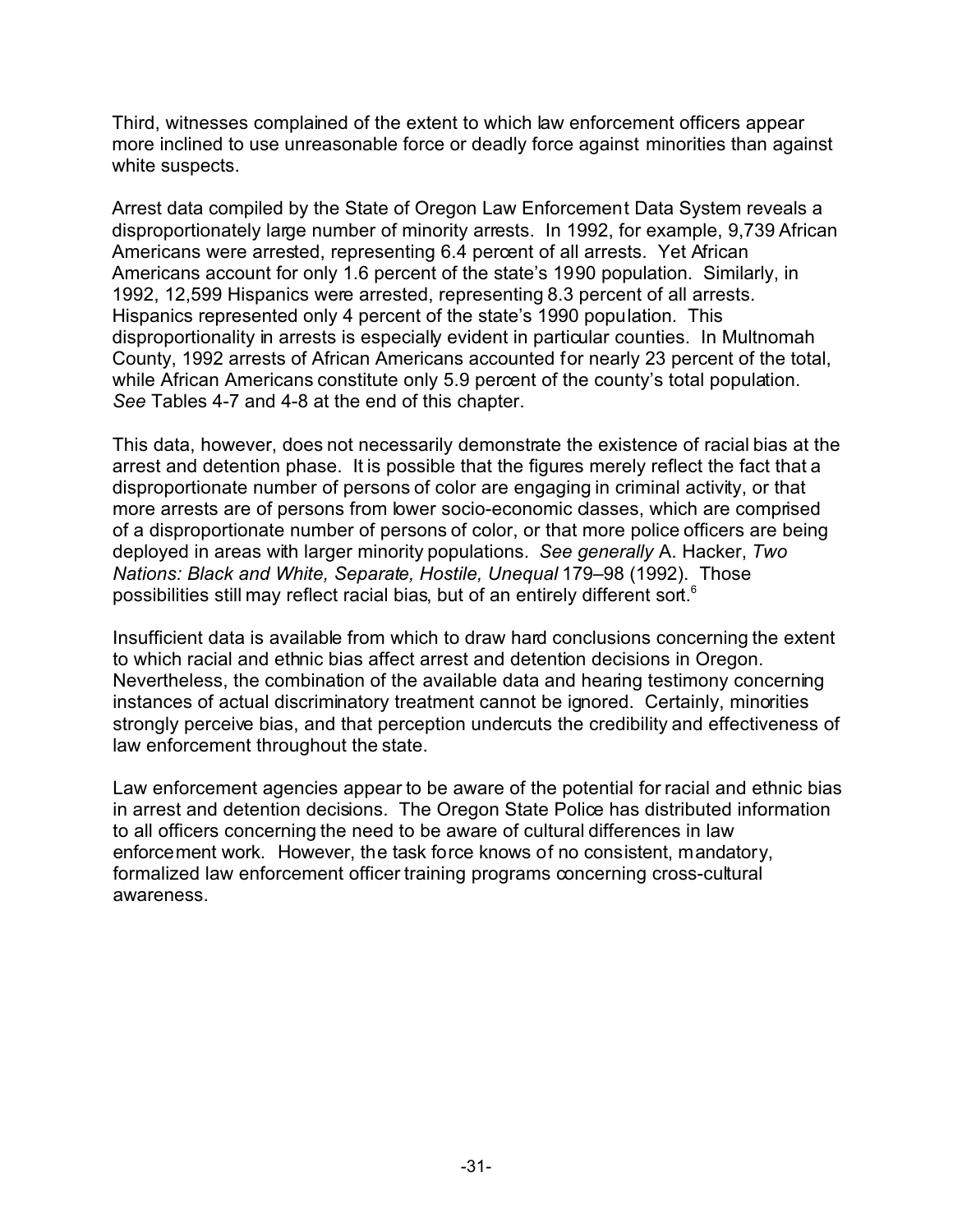#### **Recommendations**

#### *Recommendation Number 4-1*

**The Chief Justice should recommend to the Governor:**

- **1. That all Oregon State Police officers be required to receive crosscultural awareness training, including training on the extent to which cultural differences may be relevant in investigations and other law enforcement activities;**
- **2. That the Board on Public Safety Standards and Training be required to offer similar training as a prerequisite to certification.**

Estimated date for implementation to be completed: July 1, 1994.

Estimated cost of implementation: Minimal.

#### *Recommendation Number 4-2*

**All law enforcement agencies—state, county and city—should implement a hiring program designed to attract minority and bilingual police officers.**

Estimated date for implementation to be completed: July 1, 1995.

Estimated cost of implementation: Minimal.

# **Charging Decisions**

## **Findings**

In Oregon, the county prosecutor has the authority to determine whether to file charges against an arrested person, what charges to file and what penalties to seek. In exercising that authority, the prosecutor is constrained by no statutes, rules or regulations. The prosecutor is constrained by the constitution and case law to make those decisions in a nondiscriminatory manner. However, the judiciary traditionally is deferential to the discretion of the prosecutor in reviewing charging decisions for possible unconstitutional bias. *See, e.g., U.S. v. Redondo Lemos*, 955 F2d 1296, 1299 (9th Cir 1992). This leaves the prosecutor in a singularly powerful position in the criminal justice system. His or her discretion is nearly total, leaving significant room for potential abuse.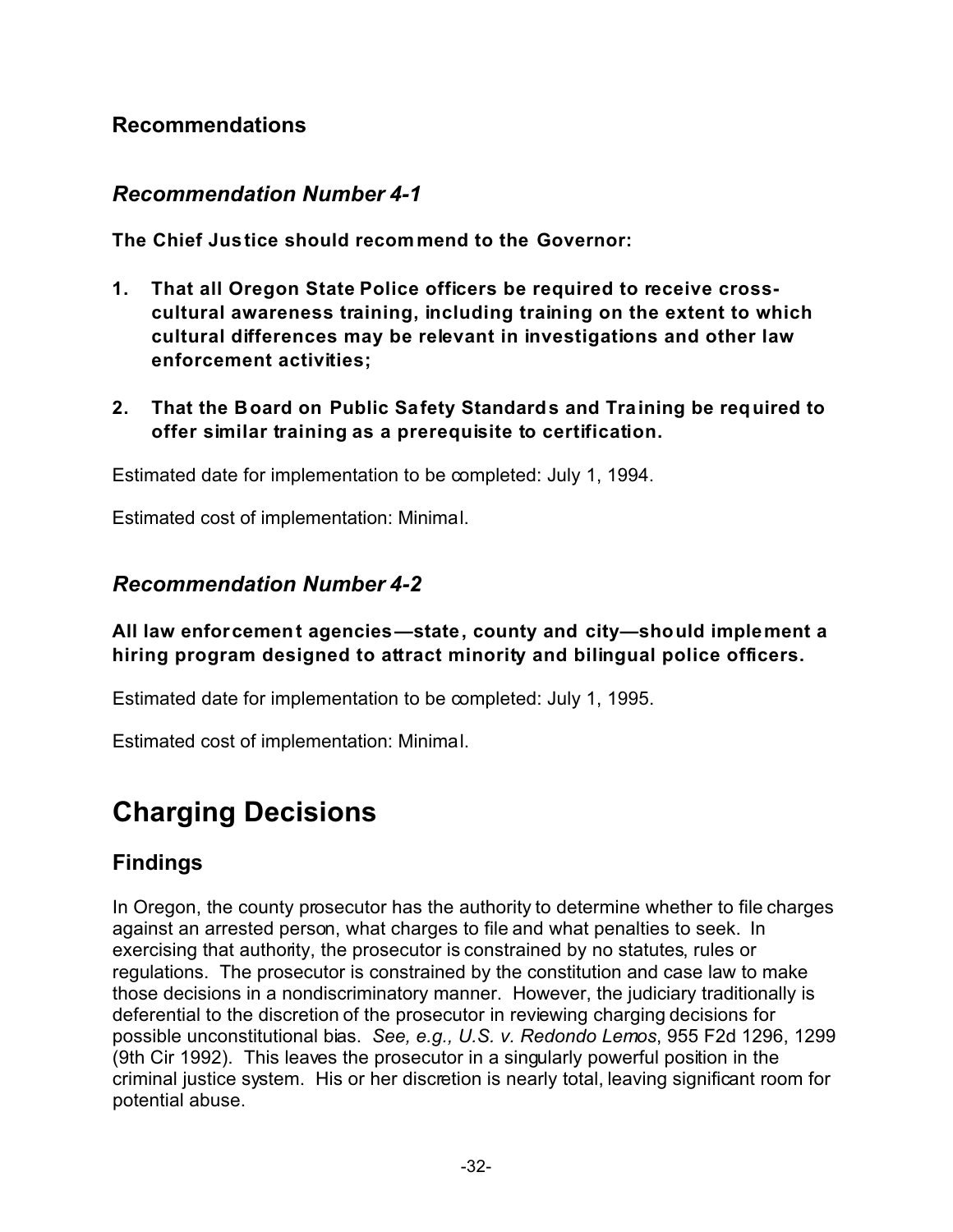Research in other jurisdictions suggests that, in fact, racial and ethnic minorities—particularly African Americans and Hispanics—are much more likely than whites to be charged with felonies, especially if the victim is white. *See generally* Comment, *Why Have You Singled Me Out? The Use of Prosecutorial Discretion for Selective Prosecution*, 67 Tulane L Rev 2293 (1993); Developments, *Race and the Criminal Process*, 101 Harv L Rev 1472, 1525–32 (1988). Decisions to seek the death penalty have been shown to be especially suspect. *See McClesky v. Kemp*, 481 US 279 (1987).

The task force knows of no such research concerning prosecutorial decision-making in Oregon. Many, if not most, counties do not maintain data on the variable of race in the filing and disposition of cases. Charging practices no doubt vary considerably from county to county; no uniform charging guidelines exist at this time. The Oregon District Attorneys Association has been studying the possibility of producing uniform charging guidelines, but none has been proposed or adopted to date. Other jurisdictions have operated under some form of uniform charging guidelines for as long as two decades. The California District Attorneys Association, for example, published the "Uniform Crime Charging Standards" in 1974. The most recent edition, published in 1989, lists as "improper bases for charging" the race, religion, nationality, occupation, economic class or political association of the charged person or position of the victim.

The task force heard testimony from a number of witnesses who believed that race was a factor in prosecutorial charging decisions. Witnesses testified that persons of color are more likely to be charged with crimes than whites engaged in the same activities and that persons of color are more likely to be charged with more serious crimes than whites engaged in the same activities. Witnesses also testified that the color of the victim appears to be a factor taken into account by prosecutors: if the victim is white, the prosecutor is more likely to charge than if the victim is not. One prosecutor acknowledged that she charged a disproportionately high number of Hispanics, although she suggested that—as in the case of arrest data—that may be explained by the fact that criminal behavior in her county is largely a function of low income, unemployment and similar factors. The task force is well aware of the limitations of anecdotal testimony. It is also aware of the importance of the prosecutor's discretion in making charging decisions. Only the prosecutor is in a position to weigh the complex set of variables—such as the severity of the crime, the strength of the evidence, the likelihood of conviction—that go into determining the extent to which it is appropriate to devote the state's limited resources to enforcement of the law in a given case. Nevertheless, the task force considers unacceptable the nearly complete absence of any limitations on the prosecutor's charging authority. The need for discretion, while compelling, must be balanced against the potential for abuse. The need to ensure that the charging decision is free from racial and ethnic bias must be taken into account.

#### **Recommendations**

#### *Recommendation Number 4-3*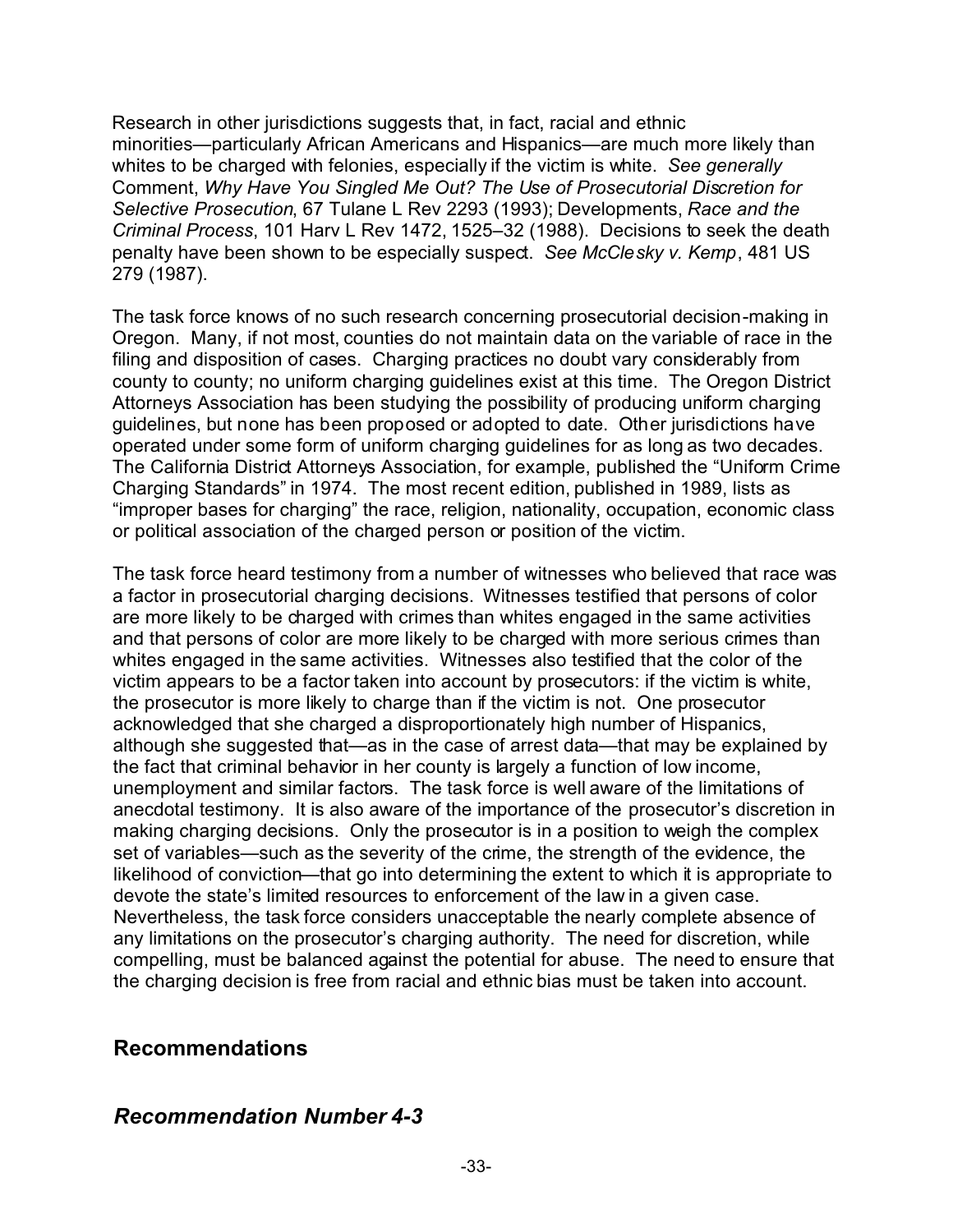#### **District attorneys should be required to collect and report to the Criminal Justice Council data on the variable of race in all charging decisions.**

Estimated date for implementation to be completed: January 1, 1996.

Estimated cost of implementation: Unknown.

## *Recommendation Number 4-4*

**The legislature should direct the Criminal Justice Council to develop uniform charging standards to be used by all prosecutors in Oregon. The uniform standards should be sufficiently detailed to provide meaningful limits on prosecutorial discretion and to enable judicial review. At a bare minimum, they should specify that race, religion, nationality, gender, occupation or economic class are improper bases for charging. The Criminal Justice Council should be directed to report biannually to the legislature on the implementation of the standards.**

Estimated date for implementation to be completed: July 1, 1995.

Estimated cost of implementation: Unknown.

# **Pretrial Release**

## **Findings**

Several witnesses testified that pretrial release decisions appear to be based on the race of the defendant. These witnesses complained that white defendants are more likely to be released without bail, while minority defendants are more likely to held in custody or subjected to bail requirements that are impossible for them to meet. Others complained that minority defendants are subjected to more careful scrutiny by the courts than are nonminorities. One lawyer, for example, mentioned a judge who often requires Hispanic defendants' employers to be notified of the defendants' legal problems while imposing no such requirement on white defendants. Others complained of implicitly discriminatory pretrial release criteria that unfairly discriminate against migrant workers in particular.

Task force survey results based on the actual experience of the respondents are consistent with those perceptions. About half of the respondents (47.8 percent) said that minority defendants are less likely than nonminority defendants to be released without bail pending trial. Similarly, a third of survey respondents felt that minority defendants are more likely to have higher bail set for them. Among minority respondents to the survey, the percentage of those who believe that minorities are less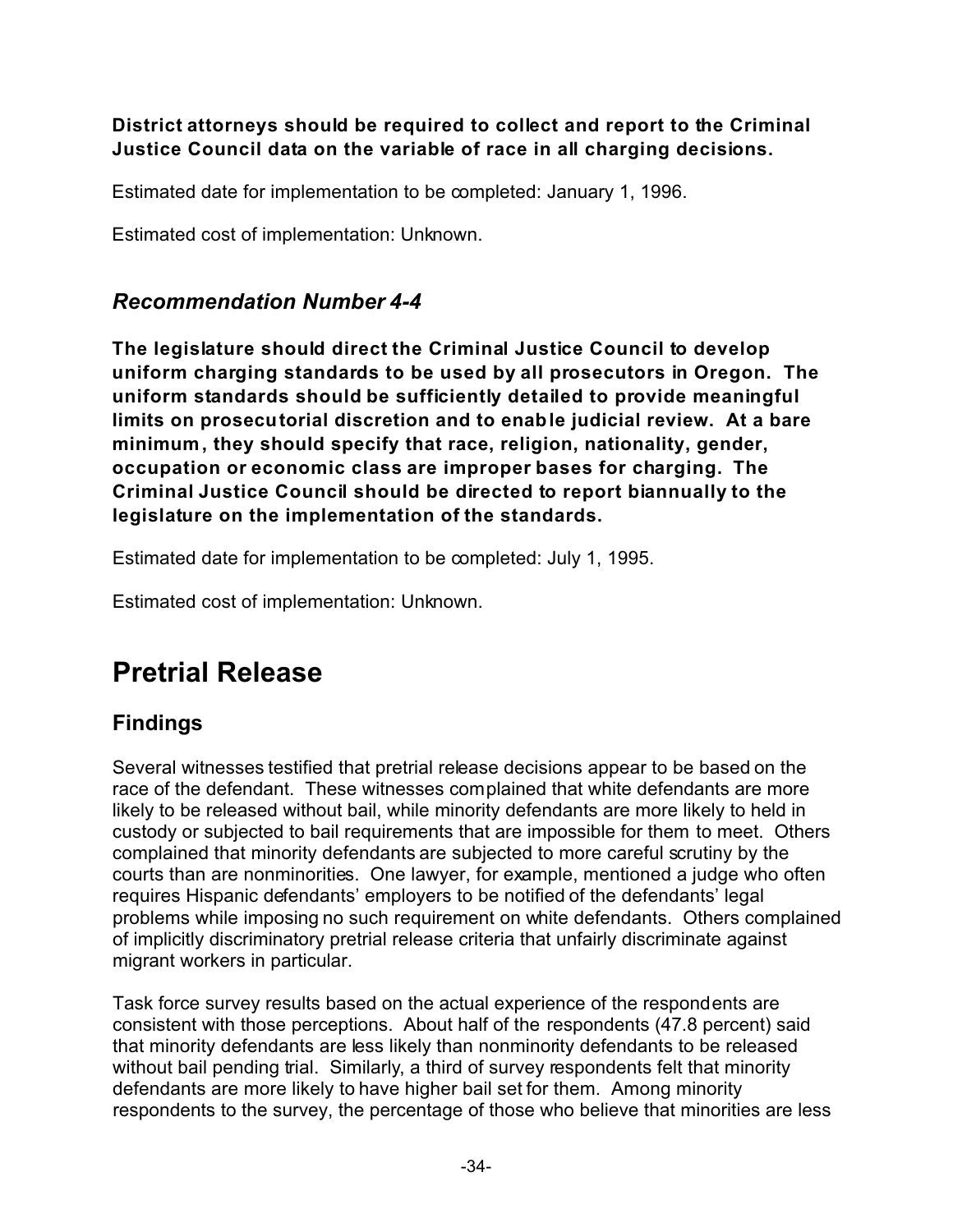likely to be released on their own recognizance is substantially higher (65.2 percent). Similarly, more minority survey respondents (55.5 percent) said that minority defendants are likely to have higher bail set for them than nonminority defendants.

Little empirical data exists on the extent to which the race of a defendant influences pretrial release decisions. Oregon law prescribes a uniform procedure for making pretrial release decisions. The law directs that persons in custody who have a right to be released<sup>7</sup> are to be released on their own recognizance, subject to the "least onerous" conditions likely to ensure later appearance, unless the application of enumerated release criteria shows that release is unwarranted. ORS 135.245(3). Those criteria include the defendant's employment status and history, the defendant's financial condition, the nature and extent of family relationships with defendant, the past and present residences of the defendant and any facts tending to indicate that the defendant has "strong ties to the community." ORS 135.230(6).

The release criteria are, at least facially, race-neutral. Some of the criteria, particularly those relating to employment and income, have the potential for unfair application to minority defendants, who tend to make up a disproportionately large percentage of the unemployed or lower economic classes. For example, even when bail for a Hispanic migrant farm worker is set at the same level as bail for a nonminority defendant, the migrant worker may rarely be able to post that amount. However, nothing in the release law gives these factors any particular prominence, and they are subject to the general statutory commission to impose the "least onerous" conditions that are likely to ensure appearance.

#### **Recommendations**

## *Recommendation Number 4-5*

**The Chief Justice should require trial judges, in rendering pretrial release decisions, to use uniform forms that include the race of defendants.**

Estimated date for implementation to be completed: July 1, 1995.

Estimated cost of implementation: Minimal.

#### *Recommendation Number 4-6*

**The legislature should direct the Criminal Justice Council to study and report the extent to which the race of a defendant affects the outcome of a pretrial release decision, either in the decision whether to release on personal recognizance or in the conditions of release.**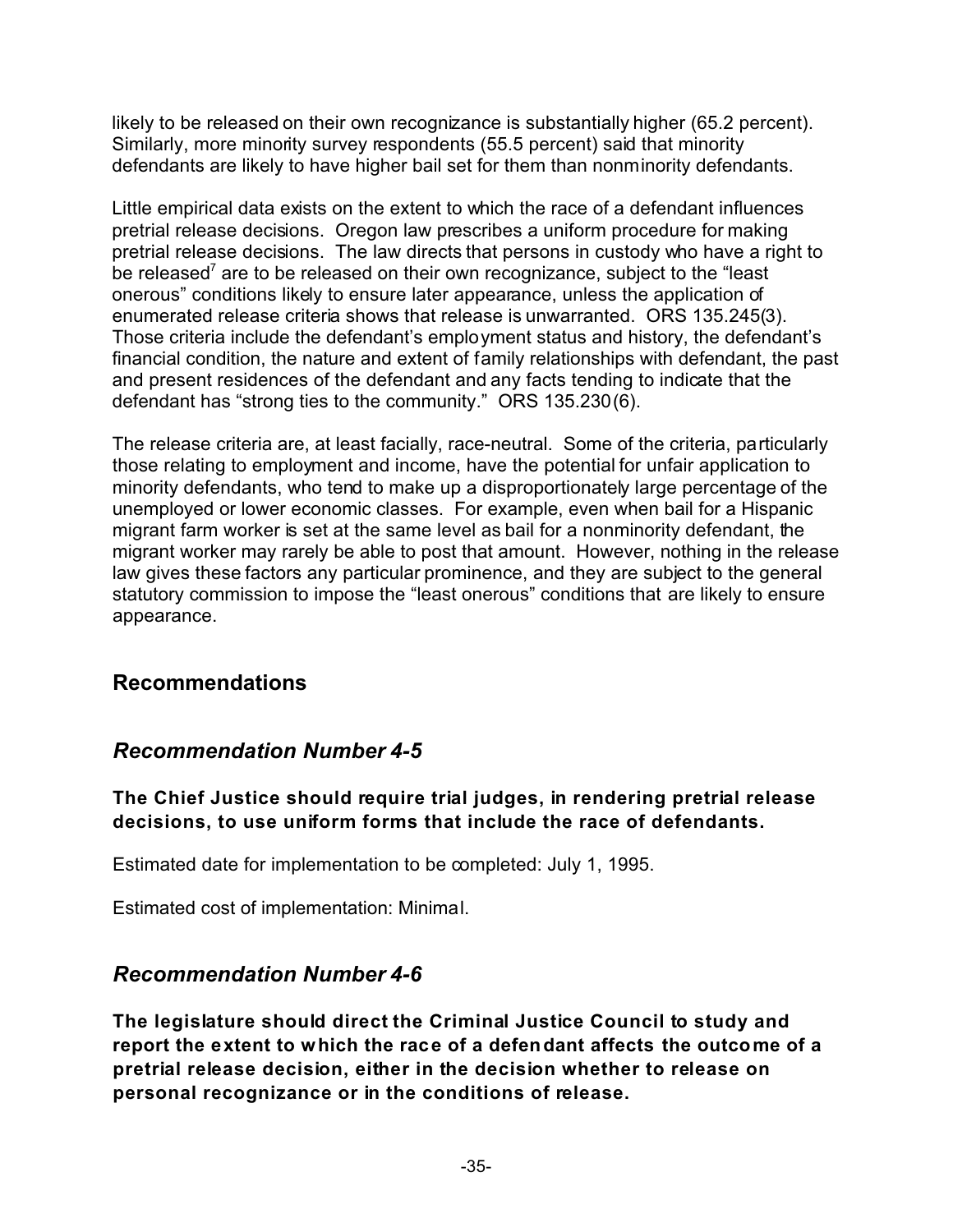Estimated date for implementation to be completed: January 1, 1995.

Estimated cost of implementation: Unknown.

## *Recommendation Number 4-7*

**The Chief Justice should propose that ORS 135.230(6) be amended to include the following as a "release criterion": "the defendant's ability to provide cash, stocks, bonds or real property to secure a promise to appear in court."**

Estimated date for implementation to be completed: July 1, 1995.

Estimated cost of implementation: Minimal.

# **Plea Negotiations**

## **Findings**

The task force heard frequently from minority witnesses that they had been "pushed" into accepting plea negotiations rather than exercising their right to trials. A number of witnesses suggested that it is more common for minority defendants than nonminority defendants to be encouraged to take a plea. The suggested reasons for this practice include defense counsel's assessment that minority defendants are more likely to be convicted and that minorities are more difficult than nonminorities to defend, particularly when language barriers exist.

Slightly more than a third of all respondents to the task force survey concurred in the perception that minority defendants are more frequently advised to plead guilty. Of the minority respondents, however, 57.4 percent believed that minority defendants are more often advised to take a plea bargain, and 61.8 percent believed that minority defendants are given less than adequate explanations of court proceedings than similarly situated nonminority defendants. To the contrary, felony plea rates data do not appear to substantiate the reported perception. The Criminal Justice Council reports a breakdown of 1991 felony plea rates by race as follows (from 9,602 cases statewide):

Table 4-1

## **Felony guilty plea rates by race/ethnic group**

**Race/ethnic group Percentage of guilty pleas**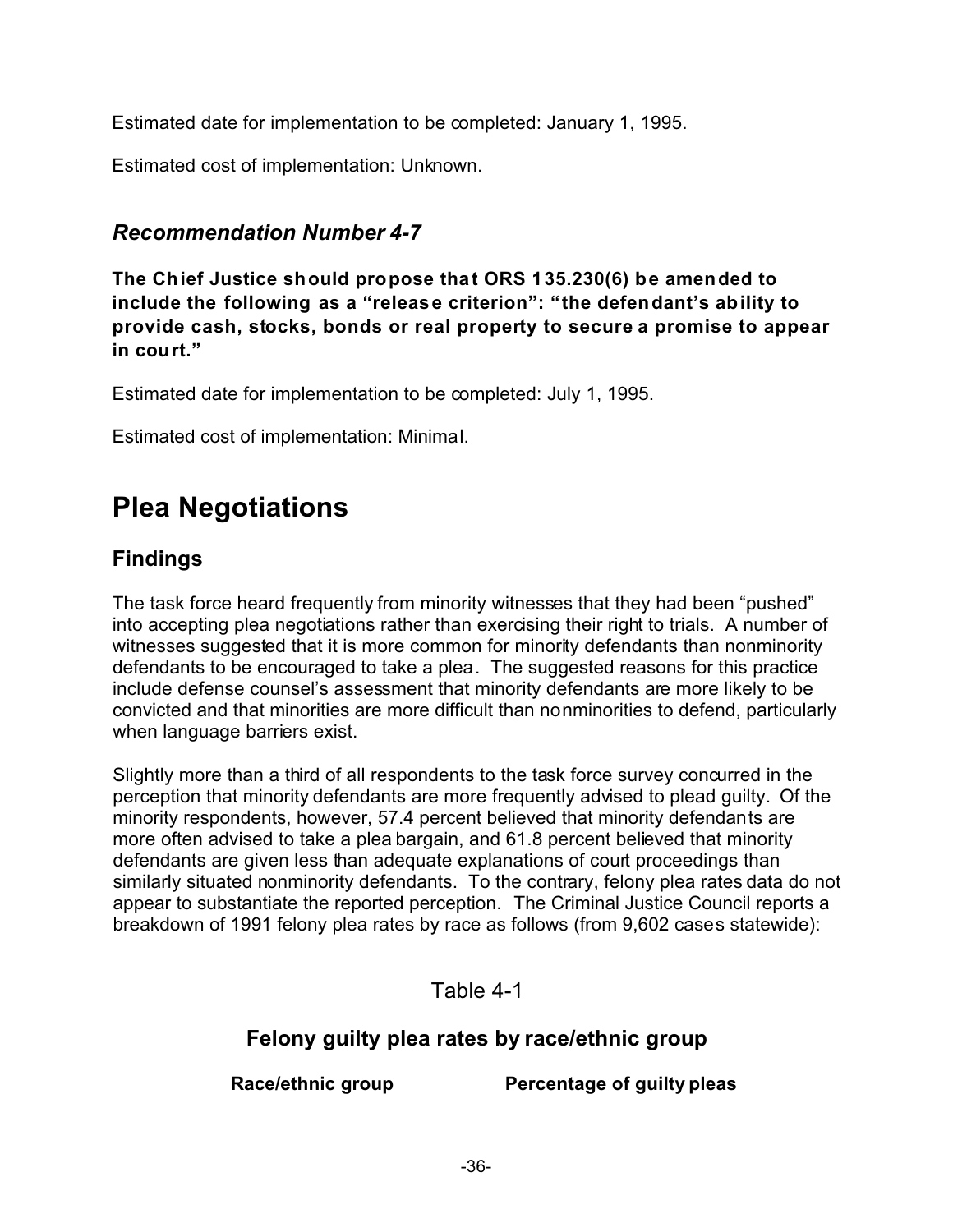| White            | 90% |
|------------------|-----|
| African American | 87  |
| Native American  | 83  |
| Hispanic         | 88  |
| Asian            | 82  |

This data suggests that minorities do not enter felony guilty pleas more often than do nonminorities. The data does not, however, address the question whether minority defendants are less likely than nonminority defendants to be given adequate explanations of the consequences of the negotiated plea arrangement. Post-hearing complaints that a minority did not understand the consequences of his or her guilty plea are, in fact, not uncommon. *See, e.g., Keeney v. Tamayo-Reyes*, 118 L Ed 2d 318 (1992) (Hispanic *habeas* petitioner complained that he did not understand that by pleading guilty he would lose his right to jury trial).

## **Conduct of Trial**

## **Findings**

The behavior of judges, juries and lawyers in the courtroom also was the subject of testimony before the task force. Witnesses complained that judges and juries begin the trial process with built-in biases against the credibility of minority witnesses and parties. Others expressed concem that judges and juries simply do not understand differences in demeanor that may be attributable to cultural differences and not to truthfulness. A number of witnesses, for example, asserted that judges and juries are likely to draw adverse inferences from an Asian or Hispanic witness who fails to make eye contact with anyone in the courtroom, when that behavior may more accurately be seen as a cultural sign of respect.<sup>8</sup> The task force heard testimony about judges who refused to let witnesses speak in court because of the witnesses' inability to speak English. The task force also heard numerous anecdotes concerning comments of both court and counsel that reflect, at best, insensitivity and, at worst, outright hostility to minorities in the courtroom.

Even seemingly inoffensive references to race are problematic. For example, the Oregon Court of Appeals recently, in reciting the facts of a case, stated that "[o]ne witness testified that Osiris and a taller, younger, *black* man had approached Gonzales and demanded drugs, then money." *State v. Taylor*, 125 Or App 636, 638, 866 P2d 504 (1994) (emphasis added). This reference was not necessary to the decision in the case. The court simply could have described the defendant as "a taller, younger man" without affecting the analysis and resolution of the case. References to race, when not directly relevant to the resolution of a case, are dangerous because they perpetuate, and can exploit, the stereotype that minorities are likely to commit crimes.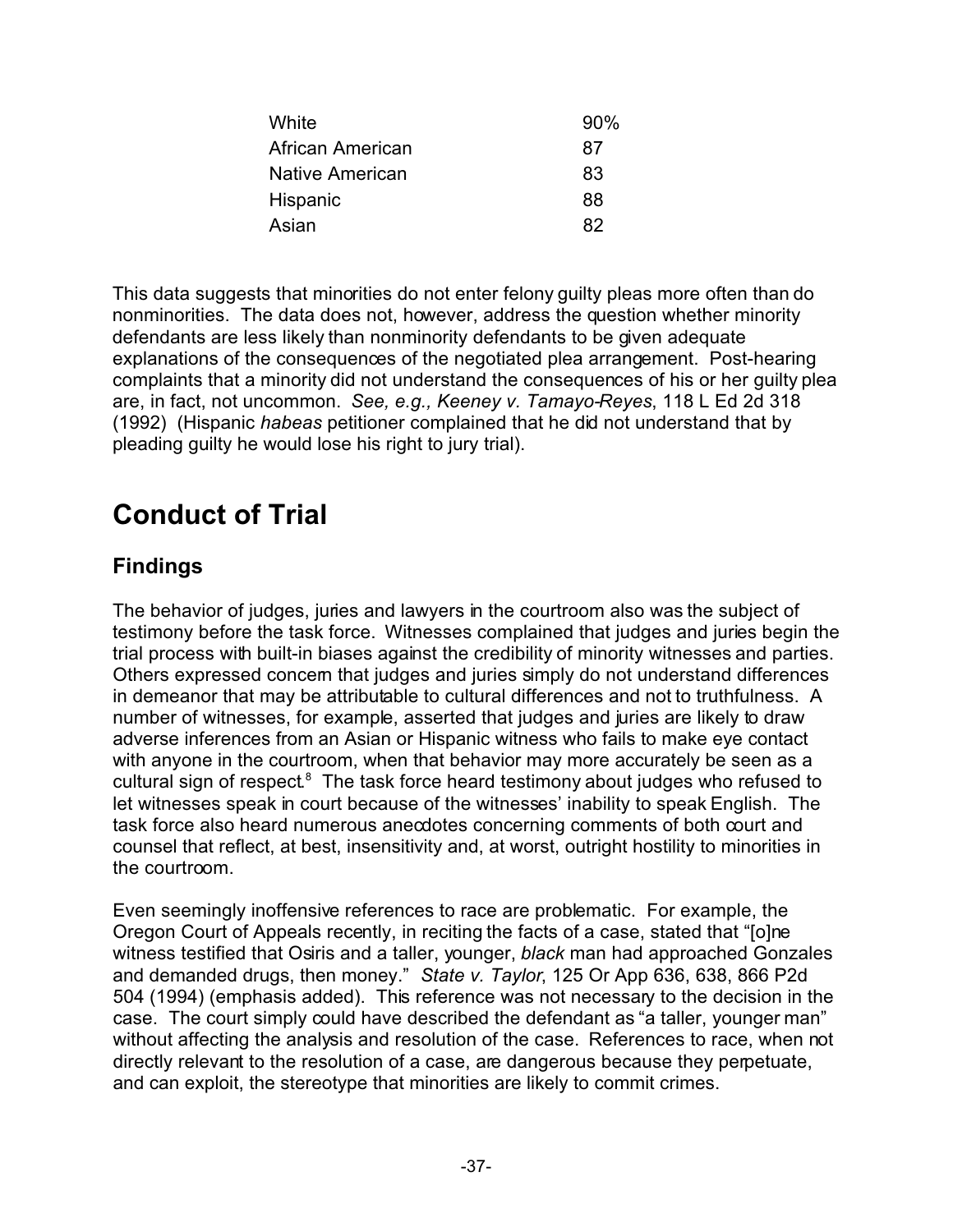Task force survey results indicate that a vast majority of respondents have either "never" or "rarely" observed any disrespect or discourtesy toward minority witnesses or litigants. Nevertheless, a significant number of respondents said they have observed such behavior. Of the minority survey respondents, for example, 10.1 percent said that court personnel "usually" stereotyped minority witnesses or litigants. More than a third (37.7 percent) of the minority respondents also complained of having seen racial or ethnic "stereotyping" in the courtroom "sometimes" or "often." Of related concern is a perception that court personnel do not communicate well with minorities. Approximately a third of all survey respondents indicated that they had "sometimes" or "often" observed court personnel, judges or lawyers having difficulty communicating with minority witnesses or litigants due to cultural differences. The figure is substantially higher (52.8 percent) among minority respondents.

Hard data on the extent to which racial or ethnic bias invades the courtroom is difficult to come by. Many instances of appeals to racial or ethnic prejudices in courts around the nation have been catalogued in Johnson, *Racial Imagery in Criminal Cases*, 67 Tulane L Rev 1739 (1993). Empirical studies suggest that white jurors have more trouble distinguishing African-American faces than white faces and that white jurors tend to assume less favorable characteristics of African-American witnesses and defendants. *Id*. at 1639–40 (citing studies). The task force knows of no such studies of Oregon juries or Oregon courtroom conduct.

The task force recommends amendments in the canons of judicial conduct and ongoing cross-cultural training to address these problems. *See* recommendations in Chapter 3.

#### *Recommendation Number 4-8*

**Judges should be aware of racial stereotypes lurking beneath references to race. Accordingly, judges should refer to race only when necessary to the disposition of the case.**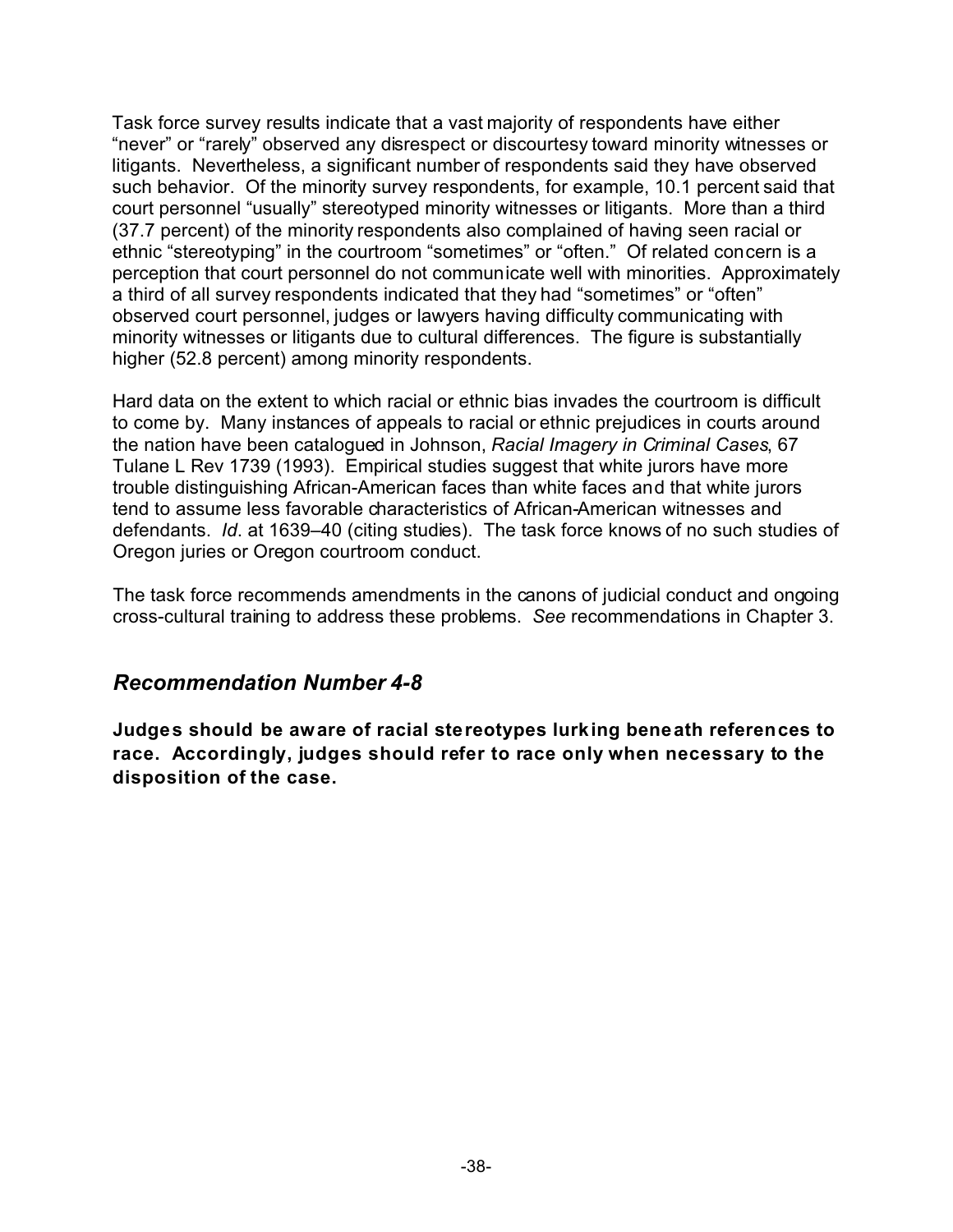# **Sentencing**

## **Findings**

The task force heard testimony that minorities are likely to receive greater sentences than nonminorities upon conviction of the same offenses. One lawyer complained that Hispanics may be denied optional probation because they fail to satisfy regulations that require that "a treatment program is available" when no such treatment programs for non-English speakers exists, particularly in sexual abuse cases. Another submitted the transcript of a case in which a judge meted out a tough sentence to provide a Hispanic defendant "enough incentive to stay where he belongs and, in essence, stay out of this country." The perception appears to be particularly widespread among minorities. As one minority witness stated: "If you're a black man, you're going to prison."

A substantial number of task force survey respondents reported the same perception. A third of all respondents answered that minorities are more likely than similarly situated nonminorities to receive a sentence of prison than probation. Among minority respondents that figure nearly doubled, with 60.1 percent believing that minority defendants are more likely than nonminority defendants to receive prison sentences. Nearly half of the minority respondents (49.6 percent) felt that minority defendants are more likely to receive a longer prison sentence.

Oregon is one of more than a dozen states that have adopted uniform sentencing guidelines for all felony crimes. Developed by the Oregon Criminal Justice Council, the sentencing guidelines were approved by the 1989 Legislative Assembly and apply to all crimes committed on or after November 1, 1989. One of the purposes of the guidelines is to achieve sentence uniformity and promote sentencing decisions that are racially neutral.

The sentencing guidelines set presumptive sentences for convicted felons based on the seriousness of the crime and the offender's criminal history. The presumptive sentences are stated graphically in a two-dimensional grid, with one axis ranking crime seriousness and the other ranking criminal history. Judges are permitted to depart from the presumptive sentence and impose a sentence more (an "upward departure") or less (a "downward departure") severe than the presumptive sentence upon a finding that there are substantial and compelling reasons for the departure.

The extent to which the administration of the sentencing guidelines has resulted in more uniform sentencing practices has been monitored by the Sentencing Guidelines Board. The most recent report of the board, *Third Year Report on Implementation of Sentencing Guidelines 1992*, analyzes the sentencing of 12,354 felons during calendar year 1992. It reveals that, after three years of guidelines implementation, racial disparity, although considerably reduced, continues to exist in sentencing decisions, particularly where judges retain discretion to depart from presumptive sentences set by the guidelines.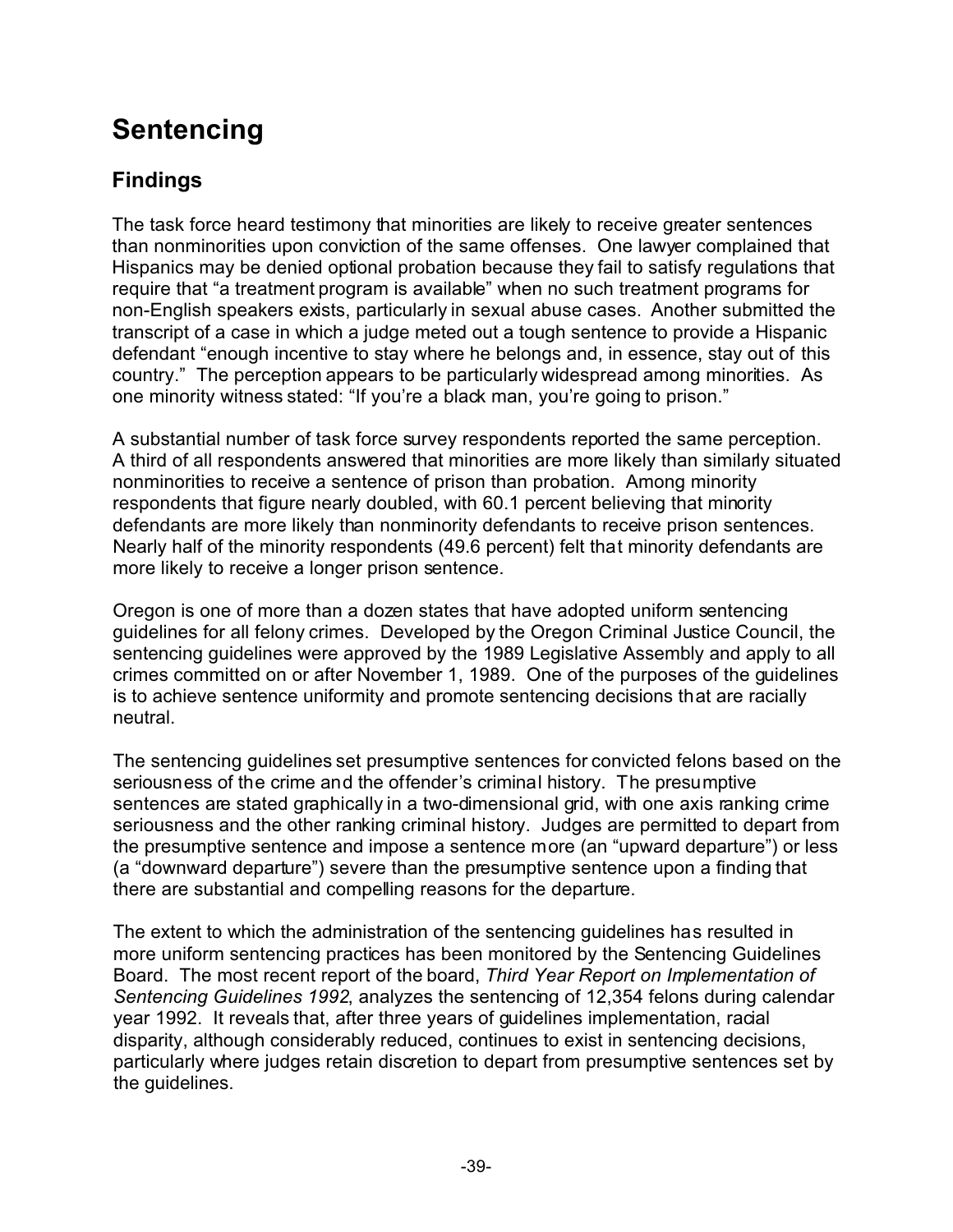The Third Year Report finds that the 1992 imprisonment rate varied significantly by race:

#### Table 4-2

#### **Offenders sentenced to prison by race/ethnic group**

| Race/ethnic group | Percentage sentenced to prison |
|-------------------|--------------------------------|
| White             | $16.7\%$                       |
| Hispanic          | 22.1                           |
| African American  | 27.2                           |
| Native American   | 20.1                           |
| Asian             | 25.0                           |
|                   |                                |

The Third Year Report notes that the disparity in imprisonment rate is most likely a result of higher presumptive imprisonment sentences required by the guidelines, which are occasioned by minority convictions of more serious crimes and more serious criminal history records. The Third Year Report adds that some of the disparity is a function of judges' decisions to depart from the guidelines. Those departure decisions fall into two general categories: "dispositional" departures and "durational" departures.

Dispositional departures occur when the presumptive sentence is prison and the offender is sentenced to probation (a "downward" dispositional departure) or vice-versa (an "upward" dispositional departure). The Third Year Report shows that, statewide, minorities had an *upward* dispositional departure rate almost double that of whites. According to the Third Year Report, minority offenders tend to have more serious criminal histories than white offenders and those with more serious criminal histories tend to have higher upward dispositional departure rates. Controlling for criminal history, the Sentencing Guidelines Board found no racial disparity in 1992 upward dispositional departure rates, with the exception of drug offenders with no or one prior adult felony drug conviction. Within that group, the board found Hispanic offenders had an upward dispositional departure rate of 4.6 percent, while the rate for African-American offenders was 1.9 percent, and the rate for white offenders was 0.4 percent.

The Third Year Report also reveals some disparities in downward dispositional departures. In Multnomah County, where 58 percent of the state's minority felons are sentenced, racial disparity in downward dispositional departure rates was deemed statistically significant. The rate for white offenders totaled 22 percent, while the rates for Hispanic and African-American offenders were only 10.3 percent and 15.8 percent respectively.<sup>9</sup>

Departures may also be "durational." Such departures occur when the judge imposes a prison sentence that is longer (an upward durational departure) or shorter (a downward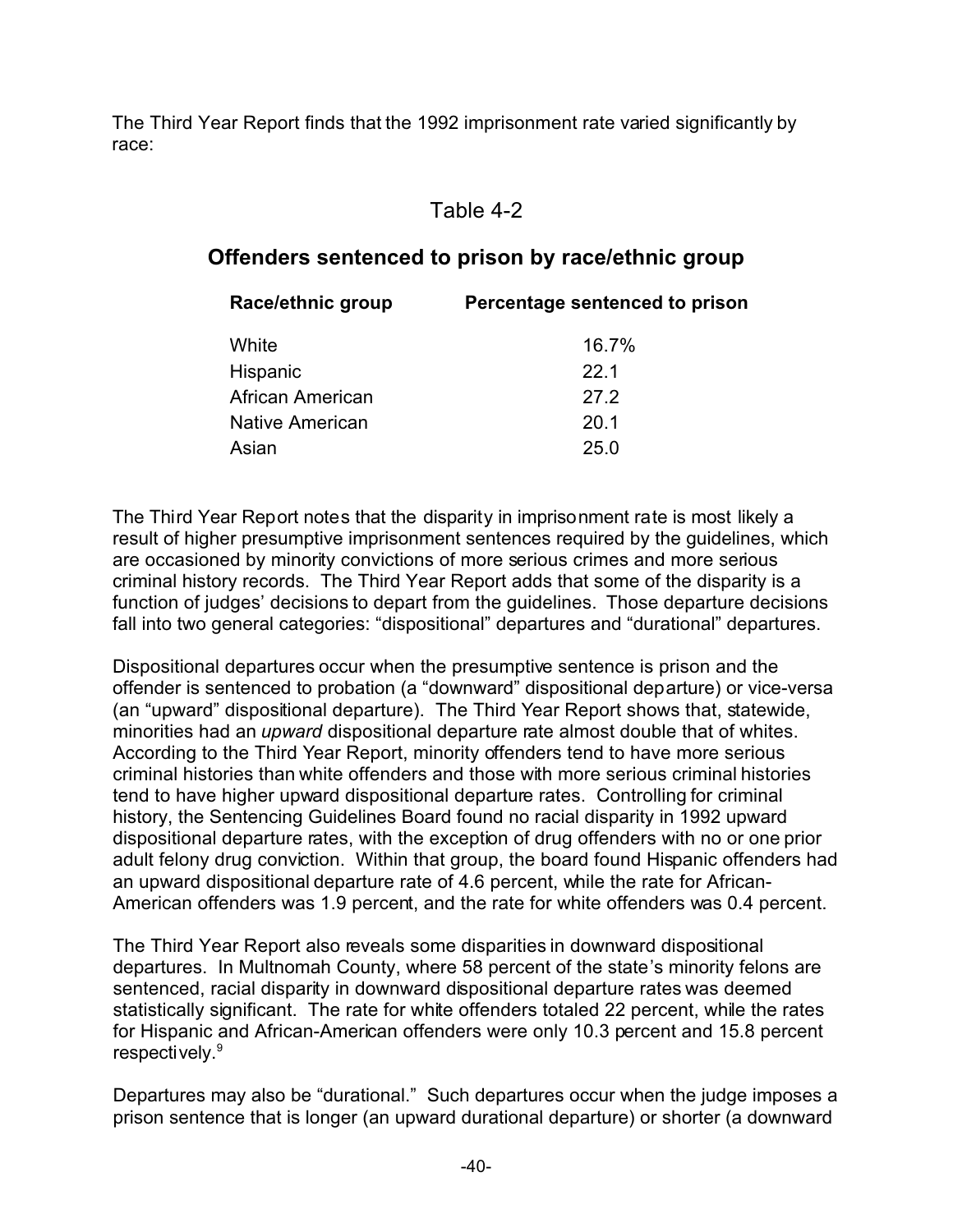durational departure) than the range that is specified by the guidelines grid as the presumptive sentence. The Sentencing Guidelines Board found that, with the exception of one category of offenders, there is no statistically significant racial disparity in the imposition of durational departures. The single exception is the category of drug offenders sentenced in counties other than Multnomah, where Hispanics were found to be more likely to be sentenced to an upward durational departure. In that category of offenders, 11 percent of Hispanics received upward durational departure sentences, while none of the whites received such sentences.

A final category of sentences analyzed for possible racial disparities involves sentences of imprisonment where optional probation is included in the presumptive sentence. The bulk of offenders eligible for optional probation are classified in a single grid block (8-I). The Third Year Report indicates that in these cases, whites received probation 77 percent of the time, Hispanics 41 percent of the time, and African Americans 54 percent of the time. Particularly in the category of drug offenders, Hispanics appear to be offered probation significantly less than any other racial group. According to the Third Year Report, in such cases, white offenders were sentenced to probation 77 percent of the time, African Americans 71 percent of the time, and Hispanics only 29 percent of the time.

In sum, the Sentencing Guidelines Board's annual report establishes that, although racial disparity has been reduced significantly, it still exists under the state's sentencing guidelines. That disparity appears to be more pronounced when judges retain discretion to depart from the presumptive sentences contained in the grid. In such cases, Hispanic offenders appear to be treated more severely than African-American offenders, and African-American offenders more severely than white offenders.

Although, as the Sentencing Guidelines Board points out, a substantial amount of the racial disparity may be explained by the fact that minority offenders tend to have more serious criminal histories than white offenders, that explanation fails to take into account the possibility that racism may, in some measure, account for those more serious criminal histories. To the extent that is so, implementation of the guidelines simply has perpetuated the effects of that racism in subsequent cases. A number of witnesses recommended limiting the use of criminal histories that pre-date the implementation of the sentencing guidelines to ameliorate the possibility that racism affected prior convictions and sentences.

The task force also notes that obtaining explanations for departures is complicated by the unavailability of the judges' stated reasons. Although judges are required to state their reasons on the record, that information is not readily available without ordering a transcript in each case. The guidelines reporting form submitted by the court in each case records only a few categories of bases for departure decisions, and those categories are too broad to provide any meaningful explanations. For example, the explanation of "persistent involvement" and "other" account for most departures. It is not possible, after the fact, to determine what either of these means.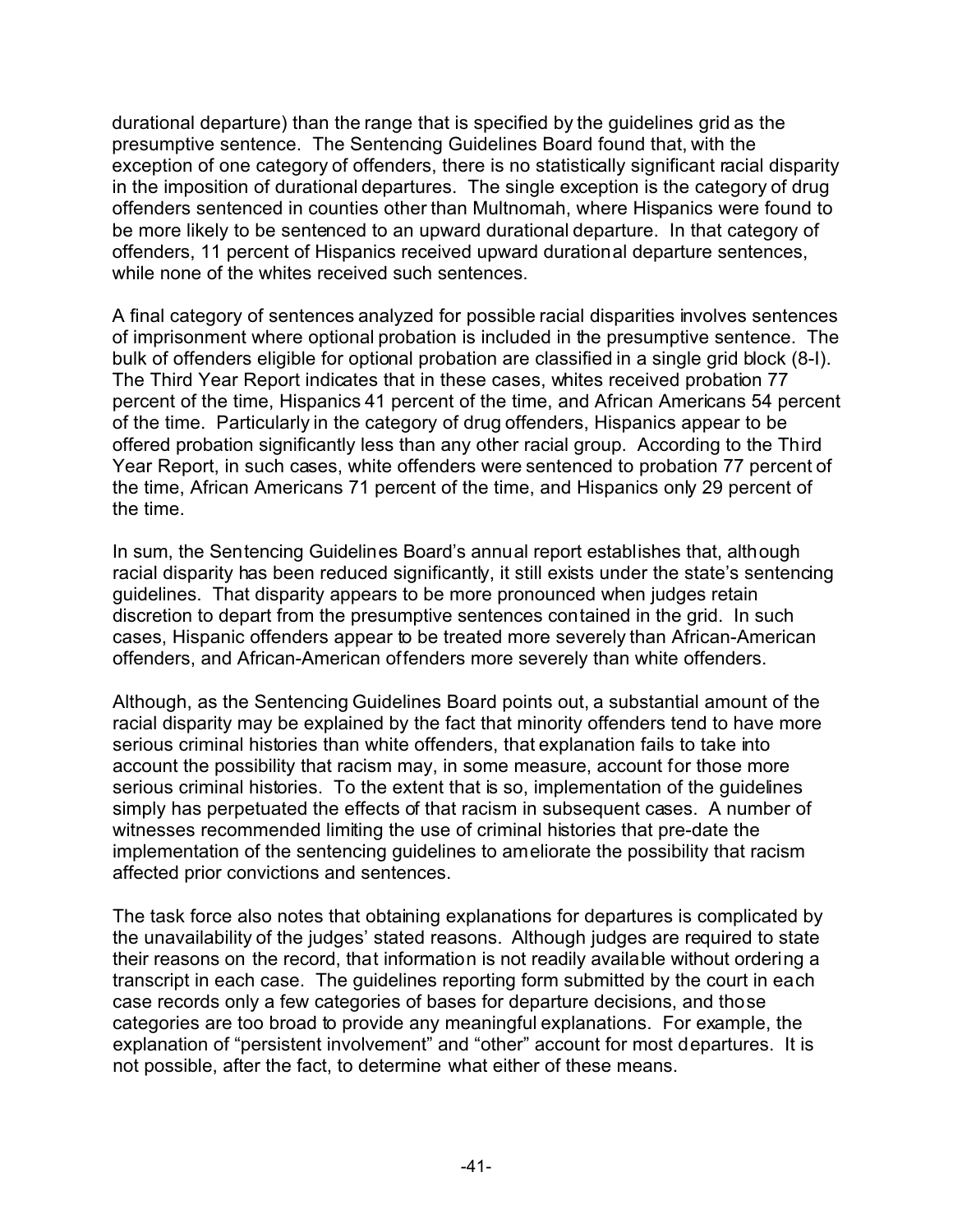The task force also heard complaints that not all counties are reporting sentencing decisions as required while others are reporting only partially. This, too, hampers the ability of the Sentencing Guidelines Board and others to evaluate the effectiveness of implementation of the guidelines, and possibly unfairly skews the results that are reported.

A recent audit of Multnomah County sentencing shows significant differences in decisions to impose jail sentences in drug cases involving Hispanic and white offenders with little or no criminal record. Of the Hispanics in that category, 74 percent were sentenced to jail; of the whites, only 35 percent.

The disparity in the use of jail sentences decreases as criminal history increases. In the case of Hispanics and whites with prior nonperson felony records, 73 percent of the Hispanics were sentenced to jail, while 53 percent of the whites were sent to jail. In the case of Hispanics and whites with prior person felonies, 75 percent of the Hispanic offenders were sentenced to jail, compared to 68 percent of white offenders with similar histories.

Interpretation of the data is complicated somewhat by the fact that Hispanic offenders who are illegal immigrants are generally sentenced to jail because probation is considered an illegal sentence for such persons.

#### **Recommendations**

#### *Recommendation Number 4-9*

**The Chief Justice should require trial judges to use a uniform judgment form, or other uniform form, that includes the defendant's race and that states specifically the reasons for a departure (in those instances in which a departure sentence is imposed) from a presumptive sentence applicable under the guidelines.**

Estimated date for implementation to be completed: July 1, 1995.

Estimated cost of implementation: Minimal.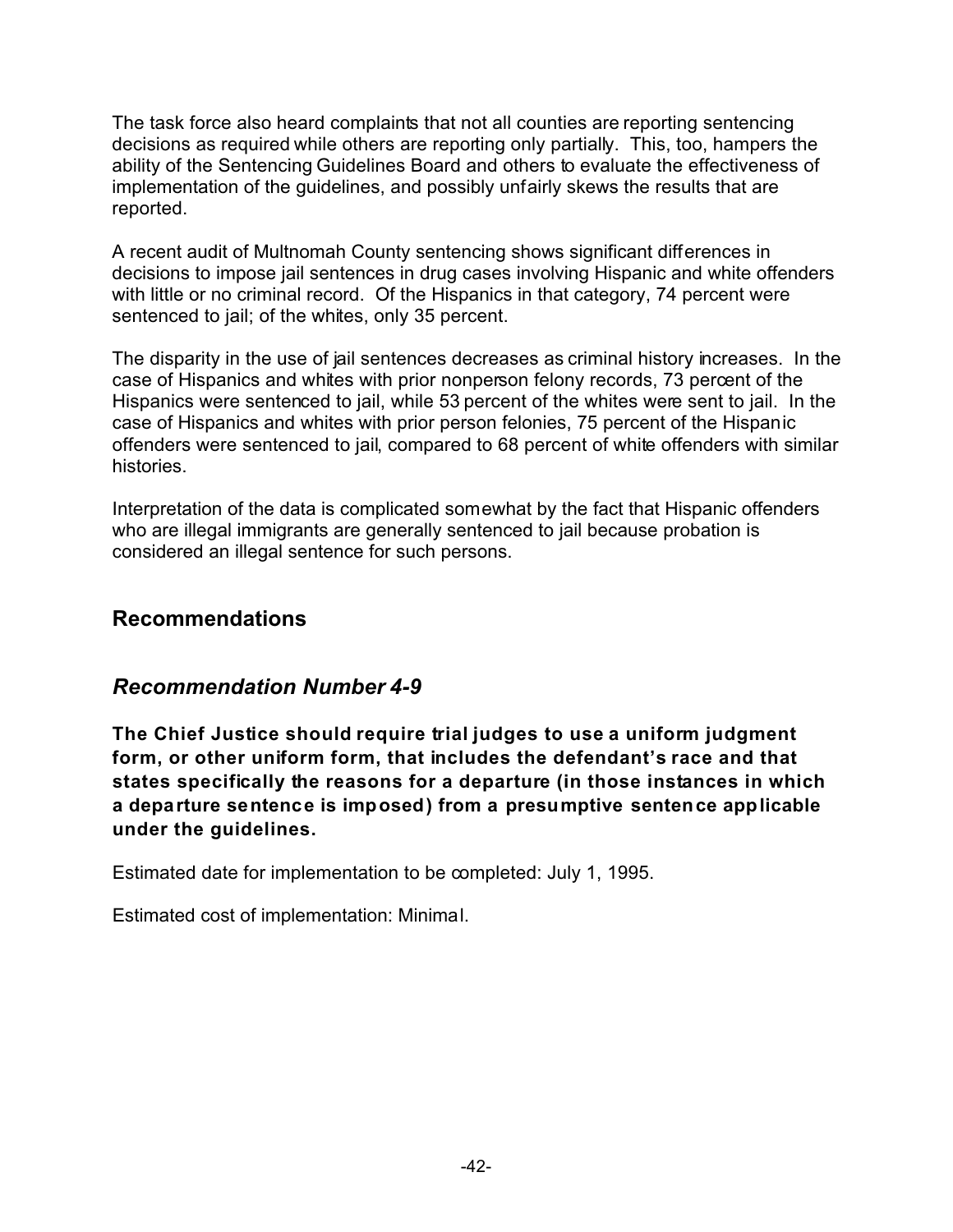## *Recommendation Number 4-10*

**Because some counties have not been reporting as required, all counties should be required to submit sentencing guidelines reports timely and in a complete manner.**

Estimated date for implementation to be completed: July 1, 1995.

Estimated cost of implementation: Minimal.

#### *Recommendation Number 4-11*

**The Sentencing Guidelines Board should again consider amendments to the sentencing guidelines that establish a five-year sunset period for consideration of prior criminal history.**

Estimated date for implementation to be completed: July 1, 1995.

Estimated cost of implementation: Minimal.

#### *Recommendation Number 4-12*

**Because of the immense help that its statistics have been to this task force, and because it is imperative that such statistics be available in the future, the Criminal Justice Council should continue to study and report on racial disparities in sentencing.**

Estimated date for implementation to be completed: Not applicable.

Estimated cost of implementation: Unknown.

## **Imprisonment, Parole and Probation**

#### **Findings**

Although imprisonment, parole and probation are beyond the charge of the task force, sufficient testimony was received to warrant comment. The task force heard testimony from a number of witnesses, including inmates at the Oregon State Penitentiary (OSP) and the Oregon Women's Correctional Center, that "racism is alive and well" within Oregon's corrections system. Some witnesses stated that the existence of a disproportionately large number of minority inmates in corrections institutions evidences racism in the criminal justice system. Others complained that "your skin color, your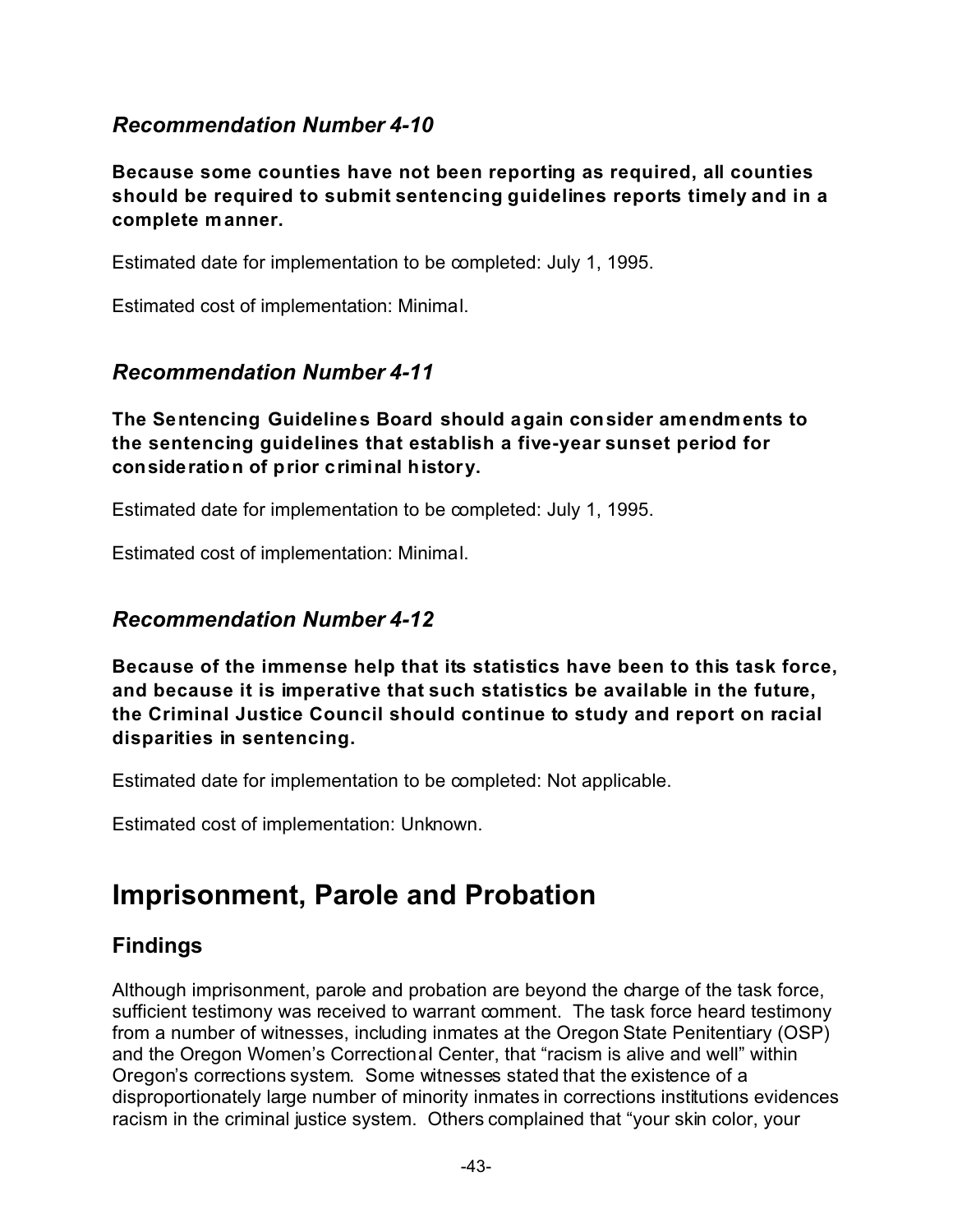accent, and the money in your pocket will determine how you are treated." African-American inmates complained that they are unfairly assumed to be members of gangs solely because of their color, which adversely affects their chances for early release. A number of inmates objected to discrimination against minorities in the availability of vocational training. Others complained about the small number of minorities on staff. Still others complained that persons who perform psychological evaluations are nonminorities, and lack sensitivity to the minority defendant's cultural background.

Offender population statistics reveal a disproportionately high percentage of minorities subject to Department of Corrections supervision in one form or another. For example, although African Americans make up only 1.6 percent of the state's total population, they make up 7.6 percent of those persons in custody or supervised by the Department of Corrections. The breakdown of the population of offenders in the 12 correctional institutions located around the state is as follows:

#### Table 4-3

### **Population of offenders in correctional institutions by race/ethnic group**

| Race/ethnic group      | Institution population<br>percentage | <b>Statewide population</b><br>percentage (1990 census) |
|------------------------|--------------------------------------|---------------------------------------------------------|
| White                  | 72.8%                                | 92.8%                                                   |
| African American       | 13.5                                 | 1.61                                                    |
| Hispanic               | 10.5                                 | 4.0                                                     |
| <b>Native American</b> | 1.9                                  | 1.33                                                    |
| Asian                  | 12                                   | 2.42                                                    |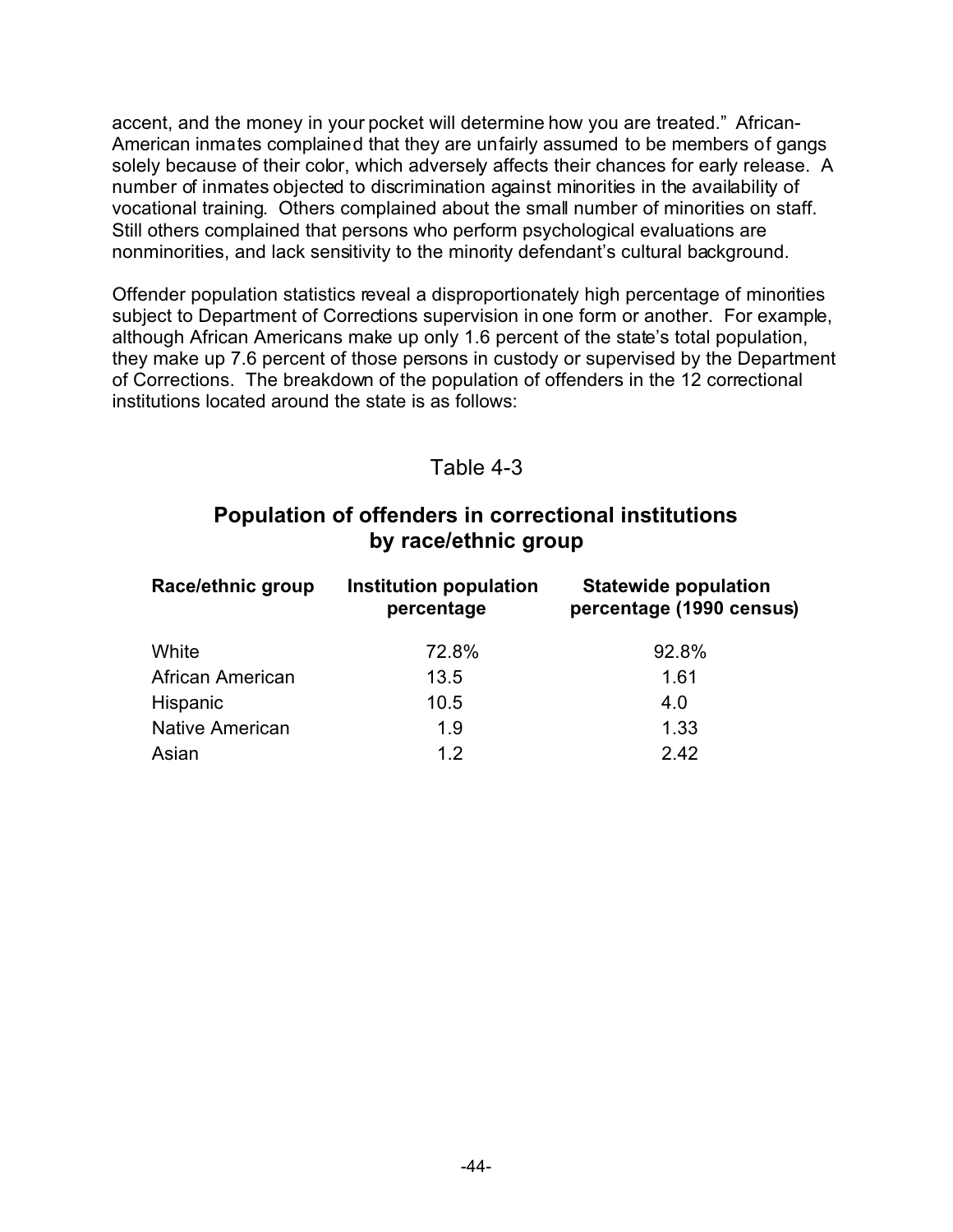The breakdown of the population of those offenders in community services is similar:

#### Table 4-4

## **Population of offenders in community services by race/ethnic group**

| Race/ethnic group      | <b>Community services</b><br>population percentage | <b>Statewide population</b><br>percentage (1990 census) |
|------------------------|----------------------------------------------------|---------------------------------------------------------|
| White                  | 81.1%                                              | 92.8%                                                   |
| African American       | 9.4                                                | 1.61                                                    |
| Hispanic               | 6.5                                                | 4.0                                                     |
| <b>Native American</b> | 1.5                                                | 1.33                                                    |
| Asian                  | 0.7                                                | 2.42                                                    |

In both cases, all minorities except Asians are over-represented, and nonminorities are underrepresented.

Overrepresentation of minorities in the state's corrections programs is to be expected, given the disproportionately higher numbers of minorities who are arrested, charged, prosecuted, convicted and sentenced to prison. The number of minority offenders subject to Department of Corrections supervision does not, in and of itself, demonstrate racism in the corrections system. However, some upward "creeping" appears in the proportion of minorities within the criminal justice system. Thus, while African Americans represent 6.4 percent of all arrests, they make up 7.8 percent of the criminal convictions and 13.2 percent of the prison population. It is difficult to avoid the conclusion that racial bias accounts for at least some of the cumulative increase in the proportion of minorities.

Statistics concerning the availability of vocational training appear to bear out some of the concerns expressed by inmates. The breakdown of participants in vocational training programs at OSP and Oregon State Correctional Institution (OSCI) is as follows: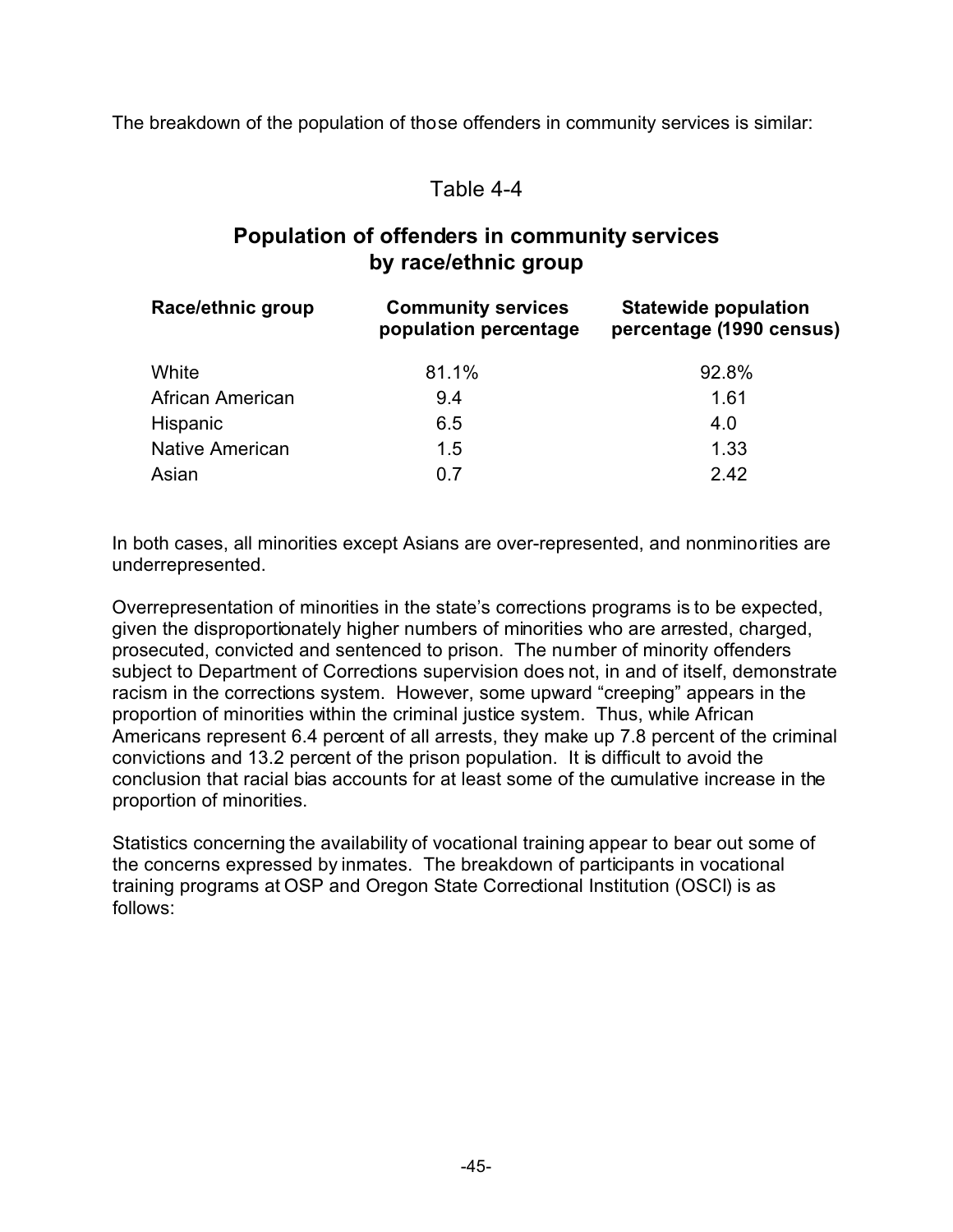#### Table 4-5

#### **Population of offenders in vocational training programs at correctional institutions by race/ethnic group**

|                   |                                      | OSP                                                 | <b>OSCI</b>                          |                                                     |  |
|-------------------|--------------------------------------|-----------------------------------------------------|--------------------------------------|-----------------------------------------------------|--|
| Race/ethnic group | Percentage in<br>vocational training | <b>Total institutional</b><br>population percentage | Percentage in<br>vocational training | <b>Total institutional</b><br>population percentage |  |
| White             | 87.67%                               | 75.15%                                              | 75.0%                                | 68.4%                                               |  |
| African American  | 8.22                                 | 11.85                                               | 15.0                                 | 17.91                                               |  |
| Hispanic          | 4.11                                 | 9.51                                                | 8.33                                 | 9.77                                                |  |
| Native American   | 0.0                                  | 2.69                                                | 1.67                                 | 1.4                                                 |  |
| Asian             | 0.0                                  | 0.8                                                 | 0.0                                  | 2.33                                                |  |

Thus, in both institutions, a disproportionately large percentage of participants in vocational assistance are nonminorities, while the percentage of minority participants is generally lower than the minority share of the prison population for all groups except Asians.

Data on participation in educational programs reveals a very different distribution. Participation in Adult Basic Education (ABE) at OSP and OSCI, for example show the following:

#### Table 4-6

#### **Population of offenders in adult basic education (ABE) at correctional institutions by race/ethnic group**

|                   |                                                                             | OSP    | <b>OSCI</b>          |                                                     |  |
|-------------------|-----------------------------------------------------------------------------|--------|----------------------|-----------------------------------------------------|--|
| Race/ethnic group | <b>Total institutional</b><br>Percentage<br>in ABE<br>population percentage |        | Percentage<br>in ABE | <b>Total institutional</b><br>population percentage |  |
| White             | 59.09%                                                                      | 75.15% | 44.64%               | 68.4%                                               |  |
| African American  | 9.09                                                                        | 11.85  | 23.21                | 17.91                                               |  |
| Hispanic          | 27.27                                                                       | 9.51   | 27.68                | 9.77                                                |  |
| Native American   | 2.27                                                                        | 2.69   | 0.89                 | 1.4                                                 |  |
| Asian             | 2.27                                                                        | 0.80   | 3.57                 | 2.33                                                |  |

There, African-American and Hispanic inmates participate in adult basic education at a rate that exceeds the percentage of their prison population. This is most likely a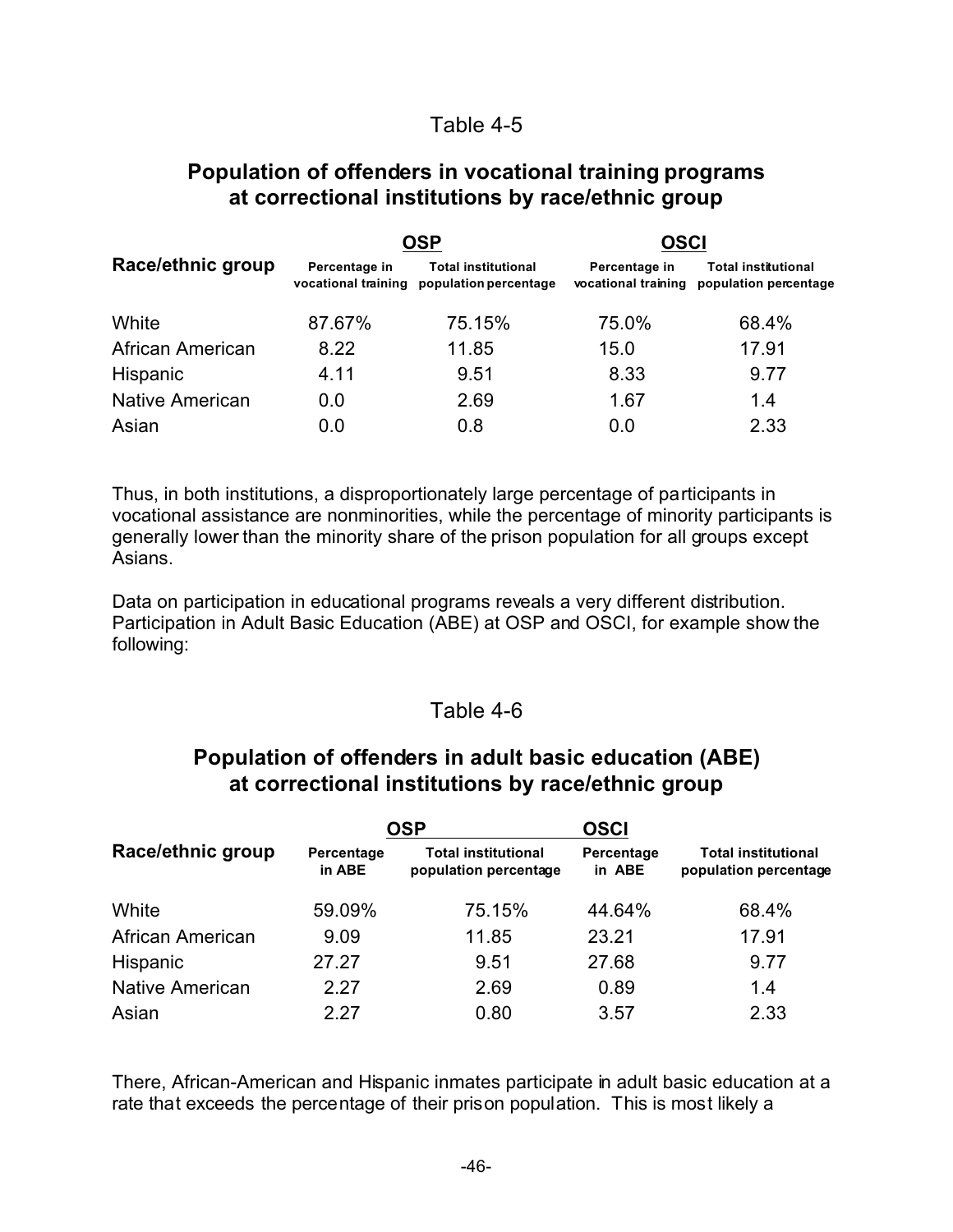product of the educational background of offenders, *i.e.*, the fact that white offenders tend to come to prison with more education on the average than do minority offenders.

Inmate complaints that the Department of Corrections employs few minorities do not appear to be borne out by the department's own work force statistics. According to its work force analysis of August 11, 1993, the percentage of minorities working for the department is slightly more than 11 percent. However, the number of minorities at management levels in the Department is quite low, particularly at institutions that house large percentages of minority offenders. That fact no doubt contributes to the impression that the department employs too few minorities.

One final observation deserves mention. At least since 1989, sentencing decisions have been subject to uniform guidelines, but the same has never been true of parole revocation decisions, or decisions to grant or deny institutional "earned time credits" (which can reduce an offender's prison term), and other prison and post-prison supervision decisions. These decisions should be monitored for consistency and possible racial or ethnic bias.

## **Recommendations**

#### *Recommendation Number 4-13*

**The Department of Corrections and the Criminal Justice Council should be required to monitor and report whether race, ethnicity or cultural differences of inmates play a role in revocations of parole or post-prison supervision or probation status or in administrative processes, such as granting or denying earned time credits.**

Estimated date for implementation to be completed: July 1, 1995.

Estimated cost of implementation: Unknown.

## *Recommendation Number 4-14*

**The Department of Corrections should examine the requirements of inmate participation in educational, vocational and treatment programs to determine whether the entry requirements operate in a manner that systematically disfavors any racial or ethnic group.**

Estimated date for implementation to be completed: July 1, 1995.

Estimated cost of implementation: Unknown.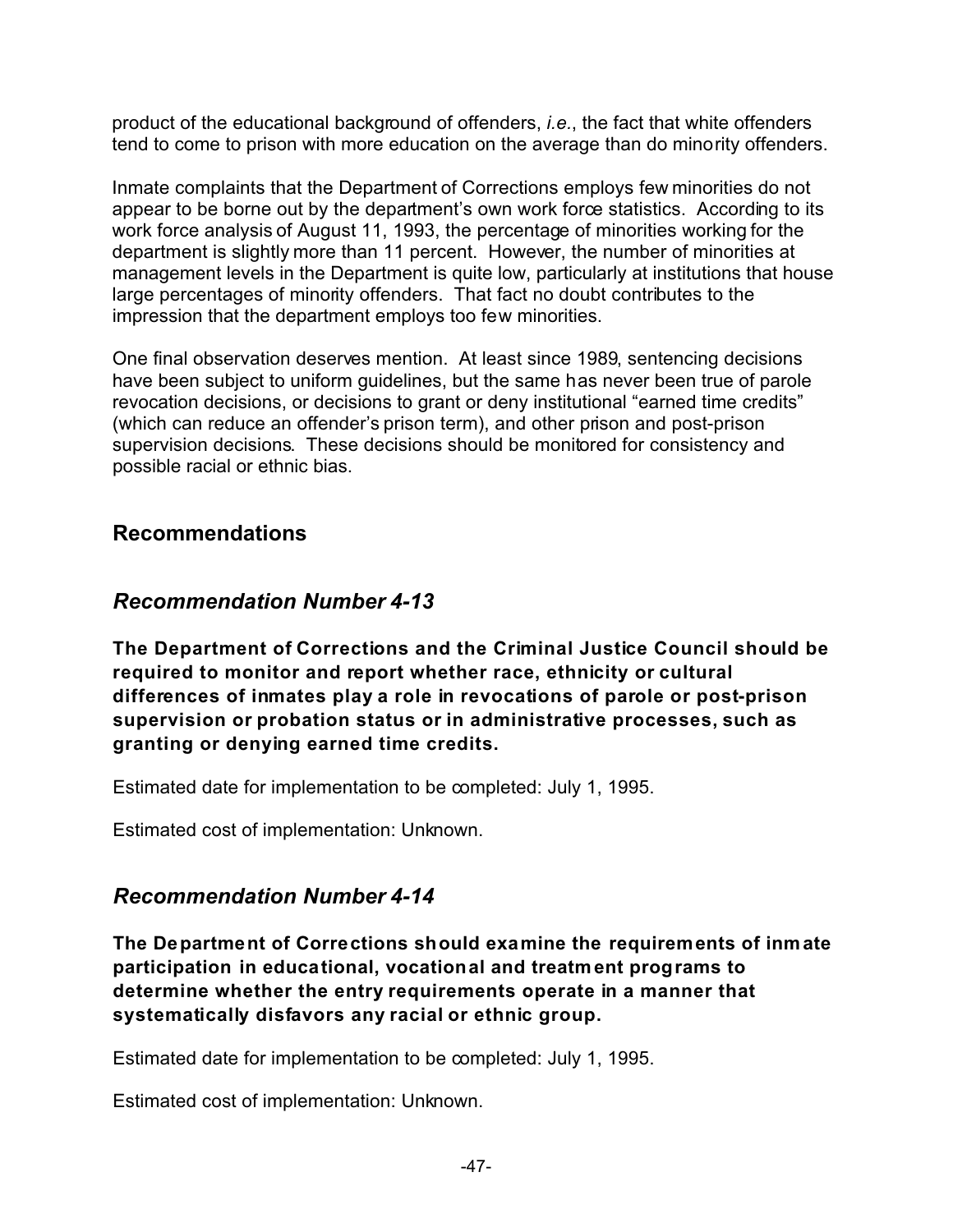#### *Recommendation Number 4-15*

#### **The Department of Corrections should develop a program designed for employees to enhance retention and promotional opportunities of minorities.**

Estimated date for implementation to be completed: July 1, 1995.

Estimated cost of implementation: Unknown.

#### Table 4-8

#### **State of Oregon 1990 census figures by race and county**

| <b>Total</b><br><b>Population</b> | Population composition by race/ethnicity<br><b>White</b><br><b>Black</b><br>Indian<br>County<br><b>Hispanic</b><br>Asian |         |                |       |       |       |                |
|-----------------------------------|--------------------------------------------------------------------------------------------------------------------------|---------|----------------|-------|-------|-------|----------------|
| 15,317                            | <b>Baker</b>                                                                                                             | 14,829  | 29             | 137   | 276   | 45    | 1              |
| 70,811                            | <b>Benton</b>                                                                                                            | 64,103  | 580            | 501   | 1,735 | 3,845 | 47             |
| 278,850                           | Clackamas                                                                                                                | 263,965 | 1,107          | 1,824 | 7,129 | 4,723 | 102            |
| 33,301                            | Clatsop                                                                                                                  | 31,756  | 99             | 361   | 648   | 419   | 18             |
| 37,557                            | Columbia                                                                                                                 | 36,067  | 37             | 485   | 684   | 273   | 11             |
| 60,273                            | Coos                                                                                                                     | 56,879  | 133            | 1,338 | 1,353 | 556   | 14             |
| 14,111                            | Crook                                                                                                                    | 13,455  | 11             | 207   | 388   | 47    | 3              |
| 19,327                            | Curry                                                                                                                    | 18,367  | 31             | 444   | 354   | 121   | 10             |
| 74,958                            | <b>Deschutes</b>                                                                                                         | 72,303  | 78             | 609   | 1,526 | 426   | 16             |
| 94,649                            | Douglas                                                                                                                  | 90,196  | 140            | 1,428 | 2,225 | 629   | 31             |
| 1,717                             | Gilliam                                                                                                                  | 1,668   | $\blacksquare$ | 10    | 30    | 9     | $\blacksquare$ |
| 7,853                             | Grant                                                                                                                    | 7,595   | 6              | 86    | 152   | 14    | $\blacksquare$ |
| 7,060                             | Harney                                                                                                                   | 6,544   | $\overline{2}$ | 252   | 221   | 39    | $\overline{2}$ |
| 16,903                            | <b>Hood River</b>                                                                                                        | 13,628  | 36             | 186   | 2,752 | 284   | 17             |
| 146,389                           | Jackson                                                                                                                  | 136,957 | 319            | 1,722 | 5,949 | 1,386 | 56             |
| 13,676                            | Jefferson                                                                                                                | 9,590   | 20             | 2,551 | 1,448 | 62    | 5              |
| 62,649                            | Josephine                                                                                                                | 59,521  | 123            | 802   | 1,749 | 434   | 20             |
| 57,702                            | Klamath                                                                                                                  | 51,704  | 352            | 2,202 | 2,984 | 442   | 18             |
| 7,186                             | Lake                                                                                                                     | 6,689   | 5              | 178   | 270   | 41    | 3              |
| 282,912                           | Lane                                                                                                                     | 265,391 | 2,040          | 3,017 | 6,852 | 5,419 | 193            |
| 38,889                            | Lincoln                                                                                                                  | 36,962  | 63             | 926   | 598   | 329   | 11             |
| 91,227                            | Linn                                                                                                                     | 87,081  | 171            | 1,001 | 2,177 | 765   | 32             |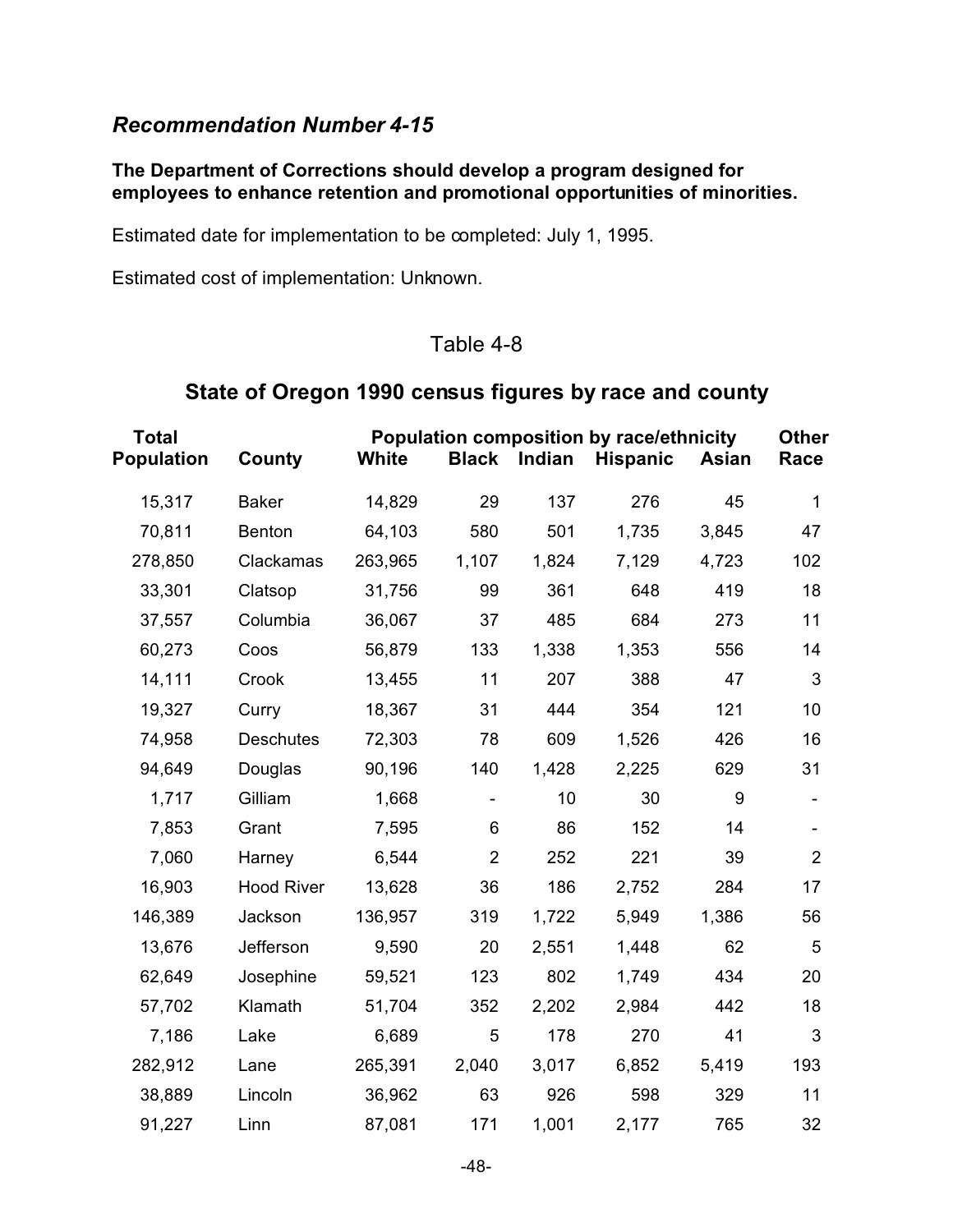| 26,038    | Malheur            | 19,839    | 63     | 177    | 5,155   | 783    | 21    |
|-----------|--------------------|-----------|--------|--------|---------|--------|-------|
| 228,483   | Marion             | 201,218   | 2,039  | 2,970  | 18,225  | 3,874  | 157   |
| 7,625     | Morrow             | 6,688     | 8      | 65     | 825     | 30     | 9     |
| 583,887   | Multnomah          | 497,700   | 34,415 | 6,122  | 18,390  | 26,626 | 634   |
| 49,541    | Polk               | 45,145    | 192    | 704    | 2,802   | 653    | 45    |
| 1,918     | Sherman            | 1,853     |        | 24     | 28      | 13     |       |
| 21,570    | Tillamook          | 20,765    | 38     | 231    | 374     | 154    | 8     |
| 59,249    | Umatilla           | 51,303    | 350    | 1,746  | 5,307   | 503    | 40    |
| 23,598    | Union              | 22,612    | 99     | 226    | 381     | 268    | 12    |
| 6,911     | Wallowa            | 6,738     | 6      | 31     | 113     | 23     |       |
| 21,683    | Wasco              | 19,474    | 59     | 844    | 1,065   | 235    | 6     |
| 311,554   | Washington         | 280,239   | 1,986  | 1,575  | 14,401  | 13,190 | 163   |
| 1,396     | Wheeler            | 1,370     | 1      | 11     | 12      | 2      |       |
| 65,551    | Yamhill            | 59,538    | 344    | 756    | 4,129   | 760    | 24    |
| 2,842,321 | <b>State Total</b> | 2,579,732 | 44,982 | 35,749 | 112,707 | 67,422 | 1,729 |

## Table 4-8

## **State of Oregon 1990 census percentages by race and county**

| Total             | Population composition by race/ethnicity |       |              |        |                 |       |
|-------------------|------------------------------------------|-------|--------------|--------|-----------------|-------|
| <b>Population</b> | County                                   | White | <b>Black</b> | Indian | <b>Hispanic</b> | Asian |
| 15,317            | <b>Baker</b>                             | 96.8  | 0.2          | 0.9    | 1.8             | 0.3   |
| 70,811            | <b>Benton</b>                            | 91.0  | 0.8          | 0.7    | 2.4             | 5.4   |
| 278,850           | Clackamas                                | 94.7  | 0.4          | 0.7    | 2.6             | 1.7   |
| 33,301            | Clatsop                                  | 95.3  | 0.3          | 1.1    | 2.0             | 1.3   |
| 37,557            | Columbia                                 | 96.0  | 0.1          | 1.3    | 1.8             | 0.7   |
| 60,273            | Coos                                     | 94.4  | 0.2          | 2.2    | 2.2             | 0.9   |
| 14,111            | Crook                                    | 95.4  | 0.08         | 1.5    | 2.7             | 0.3   |
| 19,327            | Curry                                    | 95.0  | 0.2          | 2.3    | 1.8             | 0.6   |
| 74,958            | <b>Deschutes</b>                         | 96.5  | 0.1          | 0.8    | 2.0             | 0.6   |
| 94,649            | Douglas                                  | 95.3  | 0.2          | 1.5    | 2.4             | 0.7   |
| 1,717             | Gilliam                                  | 97.2  |              | 0.6    | 1.6             | 0.5   |
| 7,853             | Grant                                    | 96.7  | 0.08         | 1.1    | 1.9             | 0.2   |
| 7,060             | Harney                                   | 92.7  | 0.03         | 3.6    | 3.1             | 0.6   |
|                   |                                          |       |              |        |                 |       |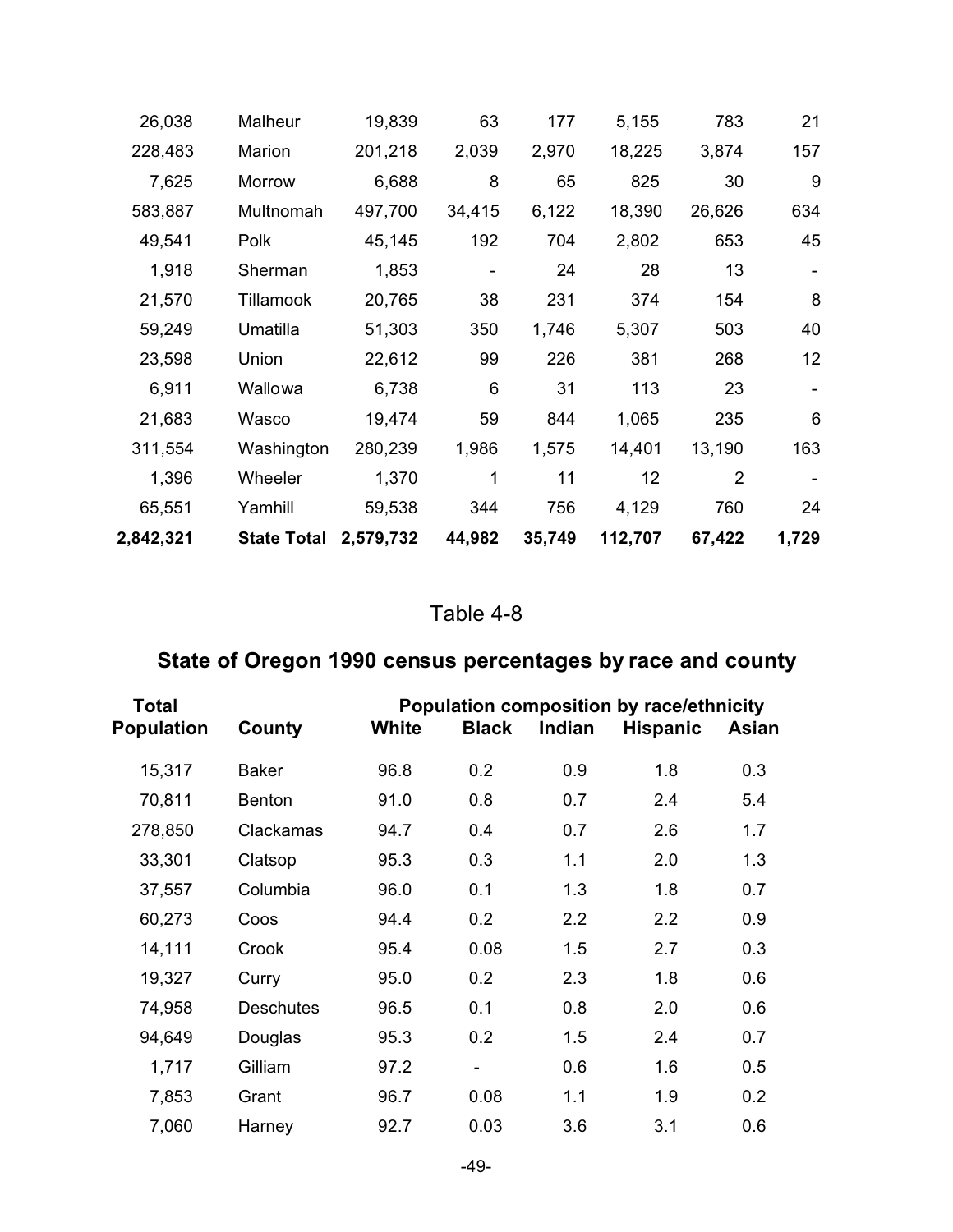| 16,903    | <b>Hood River</b>  | 80.6 | 0.2  | 1.1  | 16.2 | 1.7 |
|-----------|--------------------|------|------|------|------|-----|
| 146,389   | Jackson            | 93.6 | 0.2  | 1.2  | 4.1  | 0.9 |
| 13,676    | Jefferson          | 70.1 | 0.2  | 18.7 | 10.6 | 0.5 |
| 62,649    | Josephine          | 95.0 | 0.2  | 1.3  | 2.8  | 0.7 |
| 57,702    | Klamath            | 89.6 | 0.6  | 3.8  | 5.2  | 0.8 |
| 7,186     | Lake               | 93.0 | 0.07 | 2.5  | 3.8  | 0.6 |
| 282,912   | Lane               | 93.8 | 0.7  | 1.1  | 2.4  | 1.9 |
| 38,889    | Lincoln            | 95.0 | 0.2  | 2.4  | 1.5  | 0.9 |
| 91,227    | Linn               | 95.5 | 0.2  | 1.1  | 2.4  | 0.8 |
| 26,038    | Malheur            | 76.2 | 0.2  | 0.7  | 19.8 | 3.0 |
| 228,483   | Marion             | 88.0 | 0.9  | 1.3  | 8.0  | 1.7 |
| 7,625     | Morrow             | 87.7 | 0.1  | 0.9  | 10.8 | 0.4 |
| 583,887   | Multnomah          | 85.2 | 5.9  | 1.1  | 3.2  | 4.6 |
| 49,541    | Polk               | 91.1 | 0.4  | 1.4  | 5.7  | 1.3 |
| 1,918     | Sherman            | 96.6 |      | 1.3  | 1.5  | 0.7 |
| 21,570    | Tillamook          | 96.3 | 0.2  | 1.1  | 1.7  | 0.7 |
| 59,249    | Umatilla           | 86.6 | 0.6  | 3.0  | 9.0  | 0.9 |
| 23,598    | Union              | 95.8 | 0.4  | 1.0  | 1.6  | 1.1 |
| 6,911     | Wallowa            | 97.5 | 0.09 | 0.5  | 1.6  | 0.3 |
| 21,683    | Wasco              | 89.8 | 0.3  | 3.9  | 4.9  | 1.1 |
| 311,554   | Washington         | 90.0 | 0.6  | 0.5  | 4.6  | 4.2 |
| 1,396     | Wheeler            | 98.1 | 0.07 | 0.8  | 0.9  | 0.1 |
| 65,551    | Yamhill            | 90.8 | 0.5  | 1.2  | 6.3  | 1.2 |
| 2,842,321 | <b>State Total</b> | 90.8 | 1.6  | 1.3  | 4.0  | 2.4 |

## Table 4-9

## **State of Oregon arrest percentages by race and county 1992**

|               | <b>Population composition by race/ethnicity</b> |              |        |                 |       |  |
|---------------|-------------------------------------------------|--------------|--------|-----------------|-------|--|
| County        | White                                           | <b>Black</b> | Indian | <b>Hispanic</b> | Asian |  |
| Baker         | 97.4                                            | 0 2          | 0.9    | 1.6             | ۰.    |  |
| <b>Benton</b> | 90.2                                            | 42           | 0 2    | 3.2             | 2.3   |  |
| Clackamas     | 90.0                                            | 2.3          | 0.8    | 6.1             | 1.1   |  |
| Clatsop       | 94.7                                            | 1.2          | 0.3    | 3.5             | 0.4   |  |
|               |                                                 |              |        |                 |       |  |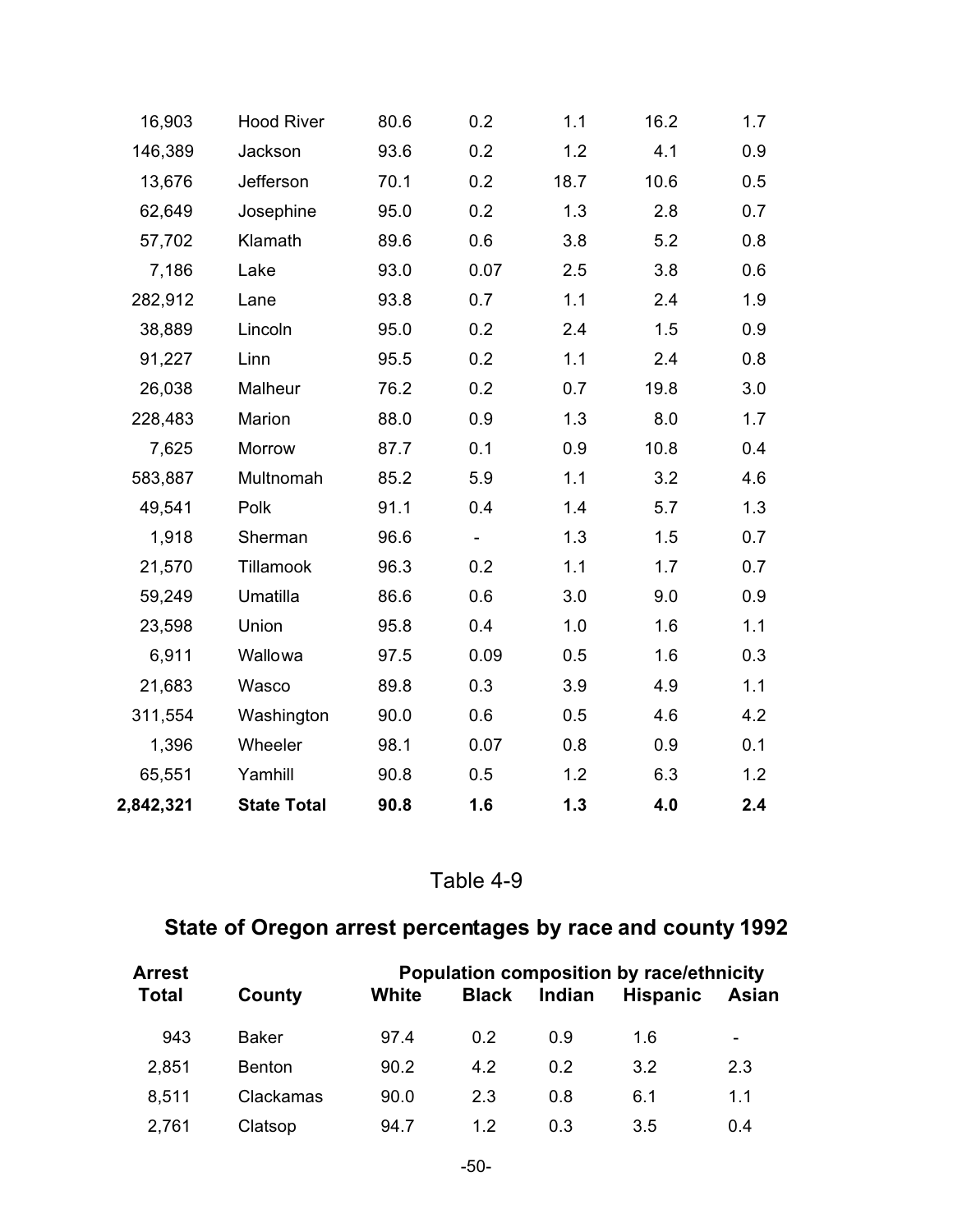| 2,177     | Columbia           | 98.3  | 0.5                        | 0.3                      | 0.5            | 0.4             |
|-----------|--------------------|-------|----------------------------|--------------------------|----------------|-----------------|
| 4,337     | Coos               | 97.0  | 0.4                        | 0.3                      | 2.1            | 0.2             |
| 877       | Crook              | 100.0 | $\sim$                     | $\blacksquare$           | $\blacksquare$ | $\blacksquare$  |
| 1,006     | Curry              | 99.1  | 0.2                        | 0.3                      | 0.2            | 0.2             |
| 4,704     | <b>Deschutes</b>   | 98.0  | 0.3                        | 0.7                      | 0.8            | $\sim$          |
| 6,200     | Douglas            | 97.5  | 0.4                        | 0.3                      | 1.7            | 0.2             |
| 32        | Gilliam            | 96.7  | 3.1                        | $\blacksquare$           | ۰              |                 |
| 249       | Grant              | 98.8  | 0.8                        | 0.4                      |                |                 |
| 178       | Harney             | 92.1  | $\blacksquare$             | 7.3                      | 0.6            |                 |
| 1,149     | <b>Hood River</b>  | 73.5  | 0.7                        | 1.0                      | 24.5           | 0.4             |
| 10,651    | Jackson            | 90.2  | 1.5                        | 0.8                      | 7.1            | 0.5             |
| 1,219     | Jefferson          | 58.4  | 0.3                        | 24.5                     | 16.8           | 0.08            |
| 2,873     | Josephine          | 95.4  | 0.8                        | 0.4                      | 3.2            | 0.2             |
| 2,016     | Klamath            | 80.1  | 1.7                        | 8.6                      | 8.6            | 0.4             |
| 316       | Lake               | 91.8  | 1.3                        | 1.6                      | 4.8            | 0.6             |
| 16,776    | Lane               | 95.2  | 3.0                        | 0.9                      | 0.06           | 0.8             |
| 2,896     | Lincoln            | 96.8  | 0.5                        | 1.7                      | 0.4            | 0.7             |
| 6,354     | Linn               | 96.0  | 1.1                        | 0.4                      | 2.3            | 0.3             |
| 1,731     | Malheur            | 56.2  | 0.7                        | 0.5                      | 42.2           | 0.4             |
| 12,121    | Marion             | 73.7  | 3.2                        | 1.9                      | 20.1           | 1.1             |
| 285       | Morrow             | 92.0  |                            | 0.7                      | 7.4            |                 |
| 33,354    | Multnomah          | 61.6  | 22.8                       | 2.3                      | 11.2           | 2.1             |
| 2,494     | Polk               | 78.9  | 1.4                        | 1.8                      | 17.4           | 0.6             |
| 66        | Sherman            | 87.9  | the company of the company | <b>Contract Contract</b> | 12.1           | $\sim$ 10 $\pm$ |
| 1,279     | Tillamook          | 99.1  |                            | 0.08                     | 0.8            | 0.08            |
| 3,127     | Umatilla           | 76.4  | 0.4                        | 3.1                      | 19.9           | 0.2             |
| 1,399     | Union              | 94.3  | 1.4                        | 0.9                      | 2.6            | 0.8             |
| 313       | Wallowa            | 98.7  | $\sim$                     | 0.6                      | 0.6            |                 |
| 1,372     | Wasco              | 78.6  | 0.7                        | 4.5                      | 14.6           | 1.5             |
| 11,220    | Washington         | 82.3  | 3.6                        | 0.3                      | 11.4           | 2.4             |
| 29        | Wheeler            | 100.0 | $\sim$                     | $\sim$ $^{-1}$           | $\blacksquare$ | $\blacksquare$  |
| 3,371     | Yamhill            | 86.4  | 0.4                        | 0.4                      | 12.6           | 0.3             |
| 2,842,321 | <b>State Total</b> | 82.7  | 6.4                        | 1.5                      | 8.3            | 1.1             |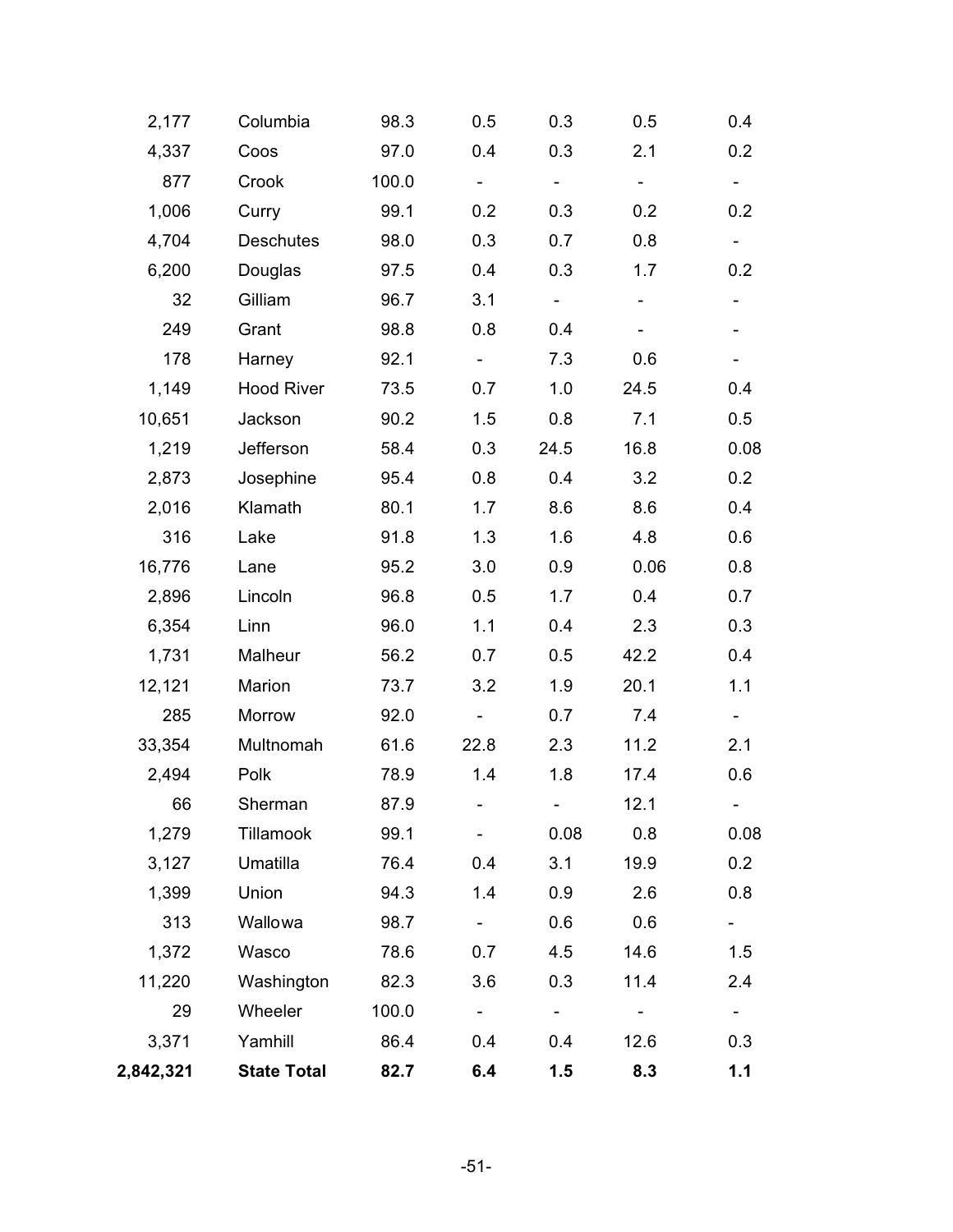# **Bibliography**

### **Chapter 4: Minorities In Criminal Courts**

- American Bar Association Task Force on Minorities in the Justice System, *Achieving Justice in a Diverse America* (1992)
- California District Attorneys Association, *Uniform Crime Charging Standards* (1989)
- Comment, *Why Have You Singled Me Out? The Use of Prosecutorial Discretion for Selective Prosecution*, 67 Tulane L Rev 2293 (1993)
- Developments, *Race and the Criminal Process*, 101 Harv L Rev 1472 (1988)
- Hacker, *Two Nations: Black and White, Separate, Hostile, Unequal* (1992)
- Johnson, *Racial Imagery in Criminal Cases*, 67 Tulane L Rev 1739 (1993)
- Johnson, *Unconscious Racism and Criminal Law*, 73 Cornell L Rev 1016 (1988)
- Langan, *Racism on Trial: New Evidence to Explain the Racial Composition of Prisons in the United States*, 76 J Crim L & Criminology 666 (1985)
- Minnesota Supreme Court Task Force on Racial Bias in the Judicial System, *Final Report* (1993)
- Morris, *Race and Crimes: What Evidence Is There That Race Influences Results in the Criminal Justice System?*, 72 Judicature 111 (1988)
- Multnomah County Auditor, *Management of Felons: Improve Sentencing Practices* (1992)
- Murphy, *Racial Discrimination in the Criminal Justice System*, 17 NC Cent L J 171 (1988)
- Oregon Criminal Justice Council, *Third Year Report on Implementation of Sentencing Guidelines—1992* (1993)
- Oregon Law Enforcement Data System, *Report of Criminal Offenses and Arrests* (1992)
- Shelley, *Structural Influences on the Problem of Race, Crime, and Criminal Justice Discrimination*, 67 Tulane L Rev 2273 (1993)

Strasser, *One Nation Under Siege*, Nat'l L J § 2 at 1 (August 7, 1989)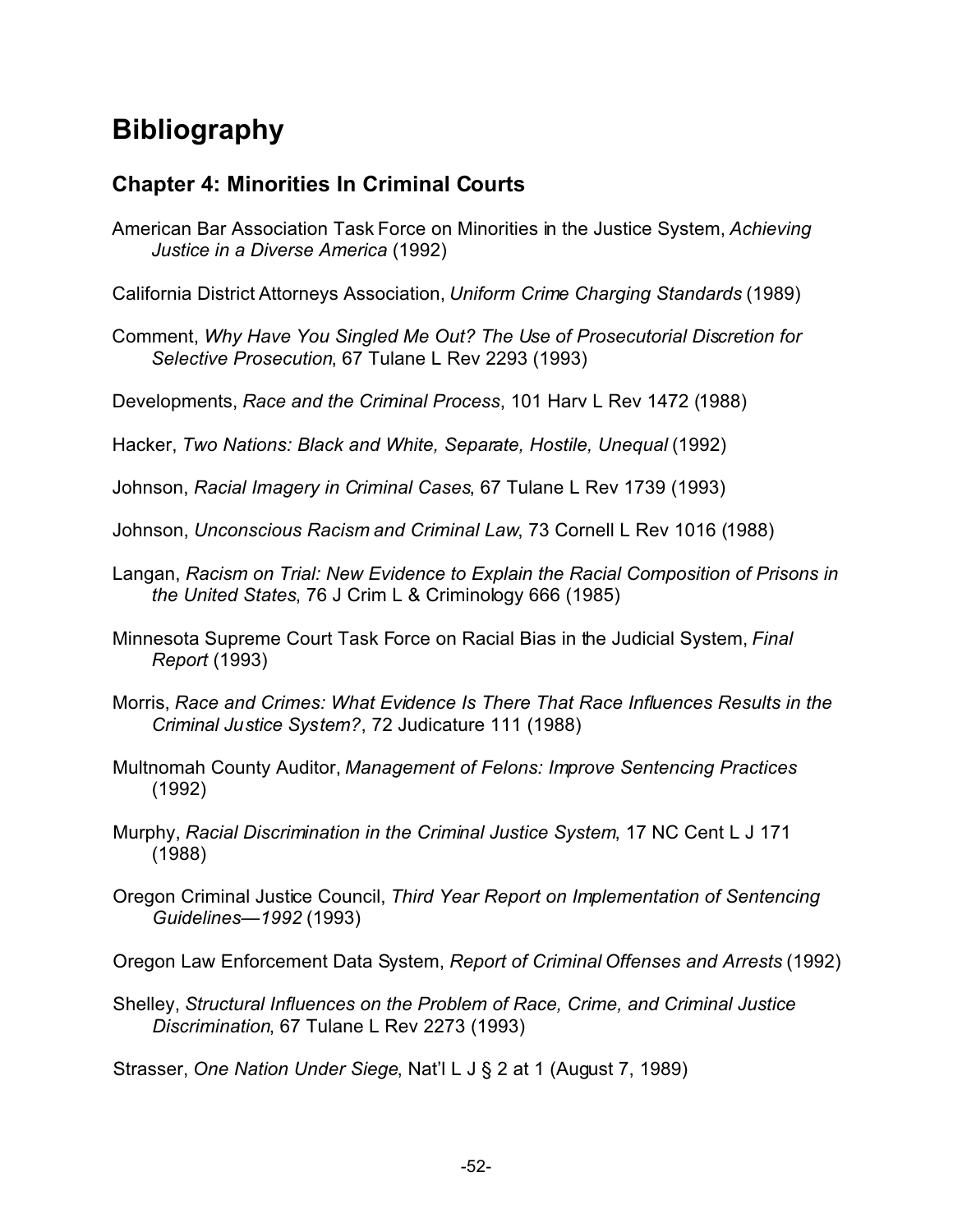U.S. Department of Justice, Office of Policy and Communications, *The Case for More Incarceration* (1992)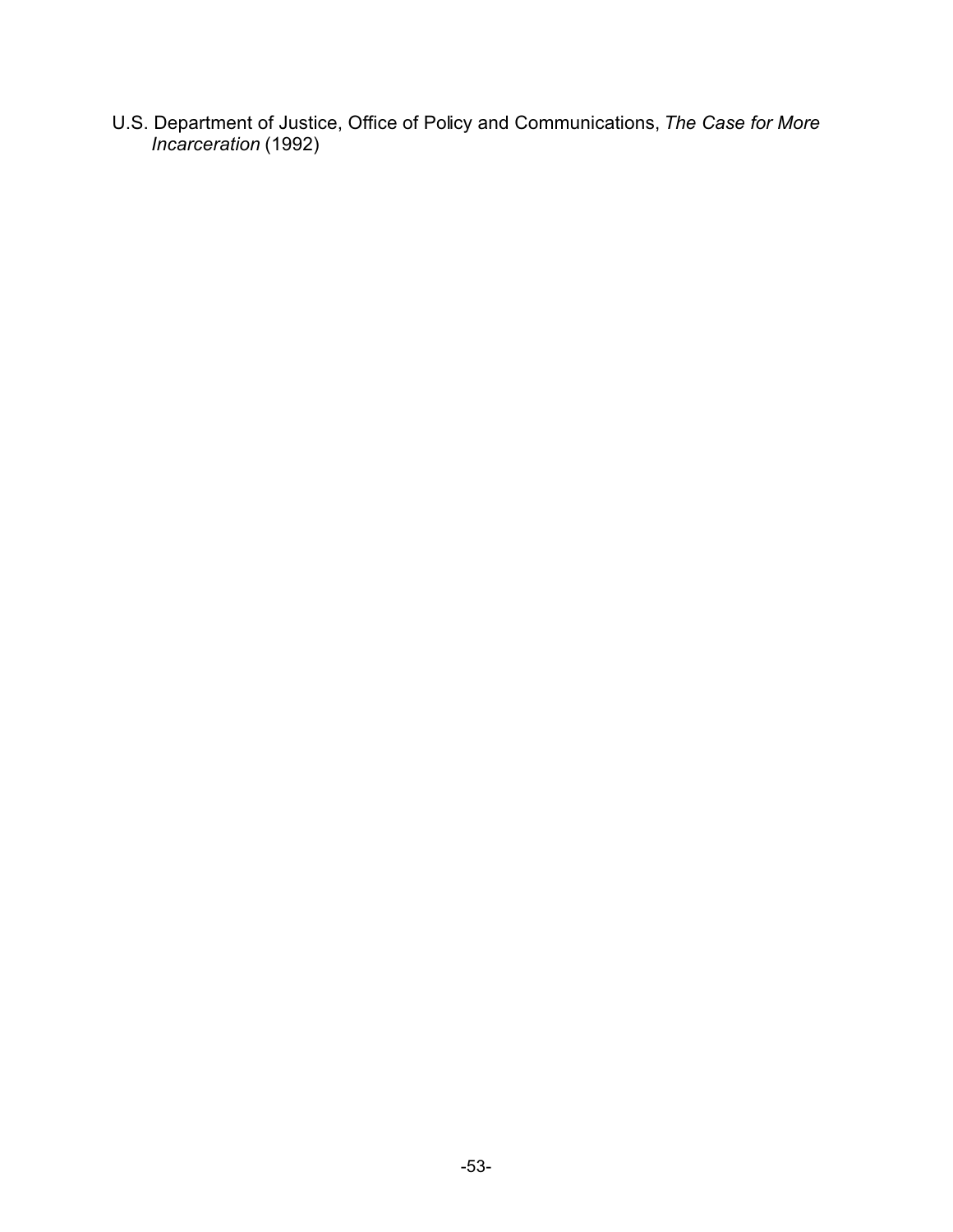# Chapter 5

# **The Juvenile Justice System**

The juvenile justice system is a distinct subsystem within the judicial system, marked by a unique statutory and procedural framework and a discrete subject matter. In the past 15 years the juvenile justice system, both nationally and locally, has received extensive attention and has been the focus of research projects that have addressed, to various extents, the perception of bias toward minority youth. This state's juvenile justice system has recently been (and still is) the subject of a thorough analysis by the State Commission on Children and Families, which is producing an extraordinarily helpful body of information about the overrepresentation of minority youth in the system and the treatment minorities receive. The commission is now developing comprehensive strategies to address its research results.

We begin by describing the unique features of the juvenile justice system. This will be followed by a brief summary of prior reviews of Multnomah County's juvenile justice system and a recent national report from the United States Department of Justice. The chapter then summarizes the results of the study by the State Commission on Children and Families and the information gained from this task force's hearing process and survey. Finally, we present the task force's findings and recommendations.

# **A Brief Description of the System**

The juvenile justice system consists of three primary, often interlinked, components: the juvenile department of each county, Children's Services Division (CSD), and the juvenile court of each county. When a child comes to the attention of the juvenile system, generally by way of referral from some outside agency (*e.g.*, a police agency, school, hospital, etc.), a decision is initially made as to whether the juvenile department or CSD is going to take primary responsibility. If the issues involving the child are strictly those of abuse or neglect (a "dependency" case), CSD will almost always be the agency that initially involves itself with the child. If there are no "dependency" issues, the child is 12 years of age or older, and the child has engaged in "criminal" type activity, then the case is considered a "delinquency" case and will most likely be handled by the juvenile department. When a very young child is involved in "criminal" type behavior (*e.g.*, firesetting), generally CSD will be the agency initially involved with the child. Many cases involve both dependency and delinquency issues (*e.g.*, a teenager comes to the attention of the police because of criminal activity, but it is also learned that this child is living in an abusive household). Responsibility for these hybrid type cases can initially be given to either CSD or the juvenile department.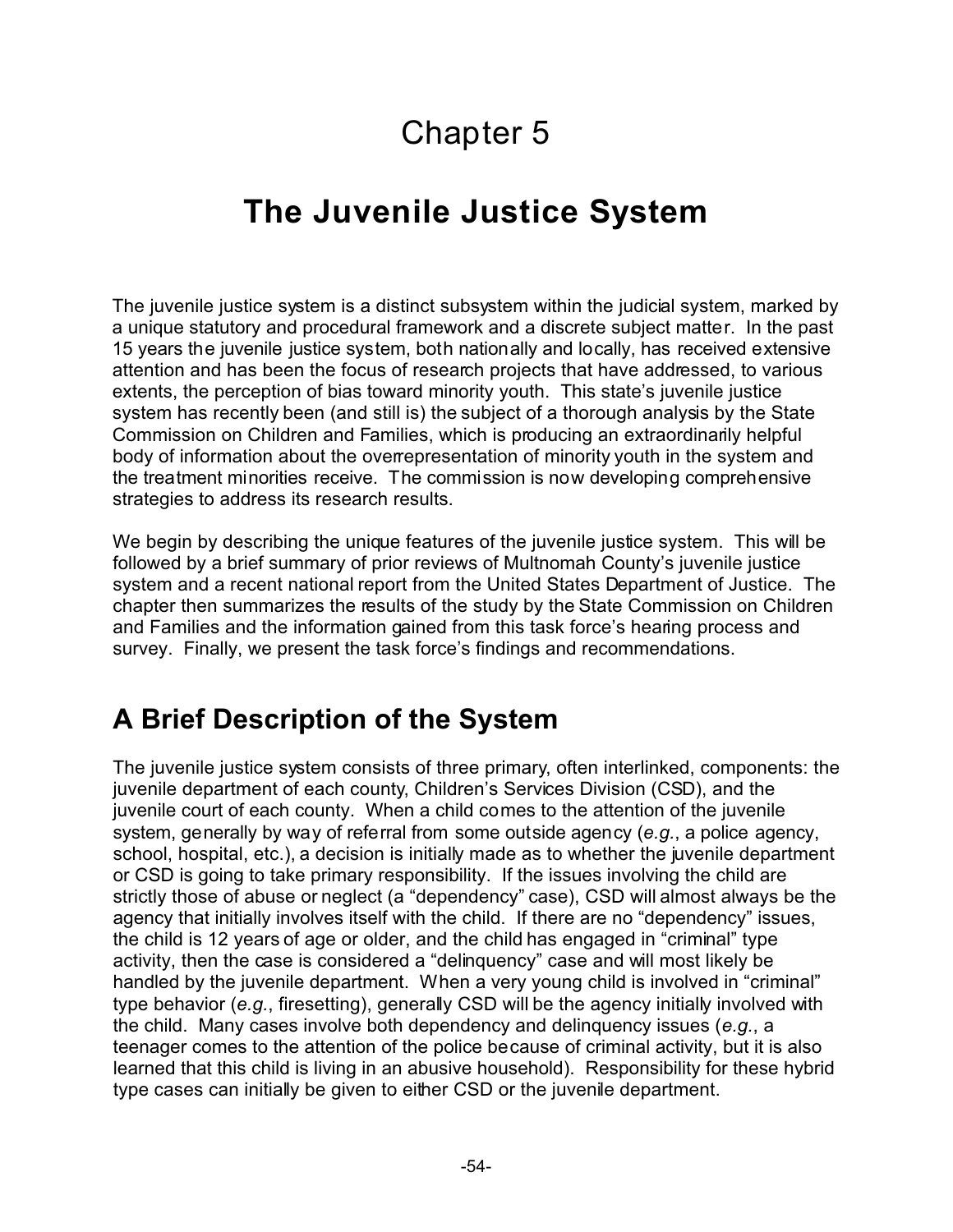When CSD or the juvenile department becomes involved with a child, a decision must be made by the CSD caseworker or juvenile department counselor whether to handle the case informally or to file a petition with the juvenile court. That decision is based primarily on the seriousness of the situation, and on whether there have been prior referrals to CSD or the juvenile department. It is also sometimes the case that after working with a family and child for a period of time informally, a decision is made to file a petition with the juvenile court because the family and/or child are not cooperative and are not following through with recommendations.

The importance of family involvement in juvenile cases cannot be understated. When a child is brought to the attention of the juvenile justice system it is because of negative (*i.e.*, neglect or abuse) behavior of the family or negative (*i.e.*, delinquent) behavior of the child. In either case it is important to work with both the child and the family to correct the behavior. As an example, when a child who has allegedly committed a delinquent act is conditionally released to parents on "house arrest," it is essential that the parents understand the rules of "house arrest" so that they can adequately supervise the child.

If a child or, more commonly, the child's parents or caretakers, do not speak English, the barriers to effective communication are increased when the caseworkers or counselors do not speak the language of the family members. Communication barriers are further heightened when there is a lack of understanding of the family's cultural background by the caseworkers or counselors, the attorneys involved in the case and the juvenile judge. There is a need for foreign language interpreters at all levels of juvenile justice system "encounters," not just court proceedings. Additionally, those working in the juvenile system must be educated in cultural differences to adequately address and understand the needs of the child and the child's family. In order to be successful with children, the juvenile system must be able to work successfully with their families.

# **Studies of Minorities in the Juvenile Justice System**

## **1. The 1982 Multnomah County Juvenile Court Monitoring Study**

As part of a project funded by the Office of Juvenile Justice and Delinquency Prevention, the Portland section of the National Council of Jewish Women conducted a citizens' monitoring study of the Multnomah County Juvenile Court and in 1982 published its study, *Defining Justice for Children*. Respecting *delinquency* proceedings, the study concluded:

> "The percentage of minorities involved in the delinquency-status offense preliminary hearings was disproportionately high. Roughly *twice* as many minority youth were in court as would have been expected [based on the number of minority youth] in Multnomah County." *Id*. at 48 (emphasis added).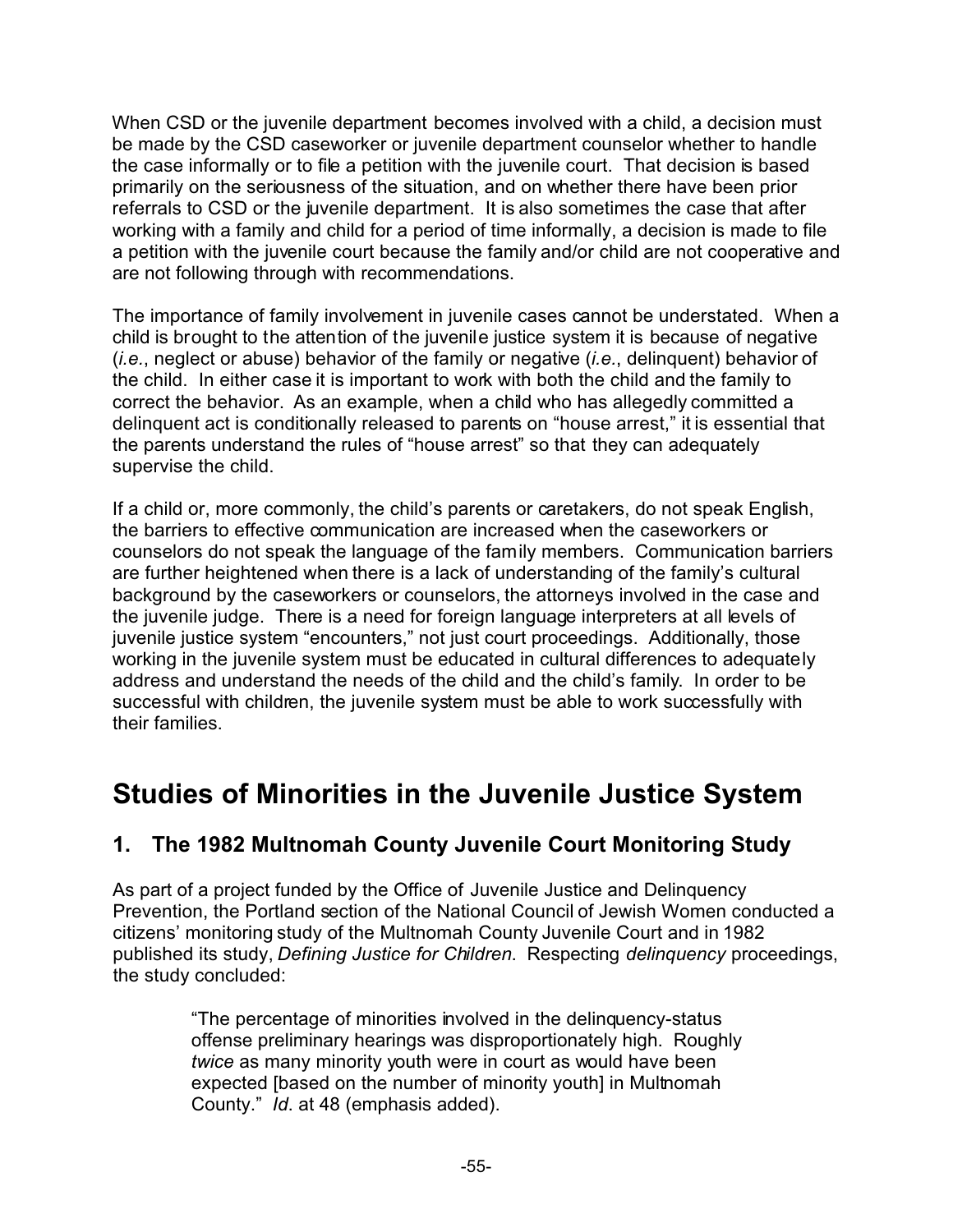"Minority children [at the conclusion of the preliminary hearings] were more likely than white children to receive the most restrictive dispositions (continued in detention and detained for the first time)." *Id*. at 57.

"The percentage of minorities involved in the delinquency-status offense fact-finding and dispositional hearings was disproportionately high. Almost *three times* as many minorities were in court as would have been expected from the proportion of minorities in the general under-18 population in Multnomah County." *Id*. at 67 (emphasis added).

"[In the final dispositional phase,] a disproportionately high percentage of minority children received the most restrictive [commitment to a secure facility] and second most restrictive [suspended commitment to a secure facility] dispositions." *Id*. at 77.

In dependency proceedings, the study found no disproportionate minority representation at the preliminary hearing stage. But it did discover a disproportionately high percentage of minority children at the fact-finding and dispositional stage—roughly twice as many as would have been expected from the proportion of minorities in the general under-18 population in Multnomah County. The study recommended that all Juvenile Court personnel and all referral sources "examine their attitudes about racial and ethnic minorities and develop procedures to guard against discrimination" and "eliminate disproportionate entrance into the juvenile court." *Id*. at 24.

## **2. The 1989 Metropolitan Human Relations Commission Study**

The Metropolitan Human Relations Commission (MHRC) contracted with Iris M.D. Bell and B \* Era Consultants to evaluate the services of the Multnomah County Juvenile Justice Division to minority youth. That study resulted in a report, *Evaluation of Multnomah County's Juvenile Justice Division Services to Minority Youth*, Metropolitan Human Relations Commission, July 1989. It began with this statement:

> "Minority youth are entering the [Multnomah] County Juvenile Justice System in disproportionate numbers, and they are also being committed to the State Training Schools and Camps in disproportionate numbers…." *Id*. at 1.

The report cited statistics that show that 42 percent of the youth committed to the State Training Schools from Multnomah County in 1988 were minorities, even though minorities comprise only 10 percent of Multnomah County's population.

In order to increase the likelihood that minority youth are provided with services and counseling that address their cultural needs, MHRC recommended that the division continue to provide "mandatory cross-cultural training" to all staff; "seek program models that identify culture-specific methods of case management;" and take steps to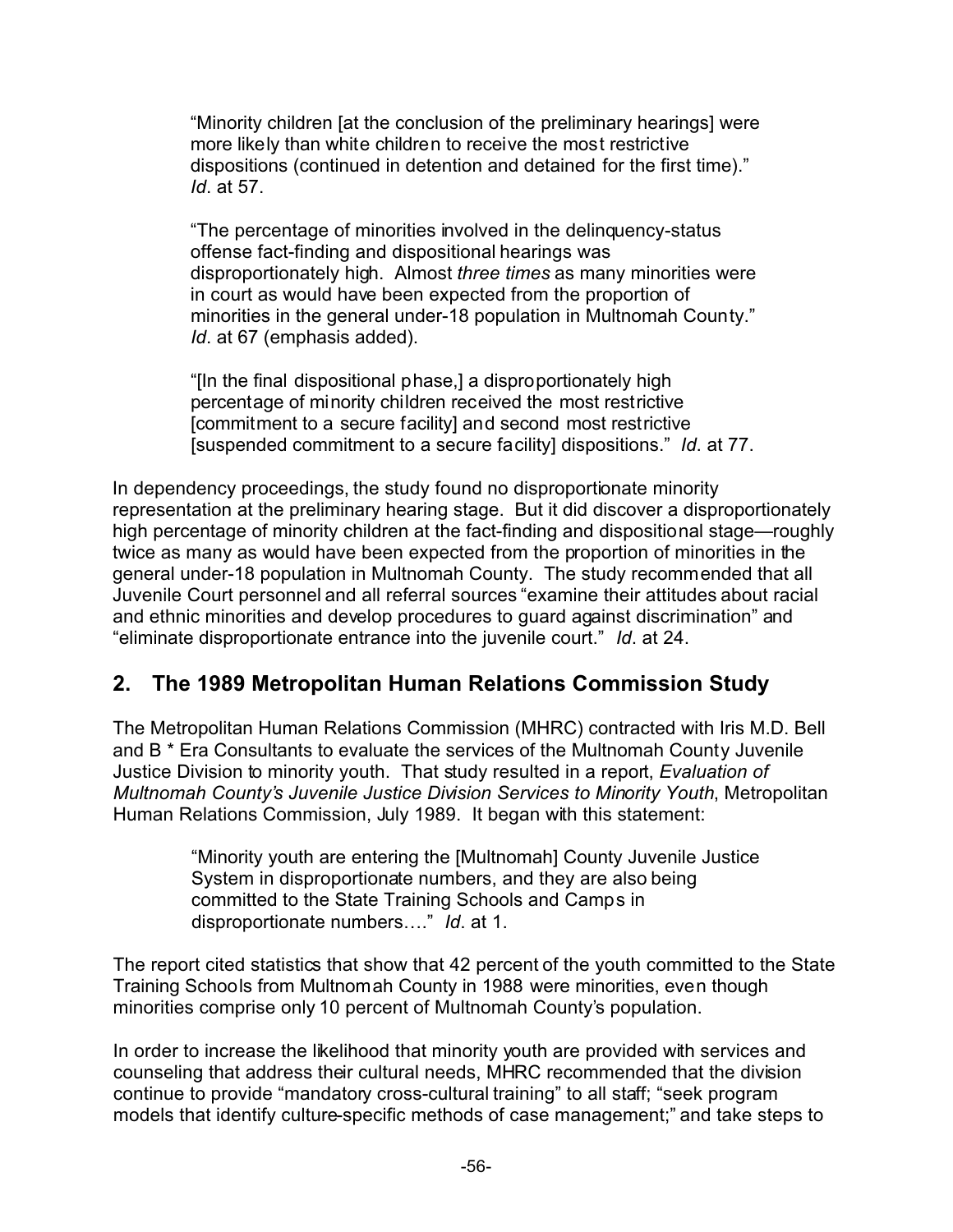attract professionals from minority group populations (*Id*. at 43–44). More generally, the report also identified the need for (1) a comprehensive network of services for minority youth involved with the juvenile justice system, including specific services to youth who are gang-affiliated, (2) approved diversion programs and (3) alternatives to secure confinement (*Id*. at 43).

## **3. A National Survey: Minorities in the Juvenile Justice System**

In November 1992, the Office of Juvenile Justice and Delinquency Prevention of the United States Department of Justice published a report by Carl E. Pope of the University of Wisconsin, Milwaukee, and William Feyerherm of Portland State University entitled, *Minorities in the Juvenile Justice System*. The culmination of a 15 month project, the report provided an extraordinarily valuable summary, analysis and compilation of existing research. The authors asserted that this basic debate had emerged from the literature:

> "A perennial challenge facing the field of criminal justice is the extent to which 'selection bias' permeates decision-making within the system. The basic issue is whether certain decisions within both the adult and juvenile justice systems differentiate among certain groups or categories of persons such that some are more 'at-risk' than others. Selection bias may occur as a result of police deployment patterns, informal policies regarding arrest, charging, conviction and sentencing, the volume of cases being processed or on the basis of personal attributes of those coming before the system. Some argue that so-called 'extra legal' or 'ascribed' characteristics such as gender, race, education or income are as important, if not more so, in reaching such outcome decisions as offense severity, prior criminal history or other legal factors."

Indeed, the authors noted that portrayals of "an entire generation" of African-American youth as "lost because of lack of economic participation in the society" may in fact permit the juvenile and criminal justice systems to downplay processing differences within the systems (*Id*. at 5).

The project identified, located and compiled post-1970 literature that related minority status to actions of the juvenile justice system. More than 350 articles potentially relevant to the project were initially identified and coded; however, the majority was found to be only tangentially related to the project. A subsample of 46 articles was determined to be most directly relevant to the project's focus. Analysis of these articles led to the following findings:

- The preponderance of findings from the research literature suggests both direct and indirect race effects.
- The studies finding evidence of selection bias were generally no less sophisticated methodologically than studies finding no such evidence, nor was the data of lesser quality.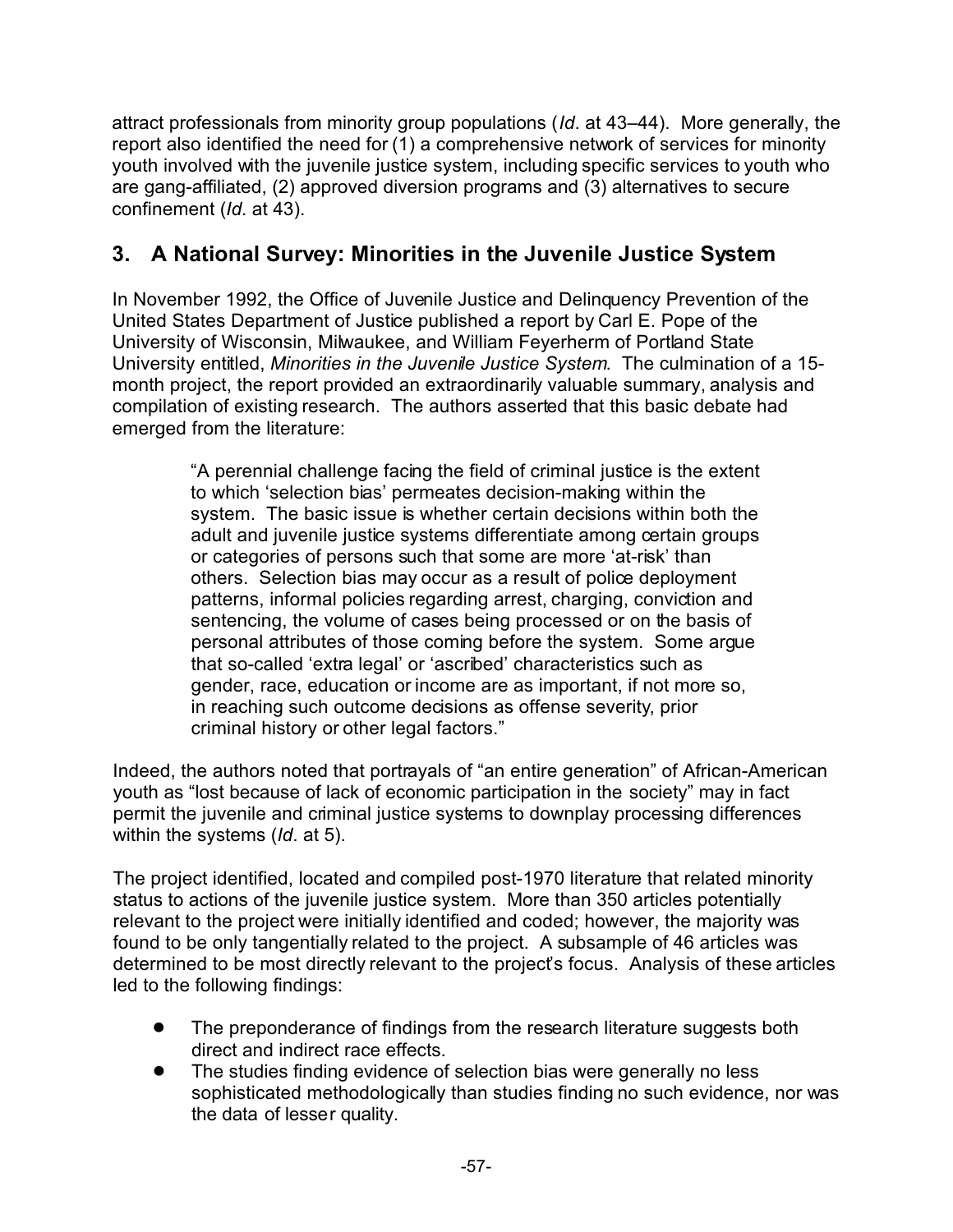- When selection bias does exist, it can occur at any stage of the system.
- **Small racial differences may accumulate and become more pronounced as** minority youth are processed further into the system.
- Many studies which concluded that there was no evidence of discrimination achieved that result by utilizing control variables which may not have been race-neutral. For example, such a "legally relevant" variable as prior arrests may not be racially neutral if African-American youth are more likely to be picked up and formally processed within the system.

In its second phase, the project attempted to identify program initiatives that have attempted to deal with the question of equity or fairness in the processing of minority youth. Thirty-three responses were received from 27 states (including Oregon). *No* state reported any programs focusing on racial equity in juvenile processing.<sup>10</sup>

## **4. The State Commission's Report**

The Oregon Community Children and Youth Services Commission (which later became the State Commission on Children and Families) conducted research to determine whether and to what extent minority youth had been overrepresented in the juvenile justice system and whether and to what extent there had been a disproportionate confinement of minority youth to secure facilities. This federally funded project resulted from Oregon's participation in the Juvenile Justice and Delinquency Protection Act of 1974, as amended in 1988. It required all states to address minority youth overrepresentation and disproportionate confinement. As a result of the 1988 amendment, the Office of Juvenile Justice and Delinquency Prevention developed a special grant program to pilot special research projects and social programs to address the problem. Oregon was selected to be one of five pilot states, along with Arizona, Florida, Iowa and North Carolina.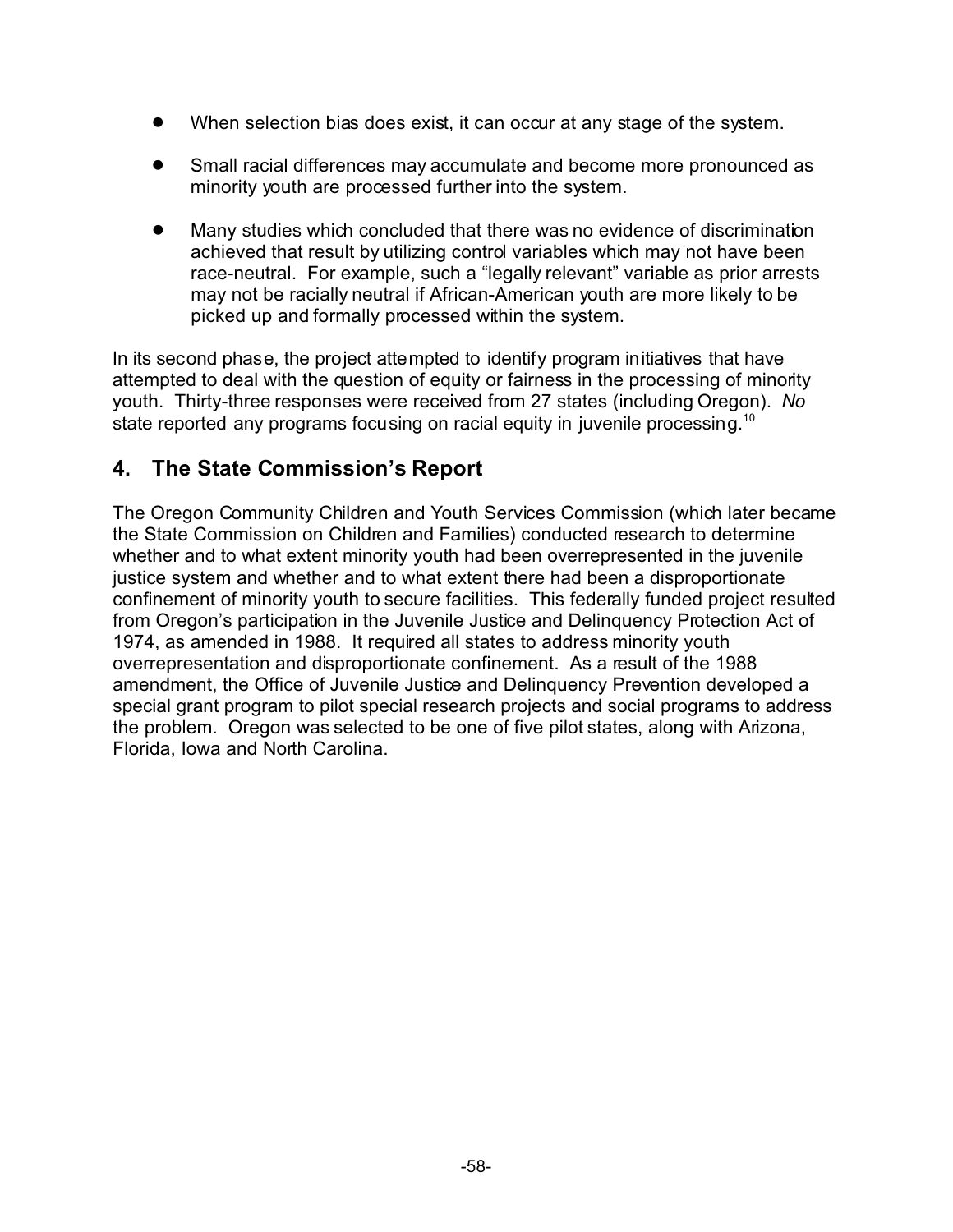#### **Phase I: Research Data**

Phase I of the research project, designed to determine whether and to what extent a problem existed, was completed and *Final Research Report on Phase I* issued in May 1993. The commission gathered data in three counties—Lane, Marion and Multnomah—and also summarized available data from the rest of the state. The data confirmed the conclusions in the previous projects summarized above: across the state, as well as in Multnomah County, minority youth are disproportionately represented at all stages, an effect that increases the further one progresses through the system.

#### **Quantitative Data**

The commission collected "summary" data from such sources as law enforcement agencies, juvenile courts/departments and Children's Services Division. In the three pilot counties, the commission also gathered data by following groups of juvenile department referrals as they moved through the system, generating what is termed "system" or client tracking system data.

A "disproportionate representation index" (DRI) was developed from analysis of the 1990 census, juvenile arrest summaries, juvenile department referral information, and CSD training school commitment and close custody ward statistics. In percentage terms, the DRI compares the proportion of specific racial or ethnic youth groups processed at particular points in the juvenile justice system to the proportion of this group in the youth population at risk. For example, if 10 percent of the 12–17-year-old population are African Americans and if African Americans account for 25 percent of the arrests for serious (FBI Index) offenses, the index would have a value of 2.5 (or 25 percent divided by 10 percent) indicating that this group is 2.5 times more likely to be represented among those arrested for serious crime. Values greater than 1.0 mean that a group is overrepresented, and a value of exactly 1.0 indicates proportionate representation.

Statewide summary data shows that African-American youth are particularly likely to be overrepresented at every decision point from arrest to juvenile department referral to final case disposition (*i.e.*, training school commitment or close custody wardship). The DRI values for African-American youth range from 2.6 to 5.9, and are greater at the back end of the system (*i.e.*, for training school commitment and close custody wards) than at the front end of the system (*i.e.*, at point of arrest or referral).

More refined analysis of the system data from Multnomah County establishes that African-American, Hispanic and Native-American youth are more likely than nonminority youth to have referrals resulting in pre-adjudication detention, hearings and postadjudication detention as a disposition. The overrepresentation of African-American youth is most pronounced for training school commitment and for remand to adult court. For Hispanic youth, the overrepresentation is most pronounced for pre-adjudication and post-adjudication detention. These patterns also existed when controlled for seriousness of offense (*i.e.*, when looking only at felony offense arrests).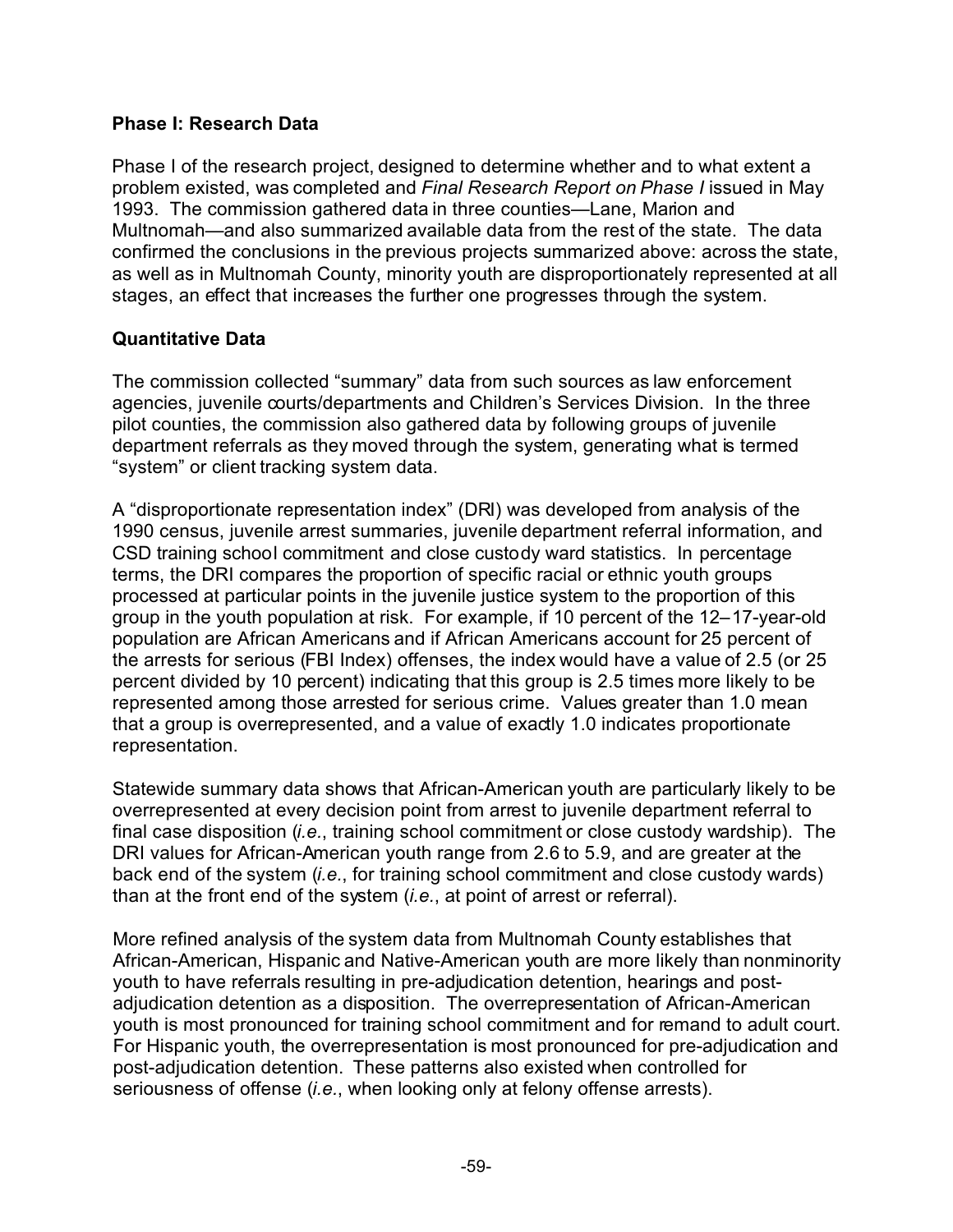In Lane and Marion Counties, analysis showed that minority youth were overrepresented throughout the system, but in those two counties the issue is basically a front-end problem: overrepresentation begins at referral or intake and continues at about the same level as cases move through the system. In Multnomah County, the analysis showed:

- ! Of the 7,010 referrals examined for 1991, nonminority youth constituted 81.2 percent of the population at risk (12–17-year-old youth), but only 60.6 percent of the referrals. African-American youth were overrepresented, constituting 9.7 percent of the risk population, but 27.3 percent of those referred (DRI = 2.8); on a lesser scale, Hispanic and Native-American youth were slightly underrepresented and Asian youth slightly overrepresented among referrals.
- ! For nonminority youth, 13.3 percent of the cases resulted in placement in preadjudication detention. In contrast, for Hispanic youth the percentage was 36.1 percent (or nearly three times greater). For African Americans, 25.1 percent received pre-adjudication detention and for Native-American youth, 24.0 percent received pre-adjudication detention. Hispanic youth comprise 4.4 percent of those referred with known race/ethnicity, but 8.8 percent of all those detained. African-American youth constitute 27.8 percent of the referral population, but 39.2 percent of those detained.
- ! Of all youth, 33.9 percent went to a juvenile court hearing. The rate was 40.8 percent for African-American youth, compared to 30.5 percent for nonminorities. For other groups the rates fell between these extremes.
- ! Only 3.1 percent of all referrals resulted in training school commitment. However, only 2.0 percent of nonminority referrals resulted in commitment compared to 6.3 percent of African-American referrals.
- Post-adjudication detention as a disposition occurred in 17.7 percent of all referrals. The rate of detention was 14.3 percent for nonminority youth, but 28.1 percent for Hispanic youth, 23.4 percent for African-American youth and 22.9 percent for Native-American youth.

Analysis of the cases that involved a formal hearing process (and the filing of a petition) showed the following disproportions:

African Americans and other minorities are more likely to reach a formal hearing process level. Upon reaching this level, they are more likely to receive institutional commitment as a disposition. The training school commitment rates are 11.6 percent for African-American youth, 8.6 percent for Native-American youth, 4.6 percent for nonminority youth, 4.4 percent for Asian youth and 2.9 percent for Hispanic youth.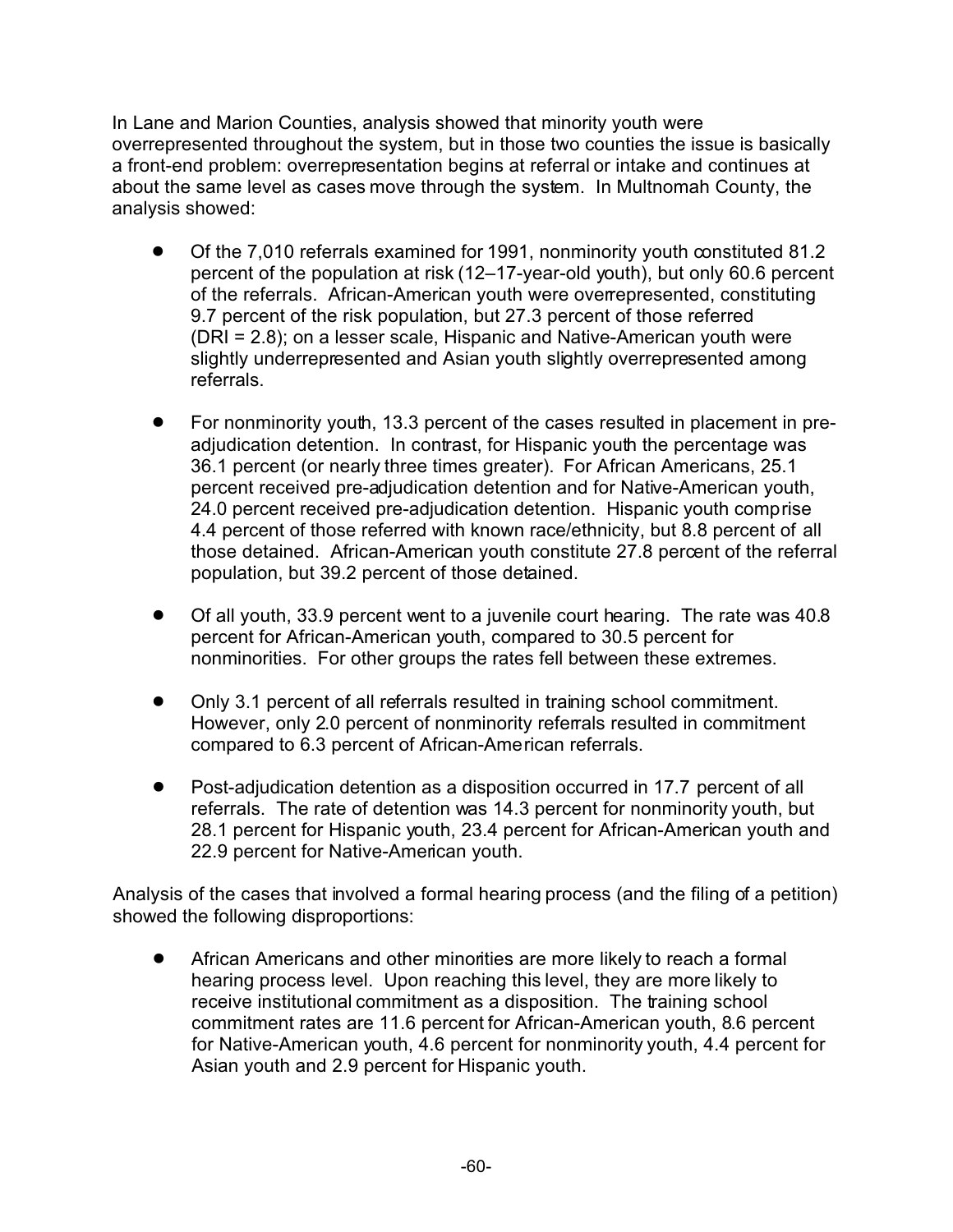! African-American, Hispanic and Native-American youth reaching the hearing stage are more likely than nonminority or Asian youth to receive detention as a disposition. The rates are 58.1 percent for Hispanic youth, 51.4 percent for Native-American youth, 38.2 percent for nonminority youth and 37.7 percent for Asian youth.

When the referrals involving felony offenses were isolated and analyzed, the following discrepancies appeared:

- ! Of the 2,104 felony referrals, 56.5 percent involved nonminority youth. However, of the youth receiving pre-adjudication detention, only 38.7 percent were nonminority. African-American youth accounted for 30.0 percent of the felony referrals examined, but accounted for 40.1 percent of those detained. The rates of pretrial detention are over 2.5 times higher for Hispanic youth (62.8 percent) and nearly double for African-American youth (43.7 percent) than for white youth (23.1 percent).
- ! Only 15 of the 2,104 felony referrals resulted in remand to adult court; 12 of these 15, or 80 percent, involved African-American youth.
- ! As with pre-adjudication detention, Hispanic felony offenders have the highest detention rate as a disposition (50.5 percent) compared to African Americans (27.7 percent) and nonminorities (17.8 percent).
- Among adjudicated felony offenders, the training school commitment rate is nearly three times higher for African-American youth (11.4 percent) compared to nonminority youth (4.1 percent).

#### **Qualitative Data from the Focus Groups**

In each of the pilot counties the commission also conducted "focus group" interviews with carefully-selected participants, primarily juvenile justice system professionals. Certain general themes emerged from those discussions. The participants said that culturally appropriate placements, resources and services for minority youth were lacking. Secondly, the participants identified not only a lack of family involvement, but also a lack of family-centered services, providing few options even when families actively are involved. Third, many participants identified a nearly universal need for cross-cultural competency training for all juvenile justice system agencies across the continuum. Finally, some participants, particularly in Multnomah County, identified the "gang" label as problematic; many youth service programs simply will not take "gang involved" youths and refuse to review objectively a child's individual history and take placement risks.

#### **Phase II: Development of Programs**

Phase II currently is being conducted. The project is examining in detail how minority youth, especially African Americans, are processed in the juvenile justice system,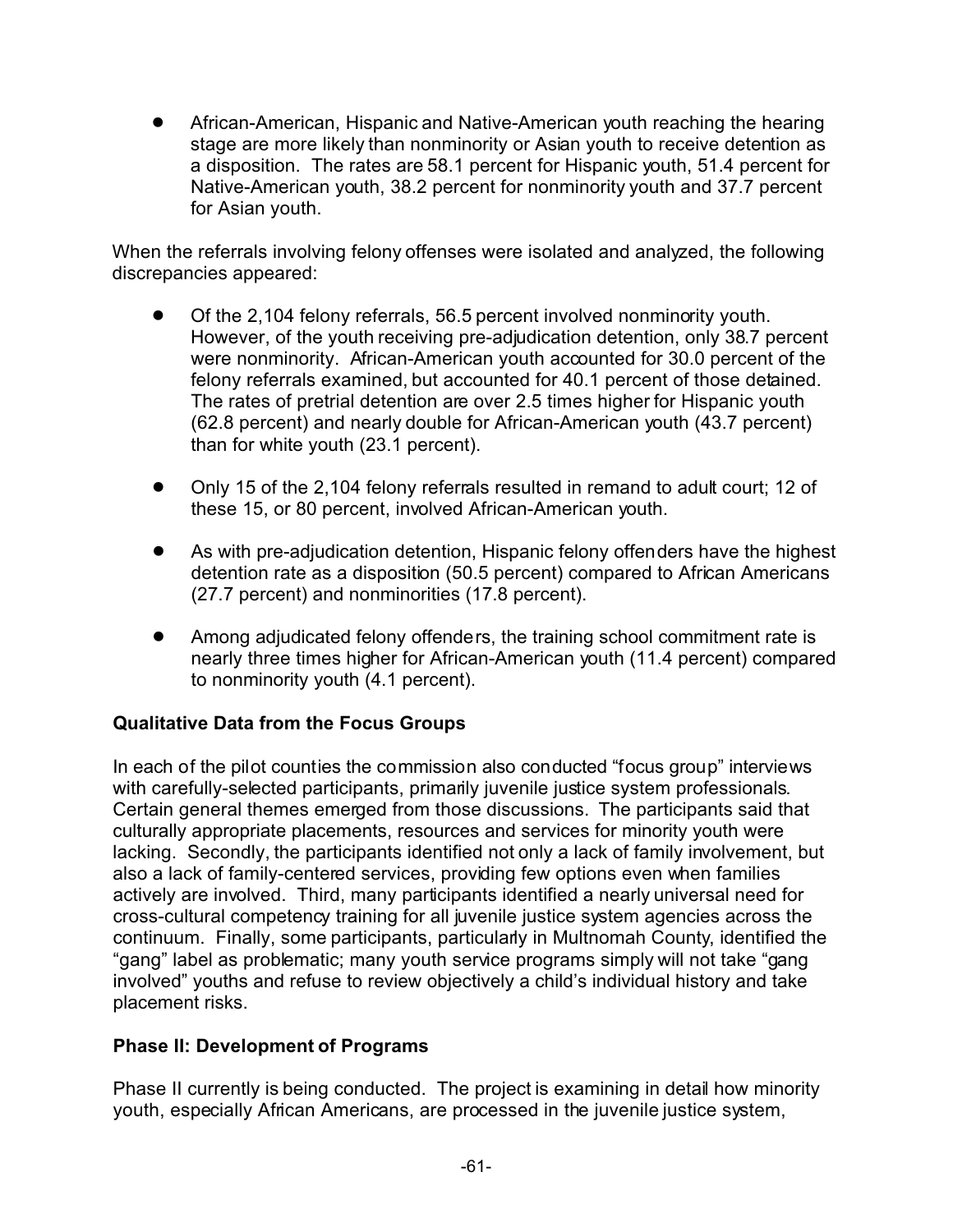especially in Multnomah County, and how various factors play a role in the overrepresentation of these youth in all parts of the system, especially disproportionate confinement in detention and correctional facilities. Data analysis to date does not control for the influence of prior history and only in a limited way for the severity of offense in determining the exact extent to which minority youth are overrepresented, and it does not address in a refined way the reasons for the overrepresentation. Phase II research should provide a clearer picture, as well as explanations for the overrepresentation and disproportionate confinement. Finally, in addition to refining the data, the commission proposes to develop a planning process for addressing overrepresentation and to develop policies and program strategies to eliminate disproportionate confinement.

## **Task Force Hearings and Survey Results**

Testimony at the task force hearings tended to focus on the adult criminal justice system, with relatively little discussion of the juvenile system. The task force, however, did hear anecdotal reports of selection bias at the arrest/referral stage, testimony about the need for cross-cultural awareness training, and demands for more culturally diverse or adequately trained experts and consultants. This testimony is summarized below as appropriate to the findings.

In addition to the main task force survey, a special Juvenile Justice System Survey was answered by 634 CSD counselors, juvenile court counselors, court-appointed special advocates, prosecutors, defense lawyers and others involved in the juvenile system. The survey findings are also summarized below.

Juvenile justice is a civil, rather than a criminal, process, and recommendations made for the civil justice system may well be applicable here, as well. For instance, 57.6 percent of all respondents to the juvenile survey, and 75 percent of those who had an opinion (those figures are 69 percent and 88 percent for minority respondents), said that juvenile court papers should be prepared in languages other than English. *See* Recommendation 2-2, *supra*.

Similarly, approximately 70 percent of respondents (more than 80 percent of those who had an opinion) believed that cross-cultural training in minority issues for all juvenile system personnel would promote fair treatment. *See* Recommendation 3-5, *supra*. A majority of respondents to the juvenile survey found insufficient minority representation among juvenile court staff (as well as CSD staff), and the recommendations set forth in Chapter 3 are equally applicable here.

# **Confinement of Minority Youth**

## **Findings**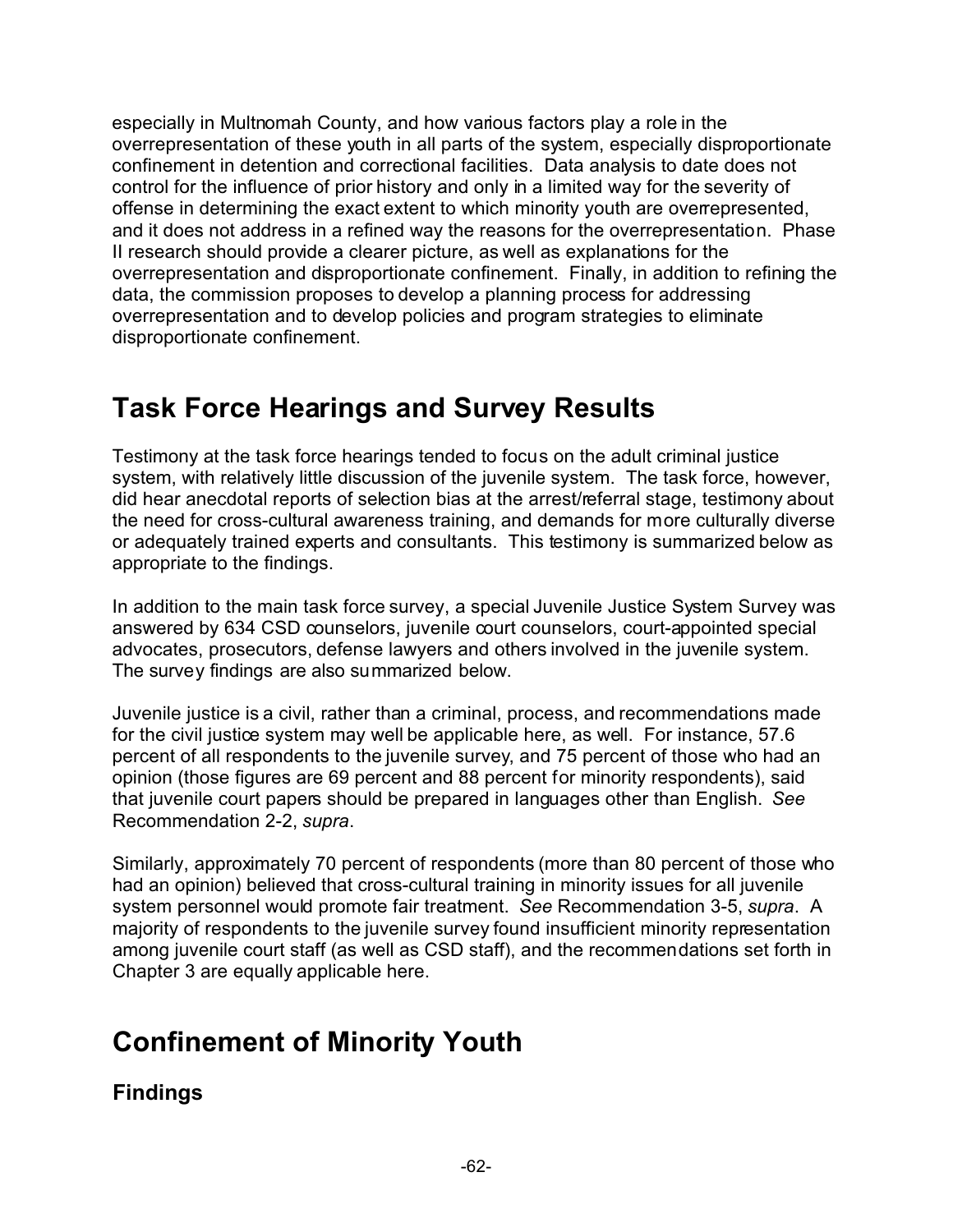It has been an axiom of popular wisdom that minority youth are simply more likely to become involved with the justice system than their nonminority counterparts. This cannot be characterized as a paranoid fantasy, nor can it be dismissed as a mere "perception." It was confirmed more than a decade ago in the 1982 court monitoring study; it was confirmed again in 1989 by the MHRC study; it was confirmed overwhelmingly by the summary and system data analyzed in the State Commission's *Phase I* Report. There are debates over the reasons why this overrepresentation exists, but overwhelming evidence demonstrates that it does exist.

The task force heard anecdotal reports indicating selection bias at the arrest/referral stage. In addition, responses to the task force surveys were consistent with the picture presented by the reports summarized above. Thirty percent of all respondents and more than 70 percent of minority respondents to the main task force survey believed that minority children were more likely to be found within the juvenile court's jurisdiction. Slightly less that 25 percent of all respondents to the main survey, but 50 percent of minority respondents, believed minority children are more likely to be removed from their family in dependency proceedings. In response to the juvenile survey, 28.8 percent of all respondents (43 percent of minority respondents) said minority youth were more likely to be committed to a state training school and 25.8 percent (50 percent of minority respondents) believed that a minority youth so committed would not be released on parole as early as a nonminority. Thirty-two percent of minority respondents (14.3 percent of all respondents) believed that a minority youth is more likely to be subjected to physical mistreatment while in custody.

Eighty-seven percent of respondents to the juvenile justice system survey agreed that minority families and children distrust the legal system more than do nonminority families and children. The task force believes that such perceptions are unlikely to be changed, despite public education efforts (*see* Recommendation 8-3, *infra*), until the problems of overrepresentation and disproportionate confinement are addressed and remedied.

The State Commission on Children and Families is developing a comprehensive plan to reduce disproportionate representation. The task force believes, therefore, that specific programs to address disproportionate minority representation should be developed and proposed by the commission as a part of the second phase of its research and report.

#### *Recommendation Number 5-1*

**The State Commission on Children and Families should continue to develop and implement a comprehensive plan to reduce minority overrepresentation and disproportionate confinement in the juvenile justice system. The plan should include proposals for:**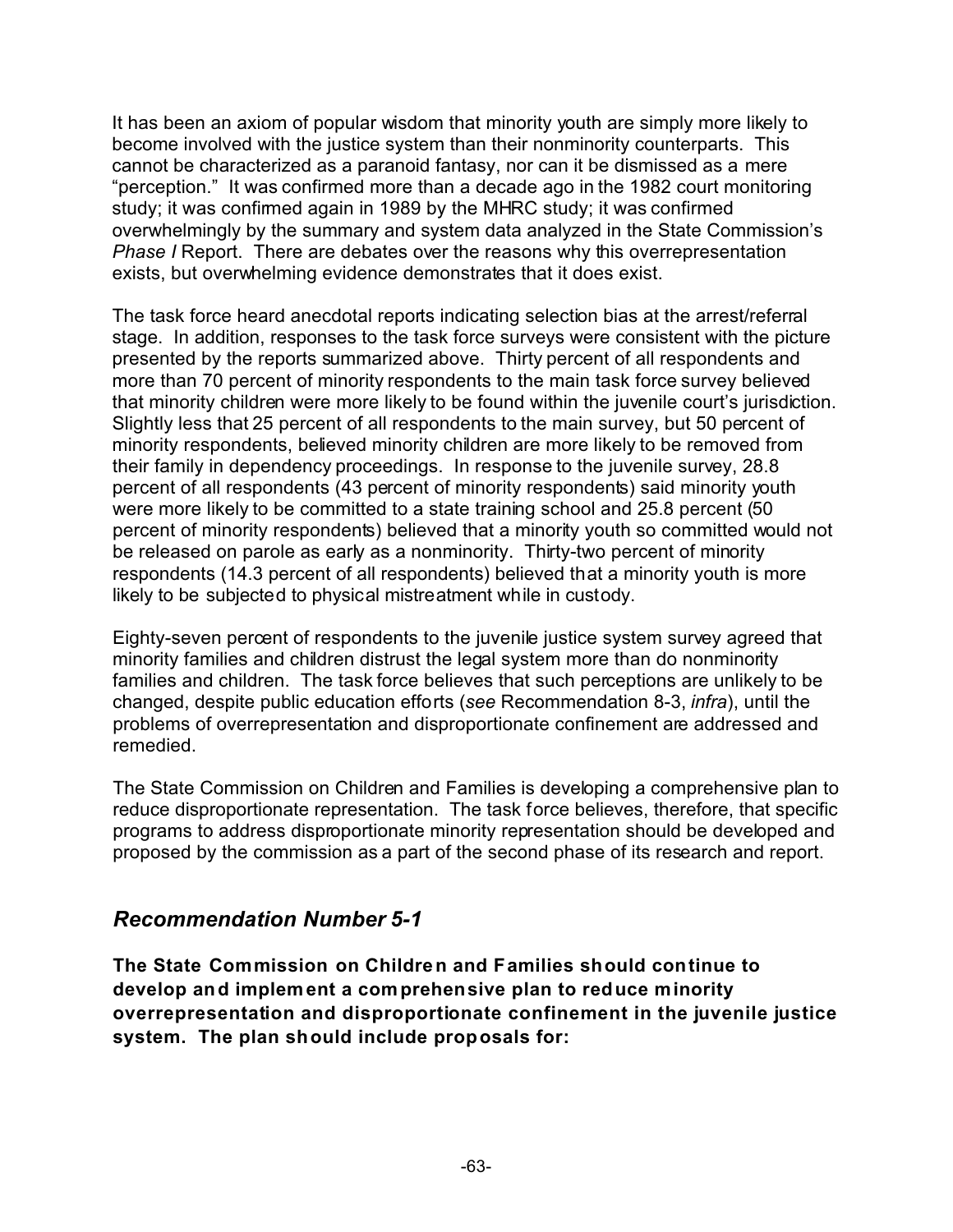- ! **Increasing the availability of viable and credible community-based alternatives for minority youth involved in the juvenile justice system.**
- ! **Increasing the availability and improving the quality of diversion programs for minorities who come in contact with the juvenile justice system.**
- ! **Exploring alternatives to secure confinement for minority youth involved in the juvenile justice system.**
- ! **Providing support for after-care programs designed to facilitate reintegration of minority youth from state and county facilities back to their home communities.**
- ! **Supporting cross-cultural diversity training and education for juvenile justice personnel and practitioners, elected officials, the general public and the at-risk populations regarding the need for policy changes and program resources to reverse the trend toward overrepresentation.**
- ! **Developing a systematic ongoing monitoring procedure to determine at regular intervals the percent of minority youth being processed through each stage of the juvenile justice system, in order to target more specifically the decision points at which major disparities occur.**

Estimated date for implementation to be completed: July 15, 1996.

Estimated cost of implementation: Unknown.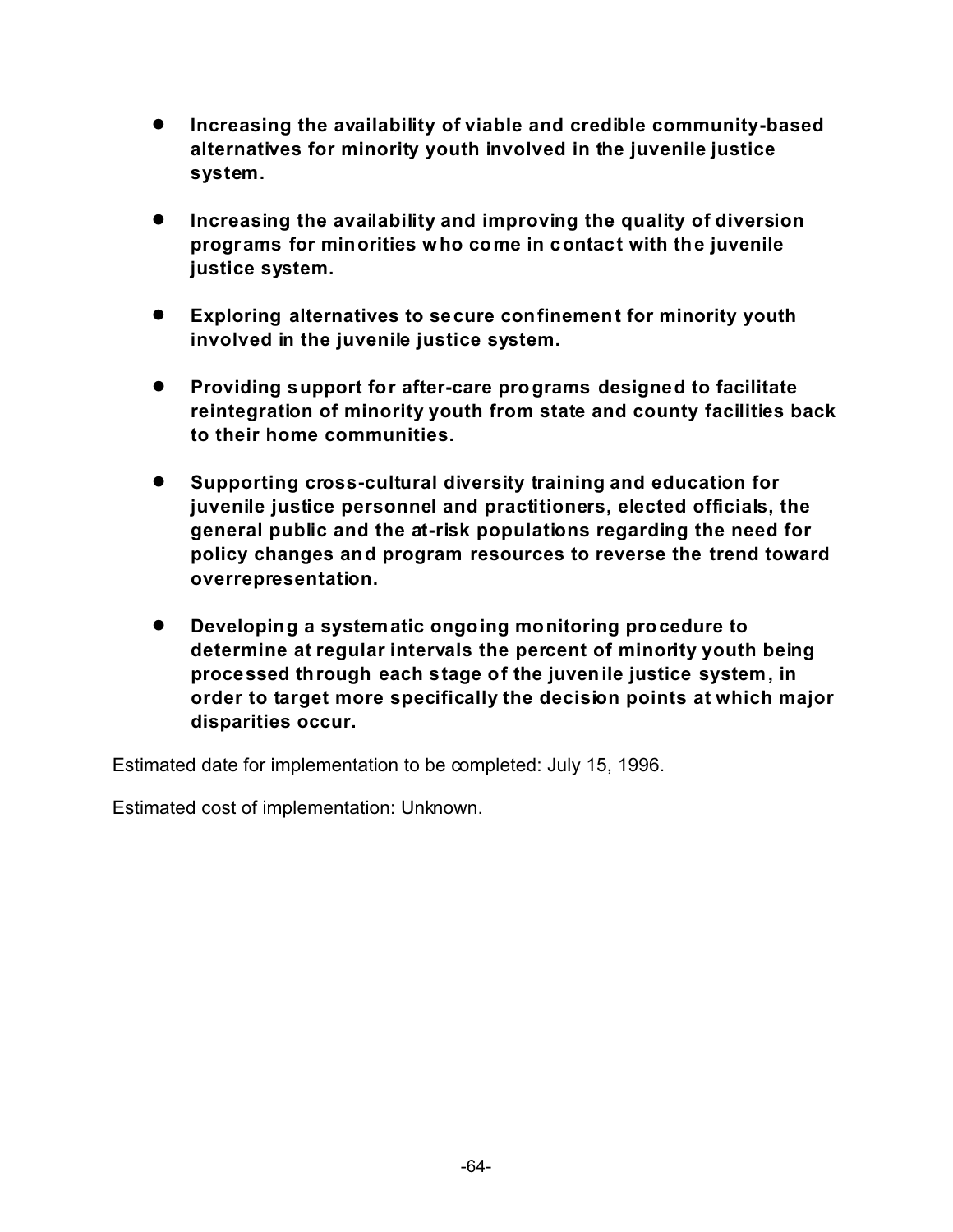# **Interpreters in the Juvenile System**

## **Findings**

The need for skilled interpreters is as critical in the juvenile justice system as it is elsewhere. The recommendations regarding interpreters contained in Chapter 2 need not be repeated here. The task force learned that the juvenile department of at least one county is opening files on children, when it would not otherwise do so, merely because the child and/or the child's parents do not speak English. Since an interpreter apparently is not funded unless a file is opened, the sole reason for opening the file is to obtain funds from the county for an interpreter. Furthermore, the fact that counties may have limited funds for interpreters may increase the pressure on juvenile court counselors to file petitions, rather than to handle the case informally, thus shifting the financial burden of providing interpreters to the state.

The juvenile justice survey also reflected the relative unavailability of interpreters in juvenile proceedings, particularly the informal end of the process. Approximately twothirds of all respondents to the juvenile justice survey (three-fourths of minority respondents) agreed that a lack of readily available interpreters adversely affects non-English-speaking families in the juvenile justice system. Almost one-third of all respondents (half of those who had an opinion), and more than half of minority respondents (two-thirds of those who had an opinion), believe that qualified interpreters are not available for informal conferences with juvenile or CSD counselors. The task force believes that a consistent statewide policy is required for appointment and funding of interpreters in all activities of juvenile departments.

In addition, current state law authorizes appointment of interpreters for a *party* or *witness*. In some cases a parent is not a party and generally is not a witness and, therefore, interpreters may not always be appointed for the parents. The task force believes that it is critical to the integrity of the juvenile justice system, as well as to the child, parents and care-givers, that parents and care-givers have a clear understanding of what is happening in the juvenile proceeding. There must be a clear statewide policy regarding the appointment of interpreters to assist non-English-speaking parents and care-givers.

## *Recommendation Number 5-2*

**The legislature should enact a law requiring the appointment of interpreters for non-English-speaking children, parents and care-givers in all juvenile proceedings, including informal juvenile proceedings.**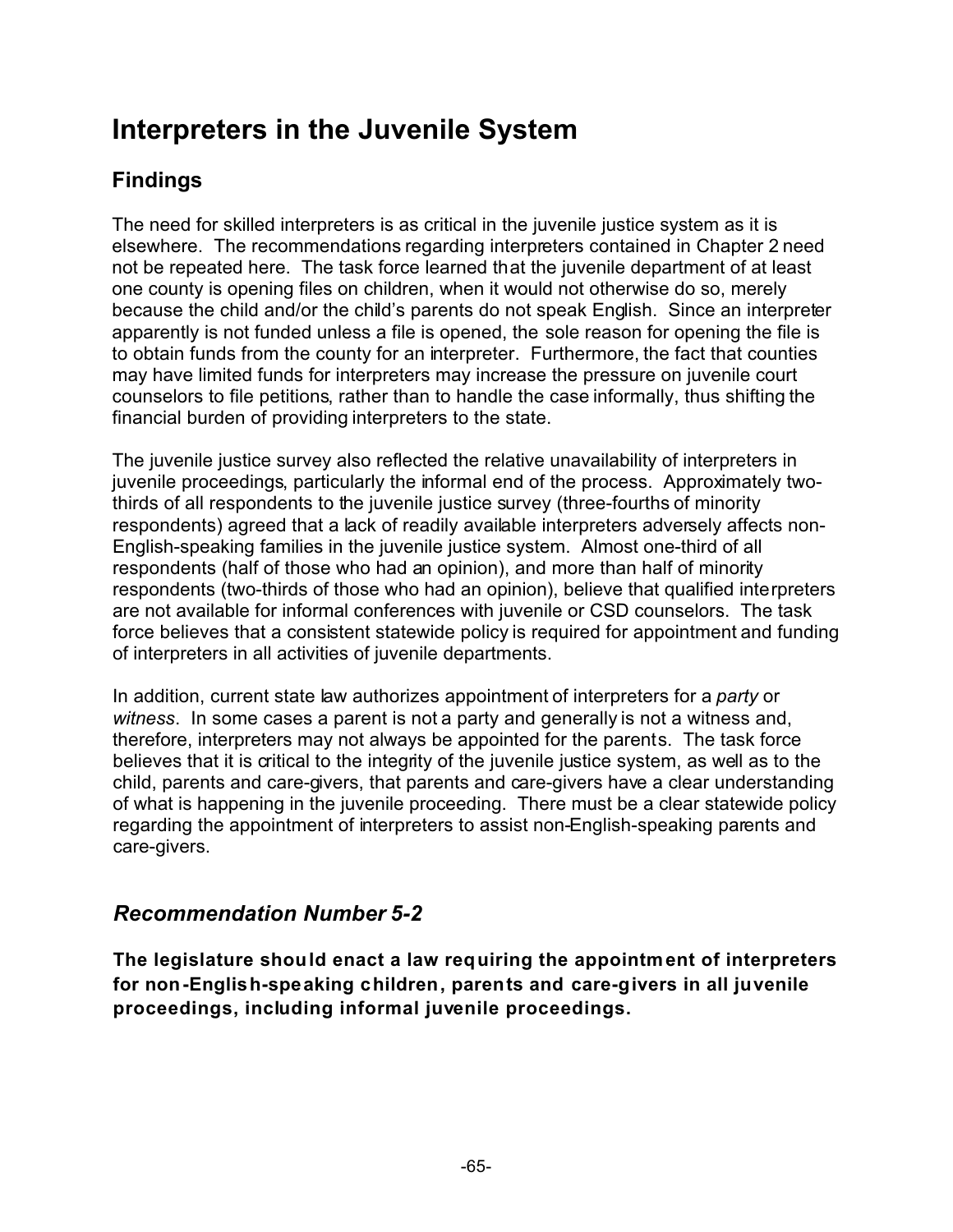Estimated date for implementation to be completed: July 1, 1995.

Estimated cost of implementation: Unknown.

# **The Need for Trained, Culturally-Sensitive Experts**

#### **Findings**

The task force received communications that pointed to the need for expert consultants (such as psychologists) who were either minority members or had appropriate crosscultural experience or training that would lead them to consider facts and alternatives specific to the minority culture. For example, a consultant who is a minority member or who has appropriate education or training would be more likely to evaluate the extended family network, and would be in a position to explain its importance to the appropriate juvenile justice forum. In the juvenile justice system survey, approximately one-third of all respondents (51 percent of minority respondents) reported that, more than "rarely," testifying experts lacked knowledge of the cultural background of minority children.

#### *Recommendation Number 5-3*

**CSD, juvenile departments and the Commission on Children and Families should develop a list of consultants and potential expert witnesses who have appropriate experience or training to evaluate the cultural background of youth and fam ilies of various minorities, to be made available to juvenile court staff and practitioners.**

Estimated date for implementation to be completed: January 1, 1995.

Estimated cost of implementation: Minimal.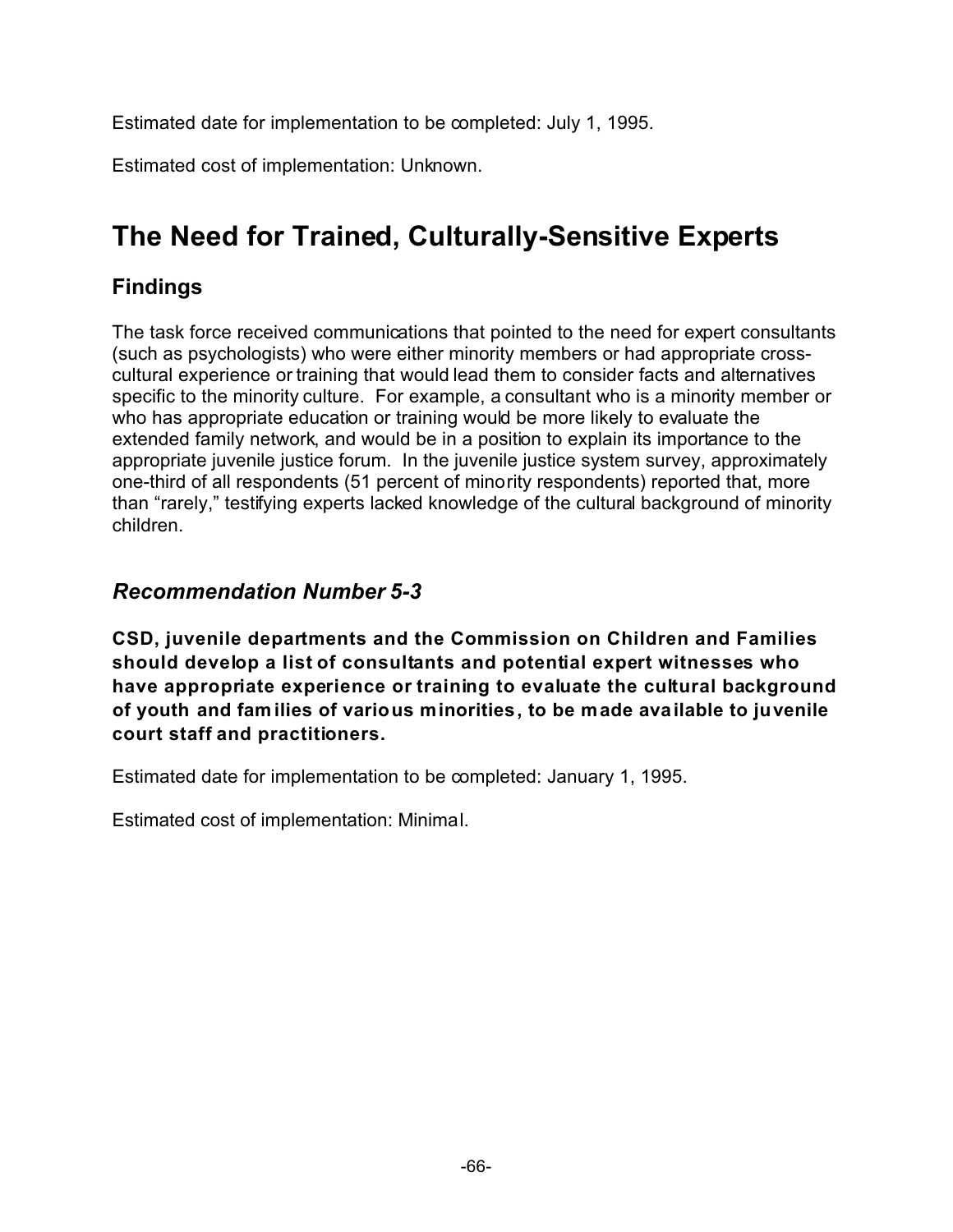# Chapter 6

# **Minorities in the Civil Courts as Litigants and Witnesses**

This chapter, in a report on diversity, is itself diverse. It concerns all aspects of the judicial system as it relates to civil law, most simply defined as anything that doesn't relate to criminal law or juvenile justice. Many subjects not covered by the other subcommittees are subsumed under the "civil" heading: from workers' compensation to small claims, landlord-tenant disputes, civil jury trials and administrative hearings.

Testimony at task force hearings tended to focus on the criminal justice system, with correspondingly fewer comments addressed to problems arising in civil litigation. This could be interpreted to indicate that less bias is perceived in the civil system. The task force believes that such a conclusion is unwarranted and that the reduced number of complaints probably can be attributed to two factors: on the one hand, an overrepresentation of minorities at the charging level in the criminal justice system (regardless of the cause); and, on the other, an underrepresentation of minorities in civil litigation.

Testimony and communications from individuals, as well as responses to the task force surveys, fell into the following categories: (1) issues concerning the accessibility of the civil justice system to racial and ethnic minorities; (2) the conduct of litigation; and (3) the ongoing need for information, available to the public as well as the court system. A fourth issue, involving juries and the composition of jury pools, is discussed in Chapter 7.

## **Access**

#### **Findings**

The task force heard anecdotal testimony indicating that minority litigants lack sufficient knowledge about the civil justice system. Moreover, many minorities believe they can obtain little if any help from it, and frequently may be unrepresented by counsel. More than half of all survey respondents (and more than two-thirds of minority respondents) agreed that minority litigants "use the courts less." Correspondingly, more than 80 percent of all respondents (and only slightly less than 80 percent of minority respondents) believed that minority litigants distrust the legal system more than do nonminority litigants. Almost three-fourths of all respondents (and slightly more of the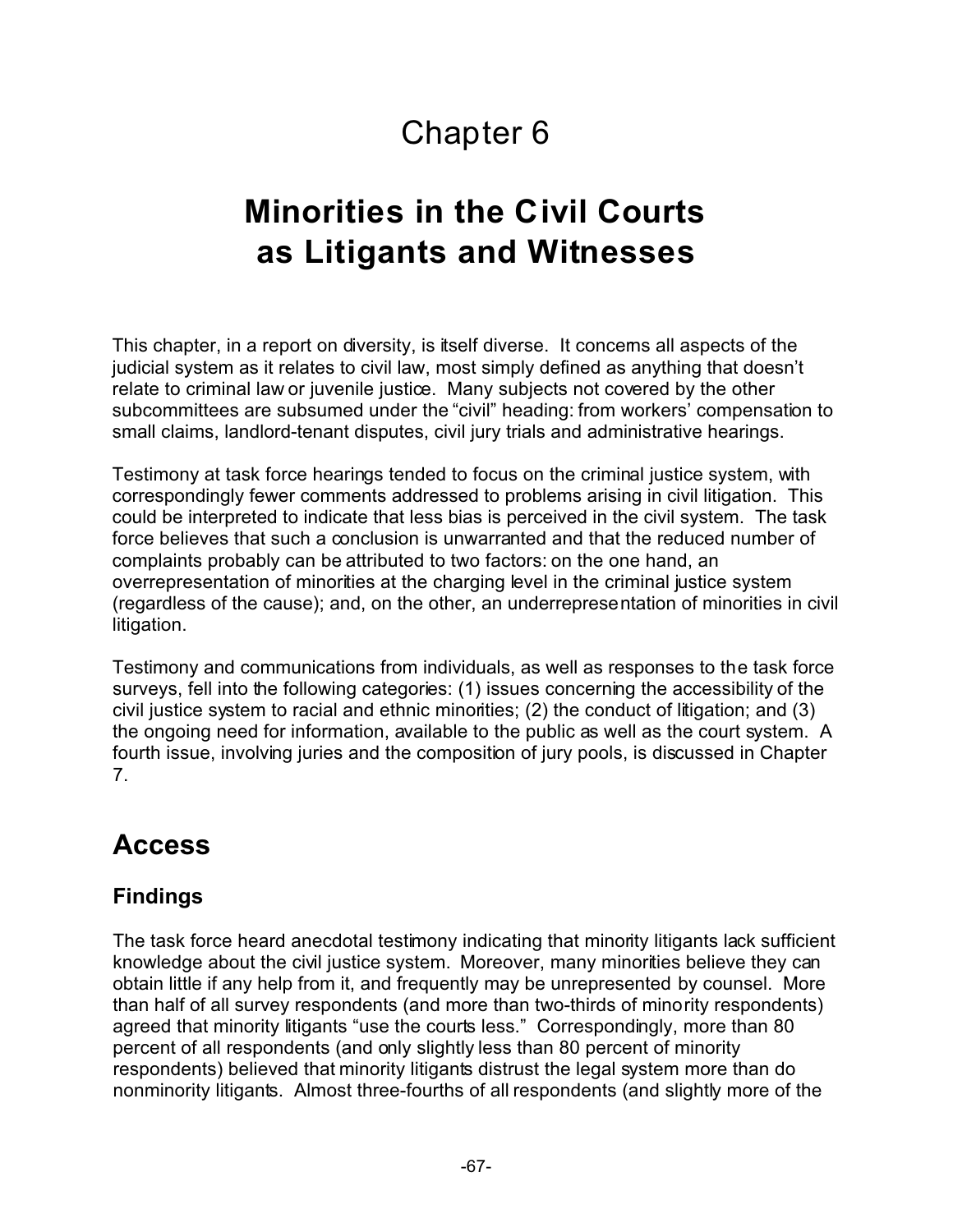minority respondents) agree that minority litigants are less likely to understand the legal system.

Several witnesses at hearings emphasized the need to translate court forms into commonly used foreign languages, particularly in forcible entry, small claims and abuse prevention matters, where litigants often are unrepresented by counsel. More than 48 percent of all respondents to the survey (and two-thirds of those who had an opinion on the subject), agreed that more "court papers" should be prepared in other languages. Where court personnel as well as non-English-speaking individuals must also use the forms, at least one witness suggested that the language barrier could be lowered by preparing and making available, in the appropriate foreign languages, general informational materials that adequately describe the English content of the forms. Several witnesses suggested that all commonly used forms should ask whether an interpreter is needed for court events in order to facilitate appointment of interpreters where necessary. Oregon State Bar informational materials could be translated into common foreign languages and made available at courthouses in order to provide adequate information to litigants who do not speak English.

Many witnesses stated that true accessibility to the legal system requires the availability of bilingual court staff. A system is truly accessible when simple questions can be asked and answered regardless of the racial, cultural or linguistic background of the questioner. This concern is also addressed in Chapters 2 (Interpreters) and 3 (Minorities Working in Oregon Courts).

Problems relating to access do not result solely from language incompatibility. Several witnesses pointed out that even English-speaking members of racial or cultural minorities may need a form of "interpreter" just as much as persons who don't speak English. Variously called "cultural interpreters," "cultural advocates" or ombudspersons, these individuals would be available to respond to requests for assistance and information in civil cases, as well as to receive and forward complaints about discrimination or bias in the conduct of litigation, both civil and criminal. The task force believes that such an individual could help solve communication problems that arise for litigants, lawyers, court staff and judges and could assist in reducing the perception that the civil justice system is inaccessible and insensitive, if not discriminatory.

Accessibility issues arise also in relation to administrative remedies such as workers' compensation. The task force heard testimony that Hispanics who are injured on the work site are not told about workers' compensation benefits and frequently have no knowledge of their rights. Even if they know that benefits might be available, some Hispanic workers fear retribution and are reluctant to report that injuries are workrelated, witnesses said. Even if these hurdles are overcome, lack of qualified interpreters and bilingual attorneys create ongoing difficulties. Even where interpreters are available, attorneys often do not have the necessary language skills and cultural understanding to evaluate their clients' claims and communicate adequately with experts and referees. For example, physical complaints may be related stoically or with histrionics, either of which may cause a valid claim to be depreciated when, in fact, the claimant's demeanor is a function of cultural tradition rather than lack of discomfort,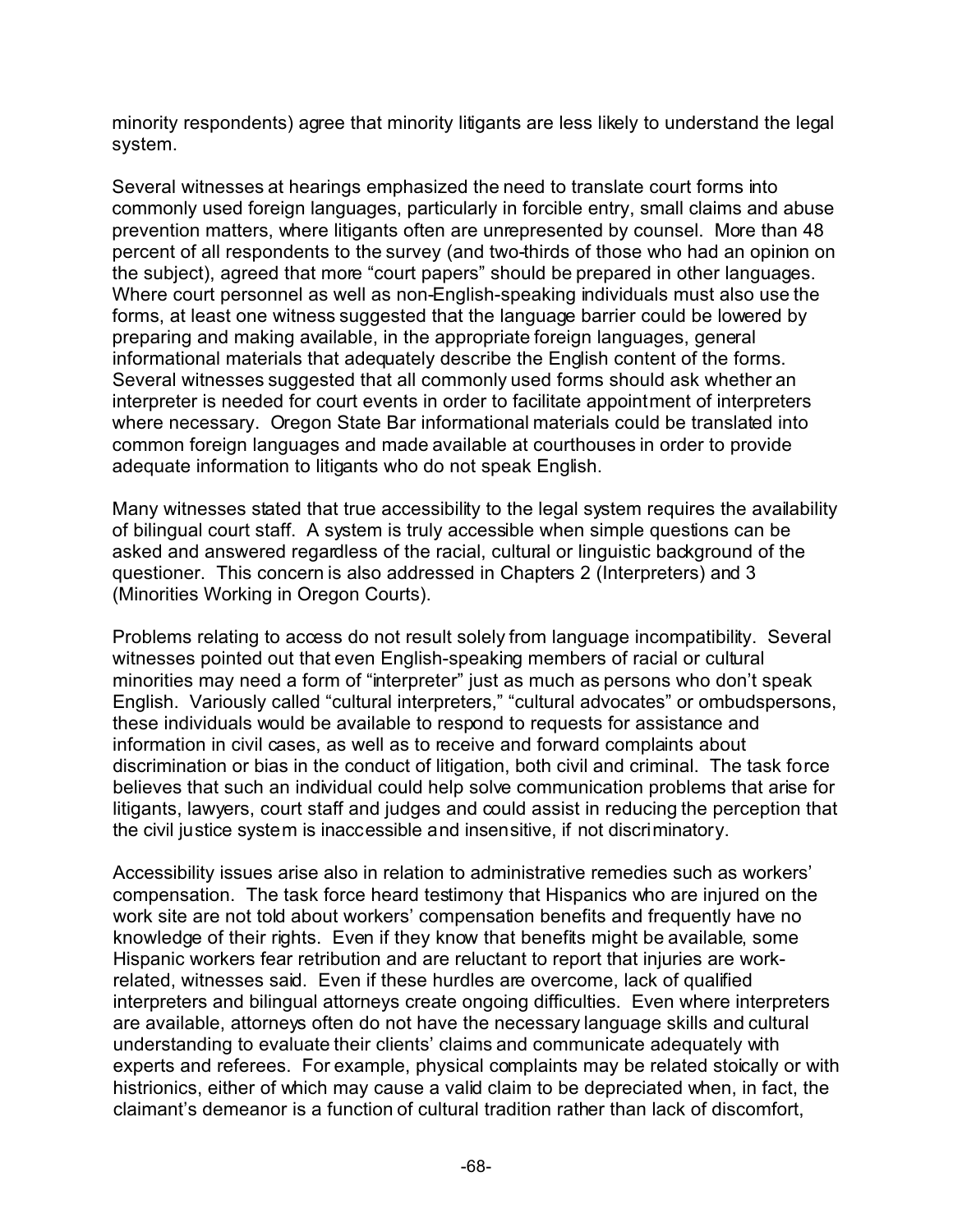malingering or deviousness. Thus, multiple layers of problems result in decreased accessibility to compensation benefits for minority workers. The task force believes that similar problems probably reduce access to other statutory benefits as well.

#### **Recommendations**

#### *Recommendation Number 6-1*

**The Chief Justice should ask the Uniform Trial Court Rules Committee (or other appropriate body) to consider a rule to the effect that relevant documents in languages other than English may be accepted by the court so long as they are accompanied by certified translations, or are themselves translations of English documents which are in the file.**

Estimated date for implementation to be completed: March 1, 1995.

Estimated cost of implementation: Minimal.

#### *Recommendation Number 6-2*

**The Oregon State Bar should translate "Tel-Law" tapes and other public informational materials into common foreign languages. These materials—both the English and the non-English versions—should then be made available in each county courthouse, so that courthouse personnel can refer the public to them for information.**<sup>11</sup>

Estimated date for implementation to be completed: January 1, 1996.

Estimated cost of implementation: Unknown.

#### *Recommendation Number 6-3*

**ORS 656.056 should be amended to require all employers subject to the Workers' Compensation Act, who know or should know that one or more employees do not speak English or read English, to post notices in the appropriate foreign languages that inform workers of their rights and to provide claims forms in the appropriate foreign languages. The law also should be changed to require the Workers' Compensation Division of the Department of Consumer and Business Services to prepare such notices and forms for use by employers when appropriate and to notify employers**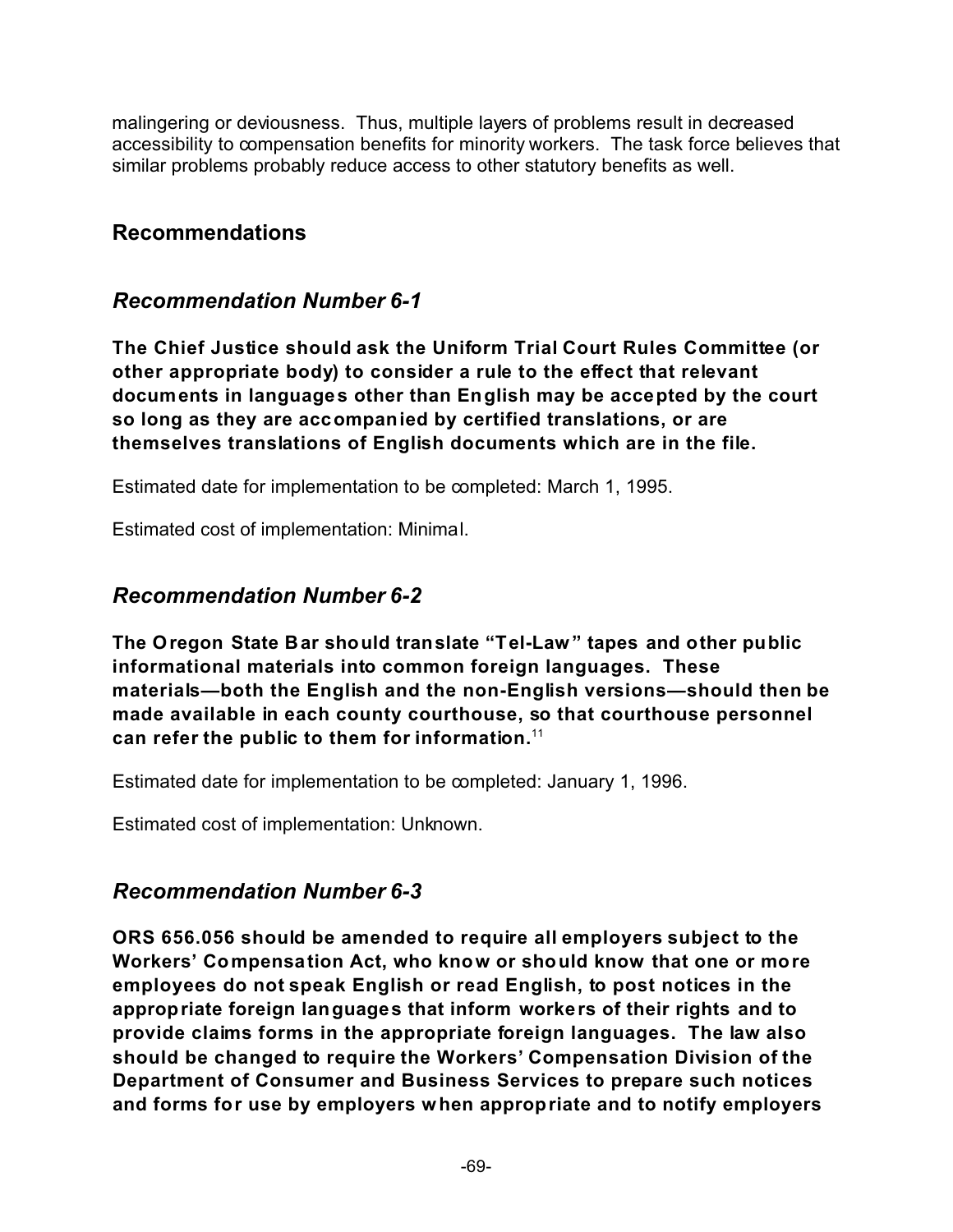**of their availability. The legislation might include provisions that noncomplying employers, as well as their insurers, who fail to post the notices should not be able to avail themselves of time limitations in the Act, if the failure of a worker to file a claim results from the failure to post the notices. The legislature should also consider such legislation in other areas of the law.**

Estimated date for implementation to be completed: July 1, 1996.

Estimated cost of implementation: Unknown.

#### *Recommendation Number 6-4*

**The Oregon State Bar, as a part of its public outreach efforts and with the cooperation of other professional organizations, should engage in a public education campaign among minority com munities regarding the civil justice system and available rights and remedies. The task force points out that the Oregon Workers' Compensation attorneys have, in a private communication, expressed interest in assisting the Bar with such a public education effort among minority workers. The task force believes that such a program could do much to diminish the perceived inaccessibility of the compensation system.**

Estimated date for implementation to be completed: January 1, 1996.

Estimated cost of implementation: Unknown.

# **The Litigation Process**

#### **Findings**

More than two-thirds of all respondents (and 80 percent of minority respondents) reported instances of lawyers having difficulty communicating with minority witnesses or litigants because of cultural differences that are not language-related. More than half of all respondents (and almost two-thirds of minority respondents) have observed instances of lawyers' stereotyping witnesses or litigants because of their race or ethnic origin. More than half of all respondents (two-thirds of those who had an opinion), and more than 60 percent of minority respondents (three out of four of those with an opinion) believed that cross-cultural diversity training for all legal personnel would help attain fair treatment.

A clear majority of all respondents indicated that they "never" or "rarely" observed courts showing disrespect or discourtesy toward minority litigants. On the other hand, it is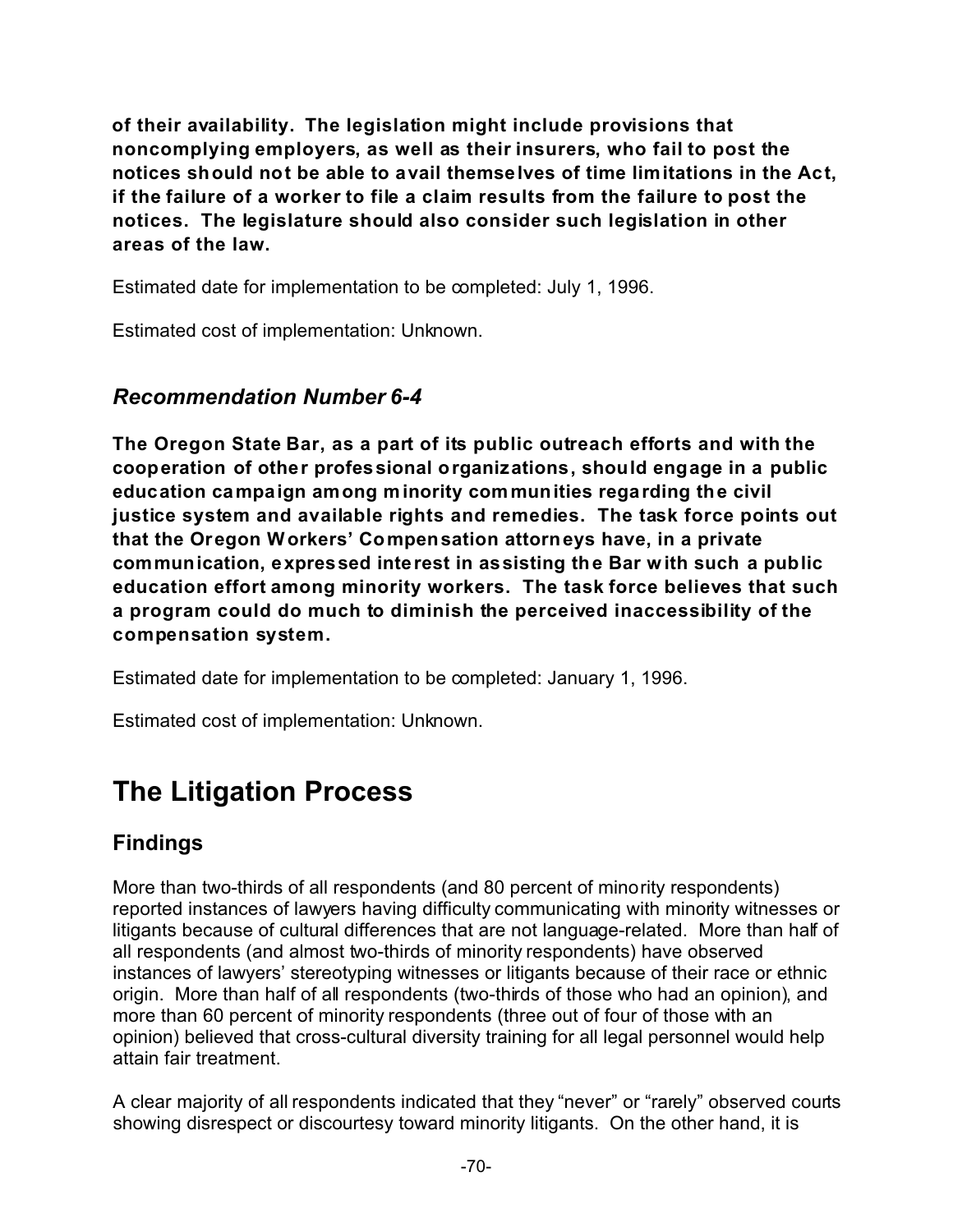troubling to note that six percent of all respondents (and more than 20 percent of minority respondents) stated that they observed such behavior more often than "rarely."

Fewer than nine percent of respondents believed that child support awards are enforced less vigorously for minority than for nonminority children; slightly less than 15 percent believed that the courts treat domestic violence cases more seriously when nonminorities are involved. Nevertheless, these figures are troubling. Stated another way, 10 to 15 percent of respondents perceive that minority litigants are treated less fairly than nonminority litigants. The task force believes that all lawyers should participate in the sort of cross-cultural diversity training that is recommended in Chapter 3 for judges and other court personnel.

Some witnesses at the hearings said attorneys handling workers' compensation claims for minority claimants sometimes lack the necessary cultural understanding to evaluate adequately their clients' claims and to communicate adequately with experts and referees.

Fewer than 25 percent of all respondents (but almost 45 percent of minority respondents) believe that juries will award less compensation to minority plaintiffs than to nonminorities. On the other hand, in answer to another question, 40 percent of all respondents (55 percent of minority respondents) agreed that minority litigants are less likely to win a personal injury suit, and slightly greater percentages in each category (almost 45 percent of all respondents and almost 60 percent of minority respondents) agreed that minority litigants are likely to receive less compensation from a jury. Approximately 40 percent of all respondents (and more than 60 percent of minority respondents) believe that claims for minority plaintiffs are settled for less money than would be recovered by nonminority plaintiffs. The task force believes that the best response to perceived differences in jury verdicts is to take steps to ensure diversity on the jury panels, as set forth in Chapter 7. Likewise, the task force believes that the perceived difference in settlement value will decrease as juries become less likely to award less compensation to minority litigants and as insurers become aware of this change.

#### *Recommendation Number 6-5*

**As a part of the Mandatory Continuing Legal Education requirement, the Oregon State Bar and Supreme Court should require all lawyers to certify completion of at least three hours of cross-cultural diversity training during each reporting period. The bar should also certify appropriate crosscultural diversity training programs to meet this requirement.**

Estimated date for implementation to be completed: July 1, 1995.

Estimated cost of implementation: Minimal.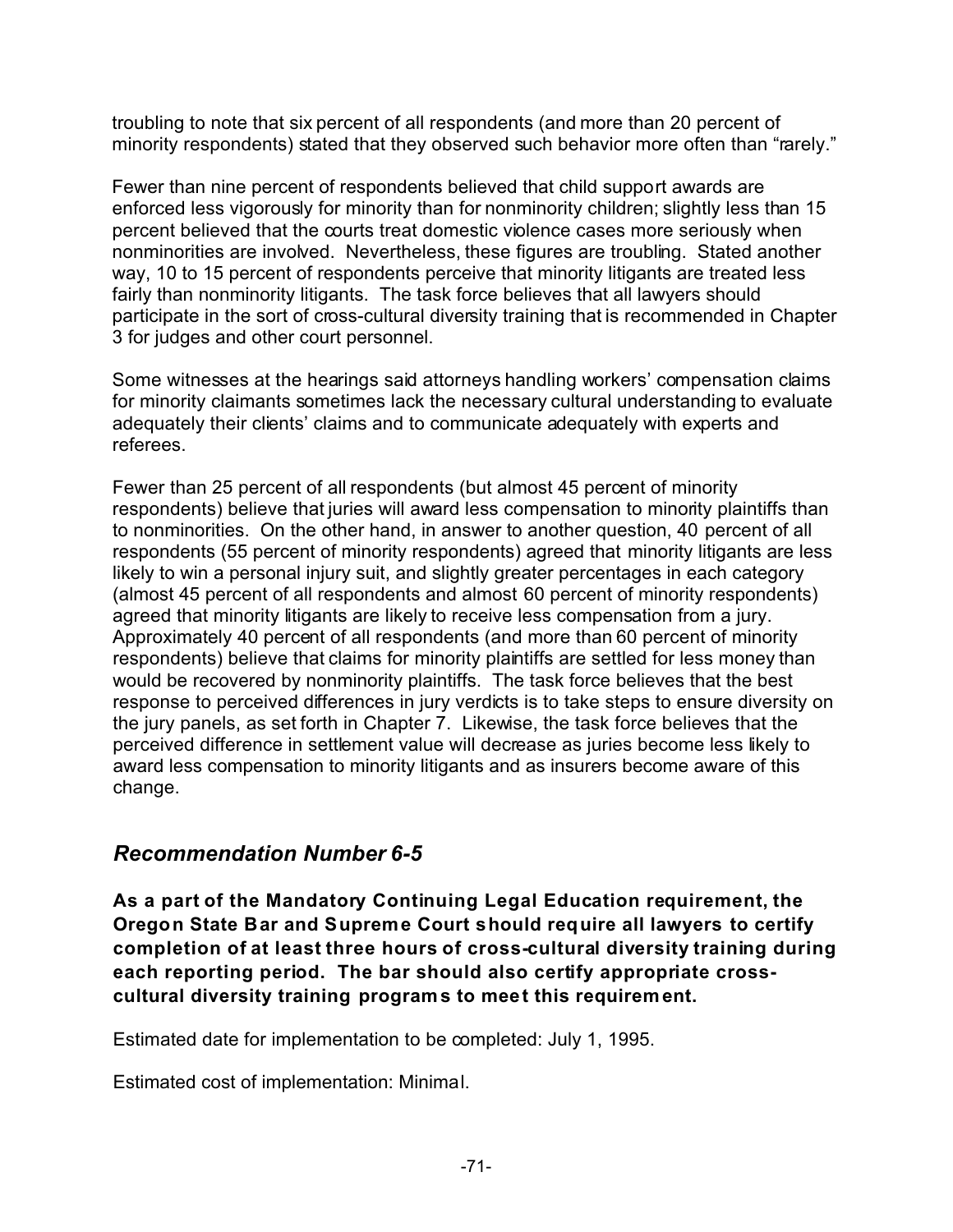## **The Need for Further Information**

### **Findings**

As already stated, review of the civil justice system was made more difficult by the lack of any statistical information of the sort that is more readily available in both criminal and juvenile justice systems. For example, the task force had no way of finding out the proportion of claims brought by minority as opposed to nonminority plaintiffs, much less tracking their disposition. If more complete court records were available, bias could be revealed where it exists and thereby reduced. More complete court records might also reveal the lack of bias and dispense with the need for taking steps to avoid a problem that does not exist. The task force believes that an adequate computerized recordkeeping system and court forms that encourage litigants to provide voluntarily the necessary data would help immeasurably in terms of subsequent reviews by the Judicial Department, oversight committees and public interest groups.

### *Recommendation Number 6-6*

**The State Court Administrator should develop forms (to be filed with the initial appearance) asking civil litigants in all cases to provide information, including race and ethnic origin, for demographic, statistical and recordkeeping purposes. The administrator should also be requested to develop a computerized record for this information, which would support searches using variables that include racial and ethnic origin and would be available to members of the public. (The task force notes ORS 18.425, which requires all attorneys to file, in every civil action for personal injuries, a civil action reporting form. This might be an avenue to obtain the information.)**

Estimated date for implementation to be completed: January 1, 1996.

Estimated cost of implementation: Unknown.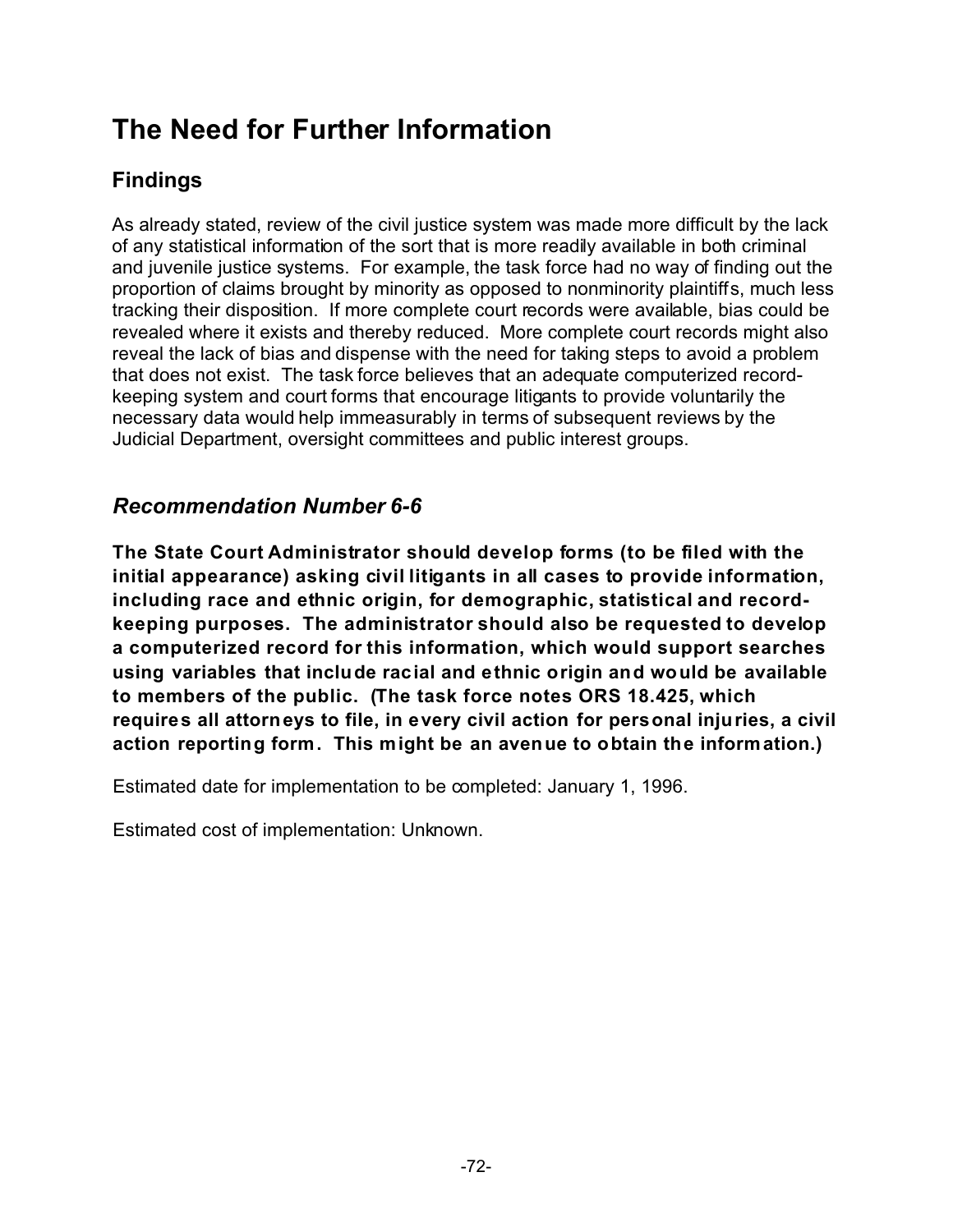# Chapter 7

# **Juries**

Minority participation on juries, we found, is really made up of three issues. The first involves getting minority jurors to the courthouse. The second concerns how minorities participate on juries. The third concerns racial bias during jury deliberations.

### **Underrepresentation of Minorities on Jury Pools**

#### **Findings**

The task force heard repeated testimony that jury pools in Oregon do not adequately represent the racial and ethnic diversity of courts' districts. The survey sought "opinions based on actual experience." When respondents without an opinion are eliminated, close to 60 percent of all respondents (and almost 75 percent of minority respondents) declared jury pools unrepresentative. The percentages increase slightly for both groups when the question is whether minorities are proportionally represented on juries rather than jury pools.

These perceptions were confirmed by an August 1993 study conducted by the Multnomah Bar Association. The report concluded:

> "Comparison of characteristics of those who served jury duty with census data for Multnomah County for 1990 shows overrepresentation in the jury pool for those with some college or college degrees, married people, home owners, those aged 35–74, and whites. It thus appears that the master list from which those to be subpoenaed are selected (created from voter registration and DMV records) is not including certain groups in proportion to their representation in the County: those under 35 and over 75, never married people, renters, and Black and Asian citizens." Report at 22.

The task force believes that similar results would be obtained if the same study were conducted in other areas of the state. The task force, therefore, agrees with the Multnomah Bar Association Report's conclusion that attention could—and should—be directed "toward improving the master list constructed by the Office of the State Court Administrator to include a broader range of citizens." *Id*. at 22.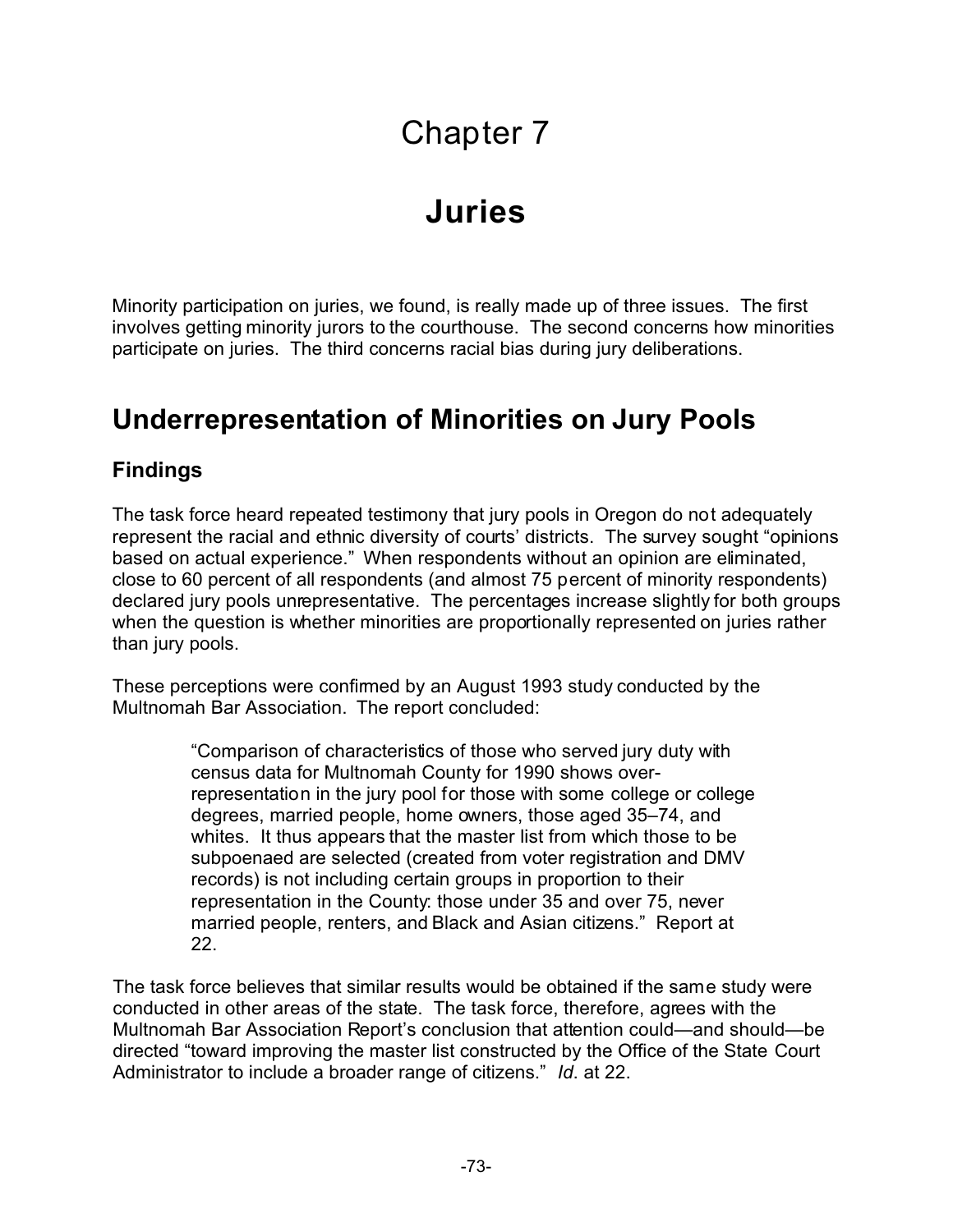The extent to which minorities have been underrepresented in juries has been the subject of considerable research. A consensus exists that "American jury systems tend to over represent white, middle-aged, suburban, middle-class people and under represent other groups." National Jury Project, *Jurywork: Systematic Techniques* § 5.01, at 5-2 (2d ed 1987), quoted in Developments, *Race and the Criminal Process*, 101 Harv L Rev 1472, 1558 n 4 (1988). The failure of juries fairly to represent their communities is largely a function of the selection process. Drawing jury pools from voter registration lists tends systematically to underrepresent a number of different groups of people. National census data, for example, reveals that 73 percent of whites are registered to vote, but only 65 percent of African Americans and 44 percent of Hispanics are registered. Jury pools drawn from such lists necessarily exclude minorities even before subpoenas go out.

In other states, efforts have been made to draw from additional sources to capture a larger percentage of the eligible juror population. Connecticut is examining the possibility of using welfare lists. Illinois includes those with state-disabled-person identification cards. Minnesota uses a list of holders of a state identification card. Washington currently is considering the same practice. Iowa has used city directories and phone company lists. New York uses state income tax rolls.

In Oregon, the State Court Administrator prepares "master lists" from which counties select their jury pools. The master lists are the product of the merging of lists of registered voters and persons with drivers' licenses or Department of Motor Vehicle identification cards. When a county notifies the State Court Administrator that it needs a particular number of jurors, a randomly selected list of jurors from a county's combined list is generated. From that list, courts draw their own lists of persons to subpoena for jury service. Subpoenas are sent by mail. A large percentage of those who are sent the subpoenas (more than half in Multnomah County, for example) receive a deferral or an excuse from serving. These excuses are based on medical reasons, financial hardship, the need to care for small children, business hardship or other reasons. Some of those sent subpoenas do not respond at all. A relatively small percentage of those summoned (13 percent in Multnomah County) actually appear for service. Those that do show up are asked to serve jury terms of up to 30 days, although frequently their actual days of service may be much fewer.

The Multnomah Bar Report also concluded that "one is five times as likely to encounter a person of Hispanic origin in the group that was subpoenaed, but did not serve, as one is to encounter a person of Hispanic origin in the group that served in the jury pool."

In addition to the fact that subpoenas are not enforced, other problems contribute to the disparity between those who are subpoenaed and those who actually serve. Some potential jurors seek to be excused—and are excused—from jury duty because it is too onerous for them. Jurors are too readily excused for reasons that are not legitimate, a point made several times by witnesses before the task force.

The service period in many counties is too lengthy and disruptive. Nationally, the trend is toward the one-day/one-trial system, described in detail in the Multnomah Bar Report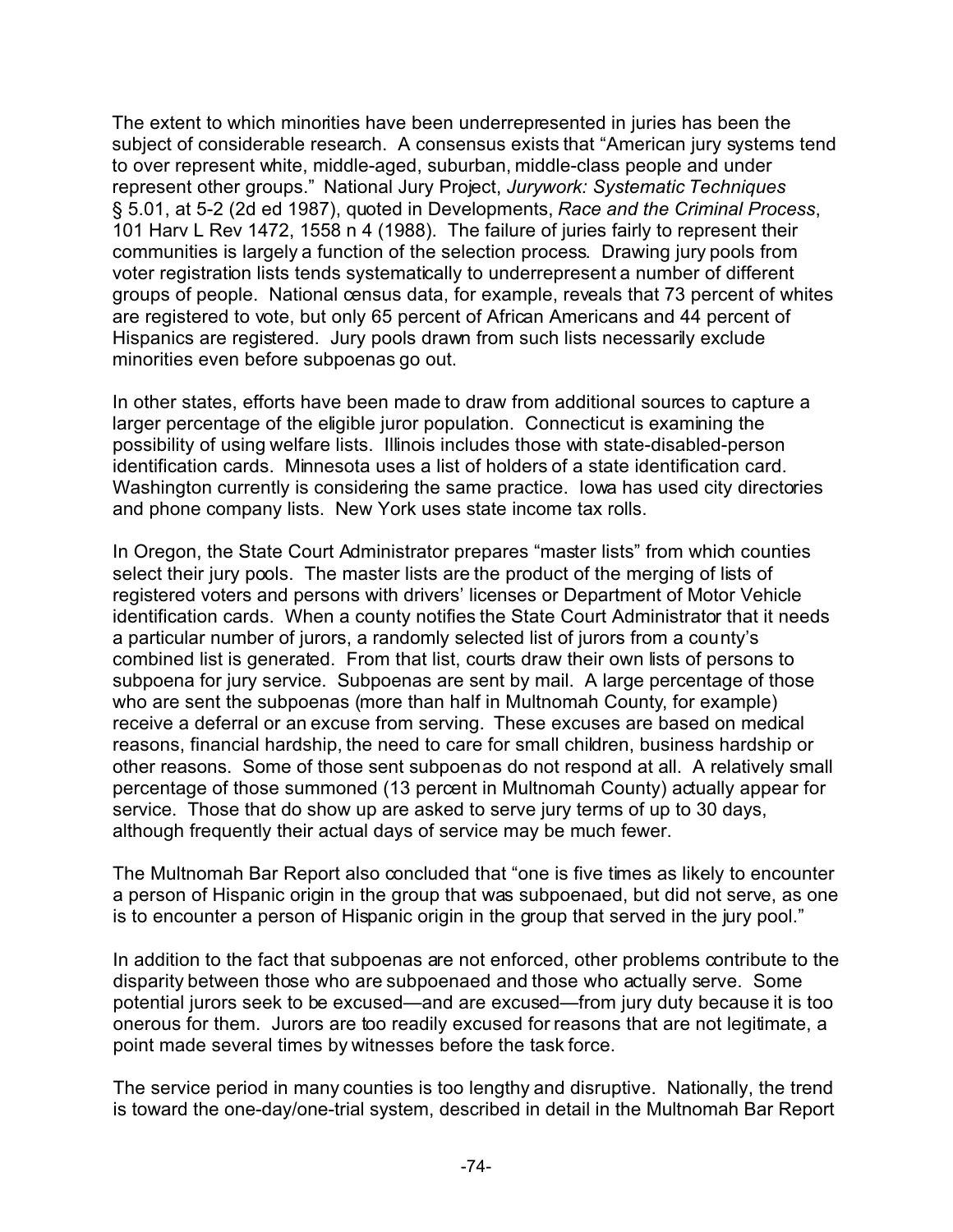at 23–26. We note this recommendation by the Oregon Trial Lawyers Association (*Trial Lawyer*, November 1993, page 2):

> "*Make jury service rewarding*, by pushing for a one trial/one day rule… [and] by raising the per diem, lunch, parking and mileage allowance." (Emphasis in original.)

In addition, juror compensation is inadequate. (Jurors currently receive \$10 per day, plus mileage at eight cents per mile. ORS 10.060, 10.065.) Many jurors are not used efficiently during their service, too often waiting in master jury rooms with nothing to do. This causes frustration and dissatisfaction (which no doubt is communicated to other potential jurors in the community).

#### **Recommendations**

#### *Recommendation Number 7-1*

**Pursuant to authority granted by ORS 10.215(1), the Chief Justice should increase the number of minorities on the source list of persons called to serve on juries and implement changes permissible under existing law. Such changes might include the use of public utility customer lists, city directories, tribal rolls and income tax lists.**

Estimated date for implementation to be completed: January 1, 1995.

Estimated cost of implementation: Minimal.

#### *Recommendation Number 7-2*

**The 1995 Legislative Assembly should consider legislation to change the method of selecting persons to be included in the "source list" for possible jury service in order to include more minorities in the jury pool.**

Estimated date for implementation to be completed: July 1, 1995.

Estimated cost of implementation: Minimal.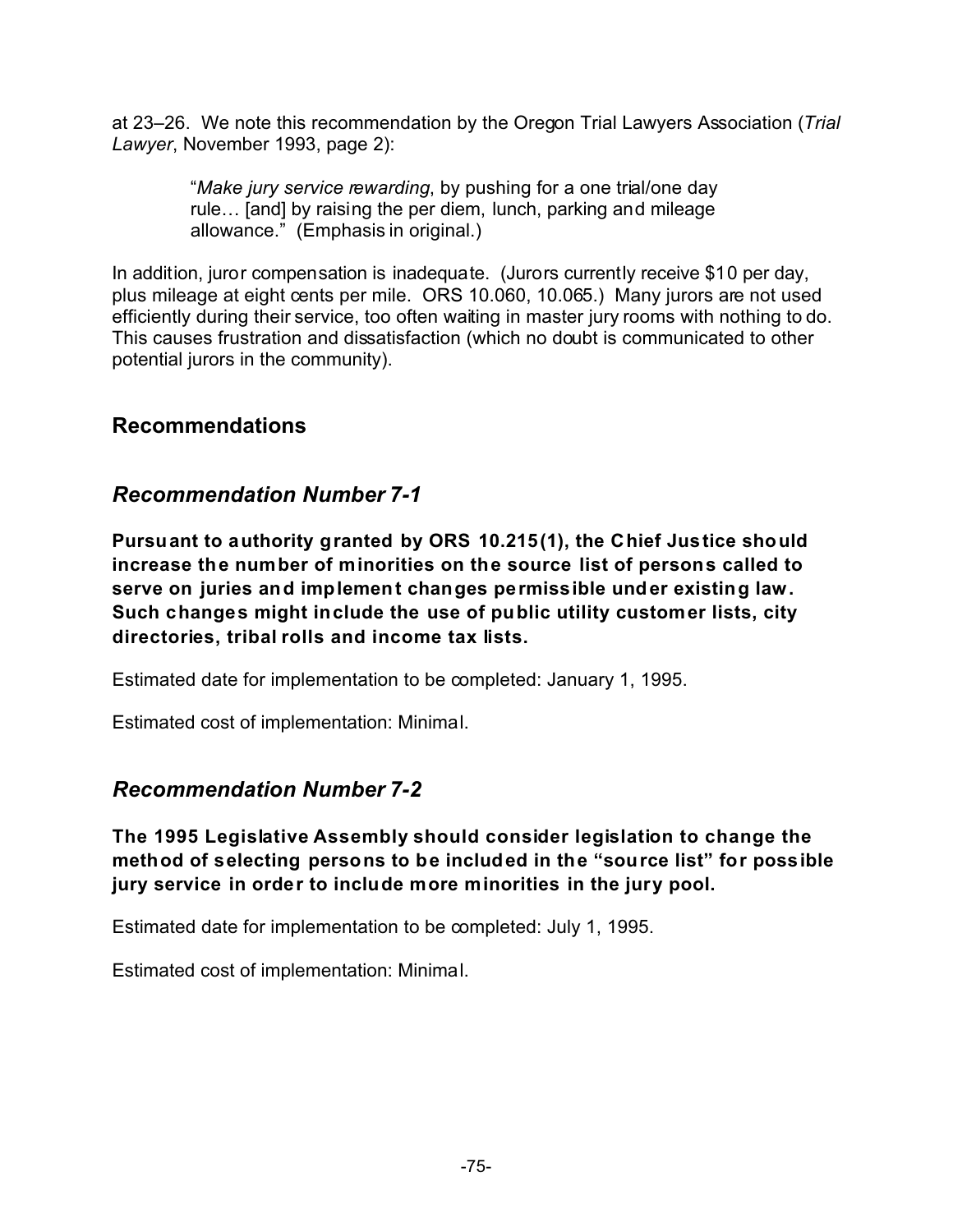#### *Recommendation Number 7-3*

**The Chief Justice, presiding judges, State Court Administrator and trial court administrators should shorten jury terms and implement one-day/onetrial practices wherever practicable.**

Estimated date for implementation to be completed: July 1, 1995.

Estimated cost of implementation: Unknown.

#### *Recommendation Number 7-4*

**ORS 10.060 should be amended to increase juror compensation. This change has also been proposed by the Multnomah Bar Report. In view of the financial exigencies faced by the state, such legislation would be more likely to receive legislative approval if combined with other procedural changes (such as the one-trial/one-day system), if it can be demonstrated that more efficient use of jurors would minimize the total cost of an increase in juror compensation.**

Estimated date for implementation to be complete: July 1, 1995.

Estimated cost of implementation: Modest.

#### *Recommendation Number 7-5*

**The Judicial Department (either the Chief Justice or presiding judges) should promulgate guidelines for stricter enforcement of excuse and deferral rules. The task force believes that excuses should be the exception, not the rule, and that service should be deferred rather than excused altogether.**

Estimated date for implementation to be complete: January 1, 1995.

Estimated cost of implementation: Minimal.

Note: With stricter policies for excusing and deferring juror service, fewer jurors could be summoned, with resultant reduction in cost.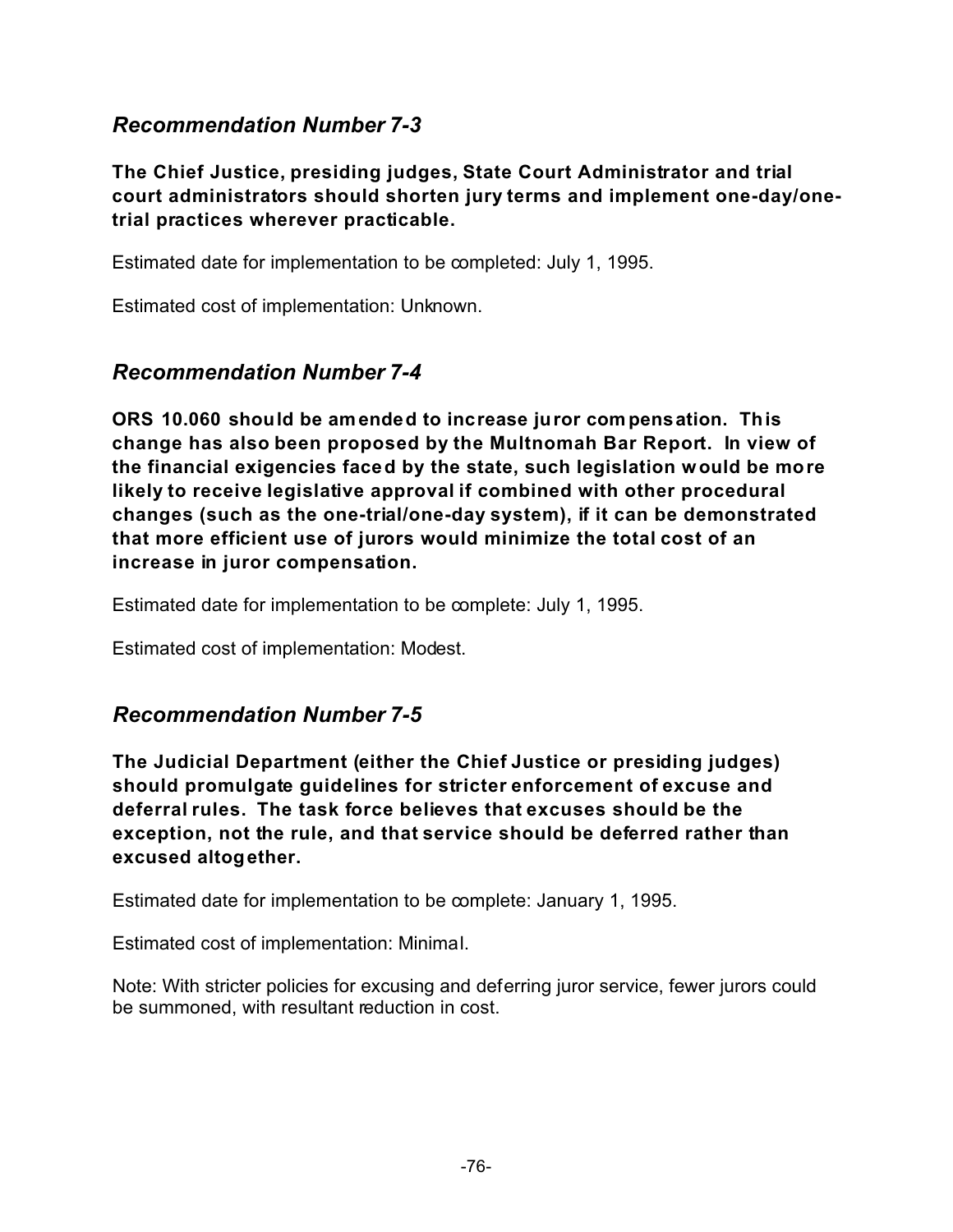#### *Recommendation Number 7-6*

**The State Court Administrator or trial court administrators should implement a follow-up procedure to contact jurors who do not respond to the subpoena.**

Estimated date for implementation to be complete: January 1, 1995.

Estimated cost of implementation: Minimal.

#### *Recommendation Number 7-7*

**The Oregon State Bar, with the cooperation of the Office of the State Court Administrator and the Judicial Department, should be asked to lead an intensive public relations and education effort across the state, appropriate for all media, regarding the importance and significance of jury service, the critical importance of each individual juror, and the role juries play in our judicial system. In addition to such general themes, an effort should be made to communicate specific information, including the length of required service, the amount of compensation, and the fact that an employer may not retaliate when absence from the job is attributable to jury service. Local television and radio stations may be able to assist with the development of public service announcements or short programs. Other professional organizations (such as the Oregon Trial Lawyers Association, the Oregon Association of Defense Counsel, the Oregon District Attorneys Association, the Oregon Criminal Defense Lawyers Association and the Oregon Minority Lawyers Association) may be interested in providing volunteer participants, if not financial assistance.**

**By itself, such a public relations effort cannot succeed in increasing the diversity of jury panels. In combination with the other changes proposed above, however, such a program could play an important role in improving public perceptions and attitudes about jury service and the justice system. The program likely will encourage participation, which increases diversity (socioeconomic as well as racial and ethnic) on jury panels.**

Estimated date for implementation to be complete: July 1, 1995.

Estimated cost of implementation: Modest.

### **Selection of the Jury Panel and Perceived Bias**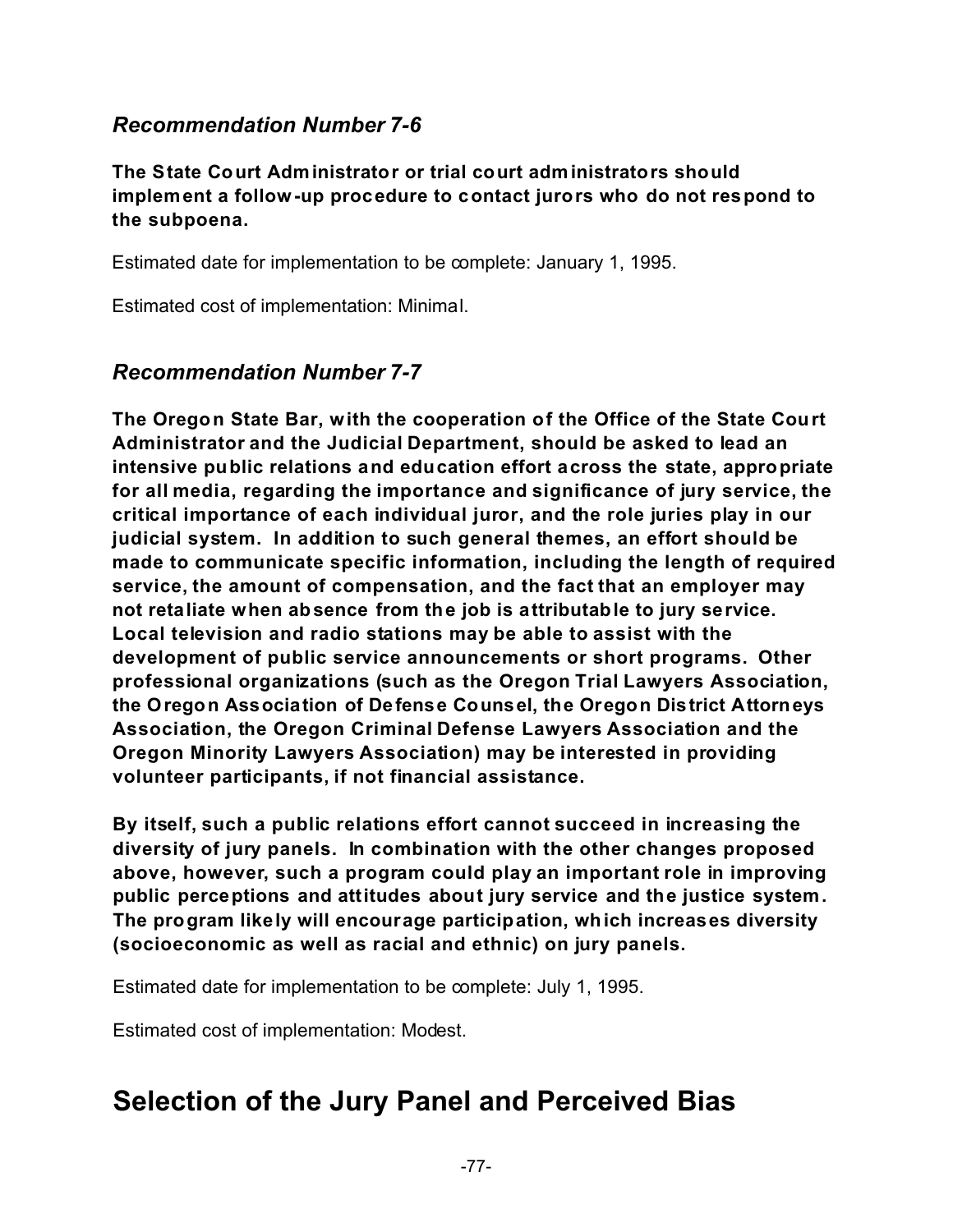## **During Deliberations**

#### **Findings**

The Supreme Court of the United States has observed:

"When any large identifiable segment of the community is excluded from jury service, the effect is to remove from the jury room qualities of human nature and varieties of human experience, the range of which is unknown and perhaps unknowable. It is not necessary to assume that the excluded group will consistently vote as a class in order to conclude, as we do, that their exclusion deprives the jury of a perspective on human events that may be of unsuspected importance in any case that may be presented." *Peters v. Kiff*, 407 US 493, 503–04 (1972).

In ORS 10.030(1), this state has already declared its public policy:

"[T]he opportunity for jury service shall not be denied or limited on the basis of race, national origin, gender, age, religious belief, income, occupation or any other factor that discriminates against a cognizable group in this state."

One African-American witness said, in speaking of a criminal case, that it would have made him feel better if he could have seen a black person on the jury. That sentiment applies equally to civil actions. Another witness observed that people must be able to look at a jury and feel they are going to get a fair trial. The perception of fairness can be critical, and it is difficult to achieve that without racial or ethnic diversity among the jurors who are deciding a case, particularly when one of the litigants is a member of a racial or ethnic minority. Therefore, it is hard to overstate the significance of the lack of diversity on jury panels or the need for effective change.

In part, that change can come about through the mechanisms suggested above for ensuring better representation in the jury pools. In part, however, changes must be made in the selection process.

When asked for opinions based on their actual experience, two-thirds of the survey respondents having an opinion on the issue agreed that peremptory challenges are used to eliminate minorities from the jury based solely on the juror's race or ethnicity. Approximately one-third of all respondents (and half of those who had an opinion on the issue) believed that peremptory challenges are used to remove a nonminority based solely on race or ethnicity. Among minority respondents, 87 percent of those who had an opinion believed that lawyers use peremptory challenges to remove minorities. More than half of those who had an opinion believed that peremptory challenges are used to remove nonminorities based solely on race or ethnicity. Thus, while discriminatory challenges may be used to eliminate nonminorities, they are perceived to be more frequently used to remove minorities from the jury. Exercising peremptory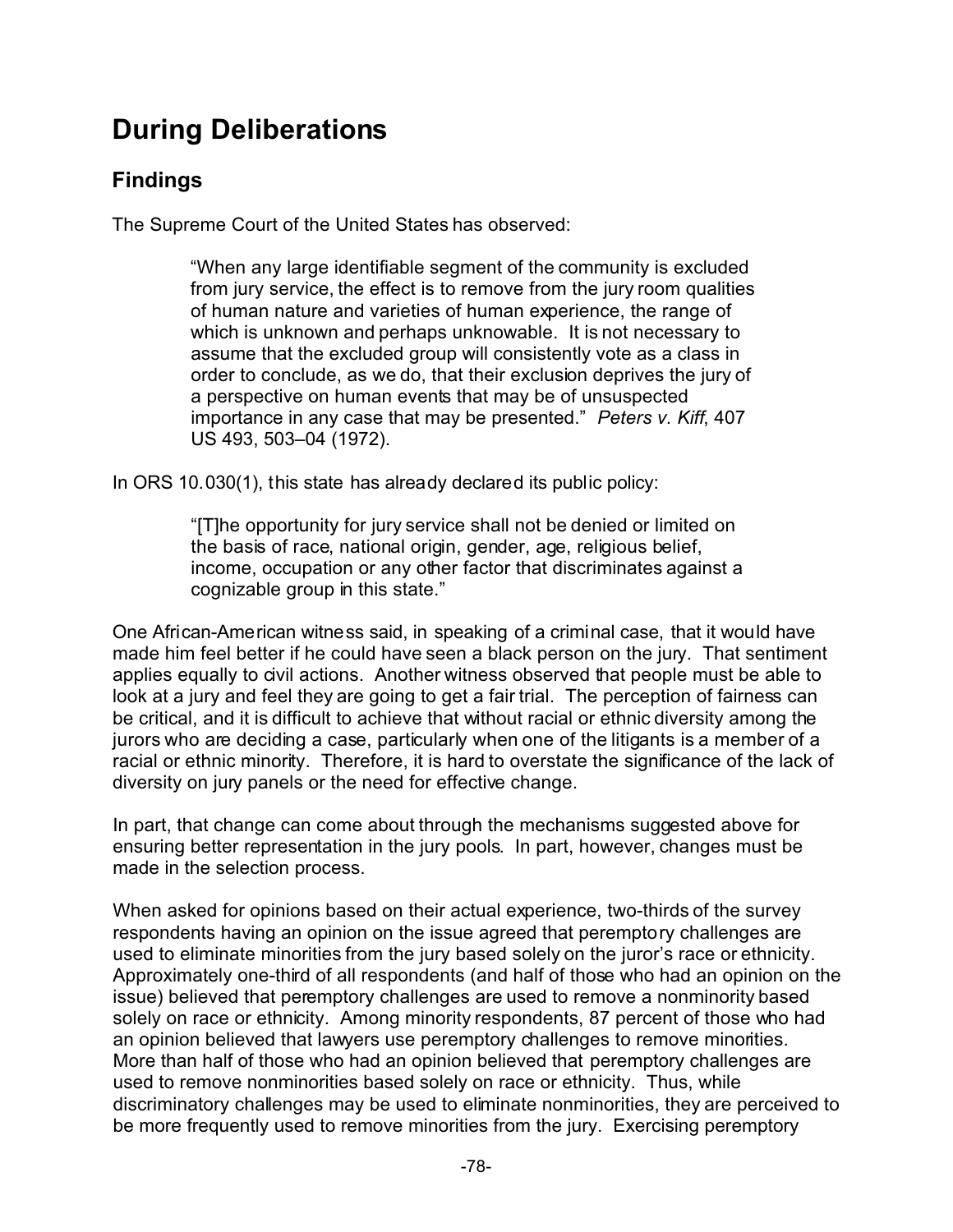challenges solely on the basis of race, whether the juror is a minority or a nonminority, should not be permitted.

The task force is also aware that more than 40 percent of all respondents (55 percent of minority respondents) believe that a minority litigant is less likely to win a personal injury suit. Almost 45 percent of all respondents (almost 60 percent of minority respondents) agree that a minority litigant who does win is likely to receive less compensation from a jury than a nonminority litigant would. The task force believes that these perceptions could be modified if jury panels were more representational and diverse. Steps should, therefore, be taken to modify jury selection procedures in order to reduce discriminatory challenges and achieve this objective.

In *Batson v. Kentucky*, 476 US 79 (1986), the Supreme Court of the United States held that the Equal Protection Clause of the Fourteenth Amendment forbids prosecutors from challenging prospective jurors solely on account of their race. In *Edmonson v. Leesville Concrete Co.*, 111 S Ct 2077 (1991), the Court extended that principle to civil cases. Pointing out that a jury "is a quintessential governmental body, having no attributes of a private actor," the court held that "courts must entertain a challenge to a private litigant's racially discriminatory use of peremptory challenges in a civil trial." To summarize the *Batson* process: a party who feels that an opponent's challenge is racially-based must establish a *prima facie* case of purposeful discrimination—which the party can do by showing that he or she is a member of a cognizable racial or ethnic group and that the opponent has exercised a peremptory challenge to remove from the jury panel a member of that same group. The burden then shifts to the opponent to provide a neutral explanation for the challenge. Although the burden of coming forward with an explanation shifts to the opponent, ultimately the burden of proving purposeful discrimination continues to lie with the party who objects to the exercise of the challenge. See the summary of the rule set forth by the Oregon Supreme Court in *State v. Henderson*, 315 Or 1, 843 P2d 859 (1992).

The *Batson/Edmonson* rule is no panacea. Proving purposeful discrimination may be as difficult as it is easy for the opponent to articulate a nondiscriminatory rationale for the challenge. The task force believes that the *Batson* procedure might be a more powerful tool for avoiding discriminatory challenges if the burden shifted to the proponent of the challenge once a preliminary showing of discrimination has been made.

Some suggest that the answer to the problem posed by discriminatory peremptory challenges lies in the elimination of peremptory challenges altogether. *See, e.g.*, the concurrence of Justice Thurgood Marshall in *Batson, supra*, 476 US at 100–08. The task force suggests two alternative approaches: (1) an amendment to ORCP 57D to permit a challenge of a juror for cause for the possible existence of bias against a racial or ethnic minority, where that bias may affect the juror's determination on a relevant issue, and where the challenging party can point to specific facts (from the juror's background or in answer to questions on *voir dire*) that indicate such a possibility; and (2) to reduce peremptory challenges based on race, a legislative codification of the *Batson* principle, with certain differences designed to make the rule more effective.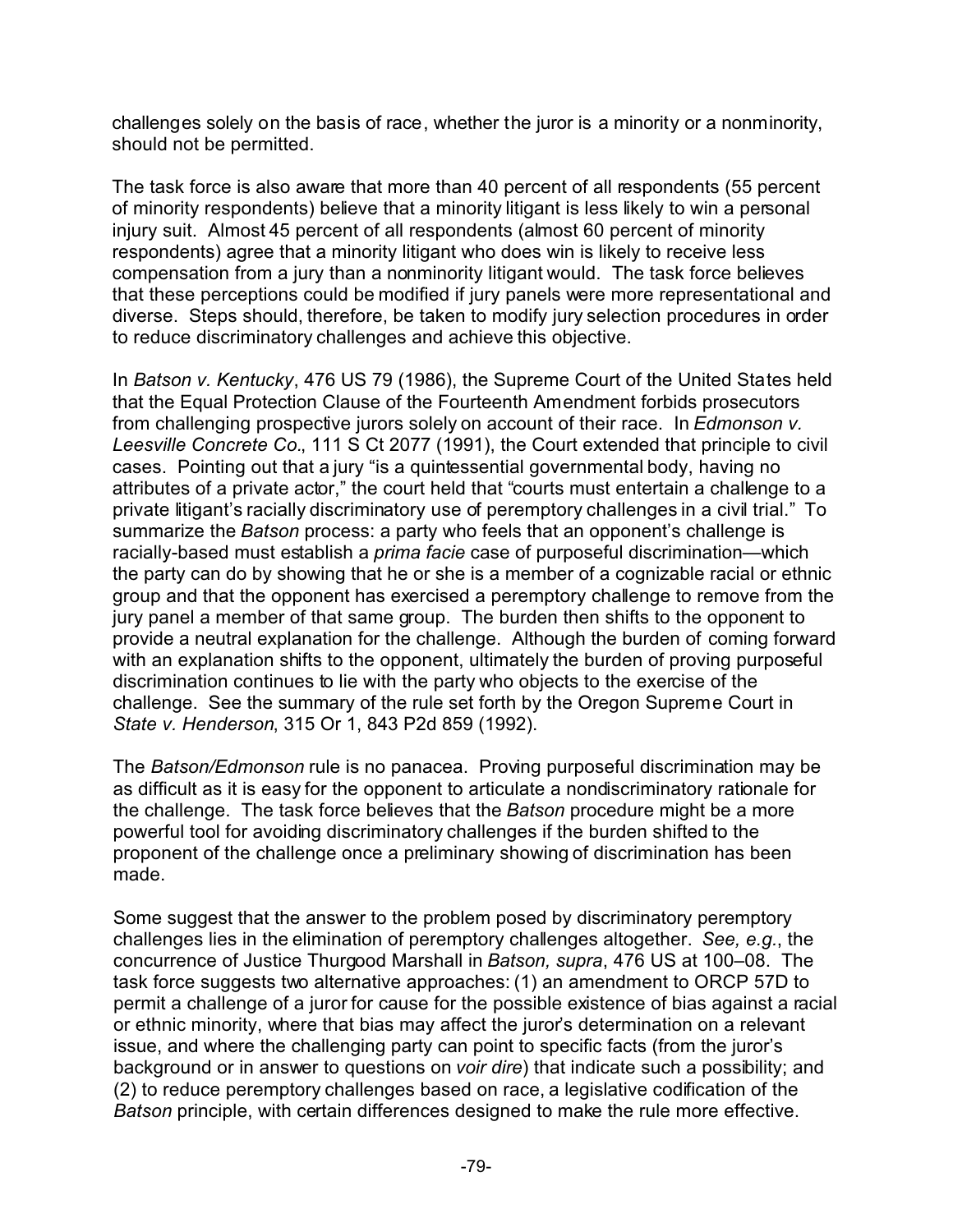The task force heard anecdotal reports of racial and ethnic bias playing a determinative role during jury deliberation, and of jurors who felt intimidated and discouraged from reporting that fact to the court after the verdict or who believed that nothing would be done if they did report it to the court. The procedures for dealing with evidence of misconduct during jury deliberation appear to be limited in this state, and present particular problems.

First of all, it may be impossible to ascertain whether bias has played a part in the deliberative process. Under Oregon law, a lawyer may have no contact with a juror unless the lawyer can demonstrate to the court a reasonable ground for believing that a juror or the jury has engaged in fraud or misconduct that would be sufficient to justify setting aside the verdict. Once such a showing is made, contact with a juror can only occur in the presence of the court and the opposing party. Uniform Trial Court Rules (UTCR) 3.120(2)(b). UTCR 3.120(2)(b) codifies a long-standing proposition in Oregon law. It represents a public policy decision that the risk of interference with a juror's independence and privacy, and the finality which should be accorded to a verdict, are not outweighed by a risk of misconduct in a jury room that will continue undiscovered unless questioning is permitted. The task force believes that the rule represents a reasonable compromise between these interests, and that questioning of jurors should continue to occur in the presence of the court and only after the court is presented with reasonable grounds for conducting the questioning.

More problematic under this model is the procedure after questioning of the jurors has elicited persuasive evidence of bias that tainted the deliberative process. In *Erstgaard v Beard*, 310 Or 486, 800 P2d 759 (1990), the Oregon Supreme Court held that a juror's statements during deliberation cannot, without more evidence, be the basis for setting aside the resulting verdict. The court said:

> "The posture a juror takes for or against a party during deliberations can always be attacked as bias; no verdict would ever be safe if such a meaningless label could justify a new trial... In the relatively few cases in which this court has either permitted or required a new trial for juror misconduct that occurred during the deliberating process, we have found none in which the misconduct consisted solely of juror argument. All the cases have involved specific acts by jurors designed…by the particular offending jurors to give them special knowledge concerning one of the disputed facts in the case then under consideration…[This juror's] actions were different. She did not obtain new information relating to [defendant]. She simply disclosed the basis of her pre-existing bias." 310 Or at 497–98.

The task force heard troubling tales from dismayed jurors that other jurors had argued—successfully—that a particular factual determination be made solely because the party was a member of a racial or ethnic minority. *Ertsgaard v. Beard* would appear to foreclose any remedy for such conduct, even if it is disclosed to the court and the court finds that in fact it happened. The task force, therefore, proposes legislation that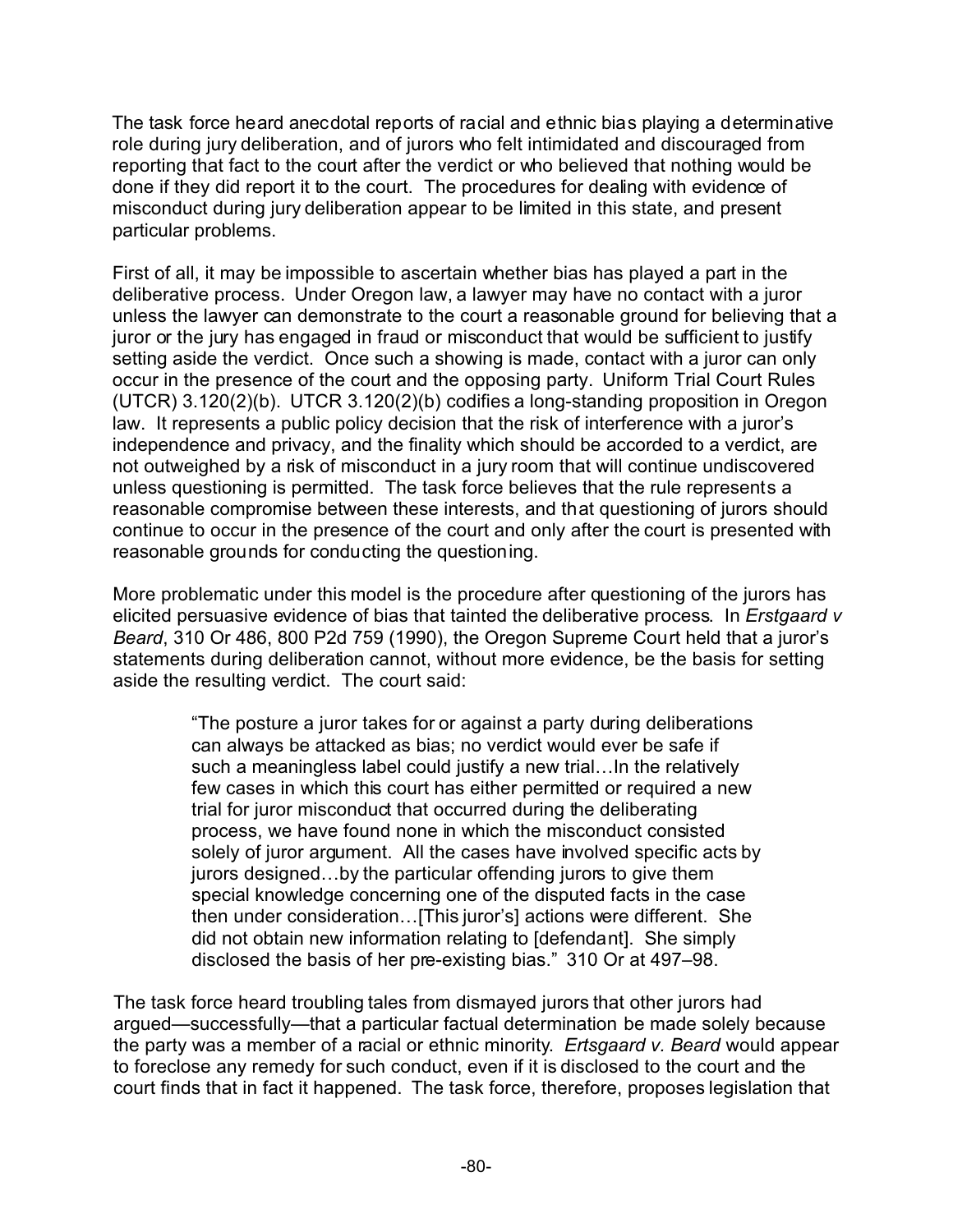would make it easier to challenge jurors who give responses suggestive of racial or ethnic bias.

The main task force survey asked a series of questions comparing the fairness of juries to that of judges in the treatment of minorities. Question 10(k) asked respondents whether they agreed, disagreed, or had no opinion concerning the following statement: "A criminal jury trial is more 'winnable' by prosecutors if the defendant is a minority." Table 7-1 shows the responses.

#### Table 7-1

#### **Respondents who agree that "a criminal jury trial is more 'winnable' by prosecutors if the defendant is a minority."**

| <b>Respondents</b>       | Percentage who agree |
|--------------------------|----------------------|
| All Respondents          | 30%                  |
| Minority respondents     | 44                   |
| Nonminority respondents  | 29                   |
| Judges                   | 27                   |
| Minority lawyers         | 58                   |
| Nonminority lawyers      | 43                   |
| <b>Prosecutors</b>       | 25                   |
| All lawyers              | 44                   |
| Criminal defense lawyers | 74                   |
| Court personnel          | 13                   |

Question 10(l) then asked respondents to comment on whether "A criminal trial WITHOUT A JURY is more 'winnable' by prosecutors if the defendant is a minority."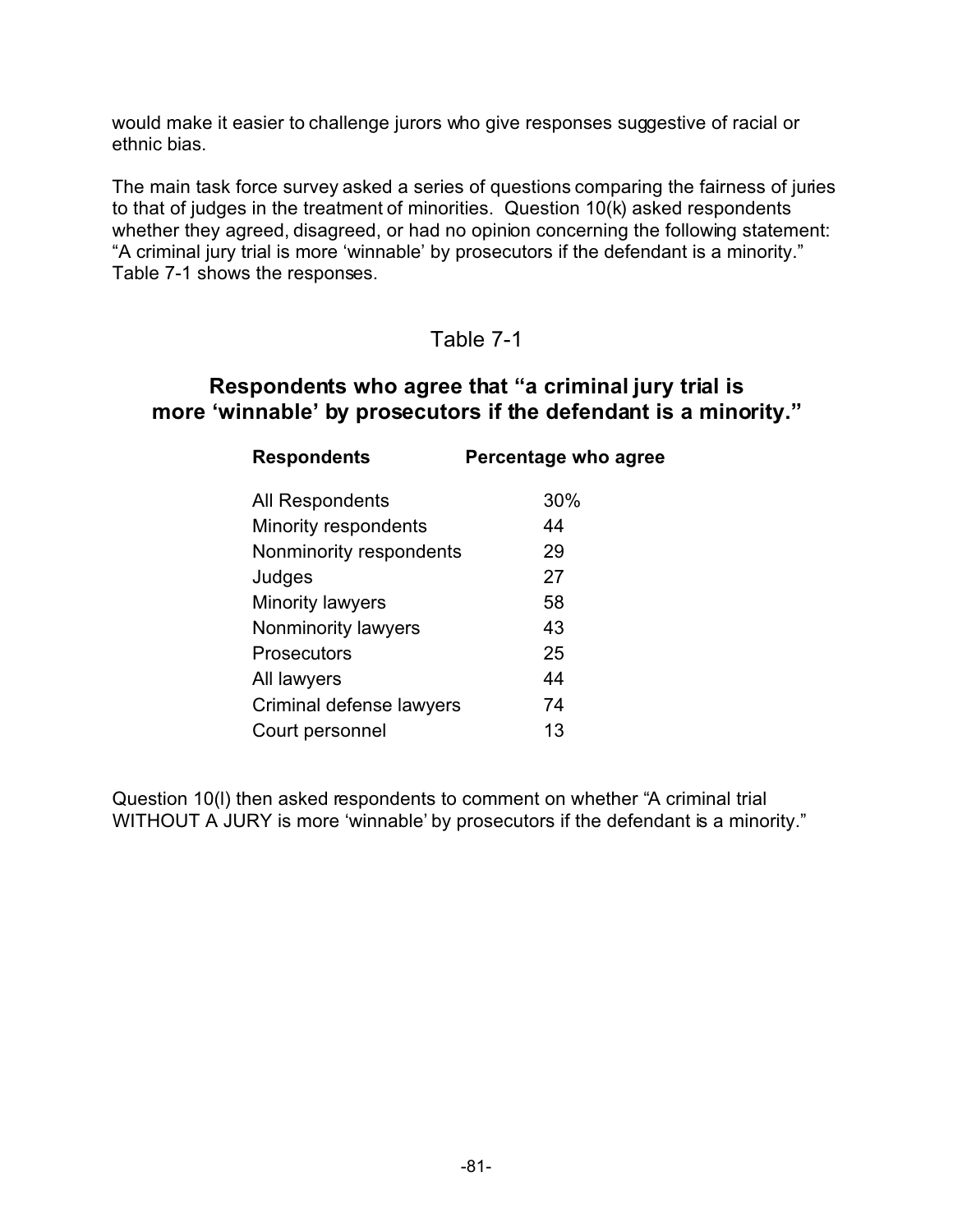#### Table 7-2

#### **Respondents who agree that "a criminal trial without a jury is more 'winnable' by prosecutors if the defendant is a minority."**

| <b>Respondents</b>       | Percentage who agree |
|--------------------------|----------------------|
| All respondents          | 18%                  |
| Minority respondents     | 33                   |
| Nonminority respondents  | 17                   |
| Judges                   | 11                   |
| <b>Minority lawyers</b>  | 41                   |
| Nonminority lawyers      | 26                   |
| <b>All Lawyers</b>       | 27                   |
| Prosecutors              | 10                   |
| Criminal defense lawyers | 46                   |
| Court personnel          | 8                    |

These questions asked for responses "based on your ACTUAL experience." The responses indicated in Tables 7-1 and 7-2 suggest that juries are more biased against minority defendants than are judges. Forty-four percent of all lawyers and 30 percent of all respondents believed a criminal jury trial is more winnable by prosecutors if the defendant is a minority, while over one quarter (27 percent) of all lawyers and 18 percent of all respondents believed a criminal trial *before a judge* is more winnable by prosecutors if the defendant is a minority. (These are substantial percentages, in regard to trials of minorities by both juries and judges.) Question 10(g) of the main survey asked for a response to the statement: "A criminal jury trial is more 'winnable' by the defense if the defendant is a nonminority."

#### Table 7-3

#### **Respondents who agree that "a criminal jury trial is more 'winnable' by the defense if the defendant is a nonminority."**

| <b>Respondents</b>      | Percentage who agree |
|-------------------------|----------------------|
| All respondents         | 35%                  |
| Minority respondents    | 52                   |
| Nonminority respondents | 34                   |
| Judges                  | 28                   |
| Minority lawyers        | 67                   |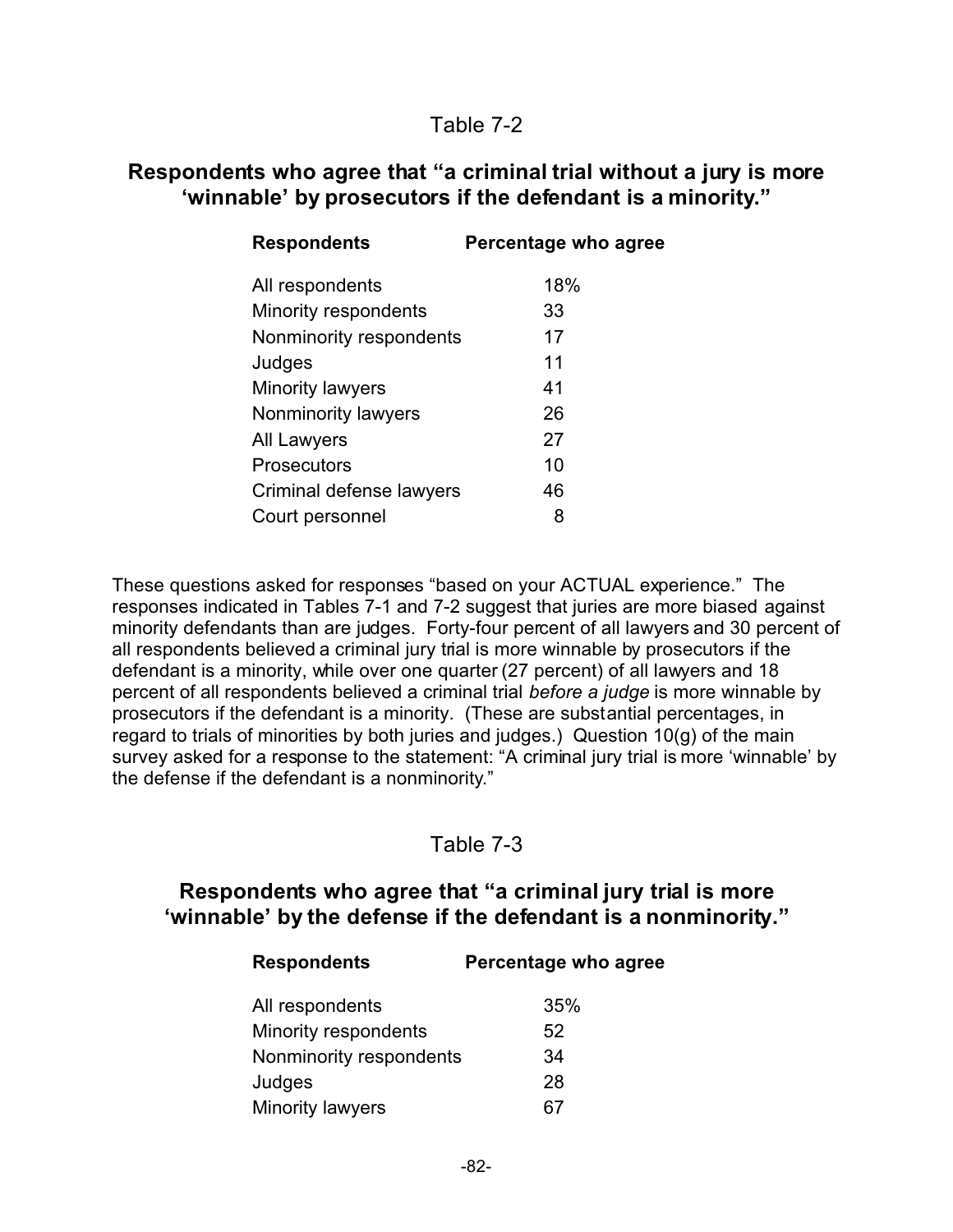| Nonminority lawyers      | 49 |
|--------------------------|----|
| All Lawyers              | 51 |
| <b>Prosecutors</b>       | 34 |
| Criminal defense lawyers | 80 |
| Court personnel          | 18 |

Eighty percent of criminal defense lawyers agreed. A substantial percentage of prosecutors also agreed.

Question 10(h) then asked whether "A criminal trial WITHOUT A JURY is more 'winnable' by the defense if the defendant is a nonminority."

#### Table 7-4

#### **Respondents who agree that "a criminal trial without a jury is more 'winnable' by the defense if the defendant is a nonminority."**

| <b>Respondents</b>       | <b>Percentage Who Agree</b> |
|--------------------------|-----------------------------|
| All respondents          | 20%                         |
| Minority respondents     | 36                          |
| Nonminority respondents  | 18                          |
| Judges                   | 10                          |
| Minority lawyers         | 44                          |
| Nonminority lawyers      | 28                          |
| Prosecutors              | 9                           |
| Criminal defense lawyers | 50                          |
| Court personnel          | 10                          |

In every category of respondents, the perception is that, to the extent a criminal trial is biased, juries are more biased in favor of nonminority defendants than are judges. Even so, half of all criminal defense lawyers, 44 percent of minority lawyers, 36 percent of all minority respondents and 29 percent of all lawyers perceived bias by judges.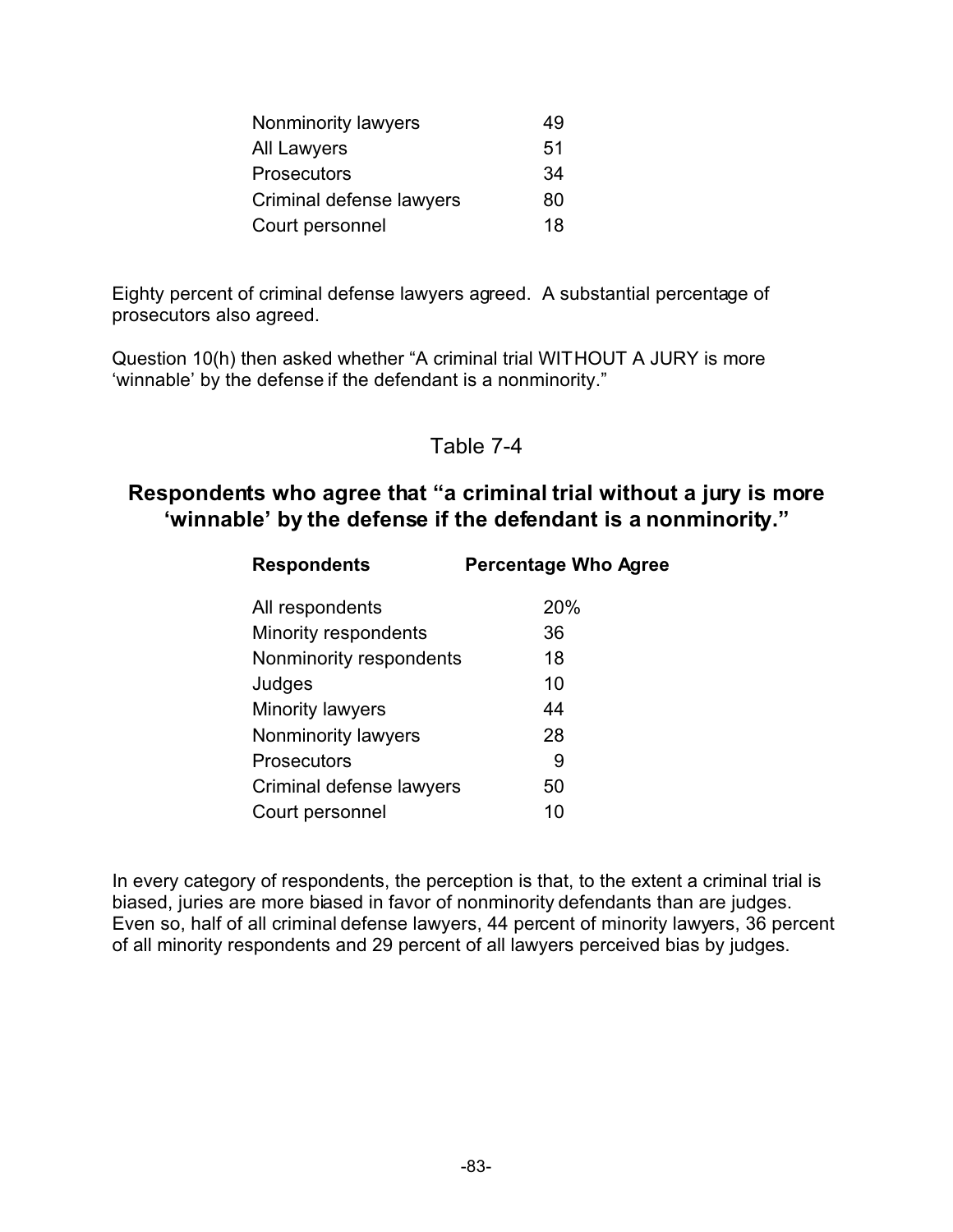#### **Recommendations**

#### *Recommendation Number 7-8*

**Every potential juror should receive an orientation (perhaps by videotape) that not only describes the jury process, but that also includes a succinct statement of the reasons why it is essential for every potential juror to disclose any predisposition to judge a party or assess a witness based solely on racial or ethnic grounds.**

Estimated date for implementation to be completed: July 1, 1995.

Estimated cost of implementation: Less than \$25,000.

#### *Recommendation Number 7-9*

**The oath given to potential jurors should include specific reference to the obligation to disclose to the court, during the jury selection process, their own bias against a racial or ethnic minority (including a specific group if appropriate), and the obligation to decide the case free from ethnic or racial bias.**

Estimated date for implementation to be completed: July 1, 1995.

Estimated cost of implementation: Minimal.

#### *Recommendation Number 7-10*

**Prior to the** *voir dire* **examination, when requested by a party or when a court believes it is appropriate, a trial court should conduct an initial** *voir dire* **of potential jurors designed to elicit any evidence of bias against a racial or ethnic minority that may affect the juror's deliberations.**

Estimated date for implementation to be completed: July 1, 1995.

Estimated cost of implementation: Minimal.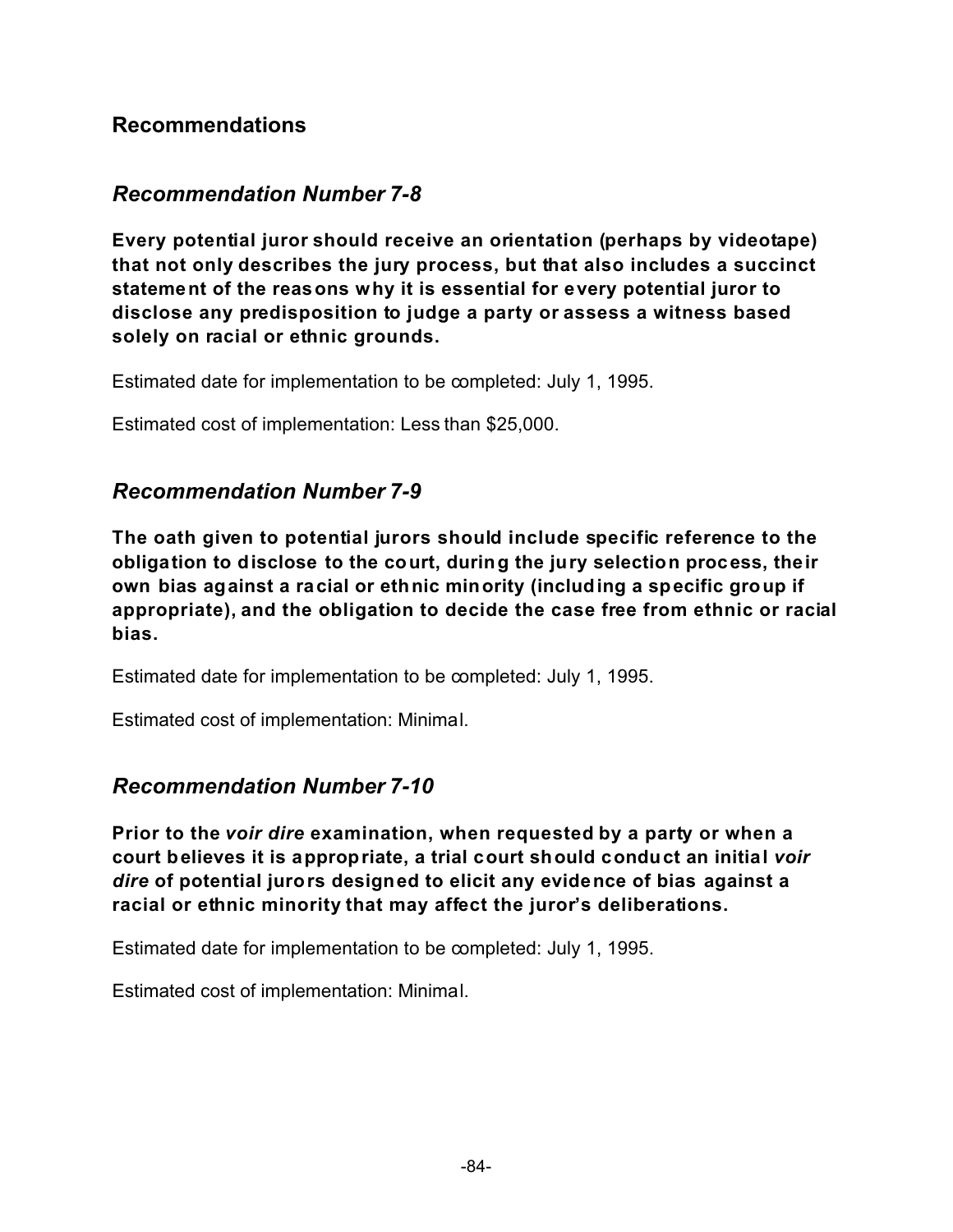#### *Recommendation Number 7-11*

**The Council on Court Procedures and the legislature should amend ORCP 57D, adding the following as grounds for a challenge for cause: any evidence which would reasonably suggest that the juror may possibly reach a decision based in whole or in part on racial or ethnic bias against a party or a potential witness.**

Estimated date for implementation to be completed: July 1, 1995.

Estimated cost of implementation: Minimal.

Comment: Unlike the other grounds for challenges for cause, this proposed basis is phrased in terms of a "possibility" rather than a proven fact. The task force believes that this addition is required to preserve the integrity of the jury process by avoiding even the perception of juror bias.

#### *Recommendation Number 7-12*

**The Judicial Department should seek the following proposed legislation (codifying** *Batson/Edmundson***):**

- *Section 1***: Section 2 of this Act is added to and made a part of ORS chapter 10 or ORCP 57:**
- *Section 2***: (1) A party in a civil or criminal trial may not exercise peremptory challenges primarily on the basis that jurors to be challenged belong to a particular cognizable group with respect to race or ethnicity. A rebuttable presumption exists that peremptory challenges do not violate this subsection.**
	- **(2) If a party believes the adverse party has exercised peremptory challenges on a basis prohibited under subsection (1) of this section, the party so believing may move for a mistrial before the jury is sworn and outside of the presence of potential jurors. The moving party has the burden of establishing:**
		- **(a) That the prospective jurors excluded belong to a cognizable group with respect to race or color; and**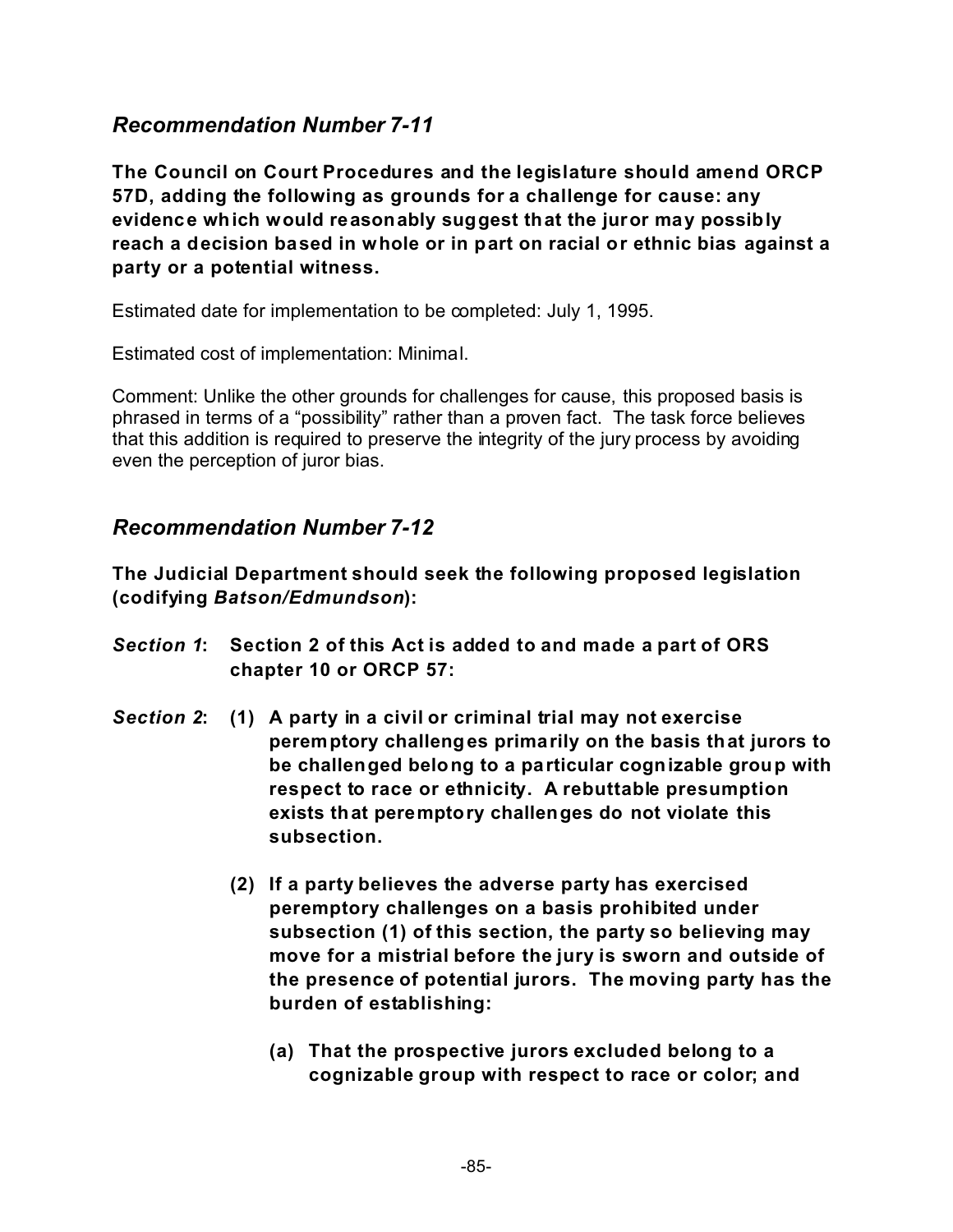- **(b) That there is a likelihood that the adverse party has challenged the potential jurors primarily on the basis that they belong to the cognizable group.**
- **(3) If the court finds that the circumstances as presented by the moving party create a likelihood that the adverse party is challenging prospective jurors primarily on the basis that they belong to the cognizable group, the burden shifts to the adverse party to show that the peremptory challenges in question were not exercised primarily on the basis of membership by the prospective juror in a cognizable group. If the adverse party fails to meet the burden of justification as to the questioned challenges, the presumption that the challenges do not violate subsection (1) of this section is rebutted.**

Note: This is a modified version of a bill that was introduced in the 1993 legislative session; it was referred to the House Judiciary Committee, where it died.

Estimated date for implementation to be completed: July 1, 1995.

Estimated cost of implementation: Minimal.

#### *Recommendation Number 7-14*

#### **The Oregon State Bar and Oregon Supreme Court should promulgate disciplinary rules that the use of a peremptory challenge to excuse a juror solely on the basis of race or ethnicity is unethical.**

Estimated date for implementation to be completed: January 1, 1995.

Estimated cost of implementation: Minimal.

Suggestions for implementation: Changes in the Disciplinary Rules require concurrence of the Oregon State Bar and the Supreme Court. ORS 9.490.

#### *Recommendation Number 7-15*

**The Oregon State Bar should draft a rule of professional responsibility concerning the status of persons. Such a rule could be patterned after the ABA Code of Judicial Conduct 3B(6):**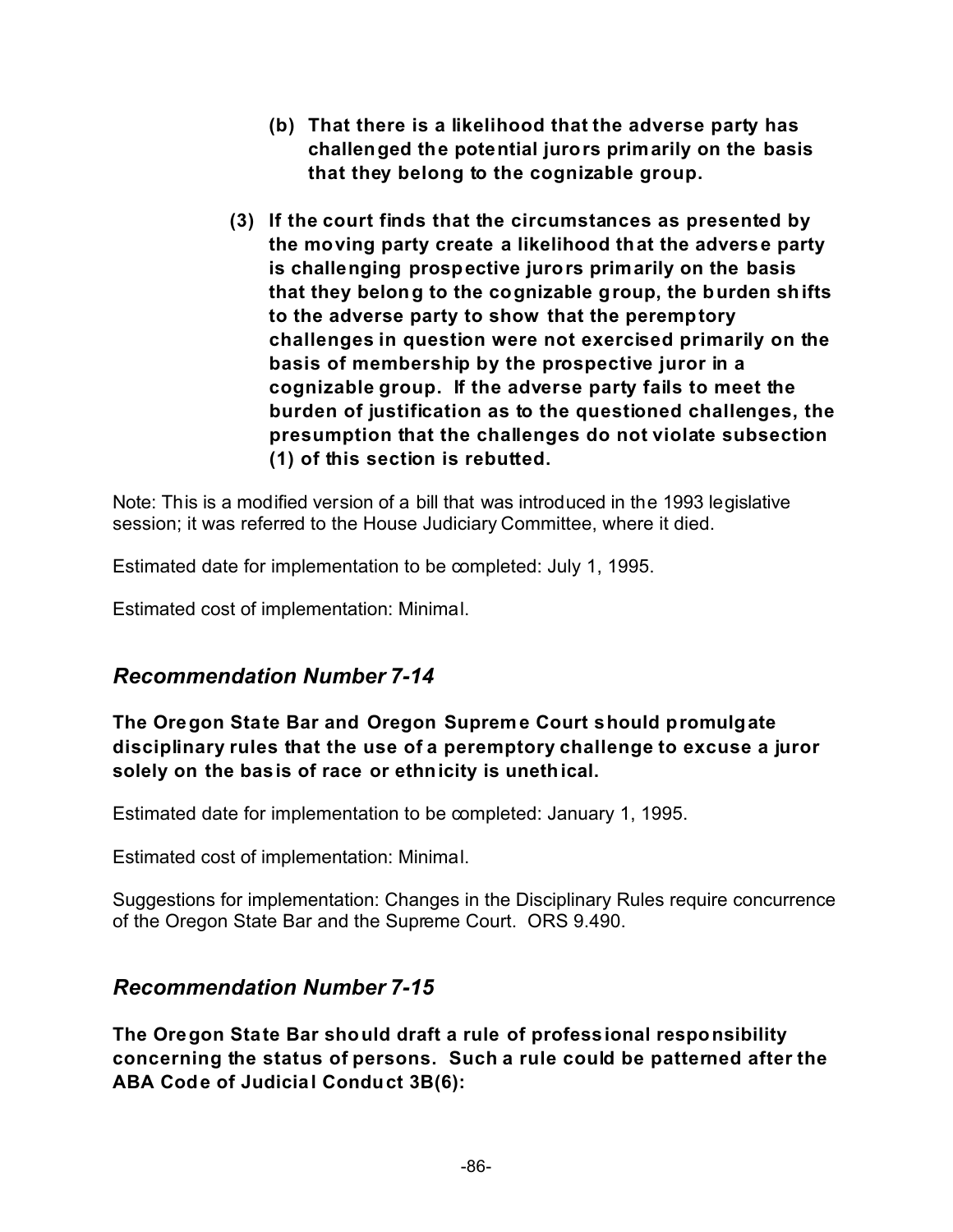**"Lawyers in proceedings before the court shall refrain from manifesting, by words or conduct, bias or prejudice based upon race, sex, or socio-economic status, against parties, witnesses, counsel or others. This section, however, shall not preclude legitimate advocacy when race, sex, religion, national origin, disability, age, sexual orientation, socioeconomic status, or other similar factors, are issues in the proceedings."**

Estimated date for implementation to be completed: July 1, 1995.

Estimated cost of implementation: Minimal.

Persons responsible: Oregon State Bar and Oregon Supreme Court.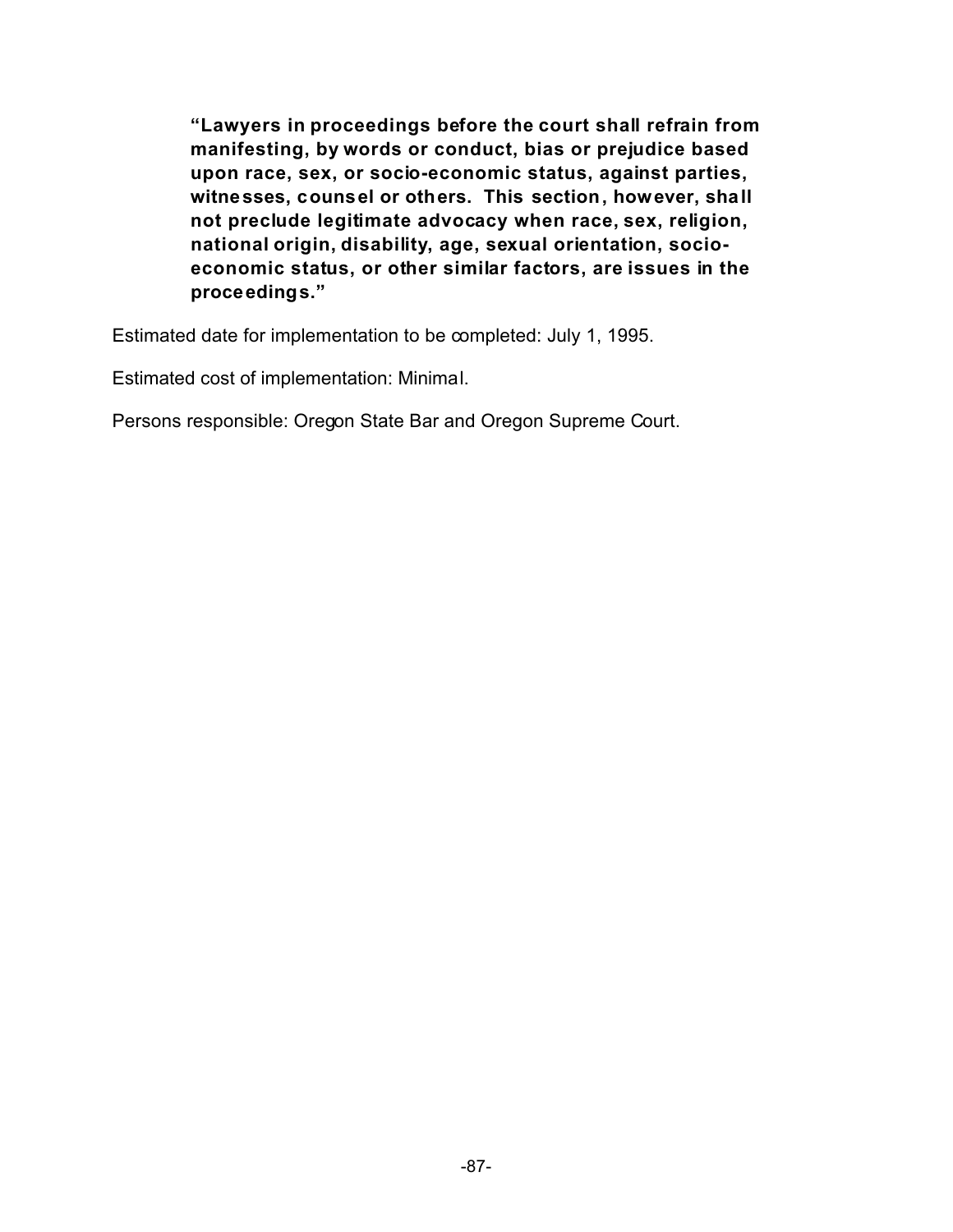# Chapter 8

# **The Role of Oregon Law Schools in Addressing Racial Problems in the Oregon Legal Community**

Each Oregon law school—University of Oregon School of Law, Willamette University College of Law, and Northwestern School of Law at Lewis and Clark College—completed a general questionnaire sent by the task force.<sup>12</sup> Each law school also responded to specific follow-up questions.

Minorities comprise 9.35 percent of the Oregon population, but minority lawyers make up only 2.66 percent of the members of the Oregon State Bar. The task force believes that the state's three law schools, in conjunction with the Oregon State Bar, must address the problem of minority underrepresentation in Oregon's legal community in four areas: (1) recruitment of minority law students; (2) support, retention and graduation of minority law students; (3) assistance in passing the bar exam; and (4) placement in Oregon jobs. Action in each area is an essential step in achieving the ultimate goal—increasing the number of and opportunities for minority attorneys in Oregon.

### **Recruitment of Minority Law Students**

#### **Findings**

Since the 1987–88 school year, applications to the three Oregon law schools have grown steadily. For example, 1993–94 saw 5,628 applicants compared to 2,306 in 1987–88. Although the number of minority applicants has also grown steadily, the percentage of the total number of applicants who are minorities has remained, for the most part, constant. Minorities made up 13 percent of all applicants in 1987–88, 14 percent in 1988–89, 12 percent in 1989–90, 13 percent in 1990–91, 13 percent in 1991–92, 17 percent in 1992–93, and 16 percent in 1993–94.

Similar figures exist for the number of Oregon residents who applied to other law schools approved by the American Bar Association. For the 1987–88 academic year, 428 applications were reported from Oregon residents; 49 (11.44 percent) of those from minorities. For 1988–89, 522 applicants, 51 (9.77 percent) from minorities; for 1989–90, 528 applicants, 55 (10.41 percent) from minorities; for 1990–91, 563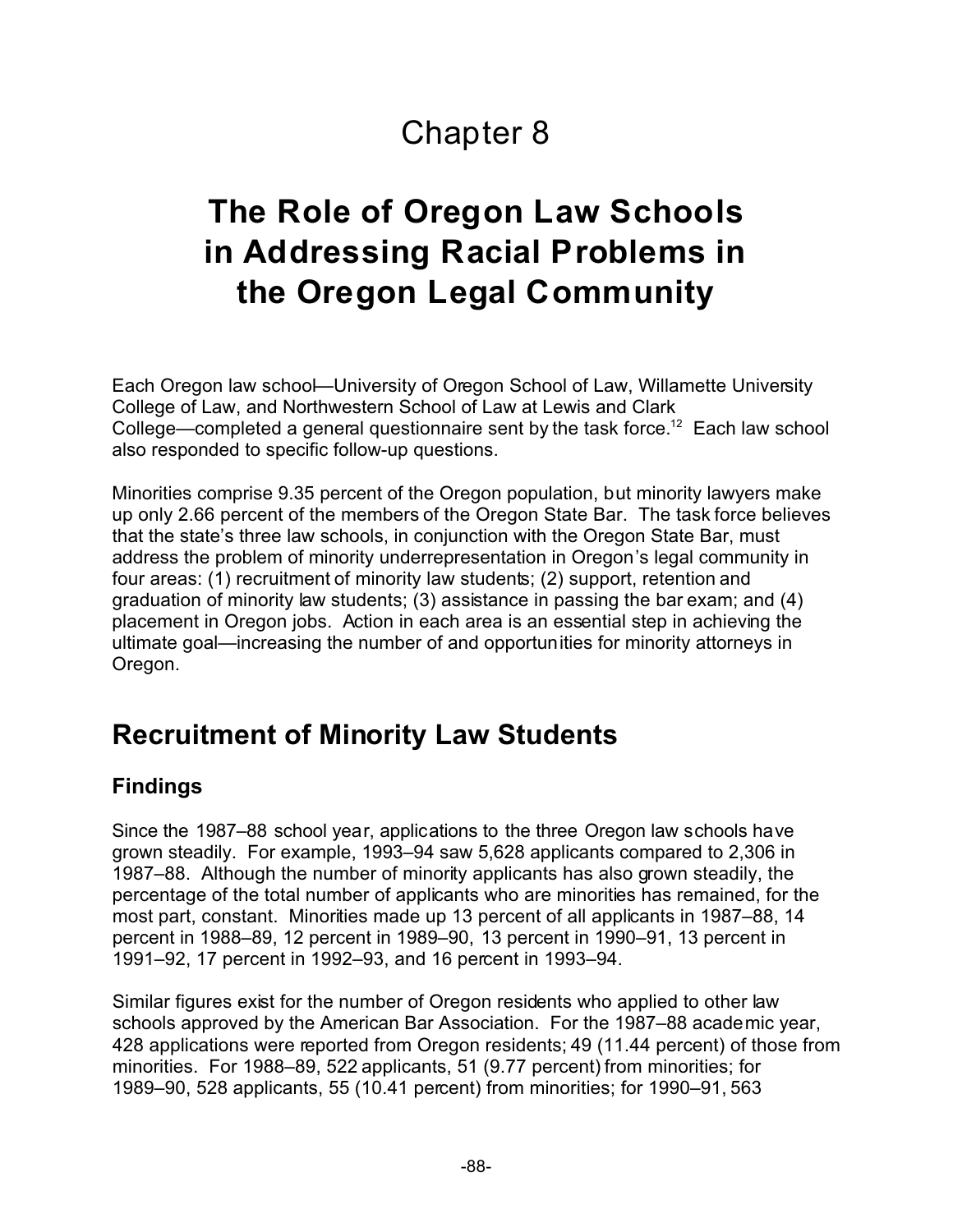applicants, 57 (10.12 percent) from minorities; and for 1991–92, 560 applicants, 69 (12.32 percent) from minorities.

Since 1987, 10.87 percent of Oregon residents who applied to an American Bar Association (ABA) approved law school were minorities, while 9.35 percent of Oregon's population consisted of minorities. Thus, the percentage of law school minority applicants from Oregon slightly exceeded the percentage of minorities in the Oregon population. Law schools and the Oregon State Bar must work together to recruit Oregon minority students to remain in Oregon for law school and become active members of the bar.

Nationwide, the percentage of minority law school applicants is less than the percentage of minorities in the general population. In 1990, African Americans were 12.05 percent of the United States population, but only 8.03 percent of all law school applicants in 1987–92. Asians/Pacific Islanders were 2.92 percent of the population and were 3.92 percent of all law school applicants. Hispanics/Latinos were 8.98 percent of the population and a mere 4.91 percent of all law school applicants. Native Americans were .78 percent of the population and .52 percent of all law school applicants.

During 1987–93, total student matriculation at Oregon law schools fluctuated. Entering Oregon law schools for the 1987–88 year were 543 students, compared to 575 in 1993–94. The high for the period surveyed was 610 in 1989–90, with a low of 515 in 1991–92.<sup>13</sup> In those same years, the number of minority students entering Oregon law schools ranged from a high of 84 in 1993–94 to a low of 59 in 1989–90.

In the three Oregon law schools, minorities constituted 13 percent of matriculating students in 1987–88, 11 percent in 1988–89, 10 percent in 1989–90, 13 percent in 1990–91, 15 percent in 1991–92, 12 percent in 1992–93, and 15 percent in 1993–94. African-American students ranged from a high of four percent in 1993–94 to a low of one percent in 1988–89. Asians/Pacific Islanders ranged from a high of seven percent in 1991–92 to a low in 1992–93 and 1989–90 of four percent. Hispanics/Latinos comprised two percent of the entering class in every year except 1991–93, when they comprised three percent. In every year, Native Americans represented two percent of the total number of entering law students.

These statistics demonstrate that Oregon law schools are recruiting minority students in relative proportion to Oregon's minority population. Over the last six years, 12 percent of students who matriculated at Oregon law schools were minorities. Increasing the number of and opportunities for minority attorneys in Oregon, however, requires more than mere statistical correlations. Innovative methods and ideas must be utilized to increase the diversity of entering classes at Oregon's three law schools, the first step in creating a truly diverse bar.

All Oregon law schools use one or more of the following techniques to attract minority applicants: direct mail campaigns to minorities who have applied to take the LSAT; hosting Minority Law Day, where high school and college students are invited to visit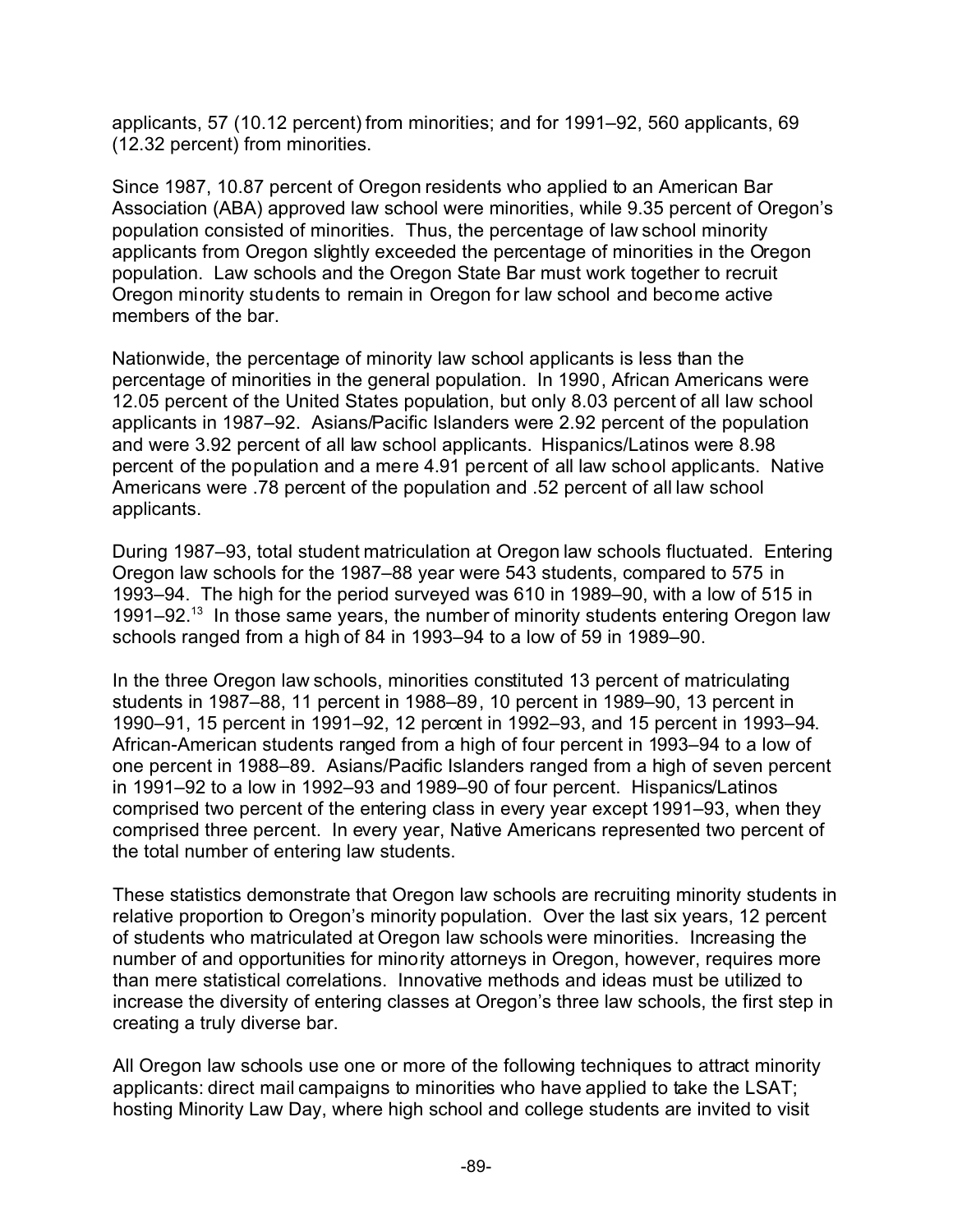with minority law students, lawyers and judges; attending regional and national law forums; recognizing in the admissions process the value of a diverse class; involving minority students in recruitment, and follow-up contact with minority applicants.

The offer of a scholarship is the most effective means of attracting minority students. All three Oregon law schools have minority scholarship programs. Northwestern School of Law at Lewis and Clark College has a \$100,000 Native American endowed scholarship fund, and an ethnic scholarship program at Willamette University College of Law is more than two decades old. All three Oregon law schools have received significant, yet rapidly diminishing, funding for minority scholarships from the Oregon Law Foundation. The University of Oregon stated in its survey response, "[We are] still behind many law schools across the country who are able to offer full tuition for all three years of law school and if we were able to compete with more scholarship money, the numbers of minorities would clearly increase."

The Oregon State Bar provides two types of financial assistance to minority students to encourage them to enroll at an Oregon law school as well as to remain in Oregon through a waiver-of-repayment incentive. The first type of assistance is a conditional loan. These loans are made to financially-needy minority students. If the borrower takes the Oregon bar exam before taking an exam of any other state and passes within one year of graduation, repayment of the loan is waived. The second type of assistance is a minority scholarship. Repayment is also waived if the borrower becomes an active member of the Oregon State Bar within one year of graduation. These are effective ways to increase minority lawyers in Oregon.

The three Oregon law schools also have taken steps to increase the pool of minorities interested in a legal career. These steps include visiting minority organizations on undergraduate campuses and inviting minority youth to the Minority Law Day. The University of Oregon School of Law offers a program in which undergraduate minority students interested in a legal career are matched with law students in a mentoring relationship.

The task force received extensive testimony concerning the need for bilingual attorneys. As noted throughout this report, non-English-speaking persons face significant barriers in the legal system. The number of bilingual attorneys is believed to be small in comparison to the number of non-English-speaking litigants. One method of remedying this problem is to increase the number of bilingual law students and afford them an opportunity to pursue a legal career in Oregon. Currently, Oregon law schools have no programs that aim to increase the number of bilingual law school students.

As the minority population of Oregon continues to grow, more residents will not speak English. There is a great need now, and there will be an increasing need in the future, for bilingual attorneys. Oregon law schools should encourage students to be proficient in a second language.

### **Support, Retention and Graduation**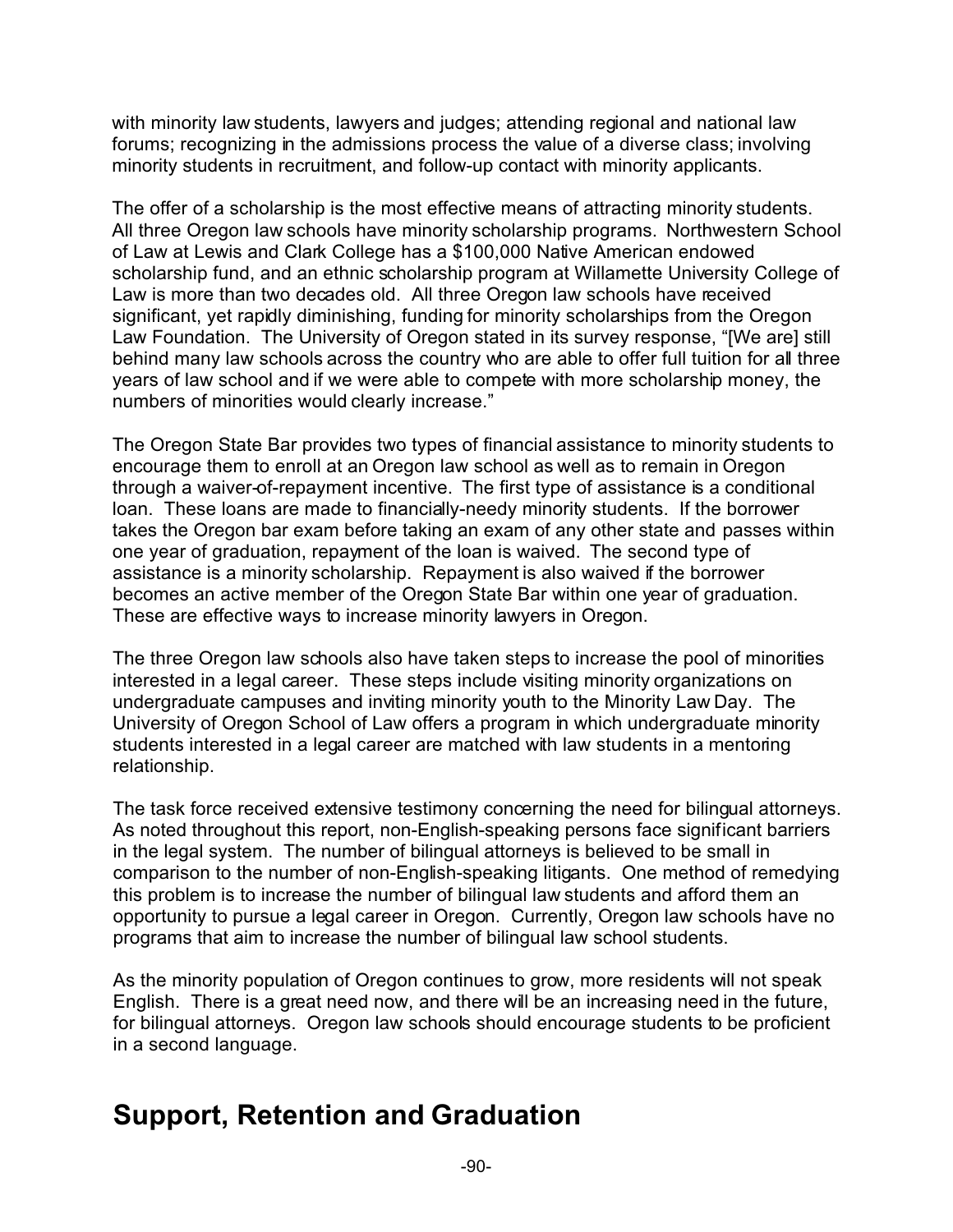#### **Findings**

All three schools recognize that the ultimate goal is not to just encourage minorities to attend law school, but to provide support for those students once they arrive, and to ensure that they graduate. The total number of students who graduated at Oregon law schools increased over the period surveyed. In 1988–89, 446 students graduated; in 1992–93, 534 students graduated. The number of minority graduates over the same period was 32 in 1988–89, 48 in 1989–90 and 1991–92, 42 in 1990–91, and 63 in 1992–93.

For those five academic years, minorities were 7.17 percent of all graduates in 1988–89, 9.79 percent in 1989–90, 8.46 percent in 1990–91, 8.90 percent in 1991–92, and 12 percent in 1992–93. African-American graduates represented a high of 2.80 percent in 1992–93 and a low of .44 percent in 1988–89. Asian/Pacific Islanders constituted a high of 5.24 percent in 1992–93 and a low of 3.13 percent in 1988–89. Hispanics/Latinos were a high of 2.44 percent in 1989–90 and a .60 percent low in 1990–91. Native Americans ranged from a high of 1.48 percent in 1991–92 to a low of .93 percent in 1992–93.

Disturbingly, the average percentage of minority students who graduated from Oregon law schools between 1989–93, 9.26 percent, was significantly lower than the average percentage of minority students who matriculated over that same period, 12.20 percent. Enrolling larger numbers of minority law students is only one step in eliminating underrepresentation. Efforts must be made to ensure that minority students who enroll at Oregon law schools remain to graduate. The average attrition rate among minority students, 25 percent, is significantly higher than among nonminority students, eight percent. *See* Table 8-9, *infra*.

Retention and graduation of minority students requires attention to two areas. The first is academic support for those in need of it. In order to assist minority students academically, each law school has an Academic Support Program that provides tutorial services for minority students. The tutors assist students with analytical and writing skills, exam preparation and study skills. In addition, at the University of Oregon and Northwestern School of Law, a summer orientation program is offered before the first semester.

Presently, Academic Support Programs focus on first year courses with some time spent, at least at one law school, on "bar exam courses" in a student's second and third year. We believe that law schools should emphasize the importance of and provide tutorial assistance for all "bar exam courses." Minority students needing assistance would have access to—and we hope be encouraged to take advantage of—tutorial assistance while earning credit towards graduation.

The second type of support that law schools should provide is cultural. A law school environment should be culturally sensitive and integrative. To provide a reasonable level of comfort and acceptability for minority students, the cultural support of nonminorities is as important as the support of other minorities. As noted throughout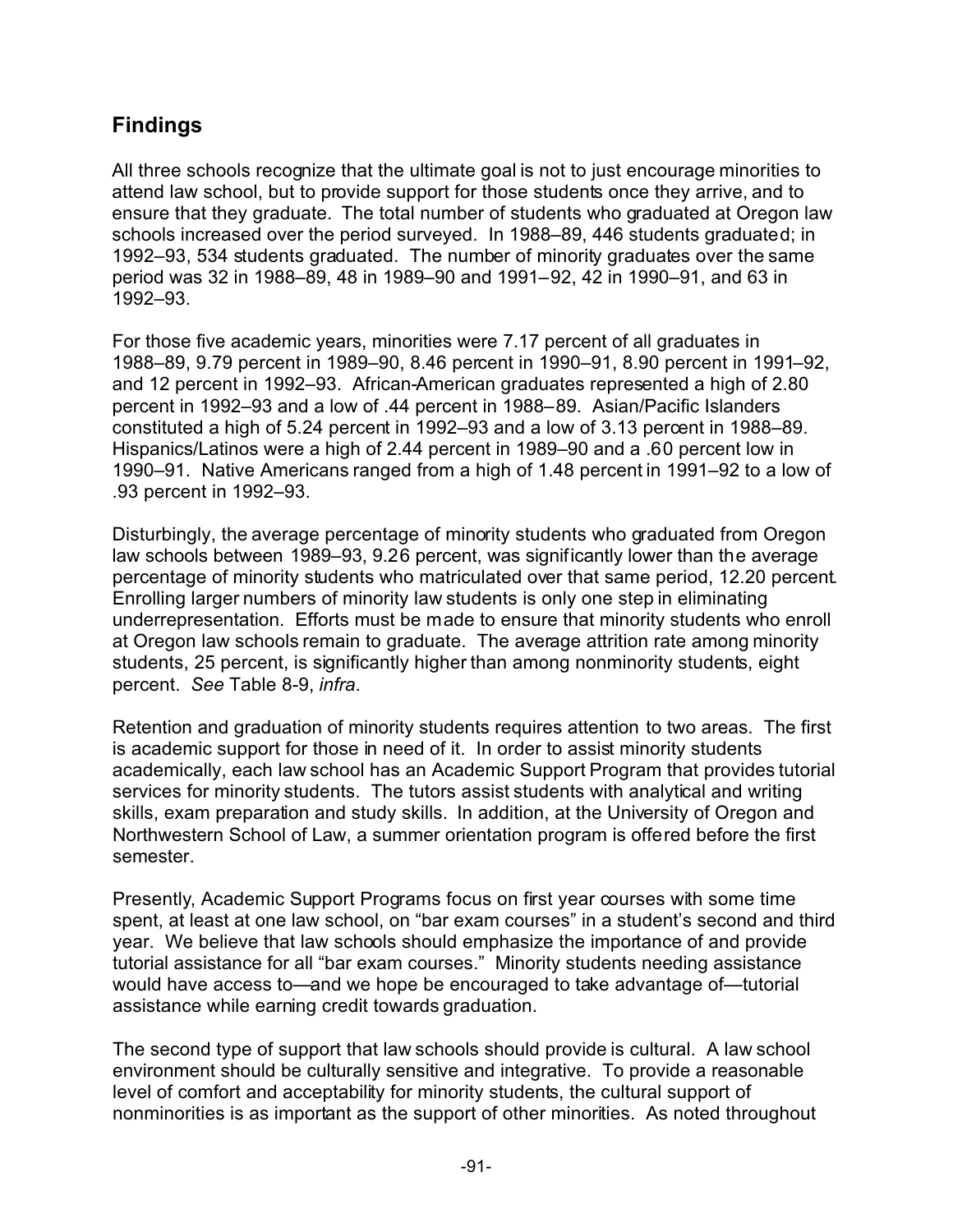this report, whether one is a minority or nonminority, one's cultural background has a significant impact on one's relation to the legal system. All law professors, students and staff should have some understanding of cross-cultural differences that contribute to the problems discussed in this report. *The group that is most likely to lack crosscultural sensitivity is the nonminority group. The same attitudes that commend cross-cultural training of judges, court staff and lawyers commend cross-cultural training of law students and law faculty.*

All three Oregon law schools have various activities to promote the level of cultural awareness. Northwestern School of Law has several seminars that address topics such as "Racism and the Law" and Native-American law. The University of Oregon has had two special summer classes for law students and members of the community. The courses were titled "Racial Issues in the Criminal Justice System," and "Civil Rights and Civil Wrongs." Willamette College of Law sent a faculty member to a conference that focused on incorporating different ethnic and gender perspectives into course content and also offers a course titled "Civil Rights." Each school has extra-curricular activities ranging from "Minority Law Day" and "Diversity Week" presentations to Martin Luther King, Jr. birthday celebrations.

Although each law school offers some classes and/or activities designed to constructively build upon racial and cultural differences, all such programs are voluntary. Due to the amount of work required of a law student, it is likely that only those students specifically interested in these issues will attend such activities. The task force's experience is that the audience at such affairs was mainly minorities. Further, the focus of some extra-curricular activities may be more social than what is traditionally thought of as educational.

In addition to the efforts of the law schools, the Oregon State Bar Affirmative Action Program is also active in supporting law students during law school. The Bar offers a Professional Partnership Program. This program is designed to provide a bridge between minority students and members of the professional legal community. Students are matched with attorney mentors who are active members of the Oregon State Bar. Mentors offer support, advice and guidance to the student partner concerning the realities of the legal profession, information concerning preparation for and sitting for the bar exam, and other helpful tips concerning law school.

The task force's experience is that the law school students and faculty that participate in cross-cultural activities are those least in need of cross-cultural training.

## **Assistance in Passing the Bar Exam**

#### **Findings**

Exhaustive figures on bar exam results were provided by the Oregon State Bar Affirmative Action Program and the Oregon State Bar for the years 1983 to 1993. *See*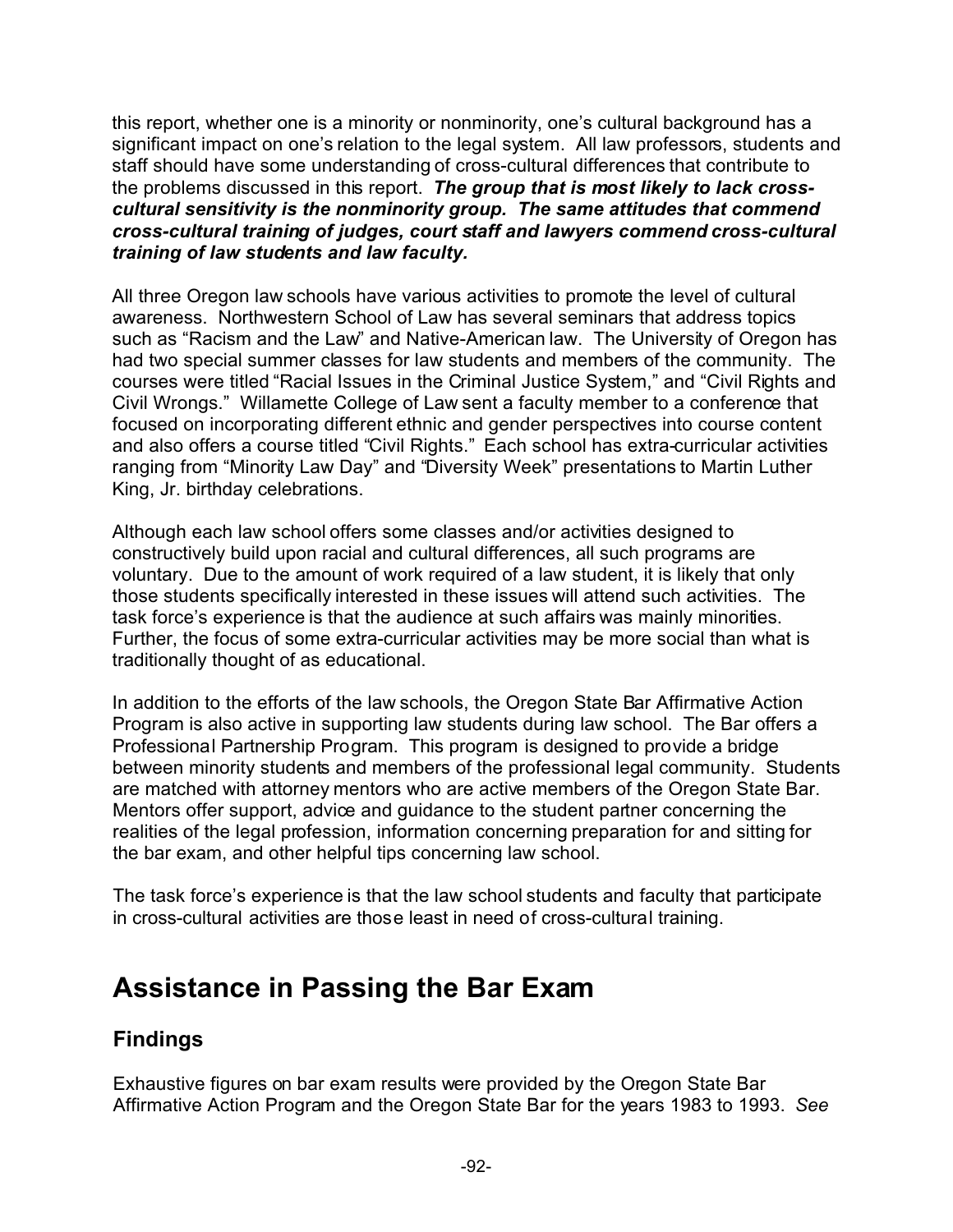Table 8-10, *infra*. Disappointingly, in each of those years, the minority passage rate was lower than the nonminority passage rate, the worst differential occurring on the July 1983 exam when the nonminority passage rate was 73 percent, and 29 percent for all minorities. The passage rates for five recent exams are:

#### Table 8-1

#### **Passage rates of state bar exams**

| <b>Date</b><br>of exam | <b>Nonminority</b><br>passage percentage | <b>Minority</b><br>passage percentage | Oregon law schools<br>minority pass rate |
|------------------------|------------------------------------------|---------------------------------------|------------------------------------------|
| <b>July 1991</b>       | 74%                                      | 36%                                   | 29%                                      |
| Feb 1992               | 78                                       | 33                                    | 29                                       |
| <b>July 1992</b>       | 86                                       | 49                                    | 45                                       |
| Feb 1993               | 79                                       | 42                                    | 43                                       |
| <b>July 1993</b>       | 76                                       | 54                                    | 55                                       |

For the most recent exam, July 1993, individual minority groups statistics were: (1) Asian American, 19 of 25 (76 percent) passed; (2) African American, 3 of 13 (23 percent) passed; (3) Hispanic, 6 of 12 (50 percent) passed; and (4) Native American, 3 of 7 (42 percent) passed. Of male minorities, 21 of 36 (58 percent) passed, while 10 of 21 (48 percent) of female minorities passed. These consistently lower minority passage rates are troubling.

The Oregon State Bar Affirmative Action Program offers various forms of bar exam assistance to minority applicants. The bar offers low interest bar exam loans to defer exam costs and also holds workshops before the bar exam to prepare participants on exam-taking techniques. Further, the bar maintains a library of materials, such as preparatory books, cassettes and flash cards, that are available to minority applicants to assist them in preparing for the exam.

Currently, aside from providing rooms for bar review courses, Oregon law schools play no part in preparing a law student for the bar exam after the student has graduated. The law schools, either in conjunction with the bar or by utilizing resources at their institutions, should consider a program to complement, not replace, current bar preparation courses. We envision that such a program might select one person—an alumnus, professor or interested lawyer—to serve as a specialist in each of the 18 or so subjects that are covered on the Oregon bar exam. This specialist would be available to meet with minority students to clarify and answer questions about a particular subject. The administration of programs such as this might be handled by the school's career services.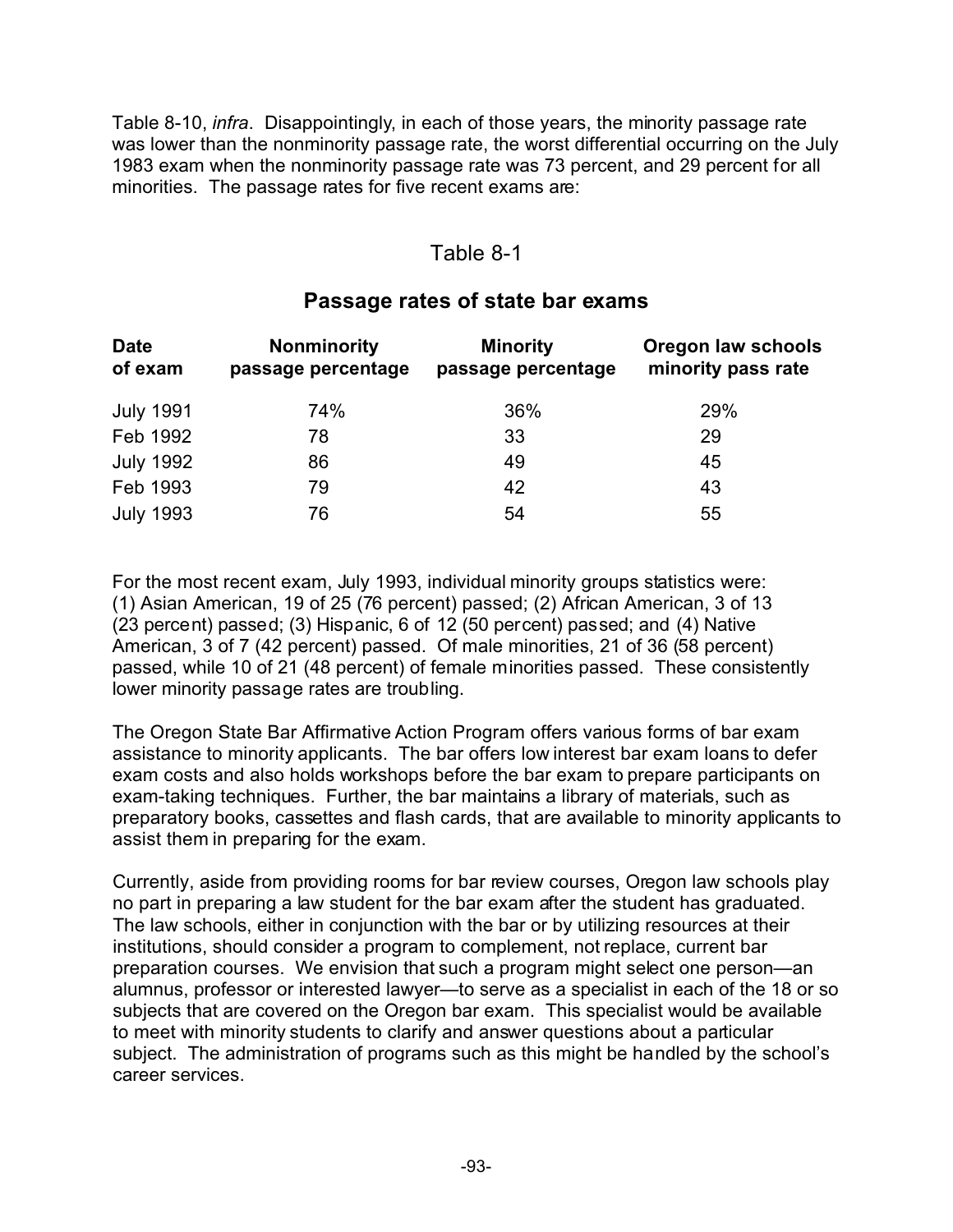## **Placement in Oregon Jobs**

#### **Findings**

The discussion above should be considered in light of the ultimate goal—to increase the number of and opportunities for minority attorneys in Oregon, so that, in *all* respects, they stand on equal footing with nonminority lawyers. The most recent census figures establish that the population of Oregon in 1990 was 2,842,000. The Caucasian/White population was 2,637,000, or 92.78 percent of the total population. Minorities and Hispanics were 266,000, or 9.35 percent. (Some Hispanics also are counted in the total of nonminorities.)

The latest data shows 9,653 active members of the Oregon State Bar. Of those active members, 257 or 2.66 percent are minorities. In 1990, the African-American population of Oregon was 46,000, 1.61 percent. In 1993, this same group had 48 active members in the bar, .49 percent. The 1990 Asian/Pacific Islander population of Oregon was 69,000, 2.42 percent. In 1993, Asian/Pacific Islanders had 100 active members in the bar, 1.03 percent. The 1990 Hispanic/Latino population was 113,000, 3.97 percent. In 1993, this group had 74 active members in the bar, .76 percent. The 1990 Native American population was 38,000, 1.33 percent. In 1993, Native Americans had 35 active members in the bar, .36 percent.

Officials at the University of Oregon School of Law said that their efforts to place minority graduates in legal positions in Oregon have been quite successful "with two minority graduates clerking for Oregon Supreme Court Justices in the coming year, three others working for Portland law firms, one working for a Eugene law firm and one continuing in graduate work." Willamette University College of Law noted that "part of our goal is to graduate more ethnic students. Where they choose to practice is not essential, though we strongly desire that they practice in Oregon." Northwestern School of Law stated, "Our placement office tries to find employment for graduates wherever there are jobs."

We believe that minority placement assistance should begin with the students' first summer position. The Oregon State Bar Affirmative Action Program encourages minority graduates to stay in Oregon. The bar, in conjunction with the three law schools and a distinguished group of legal employers, offers the First-Year Honors Program. This program is designed to provide summer job opportunities for minority law students in Oregon.

A pool of qualified first-year minority students is chosen by each of the three schools. Participating Oregon legal employers, including the largest firms in the state, may then select students to work as law clerks during the summer after the students' first year. With early exposure to the legal market, minority students are afforded an opportunity to develop skills and abilities that will assist them in obtaining a job upon graduation.

In addition, the Affirmative Action Program operates the Minority Clerkship Program. This program encourages legal employers to hire minority law students for summer or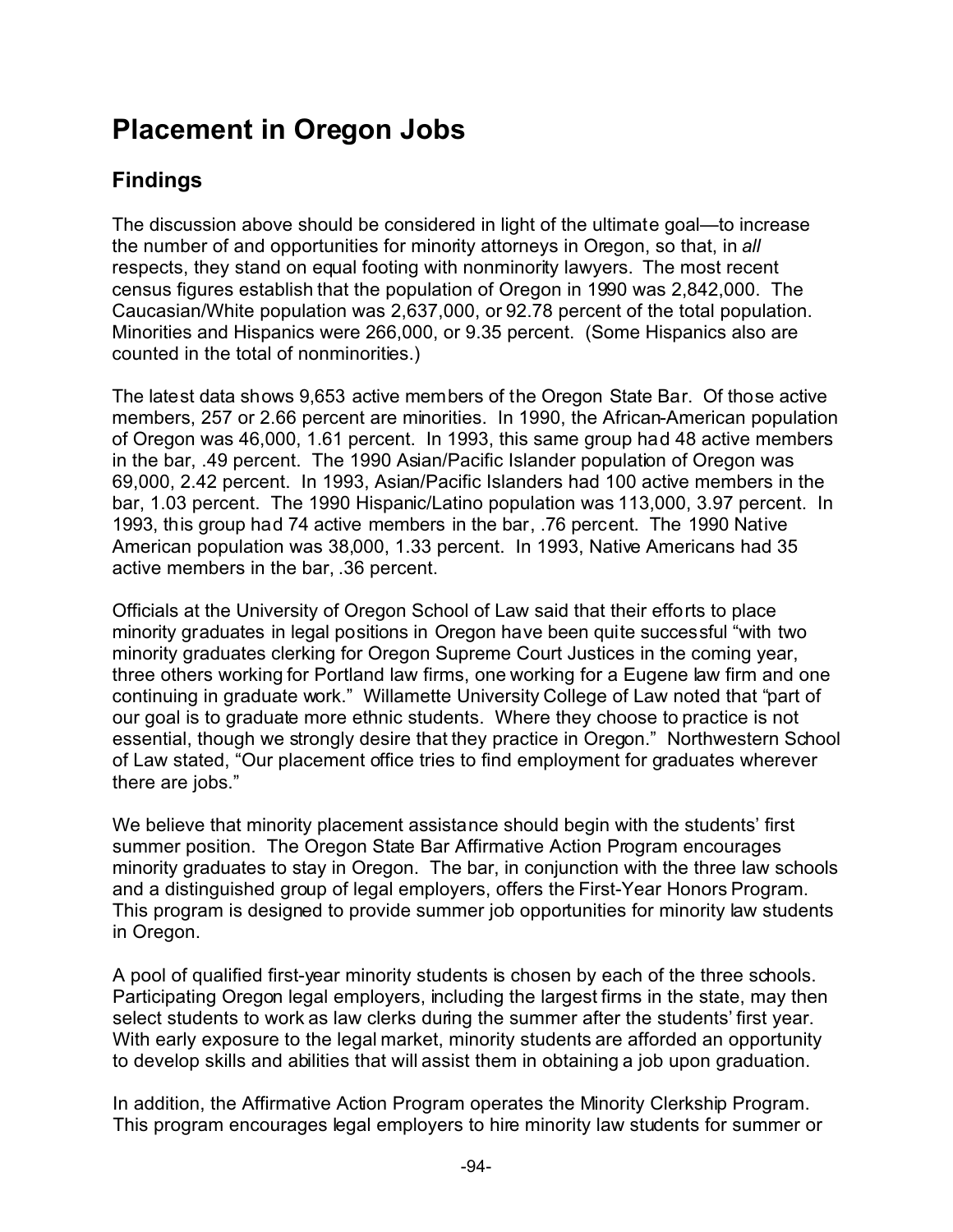school-year clerkships by providing a wage stipend to employers who hire these students. The Affirmative Action Program also has engaged the services of an attorney search-and-placement firm to assist with employment opportunities and mail job notices to all minority students.

Law school placement offices should continue to alert minority applicants to job opportunities, to offer comprehensive assistance to these students in finding positions, and to explore new ways that they might be helpful in these efforts. For example, the University of Oregon provides "mock interviews" to prepare and sharpen minority students' interviewing skills.

*Oregon law schools have a problem. The theme appears to be that they do reasonably well in attracting and admitting minorities, less well in graduating them, and dreadfully in equipping them to pass the bar examinations.* We suggest that the law schools must find out why this situation exists and address the problem more effectively than in the past. (In this connection, see an article written by an African-American psychology professor from Stanford, *Race and the Schooling of Black Americans*, The Atlantic Monthly 68 (April 1992).) Law schools that undertake to educate students have an obligation to educate them well enough to pass the bar examination. For their minority students, the law schools are not doing this well.

### **Law Schools and Minorities**

#### **Recommendations**

**Preliminary Comment:** The task force recognizes the important and substantial work of all three Oregon law schools in increasing the number of minority lawyers. The law schools have a unique opportunity to influence future Oregon lawyers because most new members of the Oregon State Bar are their graduates. Consequently, a heavy burden necessarily falls on Oregon law schools to address issues that can best be addressed through the educational process.

#### *Recommendation Number 8-1*

**Oregon law schools should intensify their efforts to recruit more minority students, especially Hispanic/Latino students.**

#### *Recommendation Number 8-2*

**Organizations that provide funding and scholarships, such as the Oregon Law Foundation, should increase their efforts to provide funds to Oregon law schools. Funding assistance has enabled Oregon law schools recently**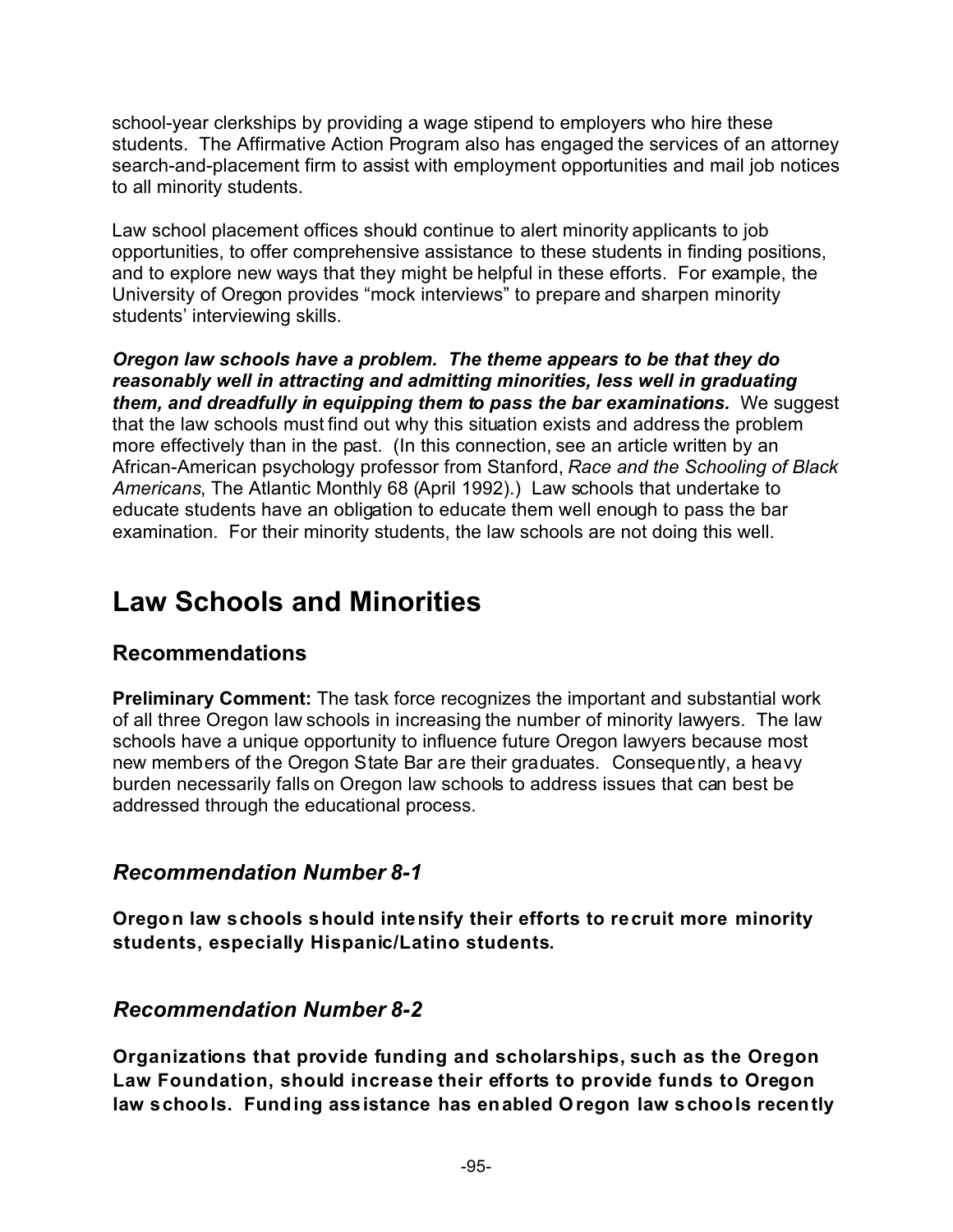**to make tremendous progress. A loss of or decrease in funding frustrates these efforts.**

#### *Recommendation Number 8-3*

**Law schools should commit more of the money they obtain from their fund raising efforts to programs targeting minority students and applicants.**

#### *Recommendation Number 8-4*

**Still greater efforts must be made to enlarge the pool of** *Oregon* **minorities interested in a legal career, to relieve the need for inter-school competition for minority students.**

**The University of Oregon mentorship program between undergraduates and law students is a fine example. Programs enlisting law students in the education of elementary school and high school students may help. In addition, we encourage the Oregon law schools to work with the Oregon State Bar Law Related Education Committee. Law students could be encouraged to participate in the bar's Mentor Program or Classroom Law Project. Elsewhere in this report,** *see* **Chapter 9, the task force recommends that the bar implement a program designed to work w ith secondary school minority students in order to assist them through college and into law school. We encourage the law schools to work with the bar, as appropriate, to implement the program.**

#### *Recommendation Number 8-5*

**Each law school should address the lower graduation rates among minority law students. This should include an objective evaluation of the scope and effectiveness of each school's academic support programs.**

Estimated date for implementation to be completed: July 1, 1995.

Estimated cost: Unknown.

#### *Recommendation Number 8-6*

**Each law school should endeavor to guarantee academic support, from matriculation to graduation, for those minority students who need it; at a**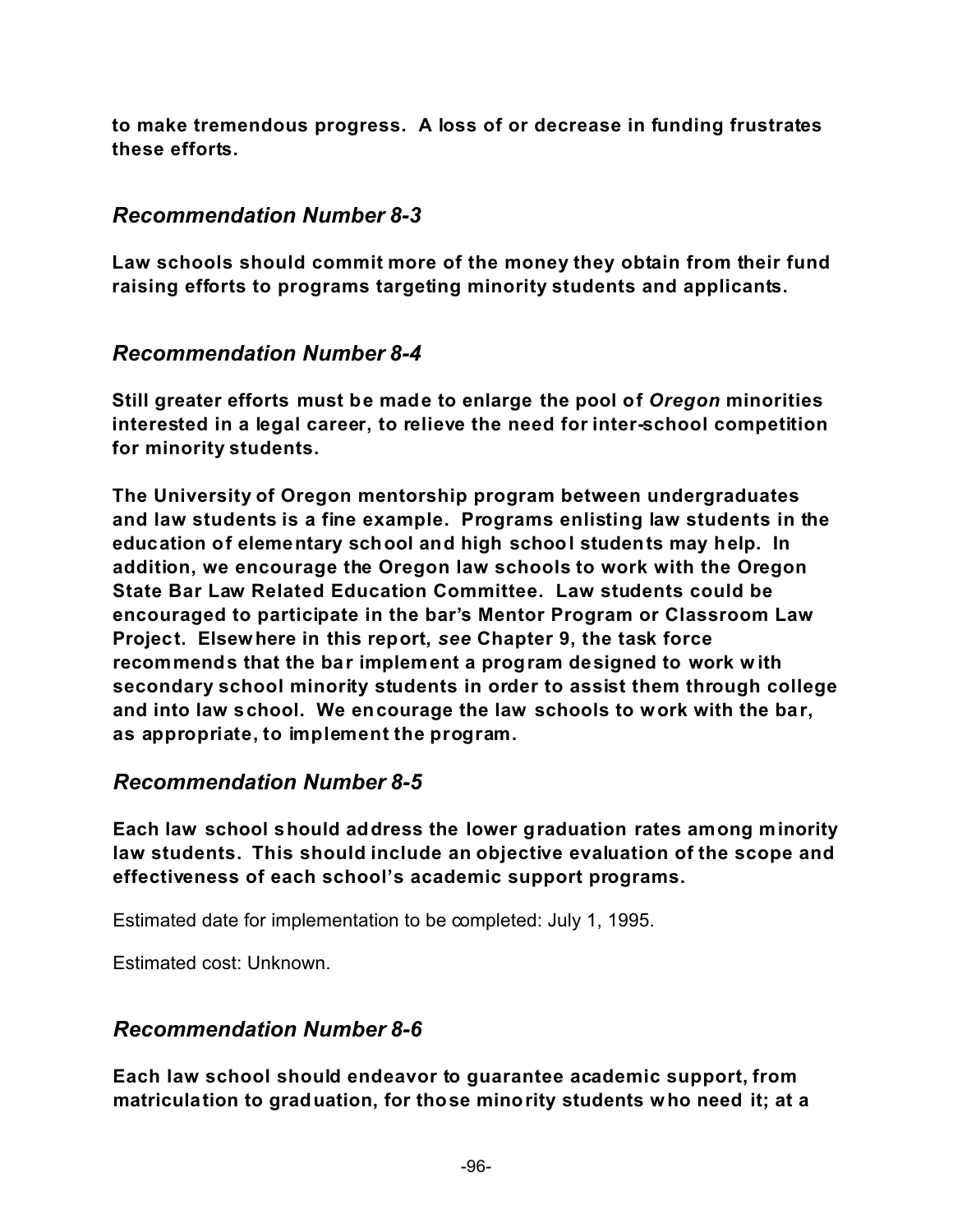**minimum, providing academic support for all first-year courses and all "bar exam courses."**

#### *Recommendation Number 8-7*

**We encourage each law school to consider weighing bilingual skills in the admissions process.**

#### *Recommendation Number 8-8*

**To help eliminate racial/ethnic bias in the legal system, law school curriculum should place a greater emphasis on cultural differences and disparate treatment of minorities in the judicial system by encouraging faculty to incorporate in their course materials discussions of the legal issues that particularly affect minorities. For example, in a course on criminal procedure, a professor might discuss whether minorities are stopped by the police based solely on race. These issues should also arise in clinical programs and law school competitions. For example, in a client counseling competition, students might be required to represent non-English-speaking persons or persons unfamiliar with the United States legal system.**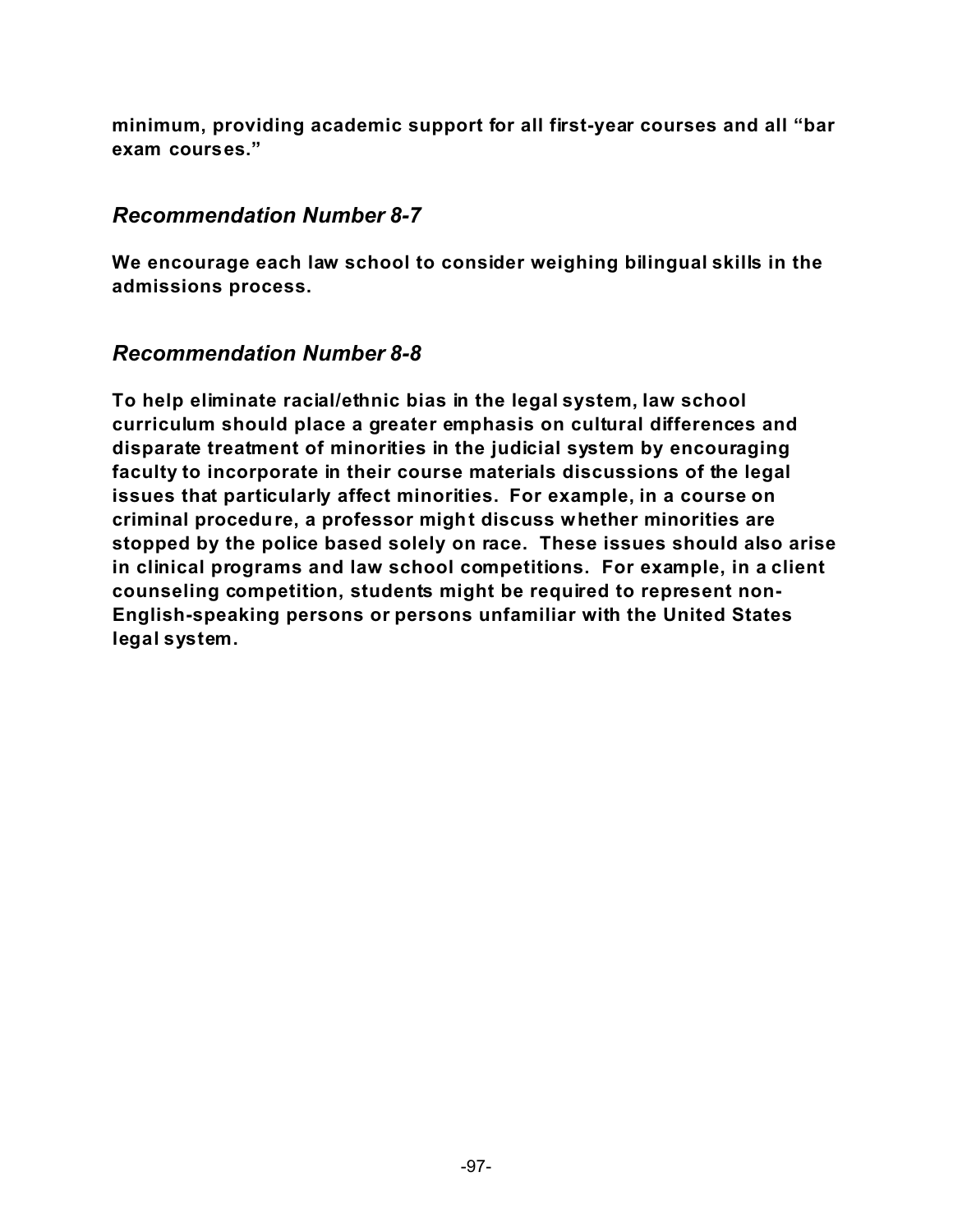#### *Recommendation Number 8-9*

**In addition to revising their curricula, law schools should also offer several lectures or presentations each year that directly focus on how cultural differences affect legal rights. Nonminority students and faculty should be required to participate and attend.**

#### *Recommendation Number 8-10*

**Minority alumni from all three schools should continue to take an active role in providing support and counseling to law students. Minority Oregon lawyers are valuable role models to demonstrate to minority students that they can succeed and should remain in Oregon.**

#### Table 8-2

#### **Applications to Oregon law schools**

| <b>Applications</b>                                  | 1993–94 | 1992-93 | 1991–92 | Years<br>1990-91 | 1989-90 | 1988-89 | 1987–88 |
|------------------------------------------------------|---------|---------|---------|------------------|---------|---------|---------|
| <b>Total Applications</b>                            | 5628    | 5868    | 5413    | 4800             | 3576    | 2718    | 2306    |
| <b>Minority Applications</b>                         | 924     | 997     | 716     | 613              | 432     | 392     | 295     |
| Percentage of<br>total applications<br>by minorities | 16%     | 17%     | 13%     | 13%              | 12%     | 14%     | 13%     |

#### Table 8-3

#### **Matriculation at Oregon law schools**

|                                                                                         |         |             |         | <b>Years</b> |         |         |         |
|-----------------------------------------------------------------------------------------|---------|-------------|---------|--------------|---------|---------|---------|
| <b>Students</b>                                                                         | 1993–94 | $1992 - 93$ | 1991–92 | 1990-91      | 1989-90 | 1988-89 | 1987–88 |
| Total students<br>who matriculated                                                      | 575     | 529         | 515     | 576          | 610     | 568     | 543     |
| <b>Minority students</b><br>who matriculated<br>Percentage of<br>matriculating students | 84      | 61          | 77      | 74           | 59      | 64      | 71      |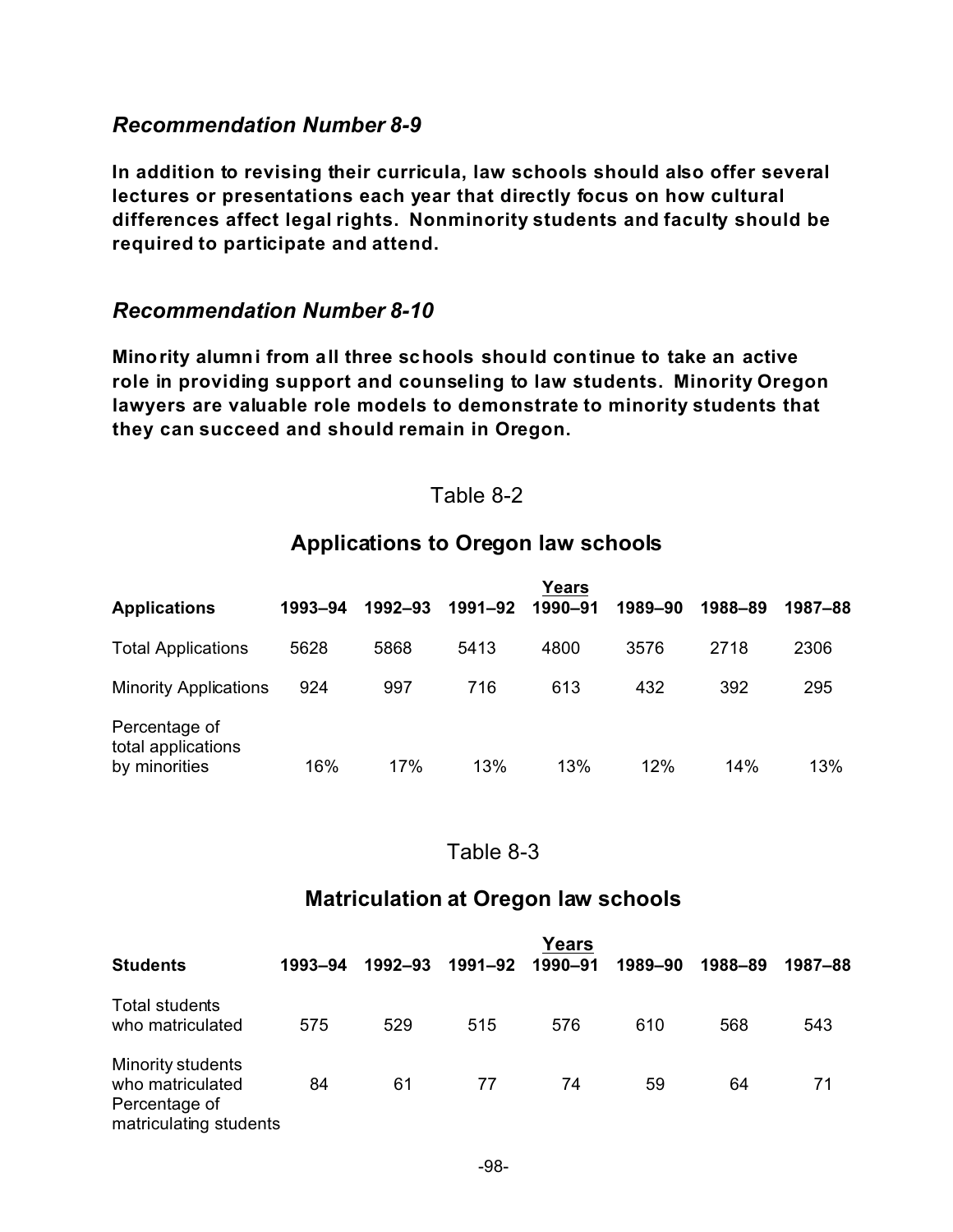| who were minorities                                                        | 15% | 12% | 15% | 13% | 10%            | 11%            | 13% |
|----------------------------------------------------------------------------|-----|-----|-----|-----|----------------|----------------|-----|
| <b>Total African-American</b><br>students who<br>matriculated              | 21  | 10  | 11  | 17  | $\overline{7}$ | 10             | 15  |
| Percentage of African-<br>American students<br>who matriculated            | 4%  | 2%  | 2%  | 3%  | 1%             | 2%             | 3%  |
| <b>Total Asian/Pacific</b><br><b>Islander students</b><br>who matriculated | 36  | 26  | 38  | 36  | 27             | 35             | 31  |
| Percentage of Asian/<br>Pacific Islander<br>students who<br>matriculated   | 6%  | 4%  | 7%  | 6%  | 4%             | 6%             | 6%  |
| <b>Total Hispanic/Latino</b><br>students who<br>matriculated               | 14  | 13  | 18  | 14  | 15             | 10             | 13  |
| Percentage of<br>Hispanic/Latino<br>students who<br>matriculated           | 2%  | 2%  | 3%  | 2%  | 2%             | 2%             | 2%  |
| <b>Total Native-</b><br>American students<br>who matriculated              | 12  | 11  | 10  | 5   | 9              | $\overline{7}$ | 8   |
| Percentage of Native-<br>American students<br>who matriculated             | 2%  | 2%  | 2%  | 2%  | 2%             | 2%             | 2%  |

#### Table 8-4

### **Graduation at Oregon law schools**

|                                    | Years*  |         |         |         |          |  |  |
|------------------------------------|---------|---------|---------|---------|----------|--|--|
| <b>Graduates</b>                   | 1992-93 | 1991-92 | 1990-91 | 1989-90 | 1988-89* |  |  |
| Total students who<br>graduated    | 534     | 539     | 496     | 490     | 446      |  |  |
| Minority students who<br>graduated | 63      | 48      | 42      | 48      | 32       |  |  |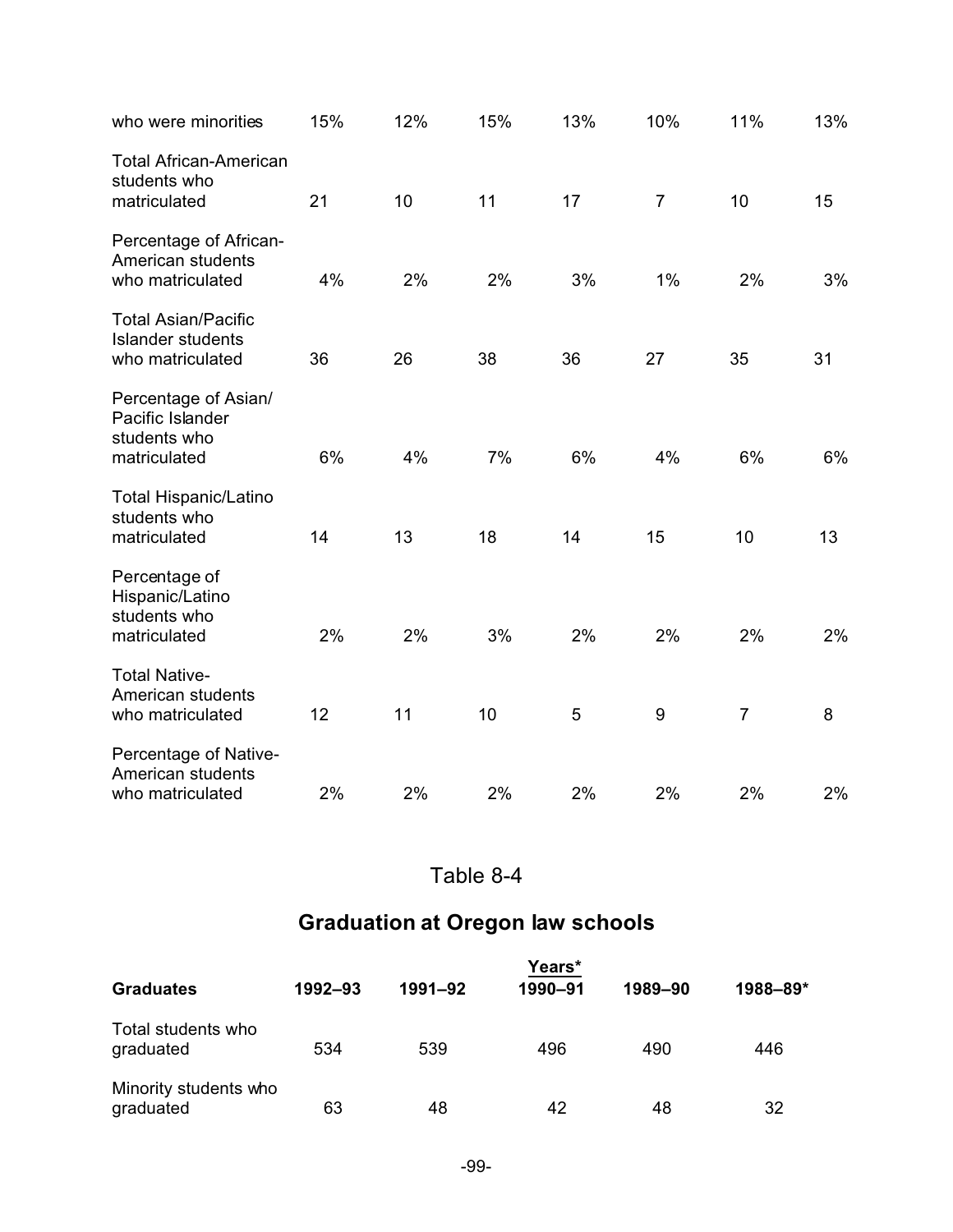| Percentage of<br>graduating students<br>who were minorities                | 12.00% | 8.90% | 8.46% | 9.79%          | 7.17%          |
|----------------------------------------------------------------------------|--------|-------|-------|----------------|----------------|
| <b>Total African-</b><br>American students<br>who matriculated             | 15     | 5     | 11    | 10             | $\overline{2}$ |
| Percentage of African-<br>American students<br>who matriculated            | 2.80%  | 0.92% | 2.21% | 2.04%          | 0.44%          |
| <b>Total Asian/Pacific</b><br><b>Islander students</b><br>who matriculated | 28     | 25    | 25    | 19             | 14             |
| Percentage of<br>Asian/Pacific Islander<br>students who<br>matriculated    | 5.24%  | 4.63% | 5.04% | 3.87%          | 3.13%          |
| <b>Total Hispanic/Latino</b><br>students who<br>matriculated               | 13     | 9     | 3     | 12             | $\overline{7}$ |
| Percentage of<br>Hispanic/Latino<br>students who<br>matriculated           | 2.43%  | 1.66% | 0.60% | 2.44%          | 1.56%          |
| <b>Total Native-American</b><br>students who<br>matriculated               | 5      | 8     | 5     | $\overline{7}$ | 6              |
| Percentage of Native-<br>American students<br>who matriculated             | 0.93%  | 1.48% | 1.00% | 1.42%          | 1.34%          |

\* Figu res for 19 93–94 an d 198 7–88 were no t availa ble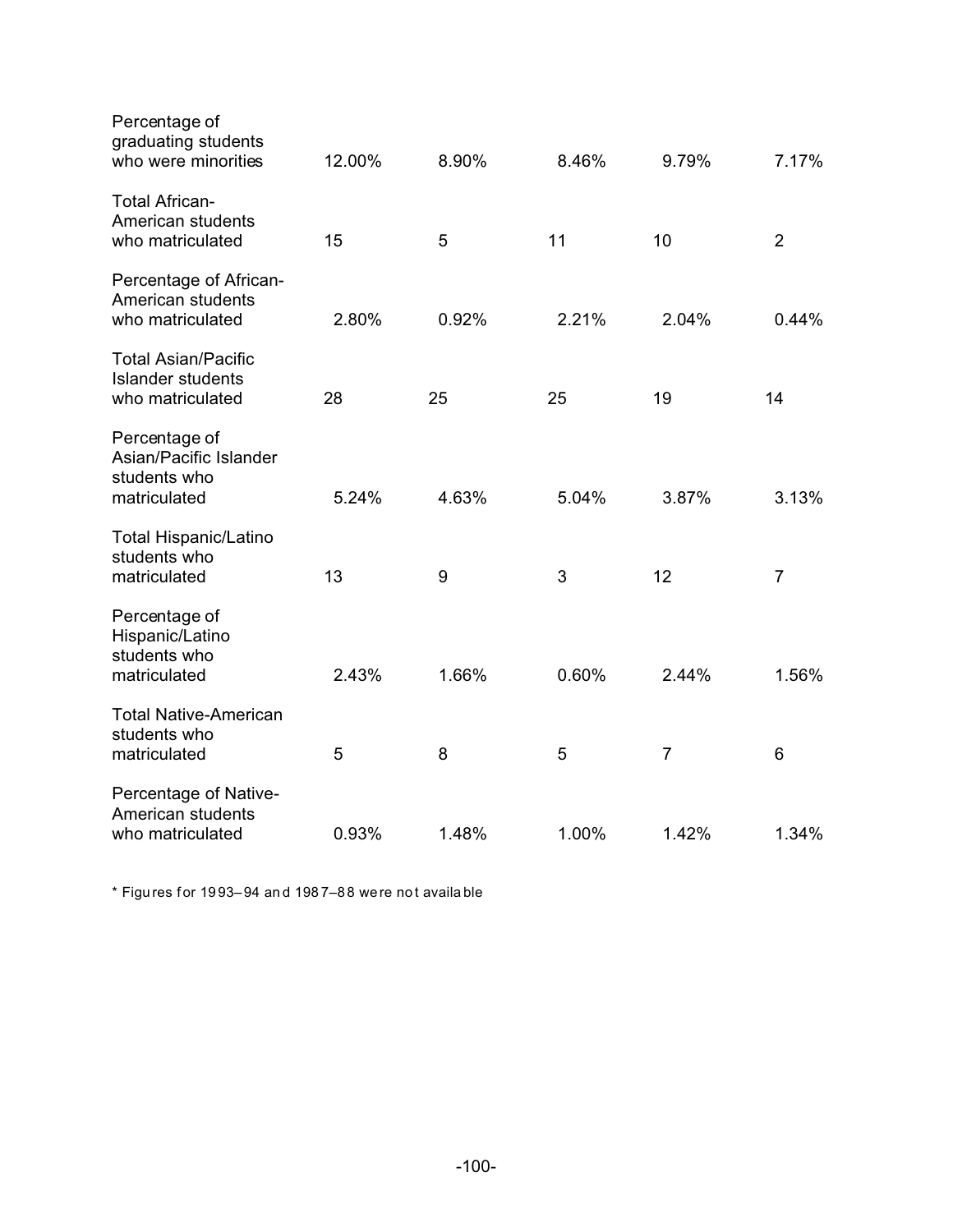The following statistics are taken from the *Statistical Abstract of the United States 1992* 112th edition, and are based on figures compiled from the 1990 national census.<sup>14</sup>

#### Table 8-5

#### **Quantity and percentage of Oregon population in 1990**

| <b>Population</b>      | <b>Quantity of</b><br><b>Oregon population</b> | Percentage of<br><b>Oregon population</b> |  |  |
|------------------------|------------------------------------------------|-------------------------------------------|--|--|
| Total population       | 2,842,000                                      | 100.00%                                   |  |  |
| All minorities         | 266,000                                        | 9.35                                      |  |  |
| African American       | 46,000                                         | 1.61                                      |  |  |
| Asian/Pacific Islander | 69,000                                         | 2.42                                      |  |  |
| Hispanic/Latino        | 113,000                                        | 3.97                                      |  |  |
| <b>Native American</b> | 38,000                                         | 1.33                                      |  |  |
| Caucasian/White        | 2,637,000                                      | 92.78                                     |  |  |

#### Table 8-6

#### **Number of Oregon residents who applied** to an ABA approved law school<sup>15</sup>

| <b>Applicants</b>                                  | 1991-92 | 1990-91 | 1989-90 | 1988-89 | 1987-88 |
|----------------------------------------------------|---------|---------|---------|---------|---------|
| Total applicants                                   | 560     | 563     | 528     | 522     | 428     |
| <b>Minorities</b>                                  | 69      | 57      | 55      | 51      | 49      |
| Percentage of<br>applicants who<br>were minorities | 12.32%  | 10.12%  | 10.41%  | 9.77%   | 11.44%  |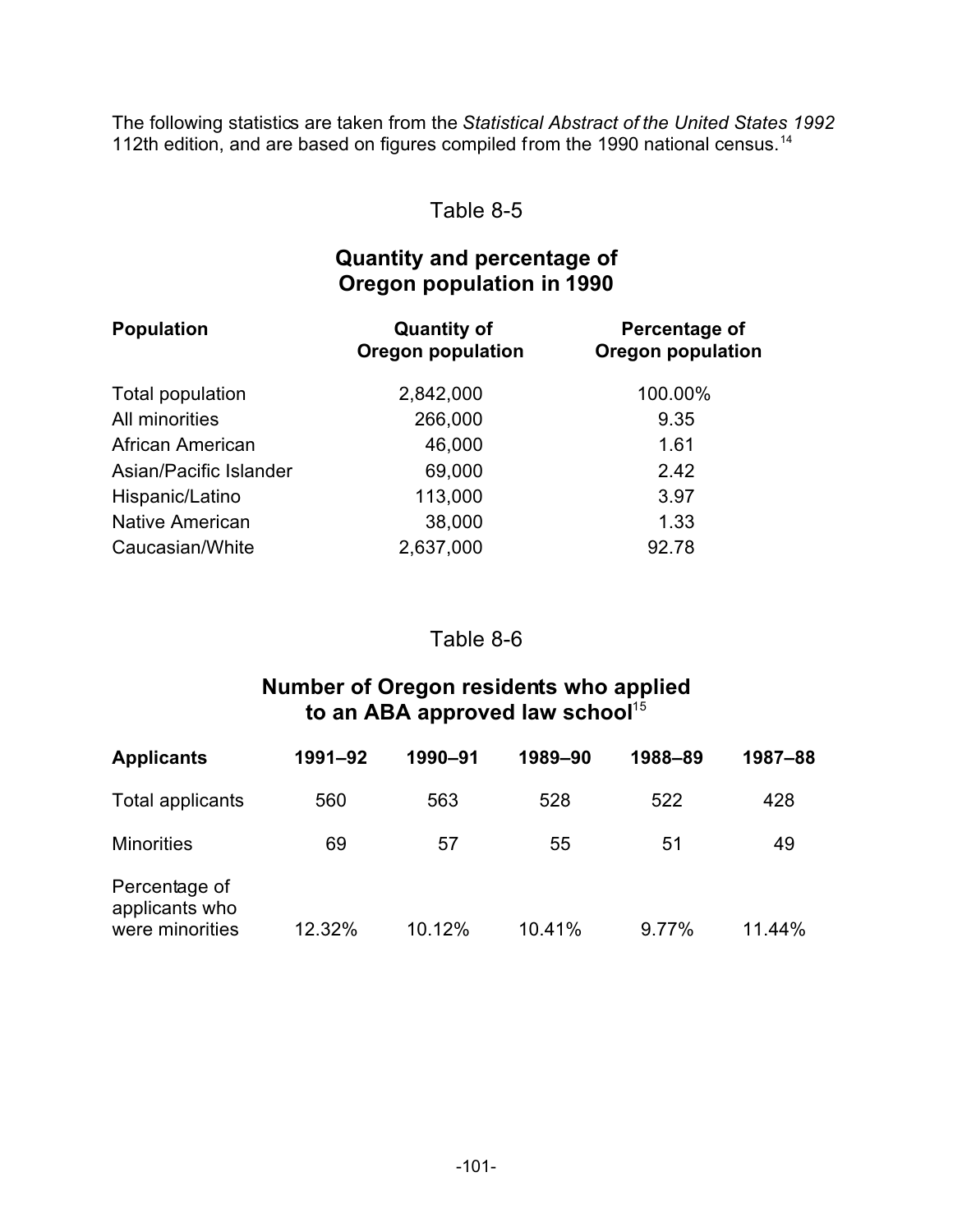The following statistics were provided by the Oregon State Bar as of July 1993.<sup>16</sup>

#### Table 8-7

#### **Quantity and percentage of active members of the Oregon State Bar**

| <b>Members</b>         | <b>Number of active</b><br>members of the bar | Percentage of<br>bar membership |
|------------------------|-----------------------------------------------|---------------------------------|
| Total number           | 9,653                                         | 100.00%                         |
| <b>Minorities</b>      | 257                                           | 2.66                            |
| African American       | 48                                            | 0.49                            |
| Asian/Pacific Islander | 100                                           | 1.03                            |
| Hispanic/Latino        | 74                                            | 0.76                            |
| <b>Native American</b> | 35                                            | 0.36                            |

Table 8-8

## **Percentage of U.S. population and law school applicants by racial group**

| <b>Racial Group</b>           | Percentage of<br>U.S. population | Percentage of law school<br>applicants in U.S. from 1987-92 |
|-------------------------------|----------------------------------|-------------------------------------------------------------|
| African American              | 12.05%                           | 8.03%                                                       |
| Asian/Pacific Islander        | 2.92                             | 3.92                                                        |
| Hispanic/Latino               | 8.98                             | 4.91                                                        |
| Native American <sup>17</sup> | 0.78                             | 0.52                                                        |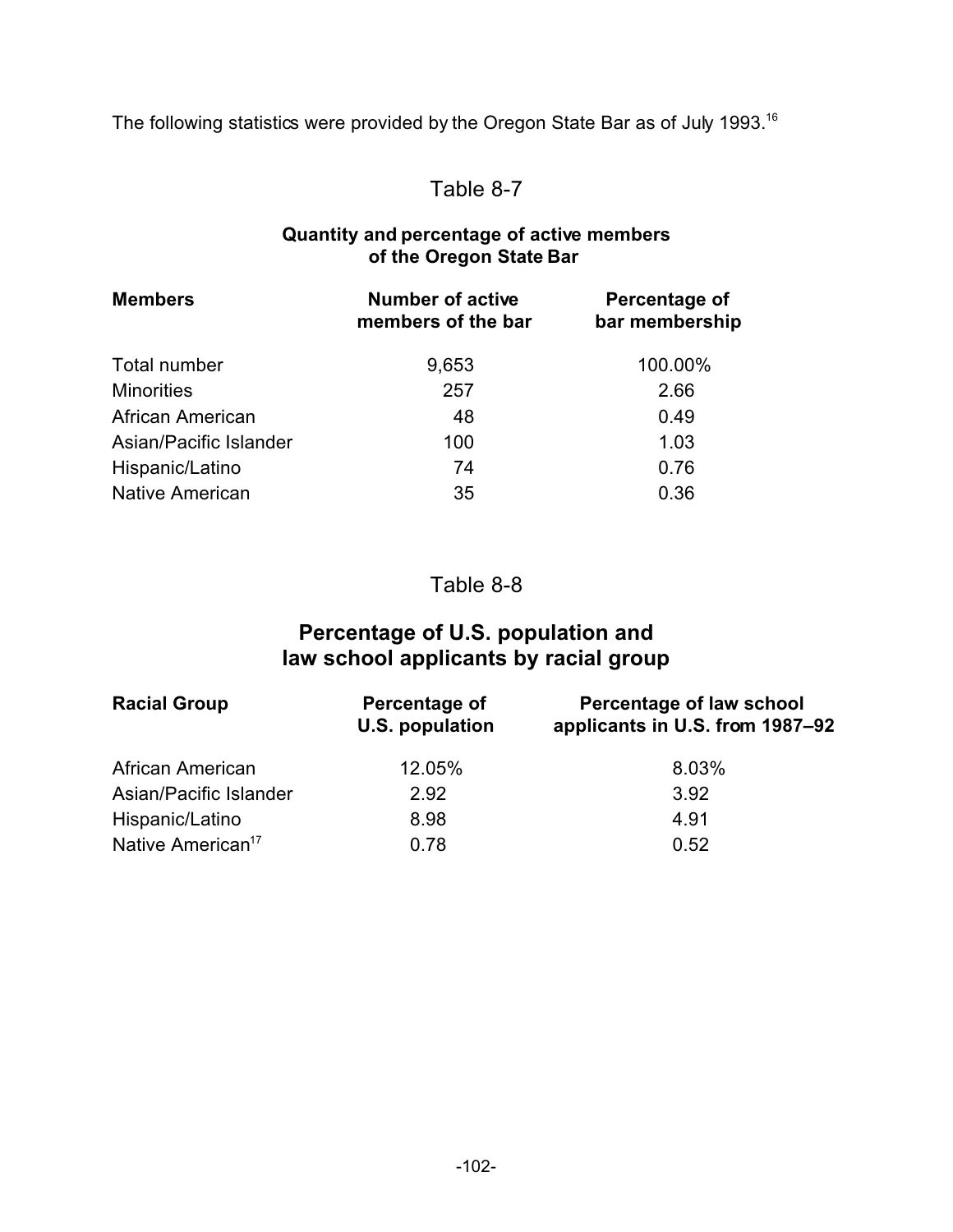# Table 8-9

# **Attrition rates at Oregon law schools**

|                                 | <b>Graduation year</b> |         |         |         |  |  |  |  |
|---------------------------------|------------------------|---------|---------|---------|--|--|--|--|
| <b>Students</b>                 | 1992-93                | 1991-92 | 1990-91 | 1989-90 |  |  |  |  |
| Total students who matriculated | 576                    | 610     | 568     | 543     |  |  |  |  |
| Minorities who matriculated     | 74                     | 59      | 64      | 71      |  |  |  |  |
| Nonminorities who matriculated  | 502                    | 551     | 504     | 472     |  |  |  |  |
| Total students who graduated    | 534                    | 539     | 496     | 490     |  |  |  |  |
| Minorities who graduated        | 63                     | 48      | 42      | 48      |  |  |  |  |
| Nonminorities who graduated     | 471                    | 491     | 454     | 442     |  |  |  |  |
| Attrition rate of minorities    | 15%                    | 19%     | 34%     | 32%     |  |  |  |  |
| Attrition rate of nonminorities | 6%                     | 11%     | 10%     | 6%      |  |  |  |  |

### Table 8-10

## **Bar exam results: Number and percentage of test-takers who passed**

| Year       |               |      | $ ---Ethnicity*--- $ |     |             | Total           |      | Gender | Non-     |              |              | $ ---Law$ School $--- $ |              | First | Multi- |
|------------|---------------|------|----------------------|-----|-------------|-----------------|------|--------|----------|--------------|--------------|-------------------------|--------------|-------|--------|
|            |               | A    | <b>AA</b>            | H   | <b>NA</b>   | <b>Minority</b> | M    | F.     | Minority |              | U/O WU       |                         | L&C Other    | Taker | Taker  |
| <b>FEB</b> | #             | 5/7  | 0/2                  | 2/3 | 1/1         | 8/14            | 3/6  | 5/8    | 63%      | 2/2          | 1/1          | 3/8                     | 2/3          | 4/8   | 4/6    |
| '83        | $\%$          | 71   | $\mathbf{0}$         | 67  | 100         | 57              | 50   | 63     |          | 100          | 100          | 38                      | 67           | 50    | 67     |
| JLY        | #             | 3/12 | 0/5                  | 1/2 | 2/2         | 6/21            | 3/11 | 3/10   | 73%      | 4/6          | 1/3          | 1/10                    | 0/2          | 6/18  | 0/3    |
| '83        | %             | 25   | 0                    | 50  | 100         | 29              | 27   | 30     |          | 67           | 33           | 10                      | $\mathbf{0}$ | 33    | 0      |
| FEB        | #             | 3/10 | 0/5                  | 1/3 | 0/1         | 4/19            | 4/12 | 0/7    | 62%      | 1/3          | 1/3          | 1/9                     | 1/4          | 3/10  | 1/9    |
| '84        | %             | 30   | $\mathbf{0}$         | 33  | $\mathbf 0$ | 21              | 33   | 0      |          | 33           | 33           | 11                      | 25           | 30    | 11     |
| JLY        | #             | 7/15 | 1/6                  | 1/2 | 1/2         | 10/25           | 3/14 | 7/11   | 77%      | 4/5          | 0/0          | 5/9                     | 1/11         | 7/19  | 3/6    |
| '84        | $\%$          | 47   | 17                   | 50  | 50          | 40              | 21   | 64     |          | 80           | 0            | 56                      | 9            | 37    | 50     |
| FEB        | #             | 4/10 | 1/7                  | 1/1 | 0/1         | 6/19            | 5/12 | 1/7    | 63%      | 2/2          | 0/2          | 2/5                     | 2/10         | 4/13  | 2/6    |
| '85        | $\%$          | 40   | 14                   | 100 | $\mathbf 0$ | 32              | 42   | 14     |          | 100          | $\mathbf{0}$ | 40                      | 20           | 31    | 33     |
| JLY        | #             | 6/11 | 2/11                 | 1/7 | 2/5         | 11/34           | 7/18 | 4/16   | 78%      | 4/6          | 0/4          | 2/10                    | 5/14         | 6/27  | 5/8    |
| 35'        | $\%$          | 55   | 18                   | 14  | 40          | 32              | 70   | 25     |          | 67           | 0            | 20                      | 36           | 22    | 63     |
| FEB        | #             | 3/5  | 3/5                  | 2/5 | 1/3         | 9/18            | 6/9  | 3/9    | 75%      | 0/0          | 3/3          | 1/6                     | 5/9          | 3/3   | 6/15   |
| '86        | $\%$          | 60   | 60                   | 40  | 33          | 50              | 67   | 33     |          | $\mathbf{0}$ | 100          | 17                      | 56           | 100   | 40     |
| <b>JLY</b> | #             | 4/5  | 1/6                  | 5/9 | 3/7         | 13/27           | 9/17 | 4/10   | 67%      | 4/7          | 3/6          | 3/6                     | 3/8          | 10/16 | 3/11   |
| '86        | $\%$          | 80   | 17                   | 56  | 43          | 48              | 53   | 40     |          | 57           | 50           | 50                      | 38           | 63    | 27     |
| <b>FEB</b> | #             | 3/4  | 3/4                  | 2/4 | 3/4         | 11/16           | 7/10 | 4/6    | 74%      | 3/3          | 1/1          | 3/4                     | 4/8          | 4/7   | 7/9    |
| '87        | $\frac{0}{0}$ | 75   | 75                   | 50  | 75          | 69              | 70   | 67     |          | 100          | 100          | 75                      | 50           | 57    | 78     |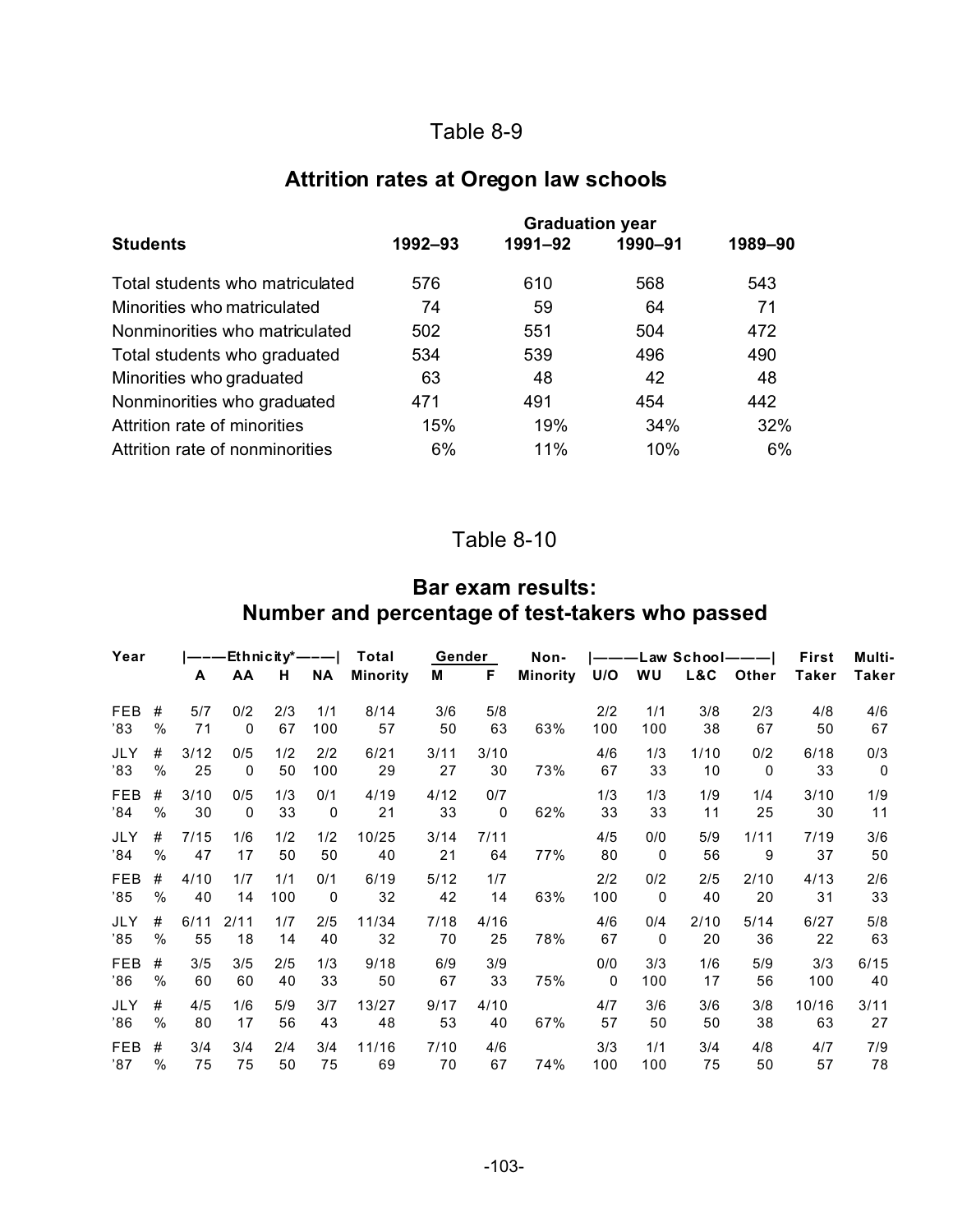| JLY        | #    | 5/10         | 3/5          | 3/4  | 4/7          | 15/26 | 8/13  | 7/13  | 60% | 5/5            | 4/7                      | 5/9  | 1/5                     | 12/23 | 3/3                     |
|------------|------|--------------|--------------|------|--------------|-------|-------|-------|-----|----------------|--------------------------|------|-------------------------|-------|-------------------------|
| '87        | $\%$ | 50           | 60           | 75   | 57           | 58    | 62    | 54    |     | 100            | 57                       | 56   | 20                      | 52    | 100                     |
| <b>FEB</b> | #    | 4/7          | 0/2          | 3/4  | 1/1          | 8/14  | 3/7   | 5/7   | 64% | 2/2            | 0/3                      | 2/3  | 4/6                     | 4/5   | 4/9                     |
| '88        | $\%$ | 57           | $\mathbf 0$  | 75   | 100          | 57    | 43    | 71    |     | 100            | $\overline{0}$           | 67   | 67                      | 80    | 44                      |
| <b>JLY</b> | #    | 2/5          | 0/1          | 3/3  | 1/4          | 6/13  | 2/8   | 4/6   | 61% | 0/1            | $\frac{1}{2}$            | 5/6  | 0/5                     | 6/12  | 0/2                     |
| '88        | $\%$ | 40           | $\mathbf{0}$ | 100  | 25           | 46    | 25    | 67    |     | $\overline{0}$ | 50                       | 83   | $\overline{\mathbf{0}}$ | 50    | $\overline{\mathbf{0}}$ |
| <b>FEB</b> | #    | 4/6          | 3/7          | 1/4  | 1/1          | 9/18  | 5/11  | 4/7   | 70% | 1/3            | 3/4                      | 1/4  | 4/7                     | 6/12  | 3/6                     |
| '89        | $\%$ | 67           | 43           | 25   | 100          | 50    | 45    | 57    |     | 33             | 75                       | 25   | 57                      | 50    | 50                      |
| <b>JLY</b> | #    | 4/6          | 1/5          | 5/6  | 0/4          | 10/21 | 5/14  | 5/7   | 76% | 1/7            | 3/3                      | 3/5  | 3/6                     | 7/13  | 3/8                     |
| '89        | $\%$ | 67           | 20           | 83   | $\mathbf 0$  | 48    | 36    | 71    |     | 14             | 100                      | 60   | 50                      | 54    | 38                      |
| <b>FEB</b> | #    | 0/1          | 2/6          | 3/4  | 1/2          | 6/13  | 4/9   | 2/4   | 69% | 3/5            | 0/1                      | 1/2  | 2/5                     | 4/4   | 2/9                     |
| '90        | $\%$ | $\mathbf{0}$ | 34           | 75   | 50           | 46    | 45    | 50    |     | 60             | $\overline{0}$           | 50   | 40                      | 100   | 22                      |
| <b>JLY</b> | #    | 8/17         | 4/8          | 4/9  | 1/4          | 17/38 | 12/27 | 5/11  | 72% | 5/11           | 3/6                      | 2/11 | 7/10                    | 14/34 | 2/4                     |
| '90        | $\%$ | 47           | 50           | 45   | 25           | 45    | 44    | 45    |     | 45             | 50                       | 18   | 70                      | 41    | 50                      |
| <b>FEB</b> | #    | 4/7          | 4/7          | 4/4  | 1/3          | 13/21 | 9/14  | 4/7   | 77% | 4/5            | 4/6                      | 4/6  | 4/8                     | 5/9   | 7/12                    |
| '91        | $\%$ | 57           | 57           | 100  | 33           | 62    | 64    | 57    |     | 80             | 67                       | 67   | 50                      | 56    | 58                      |
| <b>JLY</b> | #    | 3/11         | 2/9          | 3/4  | 2/4          | 10/28 | 2/13  | 8/15  | 74% | 2/4            | 1/2                      | 2/11 | 5/11                    | 9/23  | 1/5                     |
| '91        | $\%$ | 27           | 22           | 75   | 50           | 36    | 15    | 53    |     | 50             | 50                       | 18   | 45                      | 39    | 20                      |
| <b>FEB</b> | #    | 5/11         | 1/8          | 2/3  | 0/2          | 8/24  | 3/14  | 5/10  | 78% | 0/1            | 2/4                      | 3/12 | 3/7                     | 5/12  | 2/11                    |
| '92        | $\%$ | 45           | 13           | 67   | $\mathbf{0}$ | 33    | 21    | 50    |     | $\mathbf{0}$   | 50                       | 25   | 43                      | 42    | 18                      |
| <b>JLY</b> | #    | 6/10         | 1/8          | 6/11 | 4/6          | 17/35 | 10/20 | 7/15  | 86% | 3/6            | 2/2                      | 4/12 | 7/14                    | 15/23 | 2/12                    |
| '92        | %    | 60           | 13           | 55   | 67           | 49    | 50    | 47    |     | 50             | 100                      | 34   | 50                      | 65    | 17                      |
| <b>FEB</b> | #    | 4/7          | 2/10         | 4/7  | 1/2          | 11/26 | 3/14  | 8/12  | 79% | 2/2            | 0/2                      | 5/12 | 4/10                    | 6/11  | $5/15$                  |
| '93        | $\%$ | 57           | 20           | 57   | 50           | 42    | 21    | 67    |     | 100            | $\overline{\phantom{0}}$ | 42   | 40                      | 55    | 33                      |
| <b>JLY</b> | #    | 19/25        | 3/13         | 6/12 | 3/7          | 31/57 | 21/36 | 10/21 | 76% | 5/10           | 7/10                     | 8/16 | 10/21                   | 29/46 | 2/11                    |
| '93        | $\%$ | 76           | 23           | 50   | 43           | 54    | 58    | 48    |     | 50             | 70                       | 50   | 48                      | 63    | 18                      |

\* A = Asian/Pacific Islander AA = African American H = Hispanic NA = Native American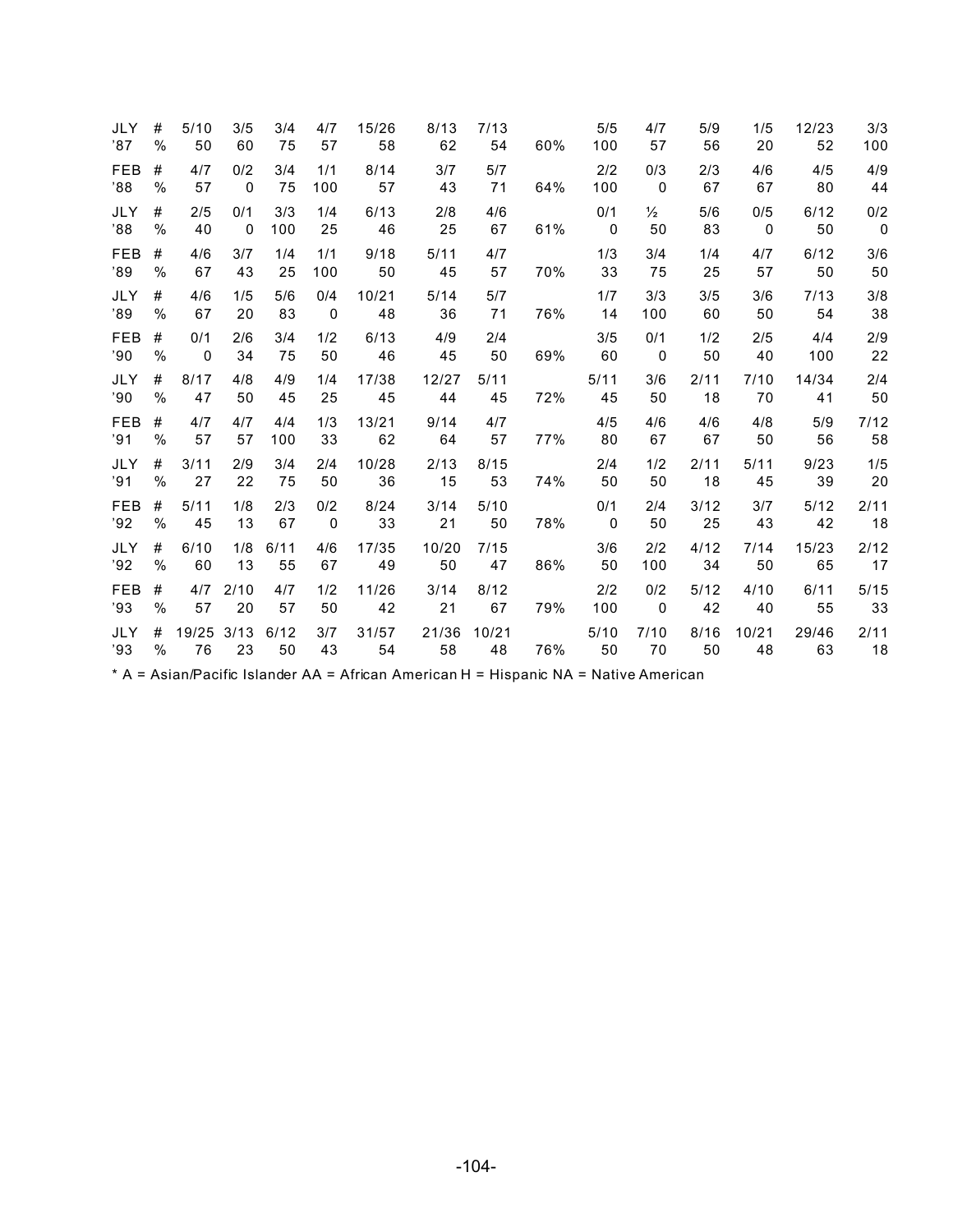# **Chapter 9**

# **Minority Lawyers in the Legal Profession**

Minority membership in the Oregon State Bar is significantly below the percentage of minorities in the general population of Oregon. The following statistics were provided by the affirmative action office of the Oregon State Bar and were current as of July 1993.

#### Table 9-1

#### **Quantity and percentage of active members of the Oregon State Bar**

| <b>Members</b>          | <b>Number of active</b><br>members of the bar | Percentage of<br><b>Bar membership</b> |  |  |
|-------------------------|-----------------------------------------------|----------------------------------------|--|--|
| Total number            | 9,653                                         | 100.00%                                |  |  |
| All minorities          | 257                                           | 2.66                                   |  |  |
| <b>African American</b> | 48                                            | 0.49                                   |  |  |
| Asian/Pacific Islander  | 100                                           | 1.03                                   |  |  |
| Hispanic/Latino         | 74                                            | 0.76                                   |  |  |
| <b>Native American</b>  | 35                                            | 0.36                                   |  |  |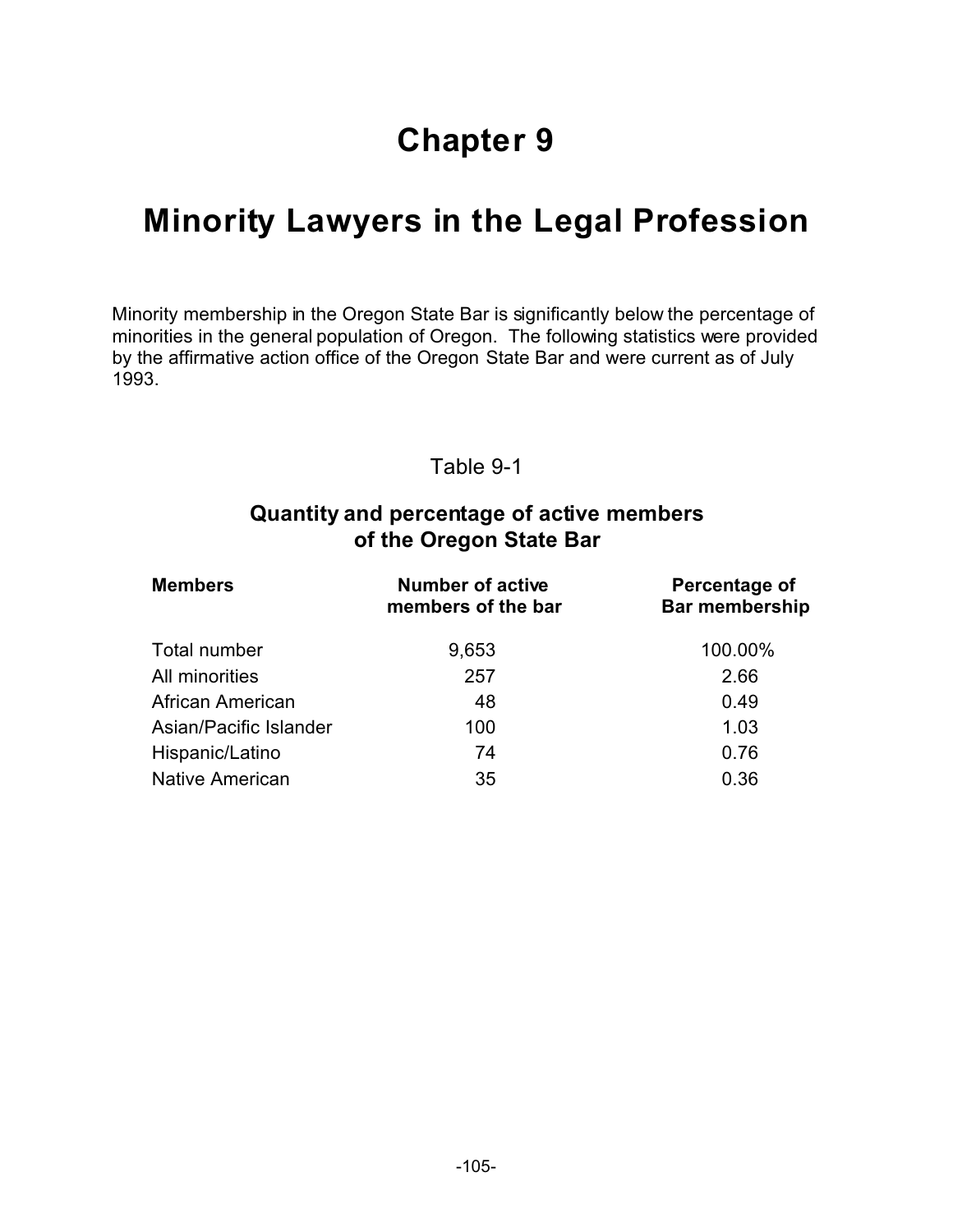The following statistics are taken from the *Statistical Abstract of the United States 1992* 112th edition, and are based on figures compiled from the 1990 national census.

#### Table 9-2

#### **Quantity and percentage of Oregon population in 1990**

| <b>Population</b>             | <b>Quantity of</b><br><b>Oregon population</b> | Percentage of<br><b>Oregon population</b> |  |  |
|-------------------------------|------------------------------------------------|-------------------------------------------|--|--|
| Total population              | 2,842,000                                      | 100.00%                                   |  |  |
| All minorities <sup>18</sup>  | 266,000                                        | 9.35                                      |  |  |
| African American              | 46,000                                         | 1.61                                      |  |  |
| Asian/Pacific Islander        | 69,000                                         | 2.42                                      |  |  |
| Hispanic/Latino <sup>19</sup> | 113,000                                        | 3.97                                      |  |  |
| Native American               | 38,000                                         | 1.33                                      |  |  |
| Caucasian/White               | 2,637,000                                      | 92.78                                     |  |  |

Tables 9-1 and 9-2 show that minorities are greatly underrepresented in the Oregon legal profession. Approximately 9.35 percent of the general Oregon population are minorities, but only 2.66 percent of the active members of the Oregon State Bar are minorities.

The task force believes that a bar that reflects the racial and ethnic makeup of society is essential. However, it is difficult to dramatically increase the number of minority attorneys in Oregon in the short term. As Professors Holley and Kleven noted in their article, *Minorities and the Legal Profession: Current Platitudes, Current Barriers*, 12 T. Marshall L Rev 299, 304 (1987),

> "[H]igh school and college drop-out rates are disproportionately high for both Blacks and Hispanics. For our purposes, what the numbers mean is that much of the explanation for minority underrepresentation in law school and in the profession relates to factors *the current hierarchy will have difficulty impacting directly*." (Footnote omitted; emphasis added.)

What is needed is a long-term plan to increase minority high school and college graduation rates, and *to enlarge the pool* of minority persons interested in a legal career.

All components of the Oregon legal system (including the Oregon State Bar, Oregon law schools and Oregon practicing attorneys) as well as Oregon public and private elementary and secondary schools must focus their efforts on this challenge and work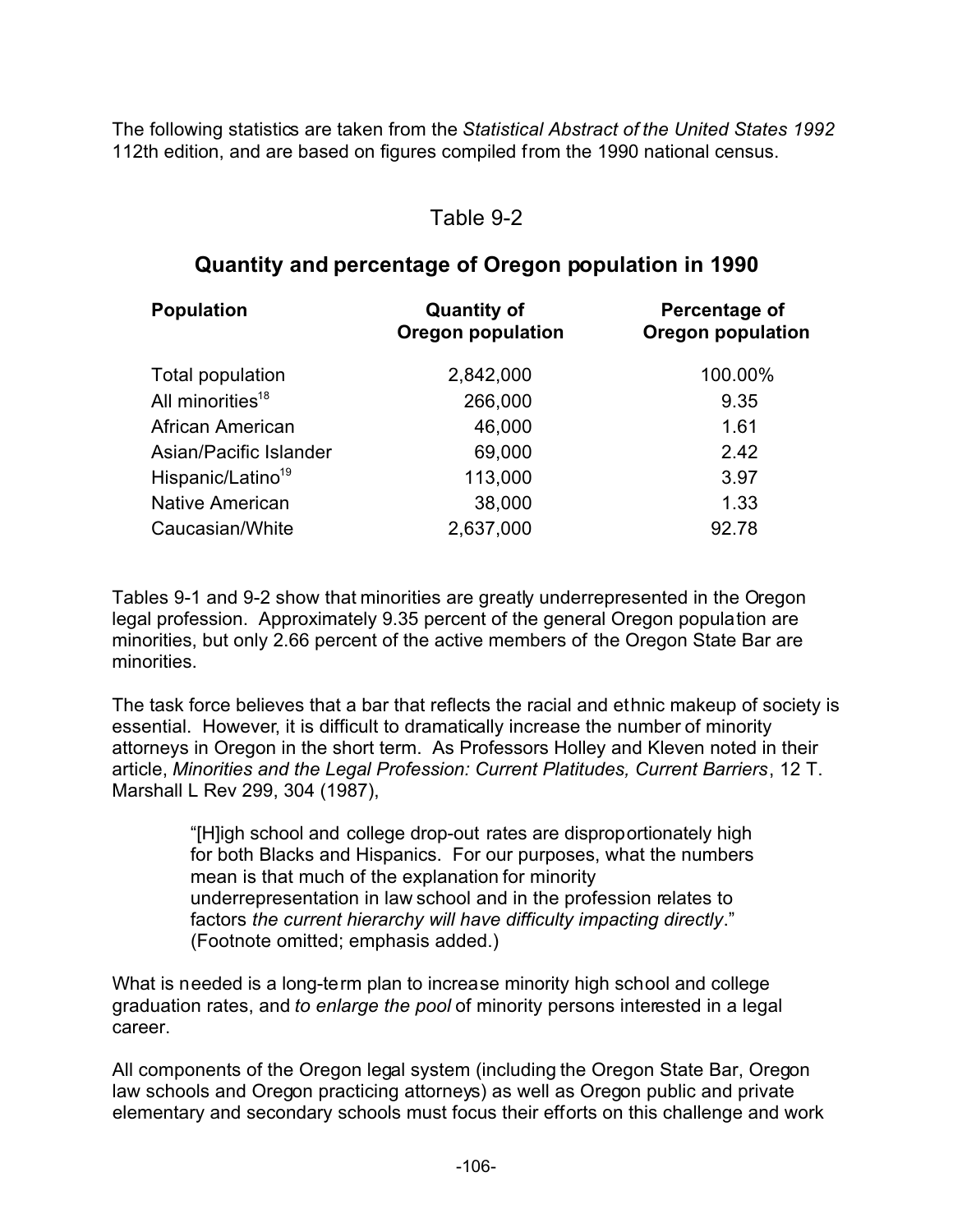together to deal creatively with the problem. For example, the Oregon State Bar in partnership with Oregon public and private high schools can effectively implement a program targeting minority freshman high school students to inform them of future legal opportunities as well as the academic standards necessary to reach those goals. Although worthwhile efforts have been made to interest minority students in the legal profession, no statewide comprehensive effort has been made to target them at a crucial time in their educational development.

The task force notes two programs. One is the *I Have a Dream* program now in existence in Portland, and in other cities nationwide. Under that program, the sponsors encourage elementary school children to commit to going to college, promising assistance with college costs and giving ongoing assistance to the children through elementary school and high school. A second program, the YEEP program, is designed to keep at-risk young people out of gangs and into jobs. The Oregon Trial Lawyers Association is participating in this program.

As noted in Chapter 8, the percentage of minority law school applicants nationwide is much less than the percentage of minorities in the general population. This means that nationwide, law schools will continue to compete for a finite pool of minority students. As a result, still greater efforts are needed to expand the pool of minority persons interested in a legal career.

# **Minorities Practicing Law in Oregon**

## **Findings**

We turn to a discussion of the task force survey to consider the lot of Oregon minority attorneys. Question 3 asked the respondents to give their *opinion* concerning how minority lawyers are perceived and treated. Actual experience with minority lawyers was not required to answer this question. Respondents were asked to agree or disagree with the following statement: "Minority lawyers need better grades in law school to be hired."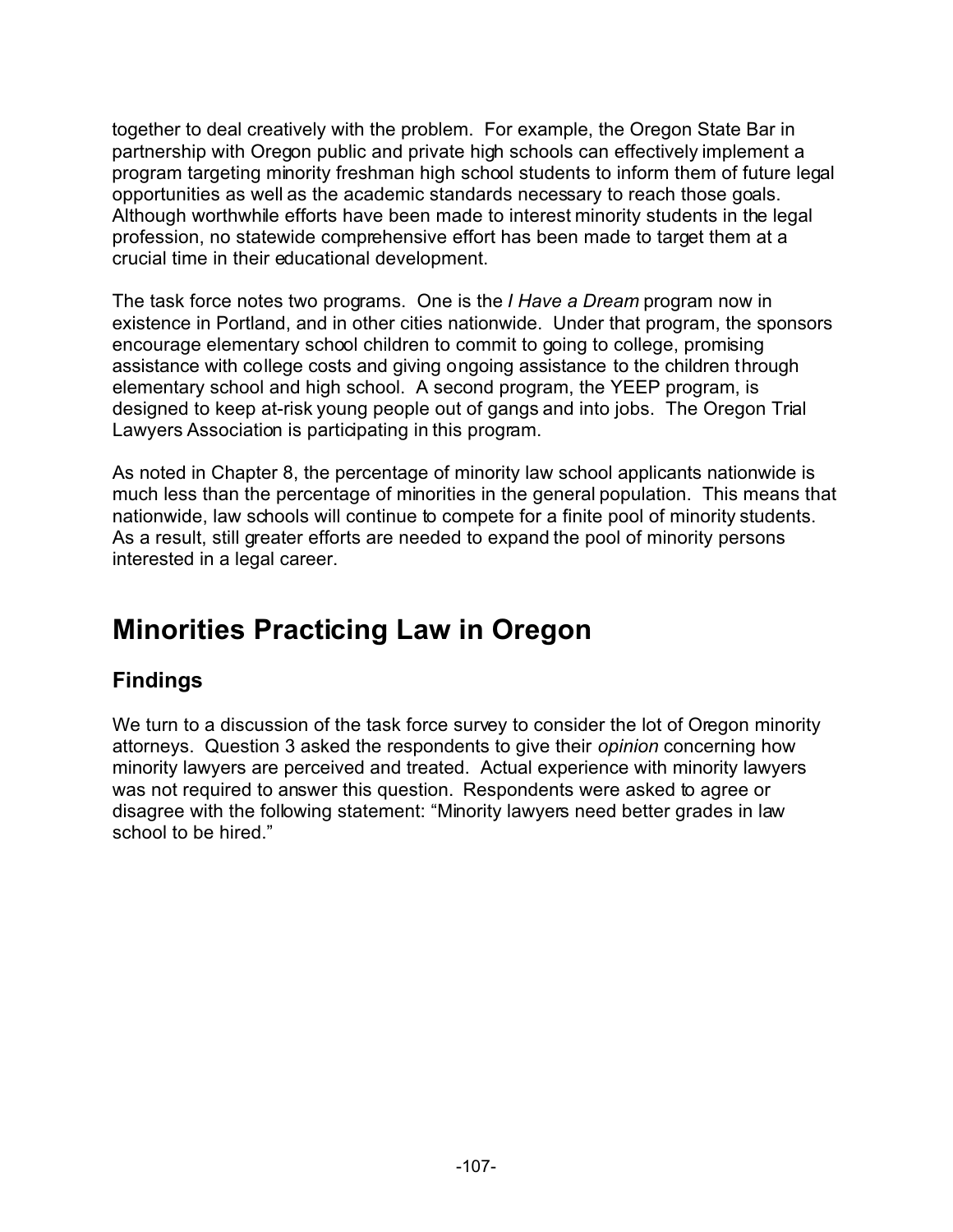#### Table 9-3

#### **Respondents who agree that "minority lawyers need better grades in law school to be hired."**

| <b>Respondents</b>         | Percentage who agree |  |  |
|----------------------------|----------------------|--|--|
| All respondents            | 22%                  |  |  |
| Nonminority lawyers        | 25                   |  |  |
| Minority lawyers           | 51                   |  |  |
| <b>Prosecutors</b>         | 8                    |  |  |
| Criminal defense attorneys | 32.                  |  |  |

Question 3 also asked whether "minority lawyers have fewer opportunities for advancement."

#### Table 9-4

#### **Respondents who agree that "minority lawyers have fewer opportunities for advancement."**

| <b>Respondents</b>         | Percentage who agree |
|----------------------------|----------------------|
| All respondents            | 37%                  |
| Nonminority lawyers        | 46                   |
| Minority lawyers           | 76                   |
| <b>Prosecutors</b>         | 20                   |
| Criminal defense attorneys | 51                   |
| All lawyers                | 46                   |

These numbers indicate that a significant percentage of all respondents believe that minority lawyers receive disparate treatment in their legal careers. A significant number of all respondents believe that minority lawyers find it harder to get jobs and to be promoted after they get a job. Question 3 also asked if minority lawyers lack mentors. The responses: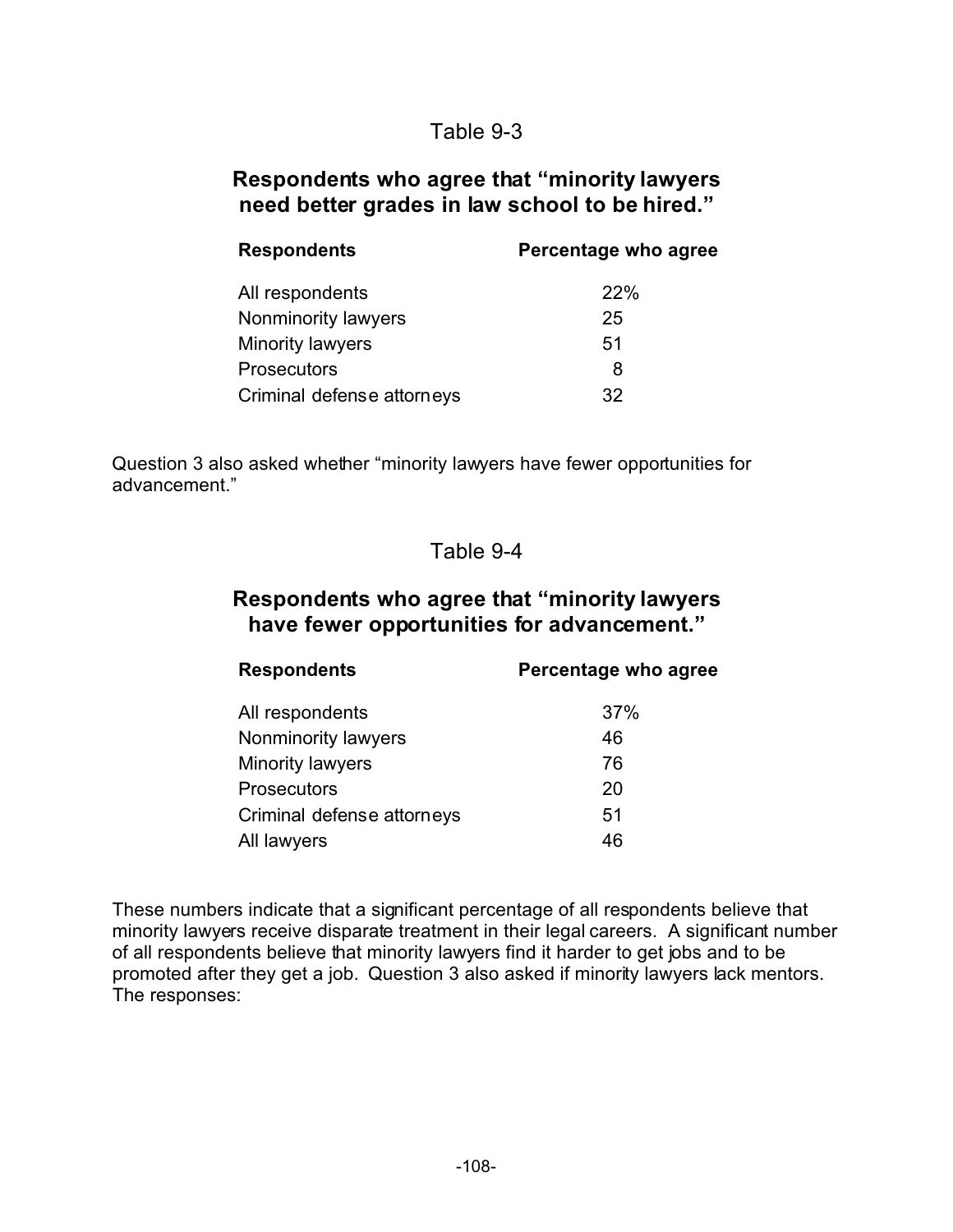### Table 9-5

### **Respondents who agree that minority lawyers lack mentors**

| <b>Respondents</b>         | Percentage who agree |
|----------------------------|----------------------|
| All respondents            | 48%                  |
| Nonminority lawyers        | 54                   |
| Minority lawyers           | 74                   |
| <b>Prosecutors</b>         | 44                   |
| Criminal defense attorneys | 54                   |
| Judges                     | 56                   |
| All lawyers                | 56                   |

More than half of all lawyers agree that minority lawyers lack mentors. Over 74 percent of the minority lawyers have that opinion.

The task force also conducted a survey of some of the largest law firms in Portland and discovered that the percentage of minority attorneys in those law firms was 3.05 percent. Only one African American is a partner in any large Portland firm.

Legal scholars have identified a phenomenon that may partly explain why minority lawyers, once hired, have difficulty advancing. Professors Holley and Kleven noted the perception that affirmative action "cheapens" a law degree, and may "adversely affect the careers of minorities whether or not they were admitted under affirmative action programs." *Minorities and the Legal Profession, supra*, 12 T. Marshall L Rev 299, 310–11 (1987). Some commentators have referred to this as "stigmatizing" minority lawyers. A minority lawyer, once hired, may be stigmatized as an affirmative action "hiree" whether or not that lawyer was in fact hired in an affirmative action program. This stigma may result in more difficulties in career advancement.

The task force also notes that there are other difficulties involved in being a racial minority in a predominantly white profession. A law review article addressed a relevant consideration when discussing the career difficulties of minority lawyers:

> "When faced with the choice of assimilation with a whitedominated, establishment firm or separatism with a 'hardy band of brothers,'…a minority lawyer may be strongly motivated to go where he will not risk rejection by mere virtue of being different and will not have to cope with the daily pressure of being *the* Hispanic in the office." *The Underrepresentation of Hispanic Attorneys in Corporate Law Firms*, 39 Stan L Rev 1403, 1414 (1987).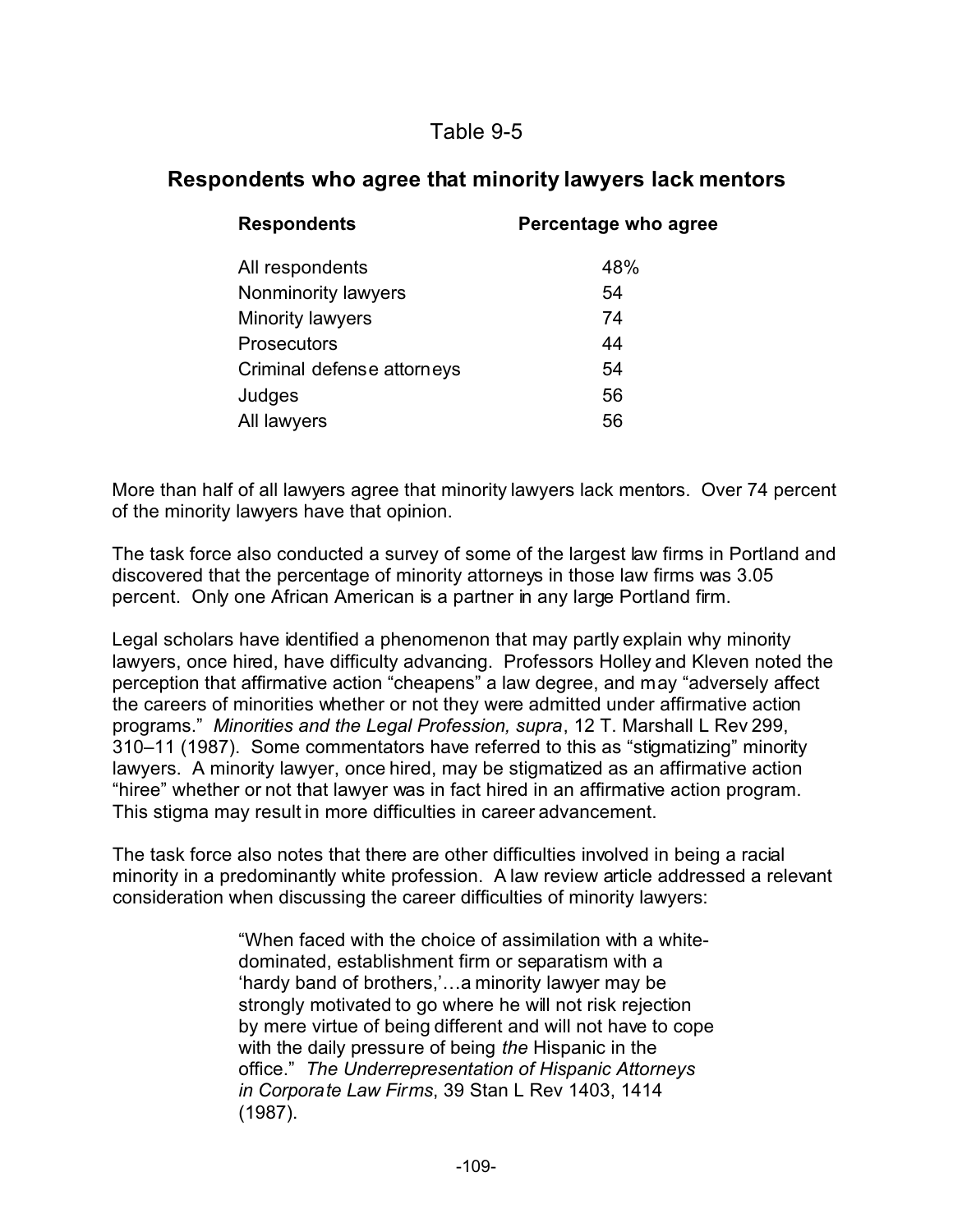A comment by the lone minority partner at a large Portland firm provides some support for this observation. He said that his firm had made major efforts to hire three African-American associates during the last three years, only to lose them to offers from more racially diverse metropolitan areas.

Few minority lawyers occupy positions of responsibility in the Oregon State Bar or in bar-related organizations. The task force is convinced that it is as difficult to *be* a minority attorney in Oregon as it is to *become* one. Major efforts by the legal community must be mounted to support minority lawyers that successfully clear the difficult hurdles of law school and bar passage. Although "self-help" among minorities is admirable, it is not enough. Prestigious components of the legal community, including law firms and Oregon law schools, have made some admirable efforts, but they have not, to date, used the pressure of their prestige to ensure that minority attorneys are represented *at all levels* of the profession. The power and prestige of these groups should focus on the need to ensure that minority attorneys gain a meaningful place in the practice of law in Oregon.

#### **Recommendations**

#### *Recommendation Number 9-1*

**In order to encourage more minority Oregonians to consider legal careers, the Oregon State Bar and the legal profession must assume lead roles. Grade school and high school students should be exposed to persons in a legal career. Lawyers should participate in a variety of programs to teach minority youth about the legal system.**

**The Oregon State Bar should initiate a partnership with Oregon public and private schools to provide information to minority high school students, to outline career opportunities in the legal profession and encourage academic achievement necessary to reach such goals.**

Estimated date for implementation to be completed: July 1, 1995.

Estimated cost of implementation: Minimal.

Suggestions for implementation: The Oregon State Bar should develop an ongoing program using the committee structure commonly utilized by the bar.

#### *Recommendation Number 9-2*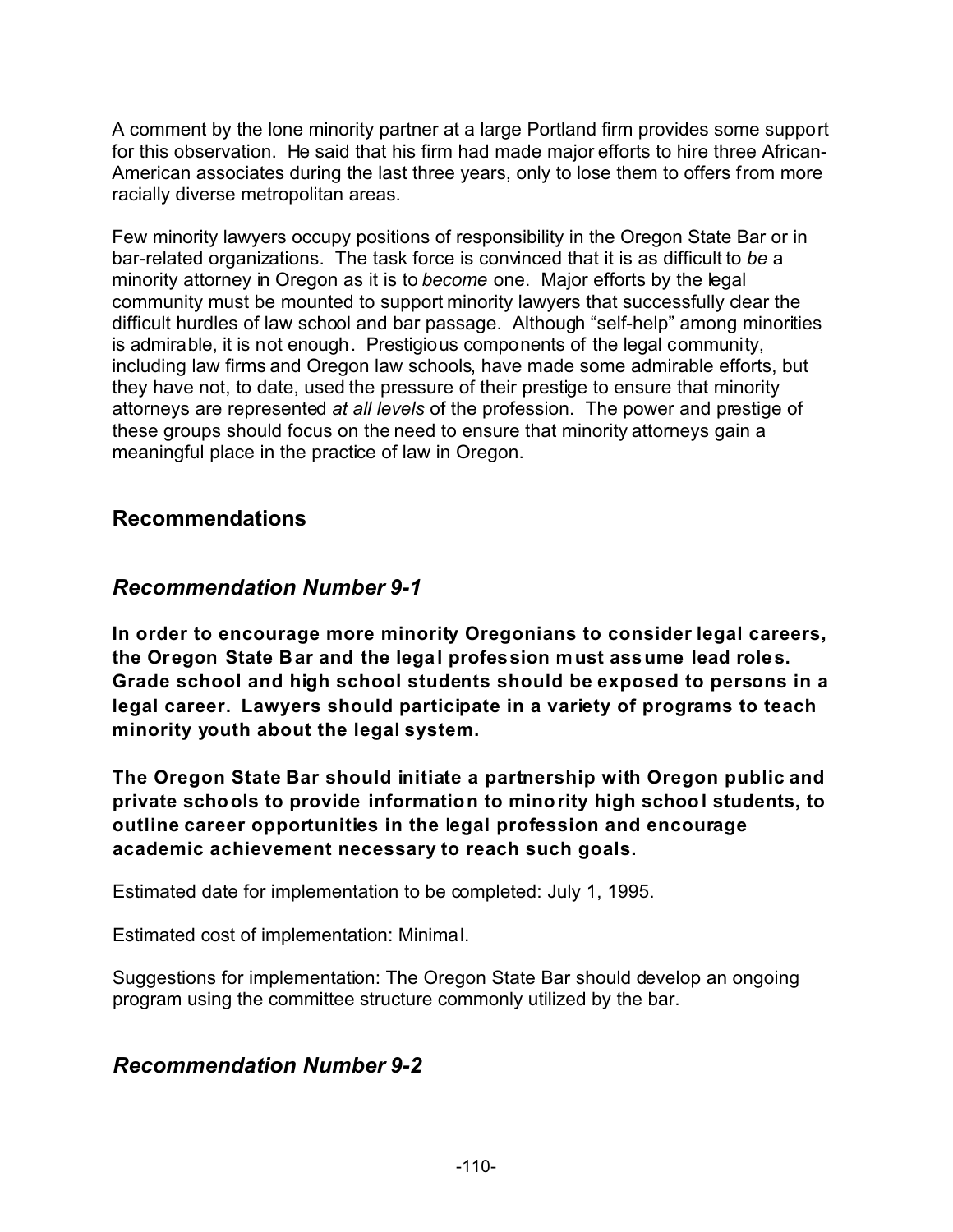**Law schools should be encouraged to cooperate in Recommendation 4-1 by encouraging law students and faculty to commit themselves to a "pro bono" requirement directed toward encouraging minority youth to consider a legal career by participating in the high school program as guest speakers and mentors.**

Estimated date for implementation to be completed: September 1, 1995.

Estimated cost of implementation: Modest.

Suggestions for implementation: Develop a program with local elementary and high schools for law students and faculty to work with interested minority students. Include in law school catalog details about the program. The program could be administered by law students.

#### *Recommendation Number 9-3*

**Law firms, state agencies and other employers of lawyers should evaluate their hiring practices to avoid bias in the hiring process. The Oregon State Bar should have a program to assist law firms, including education in "how to insure that your hiring practices are free of racial and ethnic bias."**

**Managing partners in law firms and representatives from the Oregon law schools should work in partnership with the Oregon State Bar to focus on the need for immediate measurable gains in minority participation in private practice. A high profile effort in this area is necessary to dissolve the "status quo" that has prevented meaningful minority participation in big firm practice. Success in this area is the first step to ensuring that minorities attain meaningful participation at all levels of the legal profession.**

Estimated date for implementation to be completed: July 1, 1995.

Estimated cost of implementation: Less than \$2,500.

#### *Recommendation Number 9-4*

**The Oregon State Bar, and other bar-related organizations, should implement plans to involve more minority lawyers in positions of responsibility. Affirmative action plans for such organizations are as relevant, as important and as needed as affirmative action plans for**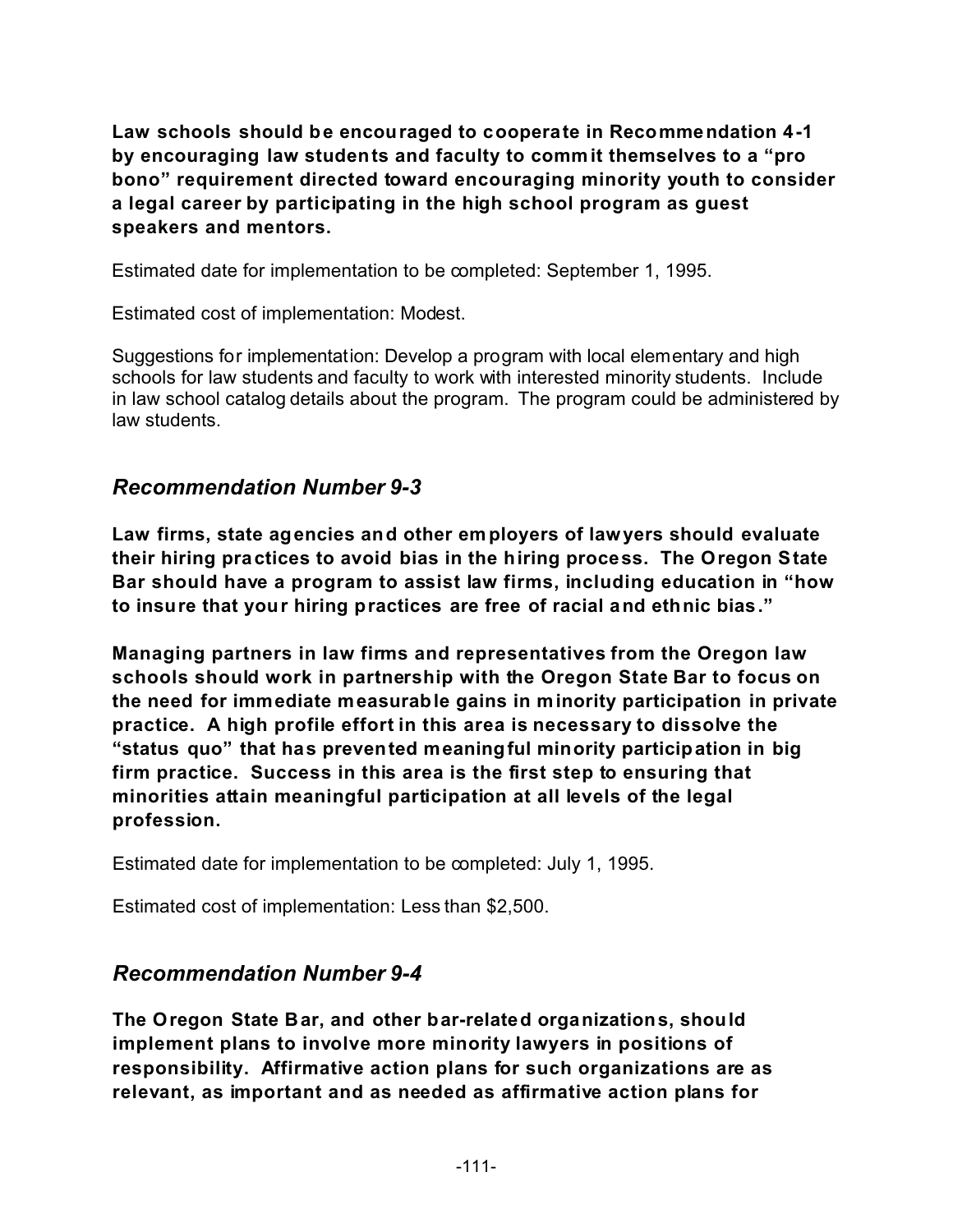#### **employers (such as law firms and the Judicial Department). A high profile effort in this area is necessary to change the status quo.**

Estimated date for implementation to be completed: January 1, 1995.

Estimated cost of implementation: Minimal.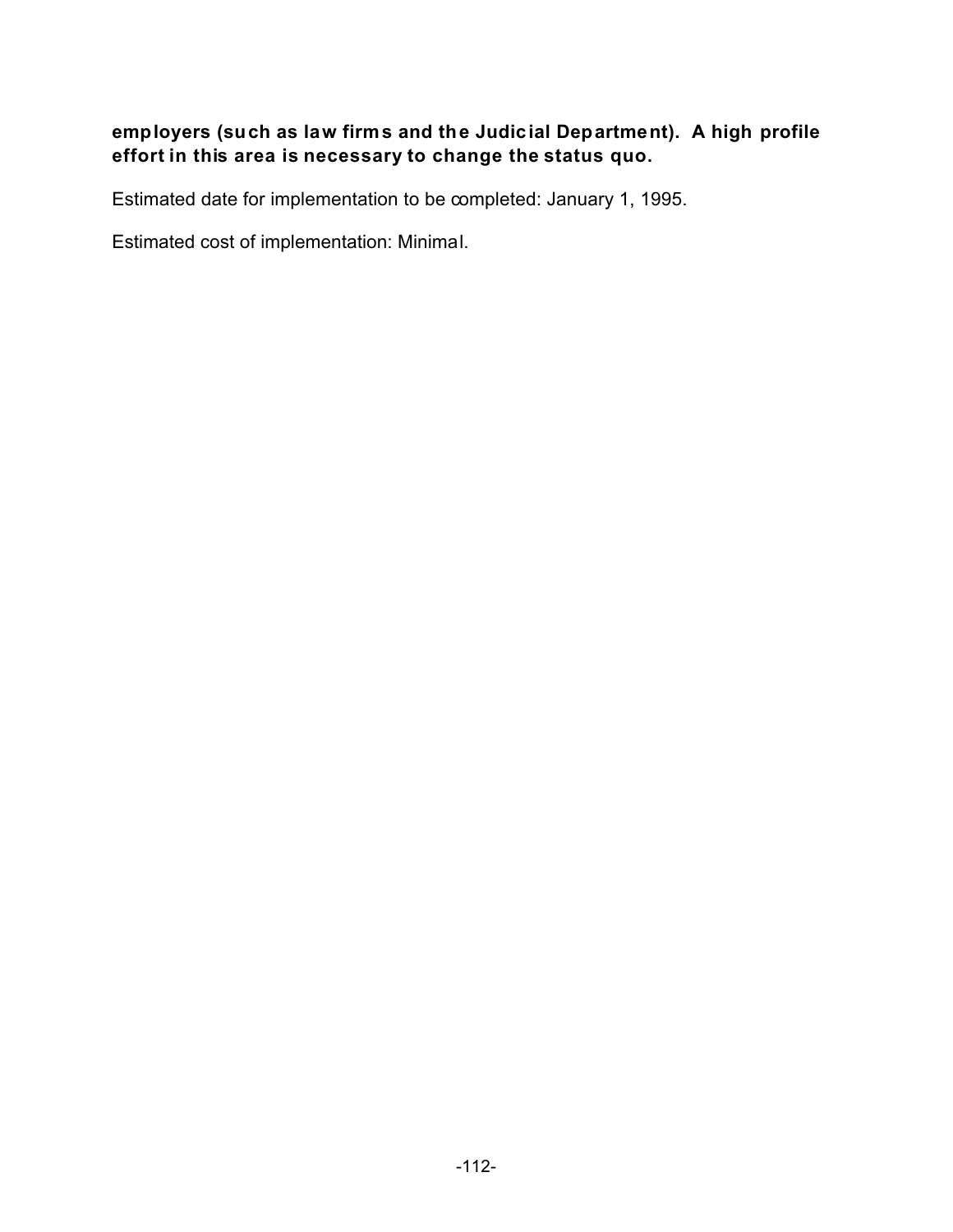#### **NOTES**

1. In the task force surveys, the term "minorities" was defined as racial minorities including African Americans, Native Americans, Asian Americans, East Indians, Hispanics, Latinos, Mexican Americans and persons of Middle Eastern ancestry. Unless the text indicates otherwise, that is the m eaning that applies in this report.

In a more gen eral sense, "minority groups" are p eople wh o are singled out for unequal treatment, and who regard themselves as objects of unequal discrimination. Discrimination excludes mino rity groups from full particip ation in the life of their society.

2. Justice Peterson served as Chief Justice for eight years (1983–91) and retired from the Oregon Supreme Court on December 31, 1993.

3. Thom as, *From Affirmative Action to Affirming Divers ity*, Harvard Business Review, March-April 1990, 107, 109.

4. Findings regarding the minority representation of nonjudicial court employees are based upon a 1993 Affirmative Action Plan (Appendix 2) prepared by the Judicial Department.

5. For example, a 1989 poll found that nearly 80 percent of all Americans believe that racism exists thro ughout the crim inal justice system. Strasser, *One Nation Under Siege*, Nat'l L J § 2 at 1 (August 7, 1989). Whether or not that perception is true, it certainly is cause for serious concern.

6. Studies by Dean Alfred Blumstein of Carnegie-Mellon and by Joan Petersilia of the RAND Corporation, for example, conclude that approximately 80 percent of black over-representation in prison can be explained by differential involvement in crime and about 20 percent by subsequent racially discriminatory proces ses. Morris, *Race and Crime: What Evidence Is There That Race Influences Results in the Criminal Justice System?*, 72 Judicature 111 (198 8). *See also* Shelle y, *Structural Influences on the Problem of Race, Crime, and Criminal Justice Discrimination*, 67 Tulane L R ev 2273 (1993).

7. Defen dants charged with murder or treason are, in som e cases, not entitled to relea se. ORS 135.240(2).

8. Consider the cumulative significance of the training of young children recounted by Robert MacNeil in *Wordstruck* (1989), at pages 25-26:

My parents thought good manners very important. [The  $y$ ]... gave me lessons in politeness. I was five and not getting it very swiftly. In retrospect, it sounds a little like Henry Higgins with Eliza in *Pygmalion*.

"Now you're meeting Mrs. Grant. What do you say?"

No answer. Mrs. Grant was my godmother. I saw her often.

"You say, 'How do you do, M rs. Grant. How are you today?' You say it."

"How do you do, Mrs. Grant, and how are you today?"

"No, don't mum ble it; say it very clearly." ...

"... And look her in the eye. All right now: again, I'm Mrs. Grant and you are meeting me. What do you say?"

From the looks they exchanged I thought they must have suspected they had engende red a social retard, because I was not a quick study at this stuff. They were quite stern about it, and about shaking hands and looking people in the eye. Stern enough–and I remember the scene clearly–to make me very upset, not seeing the point, wanting to stop but being made to go on.